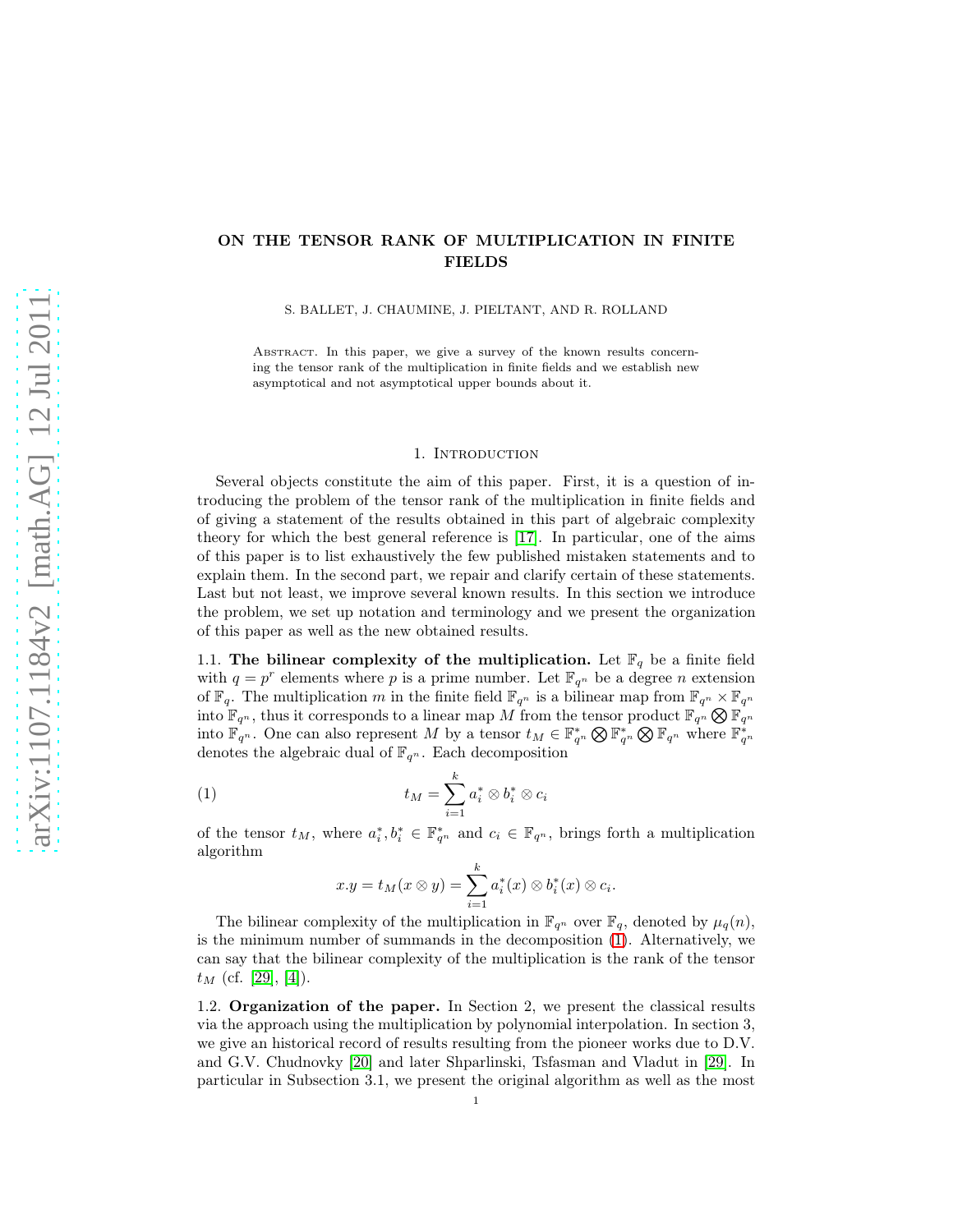successful version of the algorithm of Chudnovsky type at the present time. This modern approach uses the interpolation over algebraic curves defined over finite fields. This approach, which we recount the first success as well as the rocks on which the pionners came to grief, enables to end at a first complete proof of the linearity of the bilinear complexity of multiplication [\[3\]](#page-59-1). Then, in Subsection 3.2, we recall the known results about the bilinear complexity  $\mu_q(n)$ . Finally, in Section 4, we give new results for  $\mu_q(n)$ . More precisely, we obtain new upper bounds for  $\mu_q(n)$  as well as new asymptotical upper bounds.

2. Old classical results

Let

$$
P(u) = \sum_{i=0}^{n} a_i u^i
$$

be a monic irreducible polynomial of degree  $n$  with coefficients in a field  $F$ . Let

$$
R(u) = \sum_{i=0}^{n-1} x_i u^i
$$

and

$$
S(u) = \sum_{i=0}^{n-1} y_i u^i
$$

be two polynomials of degree  $\leq n-1$  where the coefficients  $x_i$  and  $y_i$  are indeterminates.

Fiduccia and Zalcstein (cf. [\[22\]](#page-60-3), [\[17\]](#page-60-0) p.367 prop. 14.47) have studied the general problem of computing the coefficients of the product  $R(u) \times S(u)$  and they have shown that at least  $2n-1$  multiplications are needed. When the field F is infinite, an algorithm reaching exactly this bound was previously given by Toom in [\[32\]](#page-61-0). Winograd described in [\[34\]](#page-61-1) all the algorithms reaching the bound  $2n - 1$ . Moreover, Winograd proved in [\[35\]](#page-61-2) that up to some transformations every algorithm for computing the coefficients of  $R(u) \times S(u) \mod P(u)$  which is of bilinear complexity  $2n-1$ , necessarily computes the coefficients of  $R(u) \times S(u)$ , and consequently uses one of the algorithms described in [\[34\]](#page-61-1). These algorithms use interpolation technics and cannot be performed if the cardinality of the field  $F$  is  $\lt 2n-2$ . In conclusion we have the following result:

**Theorem 2.1.** If the cardinality of F is  $\lt 2n-2$ , every algorithm computing the coefficients of  $R(u) \times S(u) \mod P(u)$  has a bilinear complexity  $> 2n - 1$ .

Applying the results of Winograd and De Groote [\[25\]](#page-60-4) and Theorem [2.1](#page-32-0) to the multiplication in a finite extension  $\mathbb{F}_{q^n}$  of a finite field  $\mathbb{F}_q$  we obtain:

**Theorem 2.2.** The bilinear complexity  $\mu_q(n)$  of the multiplication in the finite field  $\mathbb{F}_{q^n}$  over  $\mathbb{F}_q$  verifies

$$
\mu_q(n) \geq 2n - 1,
$$

with equality holding if and only if

$$
n\leq \frac{q}{2}+1.
$$

This result does not give any estimate of an upper bound for  $\mu_q(n)$ , when n is large. In [\[27\]](#page-60-5), Lempel, Seroussi and Winograd proved that  $\mu_q(n)$  has a quasi-linear upper bound. More precisely: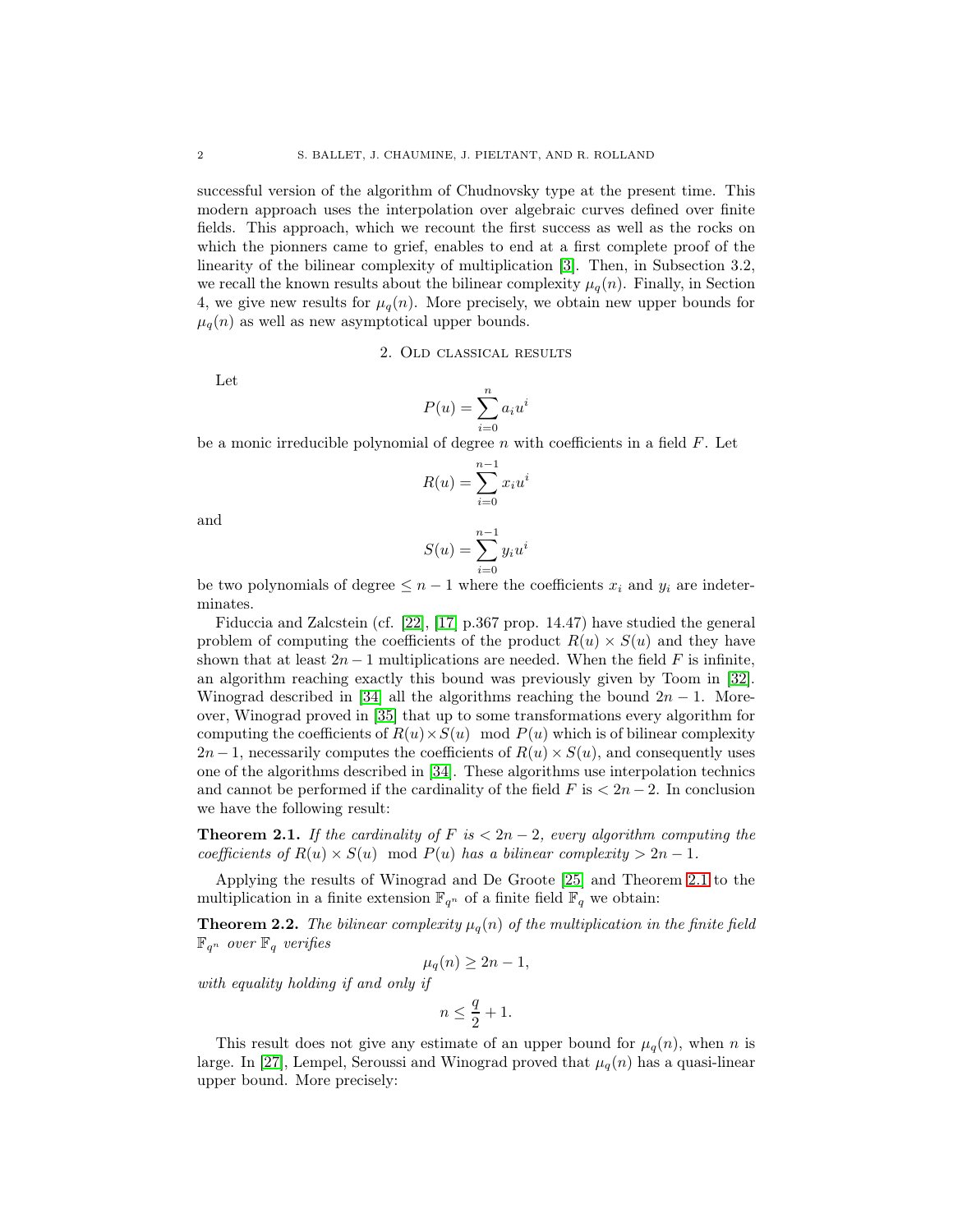**Theorem 2.3.** The bilinear complexity of the multiplication in the finite field  $\mathbb{F}_{q^n}$ over  $\mathbb{F}_q$  verifies:

$$
\mu_q(n) \le f_q(n)n,
$$
  
where  $f_q(n)$  is a very slowly growing function, namely  

$$
f_q(n) = O(\log_q \log_q \cdots \log_q(n))
$$
  

$$
k \text{ times}
$$

for any  $k \geq 1$ .

Furthermore, extending and using more efficiently the technique developed in [\[16\]](#page-60-6), Bshouty and Kaminski showed that

$$
\mu_q(n) \ge 3n - o(n)
$$

for  $q \geq 3$ . The proof of the above lower bound on the complexity of straight-line algorithms for polynomial multiplication is based on the analysis of Hankel matrices representing bilinear forms defined by linear combinations of the coefficients of the polynomial product.

#### 3. The modern approach via algebraic curves

We have seen in the previous section that if the number of points of the ground field is too low, we cannot perform the multiplication by the Winograd interpolation method. D.V. and G.V. Chudnowsky have designed in [\[20\]](#page-60-2) an algorithm where the interpolation is done on points of an algebraic curve over the groundfield with a sufficient number of rational points. Using this algorithm, D.V. and G.V. Chudnovsky claimed that the bilinear complexity of the multiplication in finite extensions of a finite field is asymptotically linear but later Shparlinski, Tsfasman and Vladut in [\[29\]](#page-60-1) noted that they only proved that the quantity  $m_q = \liminf_{k \to \infty} \frac{\mu_q(k)}{k}$ is bounded which do not enable to prove the linearity. To prove the linearity, it is also necessary to prove that  $M_q = \limsup_{k \to \infty} \frac{\mu_q(k)}{k}$  is bounded which is the main aim of their paper. However, I. Cascudo, R. Cramer and C. Xing recently detected a mistake in the proof of Shparlinski, Tsfasman and Vladut. Unfortunately, this mistake that we will explain in details in this section, also had an effect on their improved estimations of  $m_q$ . After the above pioneer research, S. Ballet obtained in [\[3\]](#page-59-1) the first upper bounds uniformly with respect to q for  $\mu_q(n)$ . These bounds not being affected by the same mistake enable at the same time to prove the linearity of the bilinear complexity of the multiplication in finite extensions of a finite field. Then, S. Ballet and al. obtained several improvements which will be recalled at the end of this section.

## 3.1. Linearity of the bilinear complexity of the multiplication.

3.1.1. The D.V. Chudnovsky and G.V. Chudnovsky algorithm. In this section, we recall the brilliant idea of D.V. Chudnovsky and G.V. Chudnovsky and give their main result. First, we present the original algorithm of D.V. Chudnovsky and G.V. Chudnovsky, which was established in 1987 in [\[20\]](#page-60-2).

## Theorem 3.1. Let

- $F/\mathbb{F}_q$  be an algebraic function field,
- *Q* be a degree n place of  $F/\mathbb{F}_q$ ,
- D be a divisor of  $F/\mathbb{F}_q$ ,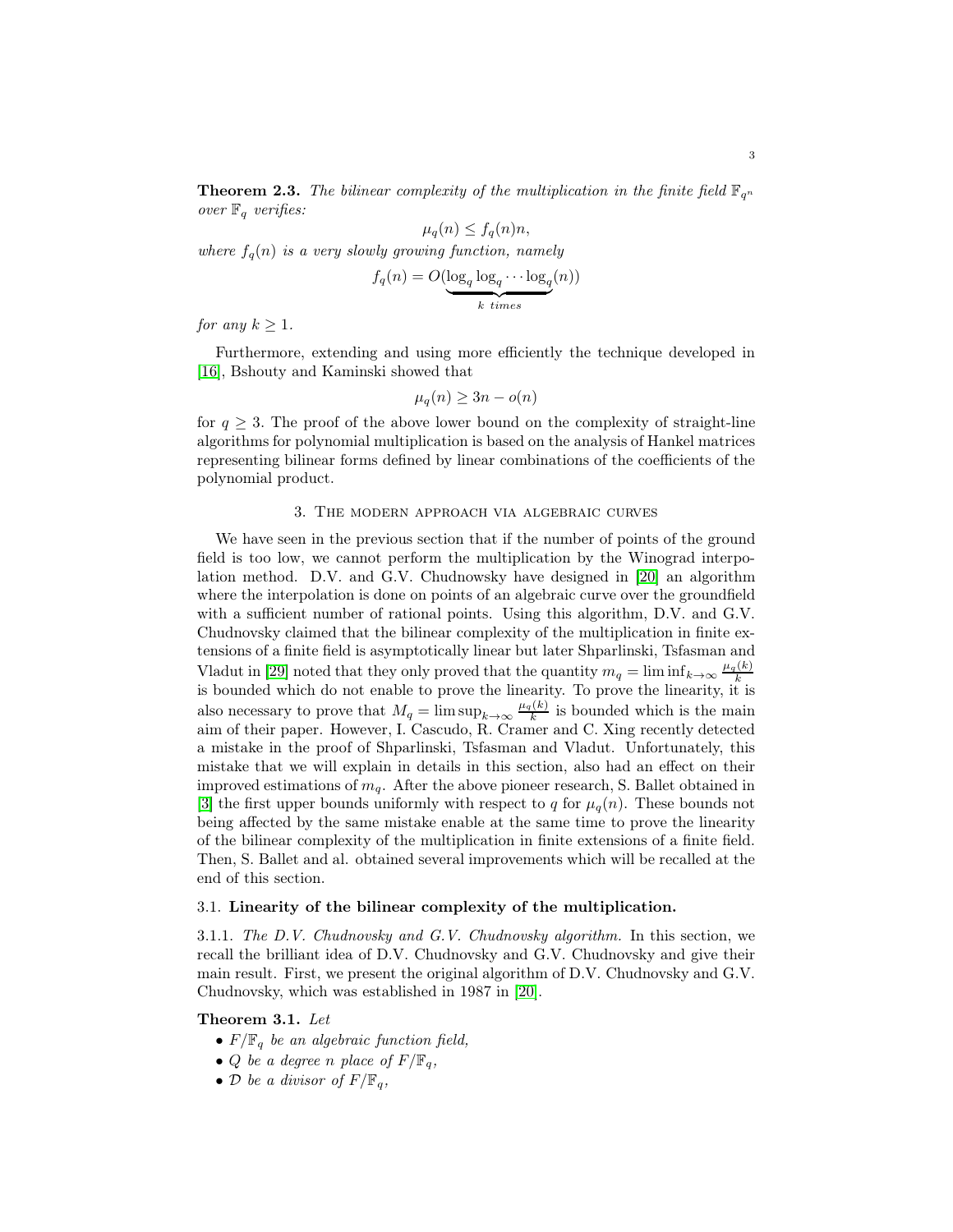$\mathcal{P} = \{P_1, ..., P_N\}$  be a set of places of degree 1.

We suppose that  $Q, P_1, \cdots, P_N$  are not in the support of  $D$  and that: a) The evaluation map

$$
Ev_Q : \mathcal{L}(\mathcal{D}) \to \mathbb{F}_{q^n} \simeq F_Q
$$

is onto (where  $F_Q$  is the residue class field of  $Q$ ),

b) the application

$$
E v_{\mathcal{P}} : \left\{ \begin{array}{ccc} \mathcal{L}(2\mathcal{D}) & \to & \mathbb{F}_q^N \\ f & \mapsto & (f(P_1), ..., f(P_N)) \end{array} \right.
$$

is injective. Then

$$
\mu_q(n)\leq N.
$$

As pointed in [\[29\]](#page-60-1), using this algorithm with a suitable sequence of algebraic curves defined over a finite field  $\mathbb{F}_q$ , D.V. Chudnovsky and G.V. Chudnovsky only proved the following result:

**Theorem 3.2.** Let q be a square  $\geq 25$ . Then

$$
\liminf \frac{\mu_q(n)}{n} \leq 2\left(1 + \frac{1}{\sqrt{q} - 3}\right)
$$

.

Indeed, in their proof, they only use the existence of a family of curves reaching the Drinfeld-Vladut bound  $A(q)$ , which is an upper limit and it only enables to obtain a lower limit for  $\frac{\mu_q(n)}{n}$ .

3.1.2. Asymptotic bounds. As seen previously, Shparlinski, Tsfasman, Vladut have given in [\[29\]](#page-60-1) many interesting remarks on the algorithm of D.V. and G.V. Chudnovsky and the bilinear complexity. In particular, they have considered asymptotic bounds for the bilinear complexity in order to prove the asymptotic linearity of this complexity from the algorithm of D.V. and G.V. Chudnovsky. Following these authors, let us define

$$
M_q = \limsup_{k \to \infty} \frac{\mu_q(k)}{k}
$$

and

$$
m_q = \liminf_{k \to \infty} \frac{\mu_q(k)}{k}.
$$

It is not at all obvious that either of these values is finite but anyway the bilinear complexity of multiplication can be considered as asymptotically linear in the degree of extension if and only if the quantity  $M_q$  is finite. First, let us recall a very useful Lemma due to D.V. and G.V. Chudnovsky [\[20\]](#page-60-2) and Shparlinski, Tsfasman, Vladut [\[29,](#page-60-1) Lemma 1.2 and Corollary 1.3].

**Lemma 3.3.** For any prime power q and for all the positive integers n and  $m$ , we have

$$
\mu_q(m) \le \mu_q(mn) \le \mu_q(n) \cdot \mu_{q^n}(m)
$$
  
\n
$$
m_q \le m_{q^n} \cdot \mu_q(n)/n
$$
  
\n
$$
M_q \le M_{q^n} \cdot \mu_q(n).
$$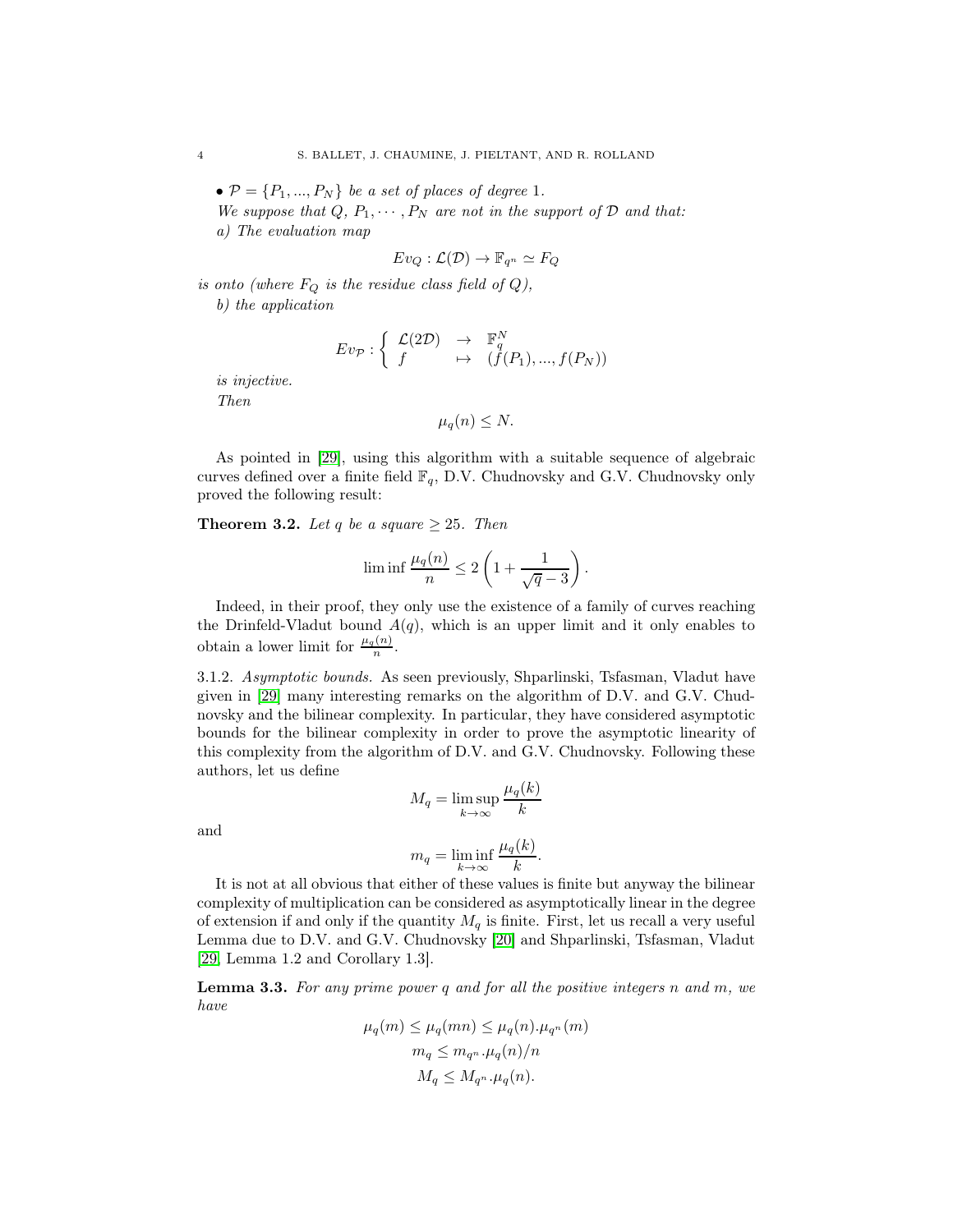Now, let us summarize the known estimates concerning these quantities, namely the lower bound of  $m_2$  obtained by R. Brockett, M. Brown and D. Dobkin in [\[14\]](#page-60-7) [\[15\]](#page-60-8) and the lower bound of  $m_q$  for  $q > 2$  given by Shparlinski, Tsfasman and Vladut in [\[29\]](#page-60-1).

## Proposition 3.4.

 $m_2 > 3.52$ 

and

$$
m_q\geq 2\left(1+\frac{1}{q-1}\right) \text{ for any } q>2.
$$

Note that all the upper bounds of  $M_q$  and  $m_q$  for any q given by Shparlinski, Tsfasman and Vladut in [\[29\]](#page-60-1) are not proved. Indeed, in [\[29\]](#page-60-1), they claim that for any q (in particular for  $q = 2$ ),  $m_q$  and overall  $M_q$  are finite but I. Cascudo, R. Cramer and C. Xing recently communicated us the existence of a gap in the proof established by I. Shparlinsky, M. Tsfasman and S. Vladut: "the mistake in [\[29\]](#page-60-1) from 1992 is in the proof of their Lemma 3.3, page 161, the paragraph following formulas about the degrees of the divisor. It reads: "Thus the number of linear equivalence classes of degree a for which either Condition  $\alpha$  or Condition  $\beta$  fails is at most  $D_{b'} + D_b$ ." This is incorrect;  $D_b$  should be multiplied by the torsion. Hence the proof of their asympotic bound is incorrect." Let us explain this gap in next section.

3.1.3. Gap in the proof of the asymptotic linearity. We settle the following elements

- (1) a place of degree *n* denoted by  $Q$ ;
- (2)  $2n + g 1$  places of degree  $1 : P_1, \cdots, P_{2n+g-1}$ .

We look for a divisor  $D$  such that:

- (1)  $deg(D) = n + q 1;$
- (2) dim $(\mathcal{L}(D-Q))=0;$
- (3) dim $(\mathcal{L}(2D (P_1 + P_2 + \cdots + P_{2n+q-1}))) = 0.$

The results concerning  $M_q$  et  $m_q$  obtained in the paper [\[33\]](#page-61-3) depend on the existence of such a divisor D.

Let us remark that these conditions only depend on the class of a divisor (the dimension of a divisor, the degree of a divisor are invariant in a same class). Consequently, we can work on classes and show the existence of a class  $[D]$  which answers the question.

Let  $J_{n+g-1}$  be the set of classes of degree  $n+g-1$  divisors. We know from F. K. Schmidt Theorem that there exists a divisor  $D_0$  of degree  $n + g - 1$ . The application  $\psi_{n+g-1}$  from  $J_{n+g-1}$  into the Jacobian  $J_0$  defined by

$$
\psi_{n+g-1}([D]) = [D - D_0]
$$

is a bijection from  $J_{n+g-1}$  into  $J_0$ . All the sets  $J_k$  have the same number h of elements (h is called the number of classes).

Let u be the application from  $J_{n+g-1}$  into  $J_{g-1}$  defined by  $u([D]) = [D - Q]$ . This application is bijective. Thus if we set

$$
H_{n+g-1} = \{ [D] \in J_{n+g-1} \mid \dim([D - Q]) = 0 \},\
$$

and

$$
K_{g-1} = \{ [\Delta] \in J_{g-1} \mid \dim([\Delta]) = 0 \},\
$$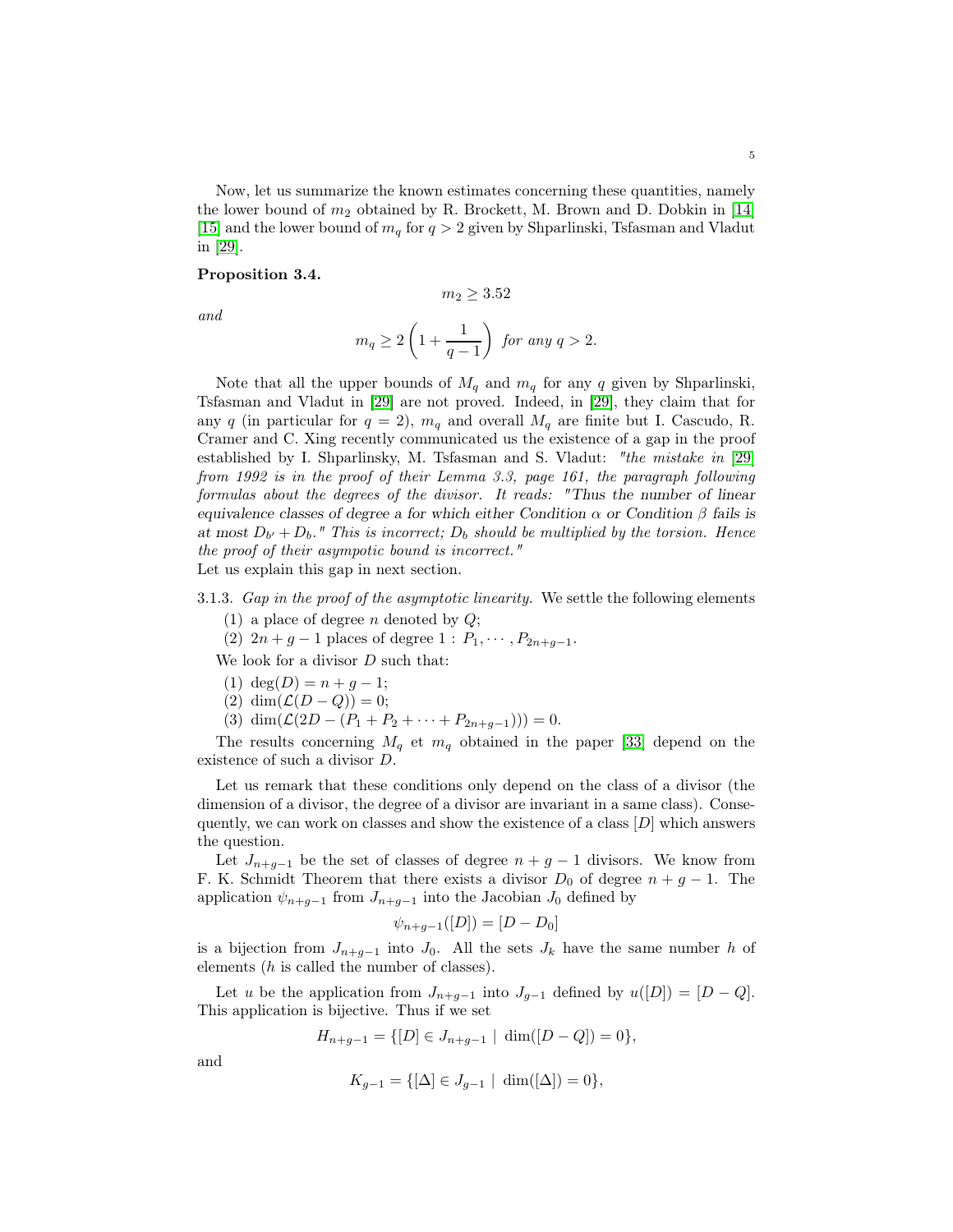we have

$$
K_{g-1} = u(H_{n+g-1}),
$$

and then

$$
\#H_{n+g-1} = \#K_{g-1}.
$$

Let us note that if  $[\Delta]$  is an element of  $J_{g-1}$  which is in the complementary of  $K_{g-1}$  namely dim( $[\Delta]$ ) > 0, then there exists in the class  $[\Delta]$  at least an effective divisor (there exists a x such that  $\Delta + (x) \geq 0$ ). Moreover effective divisors in different classes are different. So the complementary of  $K_{q-1}$  in  $J_{q-1}$  has a cardinality  $\leq A_{g-1}$  where  $A_{g-1}$  is the number of effective divisors of degree  $g-1$ . Then the cardinality of  $K_{g-1}$  verifies the inequality

#H<sup>n</sup>+g−<sup>1</sup> = #K<sup>g</sup>−<sup>1</sup> ≥ h − A<sup>g</sup>−<sup>1</sup>.

Let us remark that classes which belong to  $H_{n+g-1}$  are the only ones which can solve our problem. But they also have to verify the additional condition

 $\dim(2D - (P_1 + P_2 + \cdots + P_{2n+q-1})) = 0.$ 

We would like to use a combinatorial proof as for the first condition.

So we have to consider the application v from  $H_{n+g-1}$  to  $J_{g-1}$  defined by

$$
v([D]) = [2D - (P_1 + P_2 + \cdots + P_{2n+g-1})].
$$

Unfortunately the application  $[D] \mapsto [2D]$  is not necessarily injective. This is related to 2-torsion points of the Jacobian. The fact that the application  $v$  is not injective does not allow us to conclude that there exists an image "big" enough and use a combinatorial argument like in the first part.

## 3.2. Known results about the bilinear complexity  $\mu_q(n)$ .

3.2.1. Extensions of the Chudnovsky algorithm. In order to obtain good estimates for the bilinear complexity, S. Ballet has given in [\[3\]](#page-59-1) some easy to verify conditions allowing the use of the D.V. and G.V. Chudnovsky algorithm. Then S. Ballet and R. Rolland have generalized in [\[13\]](#page-60-9) the algorithm using places of degree 1 and 2.

Let us present the last version of this algorithm, which is a generalization of the algorithm of type Chudnovsky introduced by N. Arnaud in [\[1\]](#page-59-2) and M. Cenk and F. Özbudak in [\[19\]](#page-60-10). This generalization uses several coefficients in the local expansion at each place  $P_i$  instead of just the first one. Due to the way to obtain the local expansion of a product from the local expansion of each term, the bound for the bilinear complexity involves the complexity notion  $\tilde{M}_q(u)$  introduced by M. Cenk and F. Özbudak in [\[19\]](#page-60-10) and defined as follows:

**Definition 3.5.** We denote by  $\widehat{M}_q(u)$  the minimum number of multiplications needed in  $\mathbb{F}_q$  in order to obtain coefficients of the product of two arbitrary u-term polynomials modulo  $x^u$  in  $\mathbb{F}_q[x]$ .

For instance, we know that for all prime powers q, we have  $\widehat{M}_q(2) \leq 3$  by [\[18\]](#page-60-11).

Now we introduce the generalized algorithm of type Chudnovsky described in [\[19\]](#page-60-10).

#### Theorem 3.6. Let

- q be a prime power,
- $F/\mathbb{F}_q$  be an algebraic function field,
- Q be a degree n place of  $F/\mathbb{F}_q$ ,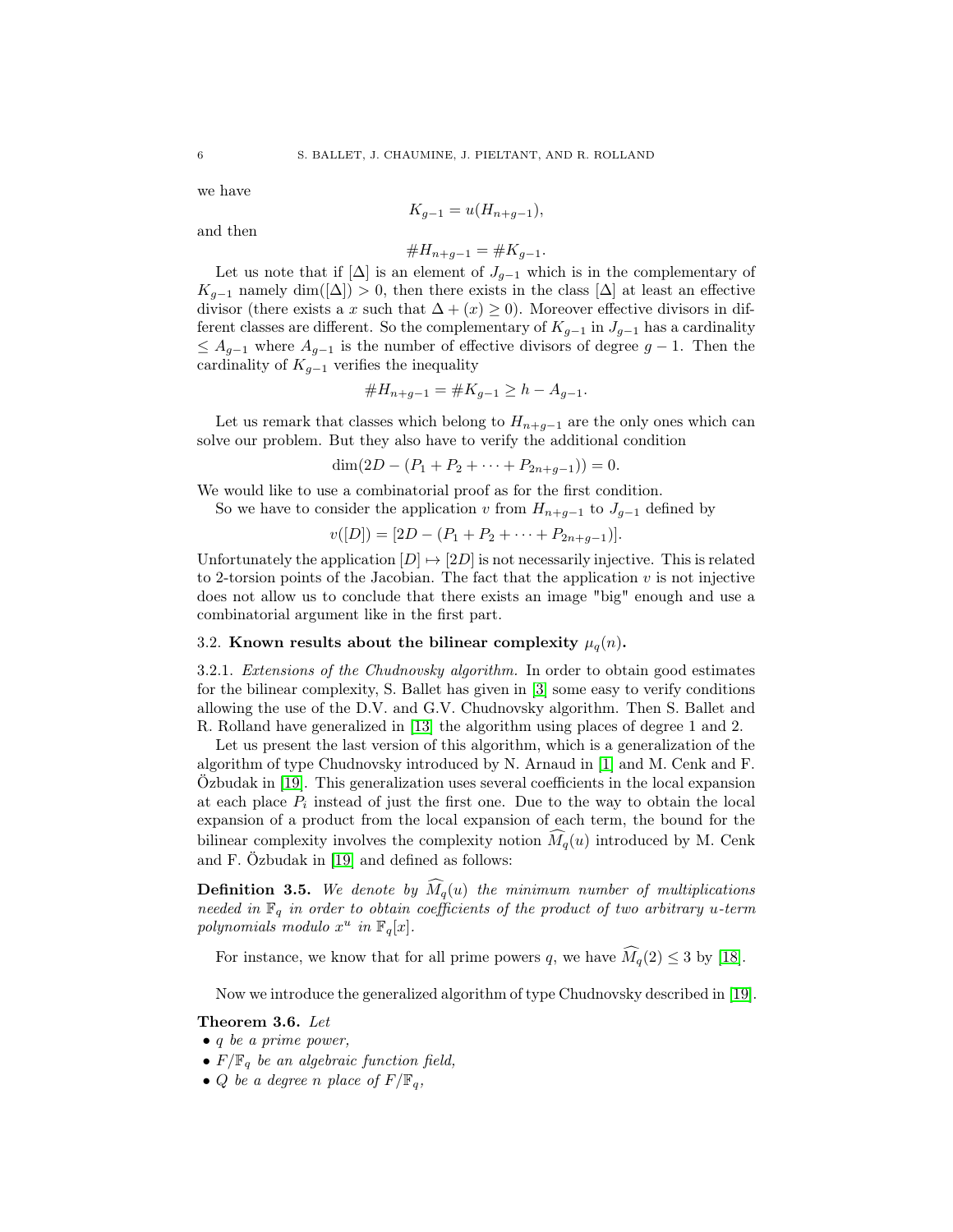- D be a divisor of  $F/\mathbb{F}_q$ ,
- $P = \{P_1, \ldots, P_N\}$  be a set of N places of arbitrary degree,

•  $u_1, \ldots, u_N$  be positive integers.

We suppose that  $Q$  and all the places in  $P$  are not in the support of  $D$  and that: a) the map

$$
Ev_Q: \left\{ \begin{array}{ccc} \mathcal{L}(\mathcal{D}) & \to & \mathbb{F}_{q^n} \simeq F_Q \\ f & \longmapsto & f(Q) \end{array} \right.
$$

is onto,

b) the map

$$
E v_{\mathcal{P}} : \left\{ \begin{array}{ccc} \mathcal{L}(2\mathcal{D}) & \longrightarrow & \left(\mathbb{F}_{q^{\deg P_1}}\right)^{u_1} \times \left(\mathbb{F}_{q^{\deg P_2}}\right)^{u_2} \times \cdots \times \left(\mathbb{F}_{q^{\deg P_N}}\right)^{u_N} \\ f & \longmapsto & \left(\varphi_1(f), \varphi_2(f), \dots, \varphi_N(f)\right) \end{array} \right.
$$

is injective, where the application  $\varphi_i$  is defined by

$$
\varphi_i : \left\{ \begin{array}{ccc} \mathcal{L}(2\mathcal{D}) & \longrightarrow & \left( \mathbb{F}_{q^{\deg P_i}} \right)^{u_i} \\ f & \longmapsto & \left( f(P_i), f'(P_i), \dots, f^{(u_i-1)}(P_i) \right) \end{array} \right.
$$

with  $f = f(P_i) + f'(P_i)t_i + f''(P_i)t_i^2 + ... + f^{(k)}(P_i)t_i^k + ...,$  the local expansion at  $P_i$  of f in  $\mathcal{L}(2\mathcal{D})$ , with respect to the local parameter  $t_i$ . Note that we set  $f^{(0)} = f.$ 

Then

$$
\mu_q(n) \leq \sum_{i=1}^N \mu_q(\deg P_i) \widehat{M}_{q^{\deg P_i}}(u_i).
$$

Let us remark that the algorithm given in [\[20\]](#page-60-2) by D.V. and G.V. Chudnovsky is the case deg  $P_i = 1$  and  $u_i = 1$  for  $i = 1, ..., N$ . The first generalization introduced by S.Ballet and R. Rolland in [\[13\]](#page-60-9) concerns the case deg  $P_i = 1$  or 2 and  $u_i = 1$  for  $i = 1, \ldots, N$ . Next, the generalization introduced by N. Arnaud in [\[1\]](#page-59-2) concerns the case deg  $P_i = 1$  or 2 and  $u_i = 1$  or 2 for  $i = 1, \ldots, N$ . However, note that the work of N. Arnaud has never been published and contains few mistakes (mentioned below) which will be repared in this paper. Finally, the last generalization introduced by M. Cenk and F. Özbudak in [\[19\]](#page-60-10) is useful: it allows us to use certain places of arbitrary degree many times, thus less places of fixed degree are necessary to get the injectivity of  $Ev_{\mathcal{P}}$ .

In particular, we have the following result, obtained by N. Arnaud in [\[1\]](#page-59-2).

## Corollary 3.7. Let

- q be a prime power,
- $F/\mathbb{F}_q$  be an algebraic function field,
- Q be a degree n place of  $F/\mathbb{F}_q$ ,
- D be a divisor of  $F/\mathbb{F}_q$ ,
- $\bullet \ \mathcal{P} = \{P_1, \ldots, P_{N_1}, P_{N_1+1}, \ldots, P_{N_1+N_2}\}$  be a set of  $N_1$  places of degree one and  $N_2$  places of degree two,
- $0 \leq l_1 \leq N_1$  and  $0 \leq l_2 \leq N_2$  be two integers.

We suppose that Q and all the places in  $\mathcal P$  are not in the support of  $\mathcal D$  and that: a) the map

$$
Ev_Q : \mathcal{L}(\mathcal{D}) \to \mathbb{F}_{q^n} \simeq F_Q
$$

is onto,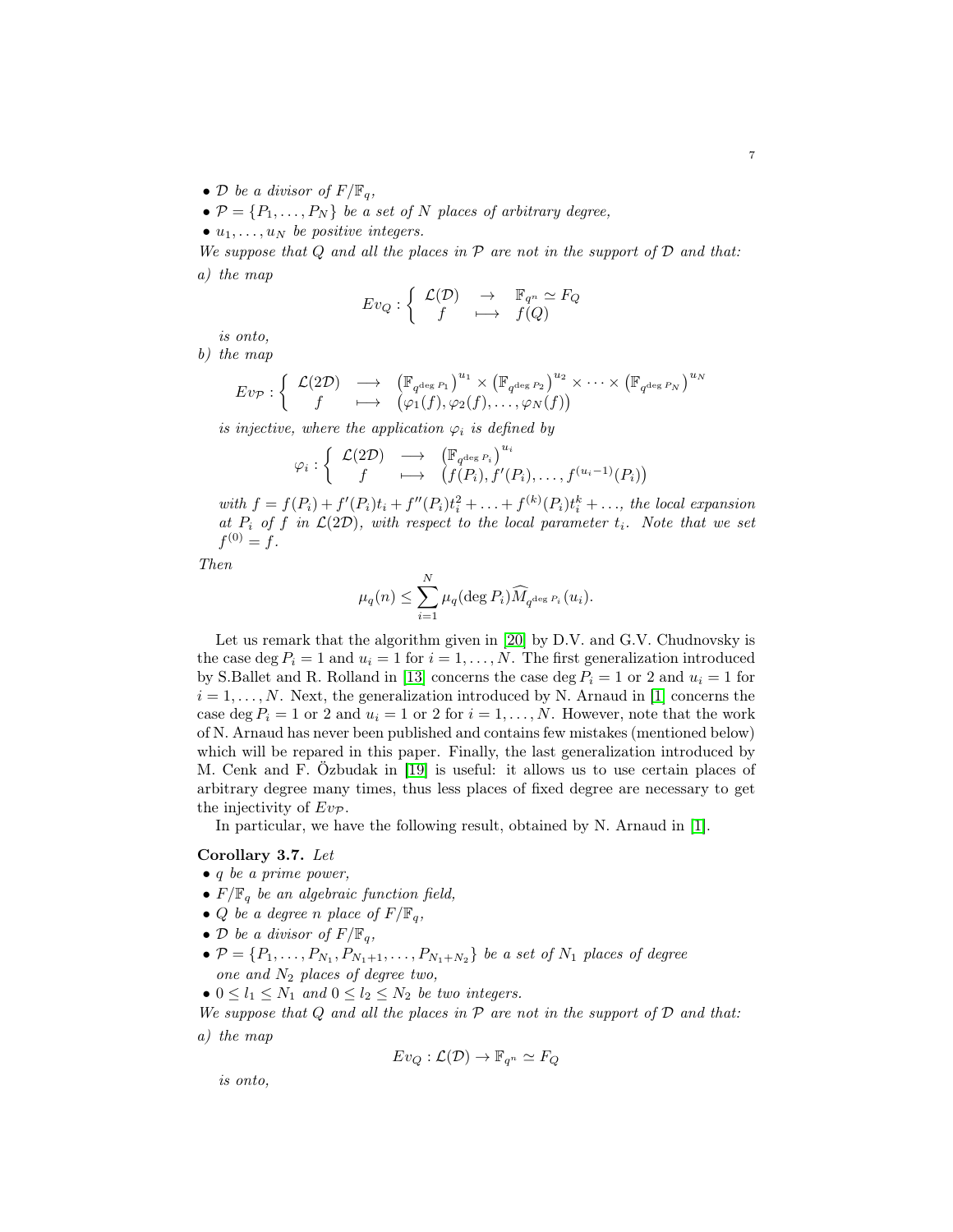b) the map

$$
Ev_{\mathcal{P}}: \left\{ \begin{array}{ccc} \mathcal{L}(2\mathcal{D}) & \to & \mathbb{F}_q^{N_1} \times \mathbb{F}_q^{l_1} \times \mathbb{F}_{q^2}^{N_2} \times \mathbb{F}_{q^2}^{l_2} \\ f & \mapsto & \left(f(P_1), \dots, f(P_{N_1}), f'(P_1), \dots, f'(P_{l_1}), \dots, f'(P_{N_1+l_2}), f'(P_{N_1+l_2}), \dots, f'(P_{N_l+l_2})\right) \end{array} \right.
$$

is injective.

Then

$$
\mu_q(n) \le N_1 + 2l_1 + 3N_2 + 6l_2.
$$

Moreover, from the last corollary applied on Garcia-Stichtenoth towers, N. Arnaud obtained in [\[1\]](#page-59-2) the two following bounds:

**Theorem 3.8.** Let  $q = p^r$  be a prime power.

(i) If 
$$
q \ge 4
$$
, then  $\mu_{q^2}(n) \le 2\left(1 + \frac{p}{q-3+(p-1)\left(1-\frac{1}{q+1}\right)}\right)n$ ,  
\n(ii) If  $q \ge 16$ , then  $\mu_q(n) \le 3\left(1 + \frac{2p}{q-3+2(p-1)\left(1-\frac{1}{q+1}\right)}\right)n$ .

We will give a proof of Bound (i) together with an improvement of Bound (ii) in Section [4.4.](#page-48-0) In that section, we will also prove two revised bounds for  $\mu_{n^2}(n)$  and  $\mu_p(n)$  given by Arnaud in [\[1\]](#page-59-2). Indeed, Arnaud gives the two following bounds with no detailed calculation:

(iii) If 
$$
p \ge 5
$$
 is a prime, then  $\mu_{p^2}(n) \le 2\left(1 + \frac{2}{p-2}\right)n$ ,  
(iv) If  $p \ge 5$  is a prime, then  $\mu_p(n) \le 3\left(1 + \frac{4}{p-1}\right)n$ .

In fact, one can check that the denominators  $p-1$  and  $p-2$  are slightly overestimated under Arnaud's hypotheses.

From the results of  $[3]$  and the previous algorithm, we obtain (cf.  $[3]$ ,  $[13]$ ):

**Theorem 3.9.** Let q be a prime power and let n be an integer  $> 1$ . Let  $F/\mathbb{F}_q$  be an algebraic function field of genus g and  $N_k$  the number of places of degree k in  $F/\mathbb{F}_q$ . If  $F/\mathbb{F}_q$  is such that  $2g + 1 \leq q^{\frac{n-1}{2}}(q^{\frac{1}{2}} - 1)$  then: 1) if  $N_1 > 2n + 2g - 2$ , then

$$
\mu_q(n) \le 2n + g - 1,
$$

2) if there exists a non-special divisor of degree  $g - 1$  and  $N_1 + 2N_2 > 2n + 2g - 2$ , then

$$
\mu_q(n) \le 3n + 3g,
$$

3) if  $N_1 + 2N_2 > 2n + 4g - 2$ , then

$$
\mu_q(n) \le 3n + 6g.
$$

3.2.2. Known upper bounds for  $\mu_q(n)$ . From "good" towers of algebraic functions fields satisfying Theorem [3.9,](#page-38-0) it was proved in  $[3]$ ,  $[5]$ ,  $[13]$ ,  $[11]$ ,  $[6]$  and  $[9]$ :

**Theorem 3.10.** Let  $q = p^r$  a power of the prime p. The bilinear complexity  $\mu_q(n)$ of multiplication in any finite field  $\mathbb{F}_{q^n}$  is linear with respect to the extension degree, more precisely:

$$
\mu_q(n) \le C_q n
$$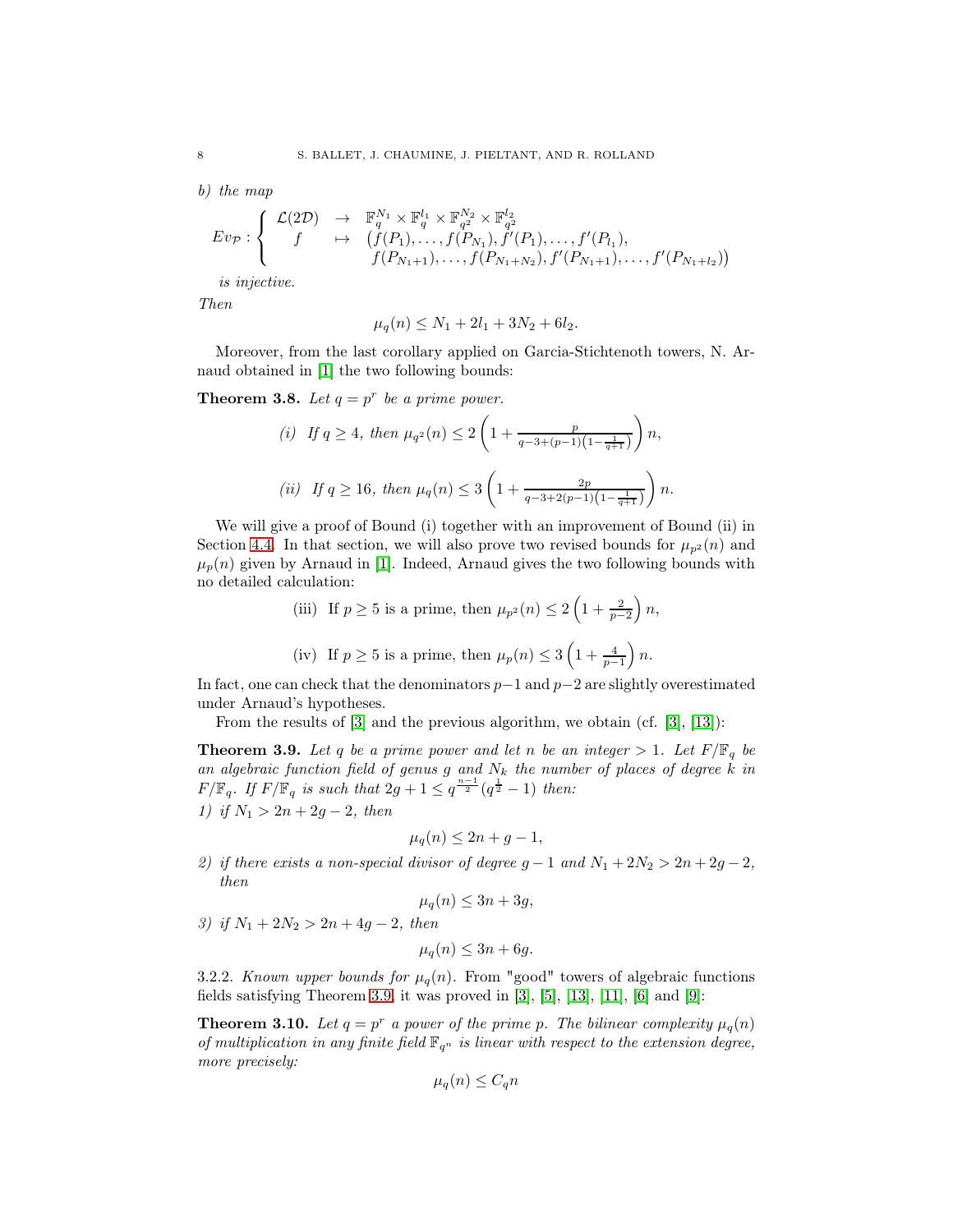where  $C_q$  is the constant defined by:

$$
\begin{cases}\n \text{if } q = 2 & \text{then } 22 & [12] \text{ and } [19] \\
\text{else if } q = 3 & \text{then } 27 & [3] \\
\text{else if } q = p \ge 5 & \text{then } 3\left(1 + \frac{4}{q - 3}\right) & [9] \\
\text{else if } q = p^2 \ge 25 & \text{then } 2\left(1 + \frac{2}{p - 3}\right) & [9]\n \end{cases}
$$

$$
else if q = p \ge 5 \qquad then \quad 3\left(1 + \frac{4}{q - 3}\right) \tag{9}
$$

$$
C_q = \begin{cases} else if q = p^2 \ge 25 & then \quad 2\left(1 + \frac{2}{p-3}\right) \end{cases}
$$
 [9]

else if 
$$
q = p^{2k} \ge 16
$$
 then  $2\left(1 + \frac{p}{q - 3 + (p-1)\left(1 - \frac{1}{q+1}\right)}\right)$  [1]  
\nelse if  $q \ge 4$  then  $6\left(1 + \frac{p}{q-3}\right)$  [5]  
\nelse if  $q \ge 16$  then  $3\left(1 + \frac{2p}{q - 3 + 2(p-1)\left(1 - \frac{1}{q+1}\right)}\right)$  [1]

$$
else if q \ge 4 \qquad \qquad then \quad 6\left(1 + \frac{p}{q-3}\right) \tag{5}
$$

else if 
$$
q \ge 16
$$
 then  $3\left(1 + \frac{2p}{q-3+2(p-1)\left(1 - \frac{1}{q+1}\right)}\right)$  [1].

Note that the new estimate for the constant  $C_2$  comes from two recent improve-ments. First, one knows from Table 1 in [\[19\]](#page-60-10) that  $\mu_2(n) \leq 22n$  for  $2 \leq n \leq 7$  since  $\mu_2(n) \leq 22$  for such integers *n*. Moreover, applying the bound  $\mu_2(n) \leq \frac{477}{26}n + \frac{45}{2}$ obtained in [\[12\]](#page-60-14), one gets  $\mu_2(n) \leq \left(\frac{477}{26} + \frac{45}{2 \times 8}\right)$  $n \leq 22n$  for  $n \geq 8$ . Note also that the upper bounds obtained in [\[8\]](#page-60-15) and [\[7\]](#page-60-16) are obtained by using the mistaken statements of I. Shparlinsky, M. Tsfasman and S. Vladut [\[29\]](#page-60-1) mentioned in the above section [3.1.3.](#page-35-0) Consequently, these bounds are not proved and unfortunatly they can not be repaired easily. However, certain not yet published results recently due to H. Randriambololona concerning the geometry of Riemann-Roch spaces might enable to repair them in certain cases.

3.2.3. Some exact values for the bilinear complexity. Applying the D.V. and G.V. Chudnovsky algorithm with well fitted elliptic curves, Shokrollahi has shown in [\[28\]](#page-60-17) that:

**Theorem 3.11.** The bilinear complexity  $\mu_q(n)$  of the multiplication in the finite extention  $\mathbb{F}_{q^n}$  of the finite field  $\mathbb{F}_q$  is equal to 2n for

(2) 
$$
\frac{1}{2}q + 1 < n < \frac{1}{2}(q + 1 + \epsilon(q))
$$

where  $\epsilon$  is the function defined by:

$$
\epsilon(q) = \begin{cases} \text{ the greatest integer} \leq 2\sqrt{q} \text{ prime to } q, & \text{if } q \text{ is not a perfect square} \\ 2\sqrt{q}, & \text{if } q \text{ is a perfect square.} \end{cases}
$$

We still do not know if the converse is true. More precisely the question is: suppose that  $\mu_q(n) = 2n$ , are the inequalities [\(2\)](#page-39-0) true?

However, for computational use, it is helpful to keep in mind some particular exact values for  $\mu_q(n)$ , such as  $\mu_q(2) = 3$  for any prime power q,  $\mu_2(4) = 9$ ,  $\mu_4(4) = \mu_5(4) = 8$  or  $\mu_2(2^6) = 15$  [\[20\]](#page-60-2).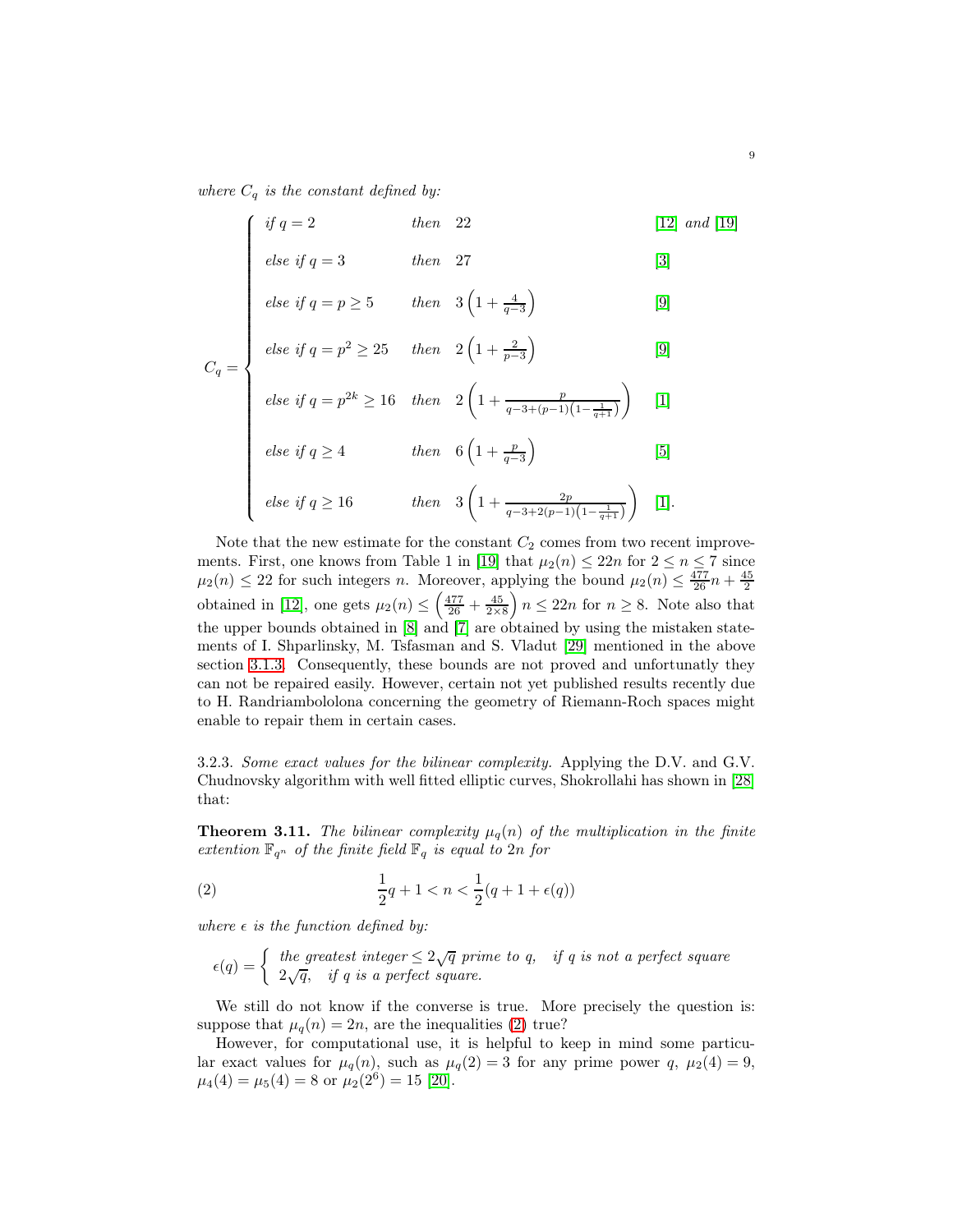#### 4. New RESULTS FOR  $\mu_q(n)$

4.1. Towers of algebraic function fields. In this section, we introduce some towers of algebraic function fields. Theorem [3.9](#page-38-0) applied to the algebraic function fields of these towers gives us bounds for the bilinear complexity. A given curve cannot permit to multiply in every extension of  $\mathbb{F}_q$ , just for *n* lower than some value. With a tower of function fields we can adapt the curve to the degree of the extension. The important point to note here is that in order to obtain a well adapted curve it will be desirable to have a tower for which the quotients of two consecutive genus are as small as possible, namely a "dense" tower.

For any algebraic function field  $F/\mathbb{F}_q$  defined over the finite field  $\mathbb{F}_q$ , we denote by  $g(F/\mathbb{F}_q)$  the genus of  $F/\mathbb{F}_q$  and by  $N_k(F/\mathbb{F}_q)$  the number of places of degree k in  $F/\mathbb{F}_q$ .

4.1.1. Garcia-Stichtenoth tower of Artin-Schreier algebraic function field extensions. We present now a modified Garcia-Stichtenoth's tower (cf. [\[23\]](#page-60-18), [\[5\]](#page-59-3), [\[13\]](#page-60-9)) having good properties. Let us consider a finite field  $\mathbb{F}_{q^2}$  with  $q = p^r > 3$  and r an odd integer. Let us consider the Garcia-Stichtenoth's elementary abelian tower  $T_1$ over  $\mathbb{F}_{q^2}$  constructed in [\[23\]](#page-60-18) and defined by the sequence  $(F_0, F_1, F_2, \ldots)$  where

$$
F_{k+1} := F_k(z_{k+1})
$$

and  $z_{k+1}$  satisfies the equation:

$$
z_{k+1}^q + z_{k+1} = x_k^{q+1}
$$

with

$$
x_k := z_k/x_{k-1} \text{ in } F_k (for \ k \ge 1).
$$

Moreover  $F_0 := \mathbb{F}_{q^2}(x_0)$  is the rational function field over  $\mathbb{F}_{q^2}$  and  $F_1$  the Hermitian function field over  $\mathbb{F}_{q^2}$ . Let us denote by  $g_k$  the genus of  $F_k$ , we recall the following formulae:

$$
(3) \qquad g_{k}=\left\{\begin{array}{ll} q^{k}+q^{k-1}-q^{\frac{k+1}{2}}-2q^{\frac{k-1}{2}}+1 & \text{if } k\equiv 1\mod 2,\\ q^{k}+q^{k-1}-\frac{1}{2}q^{\frac{k}{2}+1}-\frac{3}{2}q^{\frac{k}{2}}-q^{\frac{k}{2}-1}+1 & \text{if } k\equiv 0\mod 2.\end{array}\right.
$$

Let us consider the completed Garcia-Stichtenoth tower

$$
T_2 = F_{0,0} \subseteq F_{0,1} \subseteq \ldots \subseteq F_{0,r} \subseteq F_{1,0} \subseteq F_{1,1} \subseteq \ldots \subseteq F_{1,r} \ldots
$$

considered in [\[5\]](#page-59-3) such that  $F_k \subseteq F_{k,s} \subseteq F_{k+1}$  for any integer  $s \in \{0, \ldots, r\}$ , with  $F_{k,0} = F_k$  and  $F_{k,r} = F_{k+1}$ . Recall that each extension  $F_{k,s}/F_k$  is Galois of degree  $p<sup>s</sup>$  with full constant field  $\mathbb{F}_{q^2}$ . Now, we consider the tower studied in [\[13\]](#page-60-9)

$$
T_3 = G_{0,0} \subseteq G_{0,1} \subseteq \ldots \subseteq G_{0,r} \subseteq G_{1,0} \subseteq G_{1,1} \subseteq \ldots \subseteq G_{1,r} \ldots
$$

defined over the constant field  $\mathbb{F}_q$  and related to the tower  $T_2$  by

$$
F_{k,s} = \mathbb{F}_{q^2} G_{k,s} \quad \text{for all } k \text{ and } s,
$$

namely  $\mathbb{F}_{k,s}/\mathbb{F}_{q^2}$  is the constant field extension of  $G_{k,s}/\mathbb{F}_{q}$ . Note that the tower  $T_3$ is well defined by [\[13\]](#page-60-9) and [\[11\]](#page-60-12). Moreover, we have the following result:

**Proposition 4.1.** Let  $q = p^r \geq 4$  be a prime power. For all integers  $k \geq 1$  and  $s \in \{0, \ldots, r\}$ , there exists a step  $F_{k,s}/\mathbb{F}_{q^2}$  (respectively  $G_{k,s}/\mathbb{F}_q$ ) with genus  $g_{k,s}$ and  $N_{k,s}$  places of degree 1 in  $F_{k,s}/\mathbb{F}_{q^2}$  (respectively  $N_{k,s}$  places of degree 1 and 2 in  $G_{k,s}/\mathbb{F}_q$  with places of degree 2 being counted twice) such that: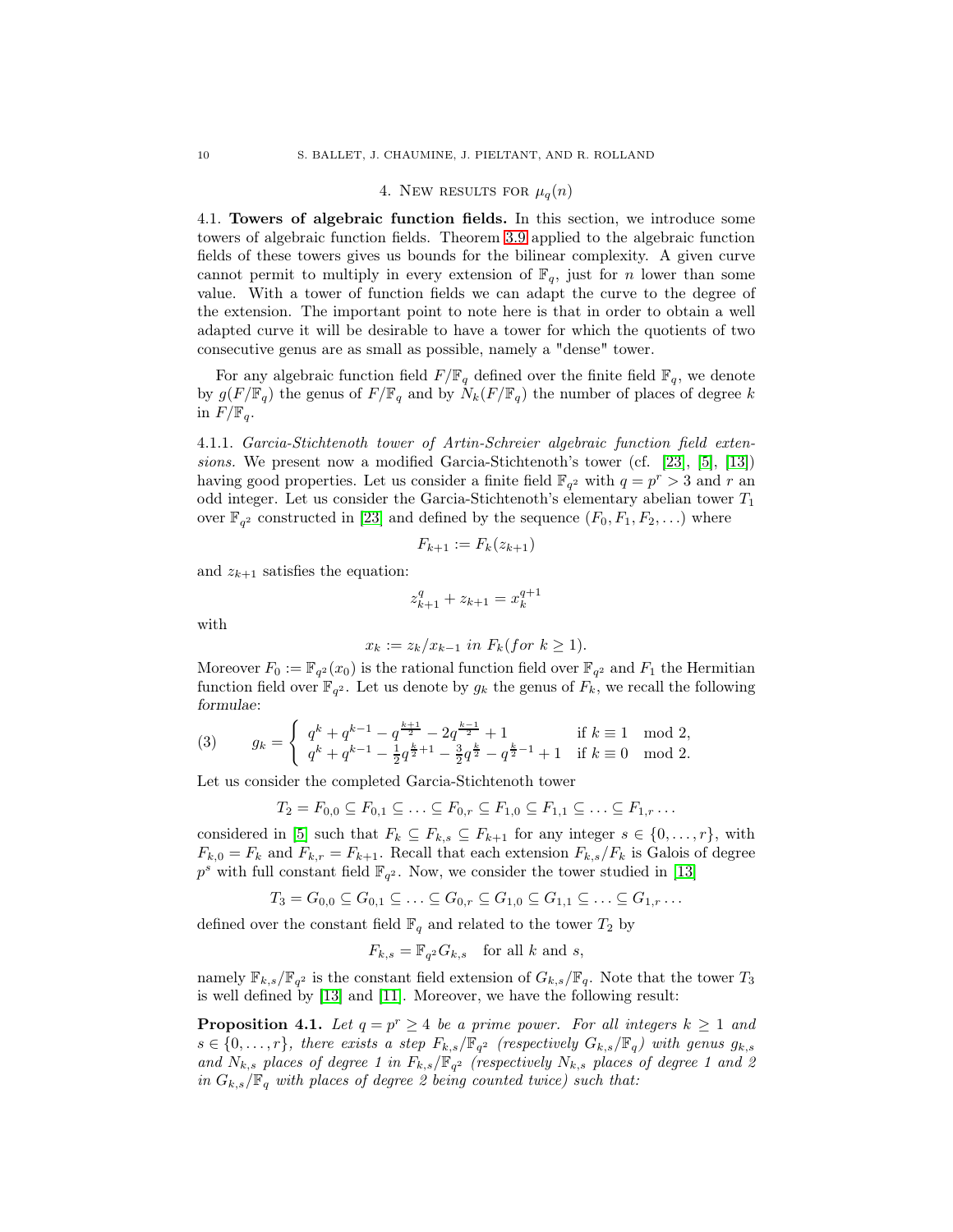- (1)  $F_k \subseteq F_{k,s} \subseteq F_{k+1}$ , where we set  $F_{k,0} = F_k$  and  $F_{k,r} = F_{k+1}$ ,
- (respectively  $G_k \subseteq G_{k,s} \subseteq G_{k+1}$ , where we set  $G_{k,0} = G_k$  and  $G_{k,r} = G_{k+1}$ ),
- (2)  $(g_k 1)p^s + 1 \le g_{k,s} \le \frac{g_{k+1}}{p^{r-s}} + 1,$
- (3)  $N_{k,s} \geq (q^2 1)q^{k-1}p^s$ .

4.1.2. Garcia-Stichtenoth tower of Kummer function field extensions. In this section we present a Garcia-Stichtenoth's tower (cf. [\[9\]](#page-60-13)) having good properties. Let  $\mathbb{F}_q$  be a finite field of characteristic  $p \geq 3$ . Let us consider the tower T over  $\mathbb{F}_q$ which is defined recursively by the following equation, studied in [\[24\]](#page-60-19):

$$
y^2 = \frac{x^2 + 1}{2x}.
$$

The tower  $T/\mathbb{F}_q$  is represented by the sequence of function fields  $(H_0, H_1, H_2, ...)$ where  $H_n = \mathbb{F}_q(x_0, x_1, ..., x_n)$  and  $x_{i+1}^2 = (x_i^2 + 1)/2x_i$  holds for each  $i \ge 0$ . Note that  $H_0$  is the rational function field. For any prime number  $p \geq 3$ , the tower  $T/\mathbb{F}_{p^2}$  is asymptotically optimal over the field  $\mathbb{F}_{p^2}$ , i.e.  $T/\mathbb{F}_{p^2}$  reaches the Drinfeld-Vladut bound. Moreover, for any integer k,  $H_k/\mathbb{F}_{p^2}$  is the constant field extension of  $H_k/\mathbb{F}_p$ .

From [\[9\]](#page-60-13), we know that the genus  $g(H_k)$  of the step  $H_k$  is given by:

(4) 
$$
g(H_k) = \begin{cases} 2^{k+1} - 3 \cdot 2^{\frac{k}{2}} + 1 & \text{if } k \equiv 0 \mod 2, \\ 2^{k+1} - 2 \cdot 2^{\frac{k+1}{2}} + 1 & \text{if } k \equiv 1 \mod 2. \end{cases}
$$

and that the following bounds hold for the number of rational places in  $H_k$  over  $\mathbb{F}_{p^2}$  and for the number of places of degree 1 and 2 over  $\mathbb{F}_p$ :

(5) 
$$
N_1(H_k/\mathbb{F}_{p^2}) \ge 2^{k+1}(p-1)
$$

and

(6) 
$$
N_1(H_k/\mathbb{F}_p) + 2N_2(H_k/\mathbb{F}_p) \ge 2^{k+1}(p-1).
$$

From the existence of this tower, we can obtain the following proposition [\[9\]](#page-60-13):

**Proposition 4.2.** Let p be a prime number  $\geq 5$ . Then for any integer  $n \geq 5$  $\frac{1}{2}(p+1+\epsilon(p))$  where  $\epsilon(p)$  is defined as in Theorem [3.11,](#page-39-1)

- 1) there exists an algebraic function field  $H_k/\mathbb{F}_{p^2}$  of genus  $g(H_k/\mathbb{F}_{p^2})$  such that  $2g(H_k/\mathbb{F}_{p^2})+1 \leq p^{n-1}(p-1)$  and  $N_1(H_k/\mathbb{F}_{p^2}) > 2n + 2g(H_k/\mathbb{F}_{p^2})-2$ ,
- 2) there exists an algebraic function field  $H_k/\mathbb{F}_p$  of genus  $g(H_k/\mathbb{F}_p)$  such that  $2g(H_k/\mathbb{F}_p)+1 \leq p^{\frac{n-1}{2}}(p^{\frac{1}{2}}-1)$  and  $N_1(H_k/\mathbb{F}_p) + 2N_2(H_k/\mathbb{F}_p) > 2n + 2g(H_k/\mathbb{F}_p) - 2$ and containing a non-special divisor of degree  $g(H_k/\mathbb{F}_p) - 1$ .

4.2. Some preliminary results. Here we establish some technical results about genus and number of places of each step of the towers  $T_2/\mathbb{F}_{q^2}$ ,  $T_3/\mathbb{F}_{q}$ ,  $T/\mathbb{F}_{p^2}$  and  $T/\mathbb{F}_p$  defined in Section [4.1.](#page-40-0) These results will allow us to determine a suitable step of the tower to apply the algorithm on.

4.2.1. About the Garcia-Stichtenoth's tower. In this section,  $q := p^r$  is a power of the prime p.

**Lemma 4.3.** Let  $q > 3$ . We have the following bounds for the genus of each step of the towers  $T_2/\mathbb{F}_{q^2}$  and  $T_3/\mathbb{F}_{q}$ :

i)  $g_k > q^k$  for all  $k \geq 4$ , ii)  $g_k \leq q^{k-1}(q+1) - \sqrt{q}q^{\frac{k}{2}},$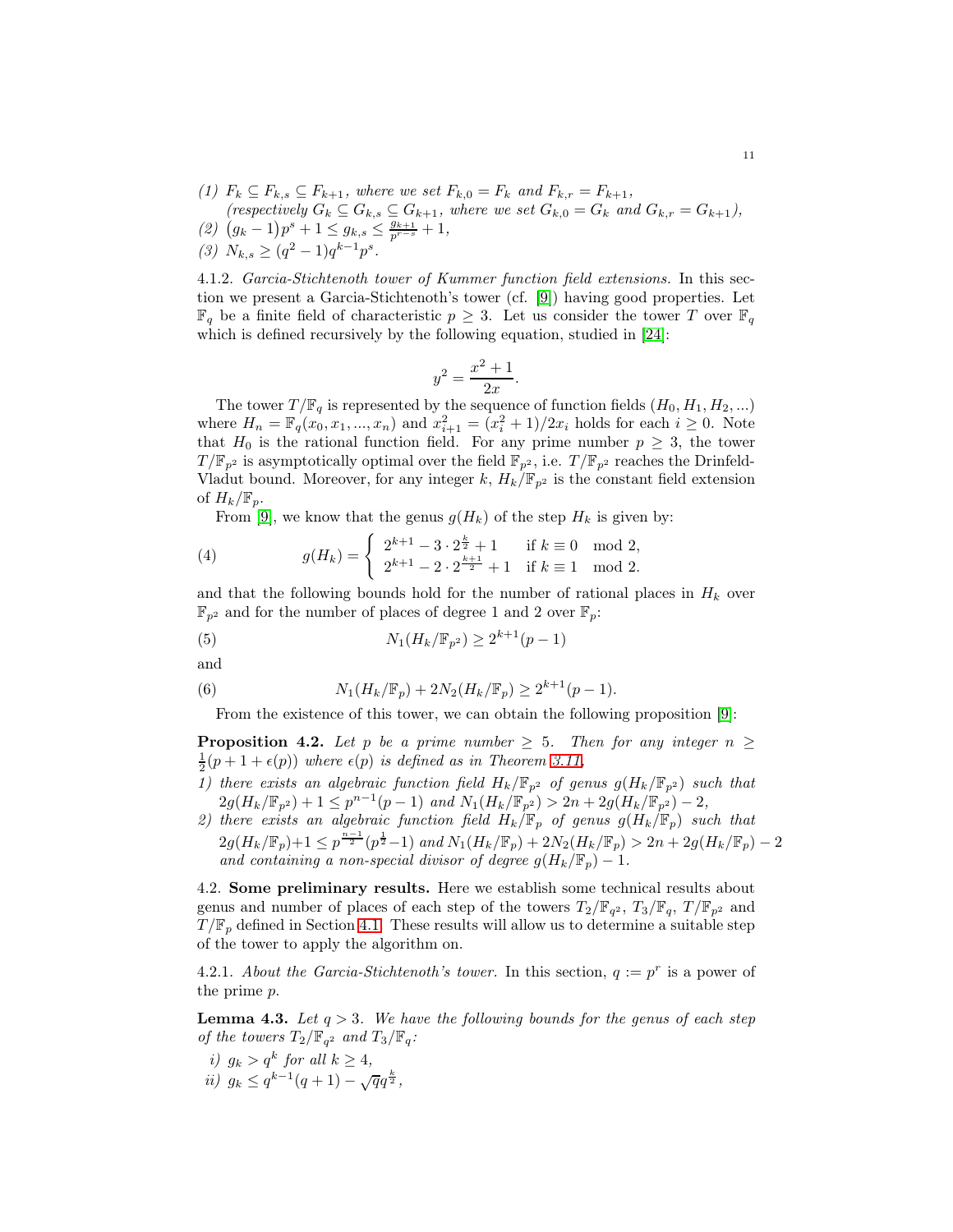iii)  $g_{k,s} \leq q^{k-1}(q+1)p^s$  for all  $k \geq 0$  and  $s = 0, \ldots, r$ , iv)  $g_{k,s} \leq \frac{q^k(q+1)-q^{\frac{k}{2}}(q-1)}{p^{r-s}}$  for all  $k \geq 2$  and  $s = 0, \ldots, r$ .

**Proof.** *i)* According to Formula [\(3\)](#page-40-1), we know that if  $k \equiv 1 \mod 2$ , then

$$
g_k = q^k + q^{k-1} - q^{\frac{k+1}{2}} - 2q^{\frac{k-1}{2}} + 1 = q^k + q^{\frac{k-1}{2}}(q^{\frac{k-1}{2}} - q - 2) + 1.
$$

Since  $q > 3$  and  $k \ge 4$ , we have  $q^{\frac{k-1}{2}} - q - 2 > 0$ , thus  $g_k > q^k$ . Else if  $k \equiv 0 \mod 2$ , then

$$
g_k = q^k + q^{k-1} - \frac{1}{2}q^{\frac{k}{2}+1} - \frac{3}{2}q^{\frac{k}{2}} - q^{\frac{k}{2}-1} + 1 = q^k + q^{\frac{k}{2}-1}(q^{\frac{k}{2}} - \frac{1}{2}q^2 - \frac{3}{2}q - 1) + 1.
$$

Since  $q > 3$  and  $k \ge 4$ , we have  $q^{\frac{k}{2}} - \frac{1}{2}q^2 - \frac{3}{2}q - 1 > 0$ , thus  $g_k > q^k$ .

ii) It follows from Formula [\(3\)](#page-40-1) since for all  $k \geq 1$  we have  $2q^{\frac{k-1}{2}} \geq 1$  which works out for odd k cases and  $\frac{3}{2}q^{\frac{k}{2}} + q^{\frac{k}{2}-1} \ge 1$  which works out for even k cases, since  $\frac{1}{2}q \geq \sqrt{q}.$ 

*iii*) If  $s = r$ , then according to Formula [\(3\)](#page-40-1), we have

$$
g_{k,s} = g_{k+1} \le q^{k+1} + q^k = q^{k-1}(q+1)p^s
$$

.

Else,  $s < r$  and Proposition [4.1](#page-41-0) says that  $g_{k,s} \leq \frac{g_{k+1}}{p^{r-s}} + 1$ . Moreover, since  $q^{\frac{k+2}{2}} \geq q$ and  $\frac{1}{2}q^{\frac{k+1}{2}+1} \ge q$ , we obtain  $g_{k+1} \le q^{k+1} + q^k - q + 1$  from Formula [\(3\)](#page-40-1). Thus, we get

$$
g_{k,s} \leq \frac{q^{k+1} + q^k - q + 1}{p^{r-s}} + 1
$$
  
=  $q^{k-1}(q+1)p^s - p^s + p^{s-r} + 1$   
 $\leq q^{k-1}(q+1)p^s + p^{s-r}$   
 $\leq q^{k-1}(q+1)p^s$  since  $0 \leq p^{s-r} < 1$  and  $g_{k,s} \in \mathbb{N}$ .

iv) It follows from ii) since Proposition [4.1](#page-41-0) gives  $g_{k,s} \leq \frac{g_{k+1}}{p^{r-s}} + 1$ , so  $g_{k,s} \leq \frac{q^k(q+1)-\sqrt{q}q^{\frac{k+1}{2}}}{p^{r-s}} + 1$  which gives the result since  $p^{r-s} \leq q^{\frac{k}{2}}$  for all  $k \geq 2$ .  $\Box$ 

**Lemma 4.4.** Let  $q > 3$  and  $k \ge 4$ . We set  $\Delta g_{k,s} := g_{k,s+1} - g_{k,s}$  and  $D_{k,s} := (p-1)p^s q^k$ and denote  $M_{k,s} := N_1(F_{k,s}/\mathbb{F}_{q^2}) = N_1(G_{k,s}/\mathbb{F}_{q}) + 2N_2(G_{k,s}/\mathbb{F}_{q})$ . One has:

 $(i)$   $\Delta g_{k,s} \geq D_{k,s},$ (ii)  $M_{k,s} \geq D_{k,s}$ .

**Proof.** (i) From Hurwitz Genus Formula, one has  $g_{k,s+1} - 1 \geq p(g_{k,s} - 1)$ , so  $g_{k,s+1} - g_{k,s} \ge (p-1)(g_{k,s}-1)$ . Applying s more times Hurwitz Genus Formula, we get  $g_{k,s+1} - g_{k,s} \ge (p-1)p^s(g(G_k) - 1)$ . Thus  $g_{k,s+1} - g_{k,s} \ge (p-1)p^s q^k$ , from Lemma [4.3](#page-42-0) i) since  $q > 3$  and  $k \geq 4$ .

(ii) According to Proposition [4.1,](#page-41-0) one has

$$
M_{k,s} \geq (q^2 - 1)q^{k-1}p^s
$$
  
=  $(q+1)(q-1)q^{k-1}p^s$   
 $\geq (q-1)q^k p^s$   
 $\geq (p-1)q^k p^s.$ 

 $\Box$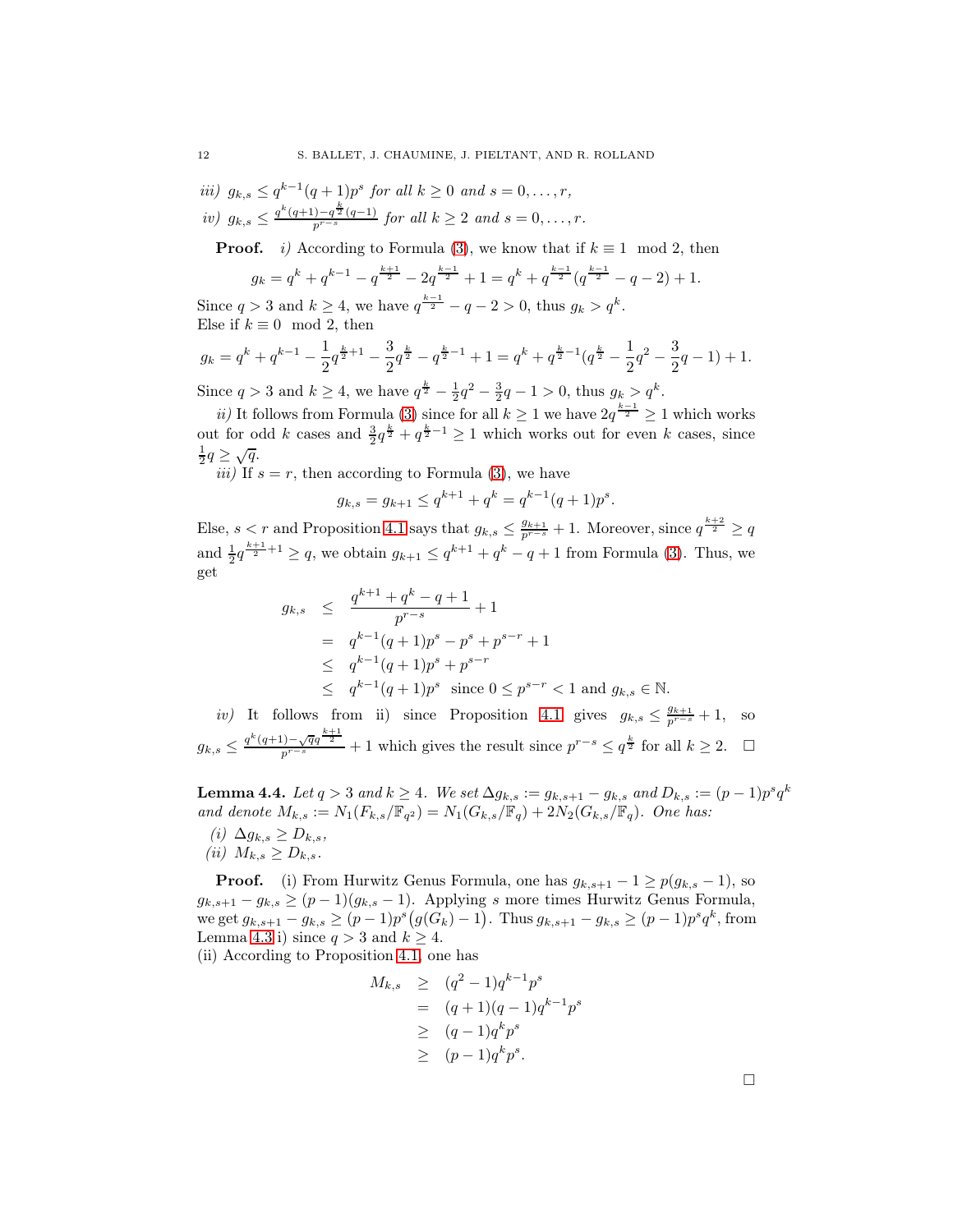**Lemma 4.5.** Let  $M_{k,s} := N_1(F_{k,s}/\mathbb{F}_{q^2}) = N_1(G_{k,s}/\mathbb{F}_{q}) + 2N_2(G_{k,s}/\mathbb{F}_{q})$ . For all  $k \geq 1$  and  $s = 0, \ldots, r$ , we have

$$
\sup\left\{n \in \mathbb{N} \mid 2n \le M_{k,s} - 2g_{k,s} + 1\right\} \ge \frac{1}{2}(q+1)q^{k-1}p^s(q-3).
$$

Proof. From Proposition [4.1](#page-41-0) and Lemma [4.3](#page-42-0) iii), we get

$$
M_{k,s} - 2g_{k,s} + 1 \ge (q^2 - 1)q^{k-1}p^s - 2q^{k-1}(q+1)p^s + 1
$$
  
=  $(q+1)q^{k-1}p^s((q-1) - 2) + 1$   
 $\ge (q+1)q^{k-1}p^s(q-3)$ 

thus we have  $\sup \{ n \in \mathbb{N} \mid 2n \le M_{k,s} - 2g_{k,s} + 1 \} \ge \frac{1}{2} q^{k-1} p^s (q+1)(q-3).$ 

4.2.2. About the Garcia-Stichtenoth-Rück's tower. In this section, p is an odd prime. We denote by  $g_k$  the genus of the step  $H_k$  and we fix  $N_k := N_1(H_k/\mathbb{F}_{p^2}) =$  $N_1(H_k/\mathbb{F}_p) + 2N_2(H_k/\mathbb{F}_p)$ . The following lemma is straightforward according to Formulae [\(4\)](#page-41-1) and [\(6\)](#page-41-2):

**Lemma 4.6.** These two bounds hold for the genus of each step of the towers  $T/\mathbb{F}_{p^2}$ and  $T/\mathbb{F}_p$ :

*i)* 
$$
g_k \le 2^{k+1} - 2 \cdot 2^{\frac{k+1}{2}} + 1
$$
,  
*ii)*  $g_k \le 2^{k+1}$ .

**Lemma 4.7.** For all  $k \geq 0$ , we set  $\Delta g_k := g_{k+1} - g_k$ . Then one has  $N_k \geq \Delta g_k \geq 2^{k+1} - 2^{\frac{k+1}{2}}$ .

**Proof.** If k is even then  $\Delta g_k = 2^{k+1} - 2^{\frac{k}{2}}$ , else  $\Delta g_k = 2^{k+1} - 2^{\frac{k+1}{2}}$  so the second equality holds trivially. Moreover, since  $p \geq 3$ , the first one follows from Bounds [\(5\)](#page-41-3) and [\(6\)](#page-41-2) which gives  $N_k \geq 2^{k+2}$ . В последните последните последните последните последните последните последните последните последните последн<br>В последните последните последните последните последните последните последните последните последните последнит

**Lemma 4.8.** Let  $H_k$  be a step of one of the towers  $T/\mathbb{F}_{p^2}$  or  $T/\mathbb{F}_p$ . One has:

$$
\sup\left\{n \in \mathbb{N} \mid N_k \ge 2n + 2g_k - 1\right\} \ge 2^k(p-3) + 2.
$$

**Proof.** From Bounds [\(5\)](#page-41-3) and [\(6\)](#page-41-2) for  $N_k$  and Lemma [4.6](#page-43-0) i), we get

$$
N_k - 2g_k + 1 \ge 2^{k+1}(p-1) - 2(2^{k+1} - 2 \cdot 2^{\frac{k+1}{2}} + 1) + 1
$$
  
=  $2^{k+1}(p-3) + 4 \cdot 2^{\frac{k+1}{2}} - 1$   
 $\ge 2^{k+1}(p-3) + 4$  since  $k \ge 0$ .

4.3. General results for  $\mu_q(n)$ . In [\[10\]](#page-60-20), Ballet and Le Brigand proved the following useful result:

**Theorem 4.9.** Let  $F/\mathbb{F}_q$  be an algebraic function field of genus  $g \geq 2$ . If  $q \geq 4$ , then there exists a non-special divisor of degree  $g - 1$ .

The four following lemmas prove the existence of a "good" step of the towers defined in Section [4.1,](#page-40-0) that is to say a step that will be optimal for the bilinear complexity of multiplication:

**Lemma 4.10.** Let  $n \geq \frac{1}{2}(q^2 + 1 + \epsilon(q^2))$  be an integer. If  $q = p^r \geq 4$ , then there exists a step  $F_{k,s}/\mathbb{F}_{q^2}$  of the tower  $T_2/\mathbb{F}_{q^2}$  such that all the three following conditions are verified:

 $\Box$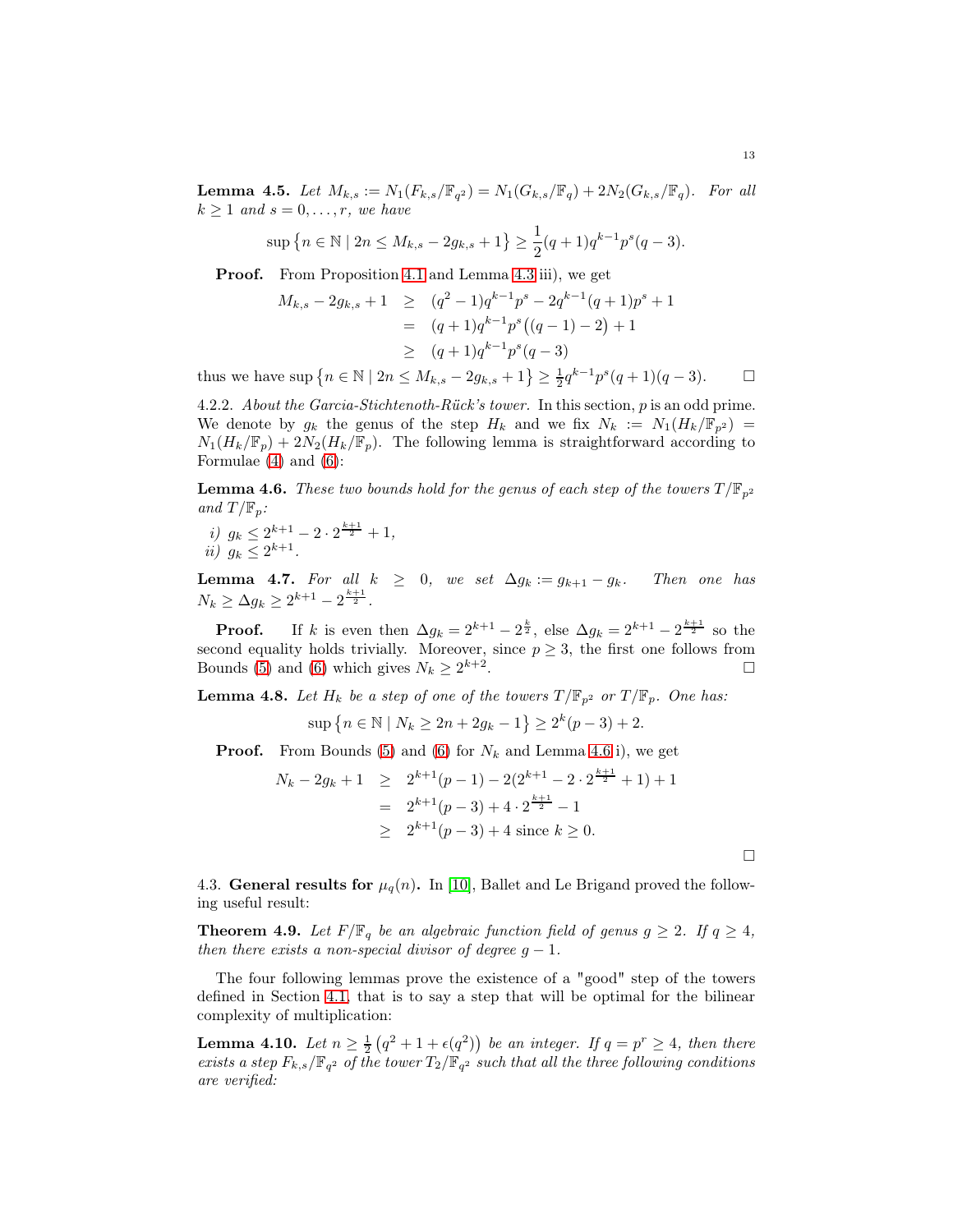- (1) there exists a non-special divisor of degree  $g_{k,s} 1$  in  $F_{k,s}/\mathbb{F}_{q^2}$ ,
- (2) there exists a place of  $F_{k,s}/\mathbb{F}_{q^2}$  of degree n,
- (3)  $N_1(F_{k,s}/\mathbb{F}_{q^2}) \ge 2n + 2g_{k,s} 1.$

Moreover, the first step for which both Conditions  $(2)$  and  $(3)$  are verified is the first step for which (3) is verified.

**Proof.** Note that  $n \ge 9$  since  $q \ge 4$  and  $n \ge \frac{1}{2}(q^2 + 1) \ge 8.5$ . Fix  $1 \le k \le n-4$ and  $s \in \{0, \ldots, r\}$ . First, we prove that Condition (2) is verified. Lemma [4.3](#page-42-0) iv) gives:

$$
2g_{k,s} + 1 \le 2\frac{q^k(q+1) - q^{\frac{k}{2}}(q-1)}{p^{r-s}} + 1
$$
  
=  $2p^s \left(q^{k-1}(q+1) - q^{\frac{k}{2}}\frac{q-1}{q}\right) + 1$   
 $\le 2q^{k-1}p^s(q+1) \text{ since } 2p^s q^{\frac{k}{2}}\frac{q-1}{q} \ge 1$   
 $\le 2q^k(q^2-1).$ 

On the other hand, one has  $n-1 \geq k+3 > k+\frac{1}{2}+2$  so  $n-1 \geq \log_q(q^k) + \log_q(2) +$  $\log_q(q+1)$ . This gives  $q^{n-1} \geq 2q^k(q+1)$ , hence  $q^{n-1}(q-1) \geq 2q^k(q^2-1)$ . Therefore, one has  $2g_{k,s} + 1 \le q^{n-1}(q-1)$  which ensure us that Condition (2) is satisfied according to Corollary 5.2.10 in [\[30\]](#page-60-21).

Now suppose also that  $k \geq \log_q \left( \frac{2n}{5} \right) + 1$ . Note that for all  $n \geq 9$  there exists such an integer k since the size of the interval  $\left[\log_q\left(\frac{2n}{5}\right)+1, n-4\right]$  is bigger than  $9-4-\log_4(\frac{2\cdot 9}{5})-1\geq 3>1$ . Moreover such an integer k verifies  $q^{k-1}\geq \frac{2}{5}n$ , so  $n \leq \frac{1}{2}q^{k-1}(q+1)(q-3)$  since  $q \geq 4$ . Then one has

$$
2n + 2g_{k,s} - 1 \le 2n + 2g_{k,s} + 1
$$
  
\n
$$
\le 2n + 2q^{k-1}p^s(q+1) \quad \text{according to (7)}
$$
  
\n
$$
\le q^{k-1}(q+1)(q-3) + 2q^{k-1}p^s(q+1)
$$
  
\n
$$
\le q^{k-1}p^s(q+1)(q-1)
$$
  
\n
$$
= (q^2 - 1)q^{k-1}p^s
$$

which gives  $N_1(F_{k,s}/\mathbb{F}_{q^2}) \geq 2n + 2g_{k,s} - 1$  according to Proposition [4.1](#page-41-0) (3). Hence, for any integer  $k \in \left[\log_q\left(\frac{2n}{5}\right)+1, n-4\right]$ , Conditions (2) and (3) are satisfied and the smallest integer  $k$  for which they are both satisfied is the smallest integer  $k$  for which Condition  $(3)$  is satisfied.

To conclude, remark that for such an integer  $k$ , Condition  $(1)$  is easily verified from Theorem [4.9](#page-44-1) since  $q \ge 4$  and  $g_{k,s} \ge g_2 \ge 6$  according to Formula [\(3\)](#page-40-1).

 $\Box$ 

This is a similar result for the tower  $T_3/\mathbb{F}_q$ :

**Lemma 4.11.** Let  $n \geq \frac{1}{2}(q+1+\epsilon(q))$  be an integer. If  $q = p^r \geq 4$ , then there exists a step  $G_{k,s}/\mathbb{F}_q$  of the tower  $T_3/\mathbb{F}_q$  such that all the three following conditions are verified:

- (1) there exists a non-special divisor of degree  $g_{k,s} 1$  in  $G_{k,s}/\mathbb{F}_q$ ,
- (2) there exists a place of  $G_{k,s}/\mathbb{F}_q$  of degree n,
- (3)  $N_1(G_{k,s}/\mathbb{F}_q) + 2N_2(G_{k,s}/\mathbb{F}_q) \geq 2n + 2g_{k,s} 1.$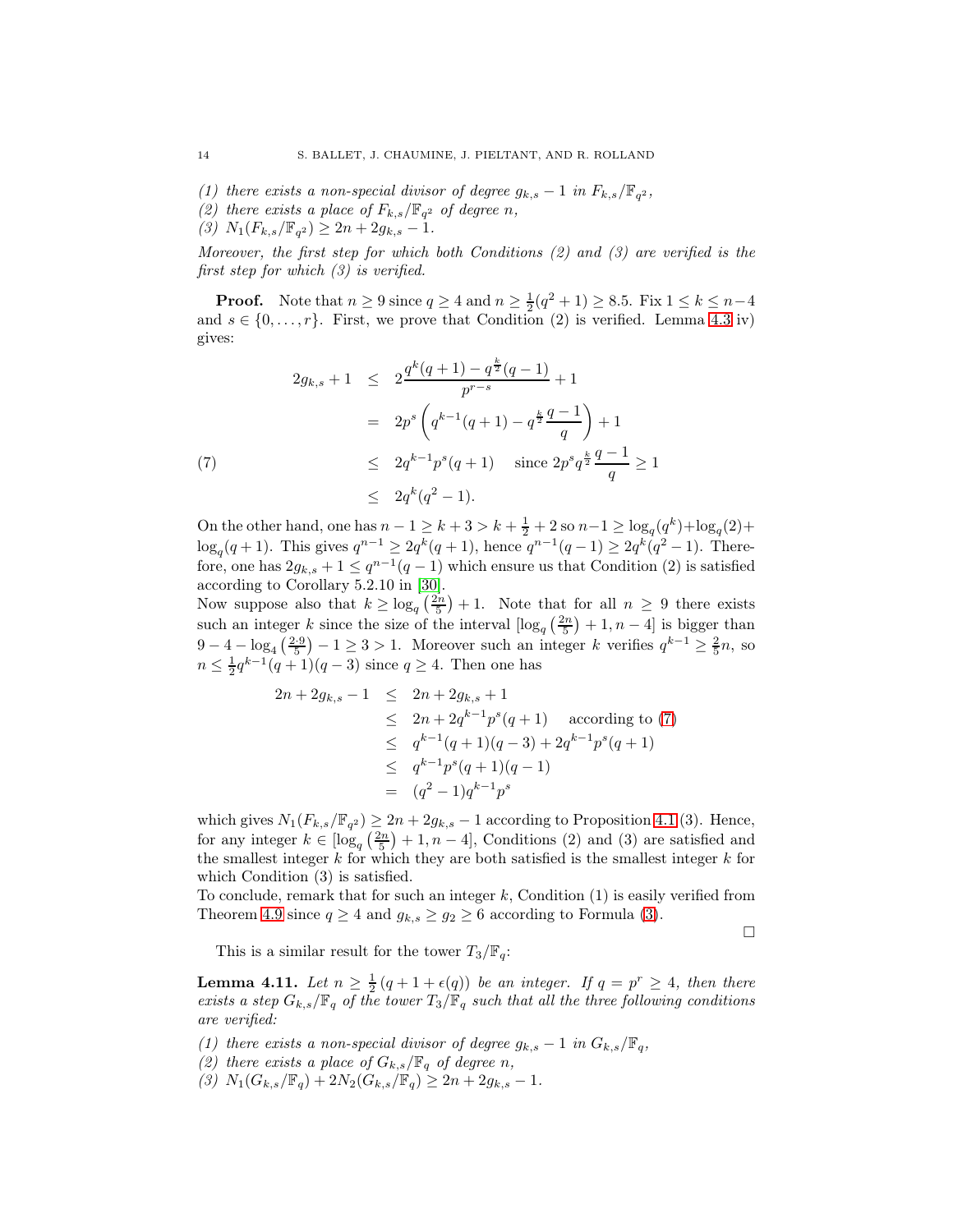Moreover, the first step for which both Conditions  $(2)$  and  $(3)$  are verified is the first step for which  $(3)$  is verified.

**Proof.** Note that  $n \geq 5$  since  $q \geq 4$ ,  $\epsilon(q) \geq \epsilon(4) = 4$  and  $n \geq \frac{1}{2}(q+1+\epsilon(q)) \geq 4.5$ . First, we focus on the case  $n \geq 13$ . Fix  $1 \leq k \leq \frac{n-7}{2}$  and  $s \in \{0, \ldots, r\}$ . One has  $2p^sq^k\frac{q+1}{\frac{\sqrt{q}}{2}} \leq q^{\frac{n-1}{2}}$  since

$$
\frac{n-1}{2} \geq k+3 = k - \frac{1}{2} + 1 + 1 + \frac{3}{2} \geq \log_q(q^{k-\frac{1}{2}}) + \log_q(4) + \log_q(p^s) + \log_q(q+1).
$$

Hence  $2p^s q^k (q+1) \leq q^{\frac{n-1}{2}} (\sqrt{q}-1)$  since  $\frac{\sqrt{q}}{2}$  $\sqrt{\frac{q}{2}} \leq \sqrt{q} - 1$  for  $q \geq 4$ . According to [\(7\)](#page-44-0) in the previous proof, this proves that Condition (2) is satisfied.

The same reasoning as in the previous proof shows that Condition (3) is also satisfied as soon as  $k \geq \log_q(\frac{2n}{5}) + 1$ . Moreover, for  $n \geq 13$ , the interval  $\lfloor \log_q(\frac{2n}{5}) + 1, \frac{n-7}{2} \rfloor$ contains at least one integer and the smallest integer  $k$  in this interval is the smallest integer  $k$  for which Condition (3) is verified. Furthermore, for such an integer  $k$ , Condition (1) is easily verified from Theorem [4.9](#page-44-1) since  $q \geq 4$  and  $g_{k,s} \geq g_2 \geq 6$ according to Formula [\(3\)](#page-40-1).

To complete the proof, we want to focus on the case  $5 \leq n \leq 12$ . For this case, we have to look at the values of  $q = p^r$  and n for which we have both  $n \geq \frac{1}{2}(q+1+\epsilon(q))$  and  $5 \leq n \leq 12$ . For each value of n such that these two inequalities are satisfied, we have to check that Conditions  $(1)$ ,  $(2)$  and  $(3)$  are verified. In this aim, we use the KASH packages [\[21\]](#page-60-22) to compute the genus and number of places of degree 1 and 2 of the first steps of the tower  $T_3/\mathbb{F}_q$ . Thus we determine the first step  $G_{k,s}/\mathbb{F}_q$  that satisfied all the three Conditions (1), (2) and (3). We resume our results in the following table:

|                                                | $q=p^r$                                     |                    | $2^2$            |                    | $2^3$          |                    | $3^2$           |                     |                |
|------------------------------------------------|---------------------------------------------|--------------------|------------------|--------------------|----------------|--------------------|-----------------|---------------------|----------------|
|                                                | $\epsilon(q)$                               |                    |                  | $\overline{4}$     |                | $\overline{5}$     |                 | $\overline{6}$      |                |
|                                                | $\frac{1}{2}(q+1+\epsilon(q))$              |                    | $\overline{4.5}$ |                    | $\overline{7}$ |                    | $\overline{8}$  |                     |                |
|                                                | $n$ to be considered                        |                    |                  | $5 \leq n \leq 12$ |                | $7\leq n\leq 12$   |                 | $8\leq n\leq 12$    |                |
| (k,s)                                          |                                             | (1,1)              |                  | (1,1)              |                | (1,1)              |                 |                     |                |
|                                                | $N_1(G_{k,s}/\mathbb{F}_q)$                 |                    | $\overline{5}$   |                    | $\overline{9}$ |                    | $\overline{10}$ |                     |                |
| $N_2(G_{k,s}/\mathbb{F}_q)$                    |                                             | 14                 |                  | 124                |                | 117                |                 |                     |                |
|                                                | $\overline{\Gamma(G_{k,s}/\mathbb{F}_q)}$   |                    | $\overline{15}$  |                    | 117            |                    | 113             |                     |                |
|                                                | $g_{k,s}$                                   |                    |                  | $\overline{2}$     |                | 12                 |                 | 9                   |                |
| $2g_{k,s} + 1$                                 |                                             | $\overline{5}$     |                  | 25                 |                | 19                 |                 |                     |                |
|                                                | $q^{\frac{n-1}{2}}(\sqrt{q}-1) \geq \ldots$ |                    |                  | 16                 |                | 936                |                 | 4374                |                |
|                                                | $q=p^r$                                     | 5                  |                  | 7                  |                | 11                 |                 | 13                  |                |
|                                                | $\epsilon(q)$                               | 4                  |                  | $\overline{5}$     |                | 6                  |                 |                     | $\overline{7}$ |
|                                                | $\frac{1}{2}(q+1+\epsilon(q))$              | $\overline{5}$     |                  | 6.5                |                | $\overline{9}$     |                 | $\overline{10.5}$   |                |
|                                                | $n$ to be considered                        | $5 \leq n \leq 12$ |                  | $7 \leq n \leq 12$ |                | $9 \leq n \leq 12$ |                 | $11 \leq n \leq 12$ |                |
| (2,0)<br>(k,s)                                 |                                             |                    | (2,0)            |                    | (2,0)          |                    | (2,0)           |                     |                |
| $6\overline{6}$<br>$N_1(G_{k,s}/\mathbb{F}_q)$ |                                             |                    | $\overline{8}$   |                    | 12             |                    | 14              |                     |                |
|                                                | $\overline{N_2}(G_{k,s}/\mathbb{F}_q)$      | 60                 |                  | 168                |                | 660                |                 | 1092                |                |
|                                                | $\Gamma(G_{k,s}/\mathbb{F}_q)$              | 53                 |                  | 151.5              |                | 611.5              |                 | 1021.5              |                |
|                                                | $g_{k,s}$                                   | $10\,$             |                  | $21\,$             |                | 55                 |                 |                     | 78             |
|                                                | $2\overline{g_{k,s}+1}$                     | 21                 |                  | 43                 |                | 11                 |                 |                     | 157            |
|                                                | $q^{\frac{n-1}{2}}(\sqrt{q}-1) \geq \ldots$ | $30\,$             |                  | 564                |                | 33917              |                 | 967422              |                |
|                                                |                                             |                    |                  |                    |                |                    |                 |                     |                |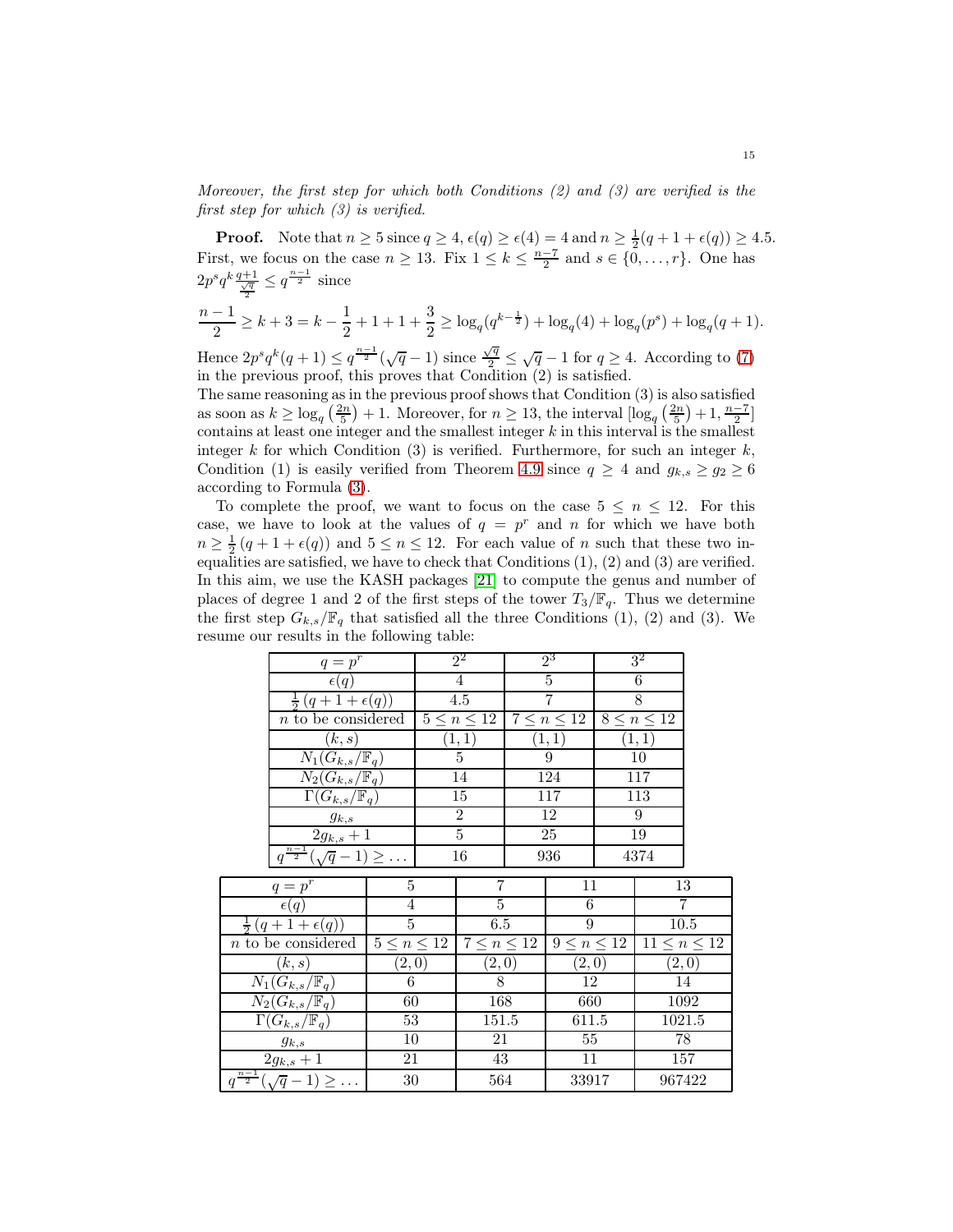In this table, one can check that for each value of q and  $n$  to be considered and every corresponding step  $G_{k,s}/\mathbb{F}_q$  one has simultaneously:

- $q_{k,s} \geq 2$  so Condition (1) is verified according to Theorem [4.9,](#page-44-1)
- $2g_{k,s} + 1 \leq q^{\frac{n-1}{2}}(\sqrt{q}-1)$  so Condition (2) is verified.
- $\Gamma(G_{k,s}/\mathbb{F}_{q}) := \frac{1}{2} \left( N_1(G_{k,s}/\mathbb{F}_{q}) + 2N_2(G_{k,s}/\mathbb{F}_{q}) 2g_{k,s} + 1 \right) \geq n$  so Condition (3) is verified.

This is a similar result for the tower  $T/\mathbb{F}_{p^2}$ :

**Lemma 4.12.** Let  $p \ge 5$  and  $n \ge \frac{1}{2}(p^2 + 1 + \epsilon(p^2))$ . There exists a step  $H_k / \mathbb{F}_{p^2}$ of the tower  $T/\mathbb{F}_{p^2}$  such that the three following conditions are verified:

- (1) there exists a non-special divisor of degree  $g_k 1$  in  $H_k/\mathbb{F}_{p^2}$ ,
- (2) there exists a place of  $H_k/\mathbb{F}_{p^2}$  of degree n,
- (3)  $N_1(H_k/\mathbb{F}_{p^2}) \geq 2n + 2g_k 1.$

Moreover the first step for which all the three conditions are verified is the first step for which (3) is verified.

**Proof.** Note that  $n \geq \frac{1}{2}(5^2 + 1 + \epsilon(5^2)) = 18$ . We first prove that for all integers k such that  $2 \le k \le n-2$ , we have  $2g_k + 1 \le p^{n-1}(p-1)$ , so Condition (2) is verified according to Corollary 5.2.10 in [\[31\]](#page-60-23). Indeed, for such an integer  $k$ , since  $p \ge 5$  one has  $k \le \log_2(p^{n-2}) \le \log_2(p^{n-1}-1)$ , thus  $k+2 \le \log_2(4(p^{n-1}-1)) \le$  $\log_2(4p^{n-1}-1)$  and it follows that  $2^{k+2}+1 \le 4p^{n-1}$ . Hence  $2 \cdot 2^{k+1}+1 \le p^{n-1}(p-1)$ since  $p \geq 5$ , which gives the result according to Lemma [4.6](#page-43-0) ii).

We prove now that for  $k \geq \log_2(2n-1) - 2$ , Condition (3) is verified. Indeed, for such an integer k, we have  $k + 2 \ge \log_2(2n-1)$ , so  $2^{k+2} \ge 2n-1$ . Hence we get  $2^{k+3} \ge 2n + 2^{k+2} - 1$  and so  $2^{k+1}(p-1) \ge 2^{k+1} \cdot 4 \ge 2n + 2^{k+2} - 1$  since  $p \geq 5$ . Thus we have  $N_1(H_k/\mathbb{F}_{n^2}) \geq 2n + 2g_k - 1$  according to Bound [\(5\)](#page-41-3) and Lemma [4.6](#page-43-0) ii).

Hence, we have proved that for any integers  $n \geq 18$  and  $k \geq 2$  such that  $log_2(2n-1) - 2 \le k \le n-2$ , both Conditions (2) and (3) are verified. Moreover, note that for any  $n \geq 18$ , there exists an integer  $k \geq 2$  in the interval  $\lfloor \log_2(2n-1) - 2; n-2 \rfloor$ . Indeed,  $\log_2(2 \cdot 18 - 1) - 2 \simeq 3.12 > 2$  and the size of this interval increases with n and is greater than 1 for  $n = 18$ . To conclude, remark that for such an integer k, Condition  $(1)$  is easily verified from Theorem [4.9](#page-44-1) since  $p^2 \ge 4$  and  $g_k \ge g_2 = 3$  according to Formula [\(4\)](#page-41-1).

This is a similar result for the tower  $T/\mathbb{F}_p$ :

**Lemma 4.13.** Let  $p \ge 5$  and  $n \ge \frac{1}{2}(p+1+\epsilon(p))$ . There exists a step  $H_k/\mathbb{F}_p$  of the tower  $T/\mathbb{F}_p$  such that the three following conditions are verified:

- (1) there exists a non-special divisor of degree  $g_k 1$  in  $H_k/\mathbb{F}_p$ ,
- (2) there exists a place of  $H_k/\mathbb{F}_p$  of degree n,
- (3)  $N_1(H_k/\mathbb{F}_p) + 2N_1(H_k/\mathbb{F}_p) \geq 2n + 2g_k 1.$

Moreover the first step for which all the three conditions are verified is the first step for which  $(3)$  is verified.

$$
\Box
$$

 $\Box$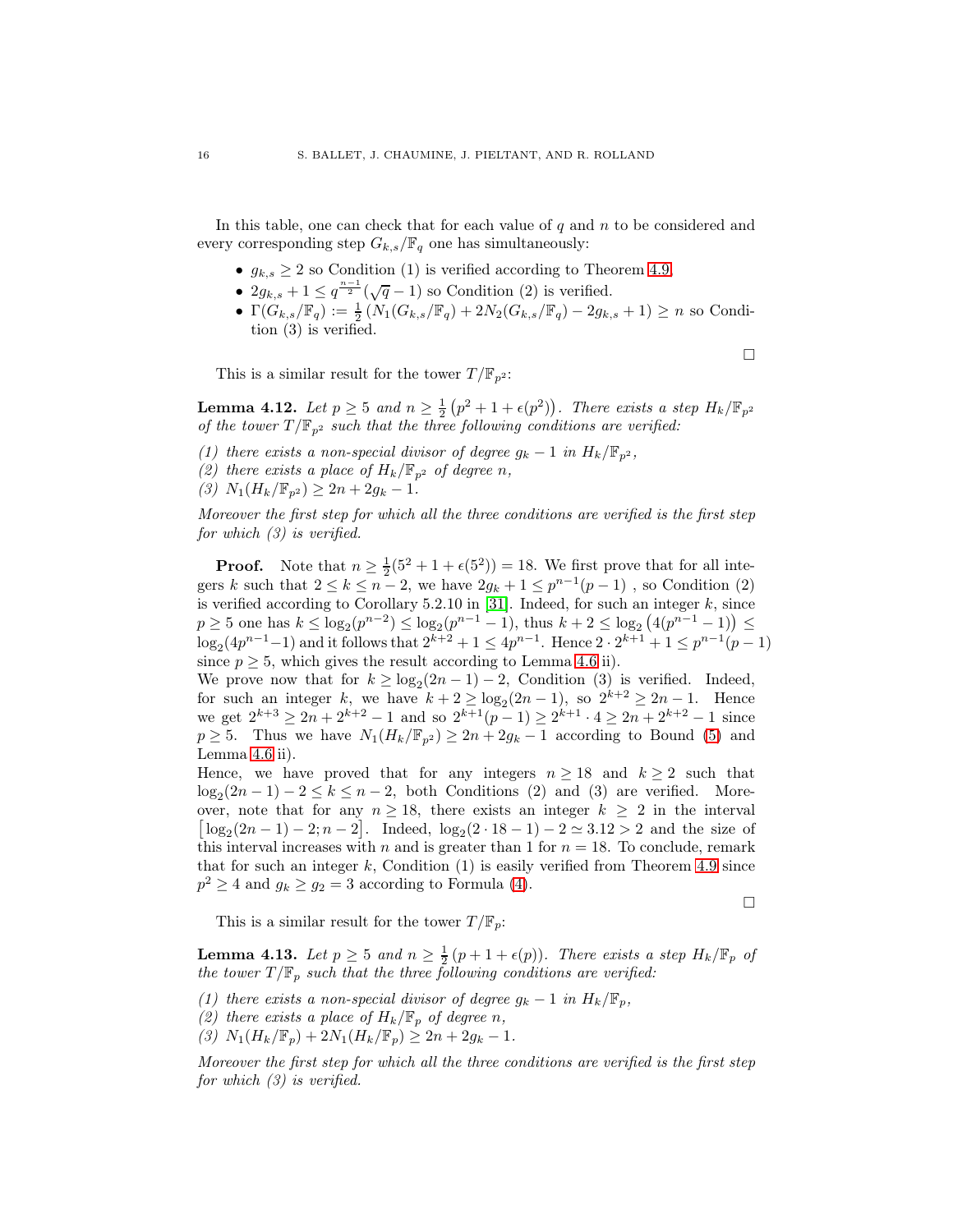**Proof.** Note that  $n \geq \frac{1}{2}(5 + 1 + \epsilon(5)) = 5$ . We first prove that for all integers k such that  $2 \le k \le n-3$ , we have  $2g_k + 1 \le p^{\frac{n-1}{2}}(\sqrt{p}-1)$ , so Condition (2) is veri-fied according to Corollary 5.2.10 in [\[31\]](#page-60-23). Indeed, for such an integer k, since  $p \geq 5$ and  $n \geq 5$  one has  $\log_2(\frac{p^{n-1}}{2} - 1) \geq \log_2(5^{\frac{n-1}{2}} - 1) \geq \log_2(2^{n-1}) = n - 1$ . Thus  $k+2 \leq n-1 \leq \log_2(p^{\frac{n-1}{2}}-1)$  and it follows from Lemma [4.6](#page-43-0) ii) that  $2g_k + 1 \leq 2^{k+2} + 1 \leq p^{\frac{n-1}{2}} \leq p^{\frac{n-1}{2}}(\sqrt{p}-1)$ , which gives the result.

The same reasoning as in the previous proof shows that Condition (3) is also satisfied as soon as  $k \geq \log_2(2n-1) - 2$ . Hence, we have proved that for any integers  $n \geq 5$ and  $k \ge 2$  such that  $\log_2(2n-1) - 2 \le k \le n-3$ , both Conditions (2) and (3) are verified. Moreover, note that the size of the interval  $\left[\log_2(2n-1)-2; n-3\right]$  increases with n and that for any  $n \geq 5$ , this interval contains at least one integer  $k \geq 2$ . To conclude, remark that for such an integer k, Condition (1) is easily verified from Theorem [4.9](#page-44-1) since  $p \ge 4$  and  $g_k \ge g_2 = 3$  according to Formula [\(4\)](#page-41-1).  $\Box$ 

Now we establish general bounds for the bilinear complexity of multiplication by using derivative evaluations on places of degree one (respectively places of degree one and two).

**Theorem 4.14.** Let q be a prime power and  $n > 1$  be an integer. If there exists an algebraic function field  $F/\mathbb{F}_q$  of genus g with N places of degree 1 and an integer  $0 < a \leq N$  such that

(i) there exists  $\mathcal{R}$ , a non-special divisor of degree  $g - 1$ , (*ii*) there exists  $Q$ , a place of degree  $n$ , (iii)  $N + a \geq 2n + 2g - 1$ . Then

$$
\mu_q(n) \le 2n + g - 1 + a.
$$

**Proof.** Let  $\mathcal{P} := \{P_1, \ldots, P_N\}$  be a set of N places of degree 1 and  $\mathcal{P}'$  be a subset of  $P$  with cardinal number a. According to Lemma 2.7 in [\[12\]](#page-60-14), we can choose an effectif divisor D equivalent to  $Q + \mathcal{R}$  such that supp $(\mathcal{D}) \cap \mathcal{P} = \emptyset$ . We define the maps  $Ev_Q$  and  $Ev_{\mathcal{P}}$  as in Theorem [3.6](#page-37-0) with  $u_i = 2$  if  $P_i \in \mathcal{P}'$  and  $u_i = 1$  if  $P_i \in \mathcal{P} \backslash \mathcal{P}'$ . Then  $Ev_Q$  is bijective, since ker  $Ev_Q = \mathcal{L}(\mathcal{D} - Q)$  with  $\dim(\mathcal{D} - Q) = \dim(R) = 0$  and  $\dim(\text{im} E v_Q) = \dim \mathcal{D} = \deg \mathcal{D} - g + 1 + i(\mathcal{D}) \ge n$ according to Riemann-Roch Theorem. Thus  $\dim(\mathrm{im} E v_Q) = n$ . Moreover,  $E v_{\mathcal{P}}$ is injective. Indeed, ker  $E v_{\mathcal{P}} = \mathcal{L}(2\mathcal{D} - \sum_{i=1}^{N} u_i P_i)$  with  $\deg(2\mathcal{D} - \sum_{i=1}^{N} u_i P_i) =$  $2(n+g-1)-N-a < 0$ . Furthermore, one has rk  $Ev_{\mathcal{P}} = \dim(2\mathcal{D}) = \deg(2\mathcal{D})-g+$  $1+i(2\mathcal{D})$ , and  $i(2\mathcal{D})=0$  since  $2\mathcal{D}\geq \mathcal{D}\geq \mathcal{R}$  with  $i(\mathcal{R})=0$ . So rk  $Ev_{\mathcal{P}}=2n+g-1$ , and we can extract a subset  $\mathcal{P}_1$  from  $\mathcal{P}$  and a subset  $\mathcal{P}'_1$  from  $\mathcal{P}'$  with cardinal number  $N_1 \leq N$  and  $a_1 \leq a$ , such that:

- $N_1 + a_1 = 2n + g 1$ ,
- the map  $Ev_{\mathcal{P}_1}$  defined as  $Ev_{\mathcal{P}}$  with  $u_i = 2$  if  $P_i \in \mathcal{P}'_1$  and  $u_i = 1$  if  $P_i \in \mathcal{P}_1 \backslash \mathcal{P}'_1$ , is injective.

According to Theorem [3.6,](#page-37-0) this leads to  $\mu_q(n) \leq N_1 + 2a_1 \leq N_1 + a_1 + a$  which gives the result gives the result.

**Theorem 4.15.** Let q be a prime power and  $n > 1$  be an integer. If there exists an algebraic function field  $F/\mathbb{F}_q$  of genus g with  $N_1$  places of degree 1,  $N_2$  places of degree 2 and two integers  $0 < a_1 \leq N_1$ ,  $0 < a_2 \leq N_2$  such that

(i) there exists  $\mathcal{R}$ , a non-special divisor of degree  $g-1$ ,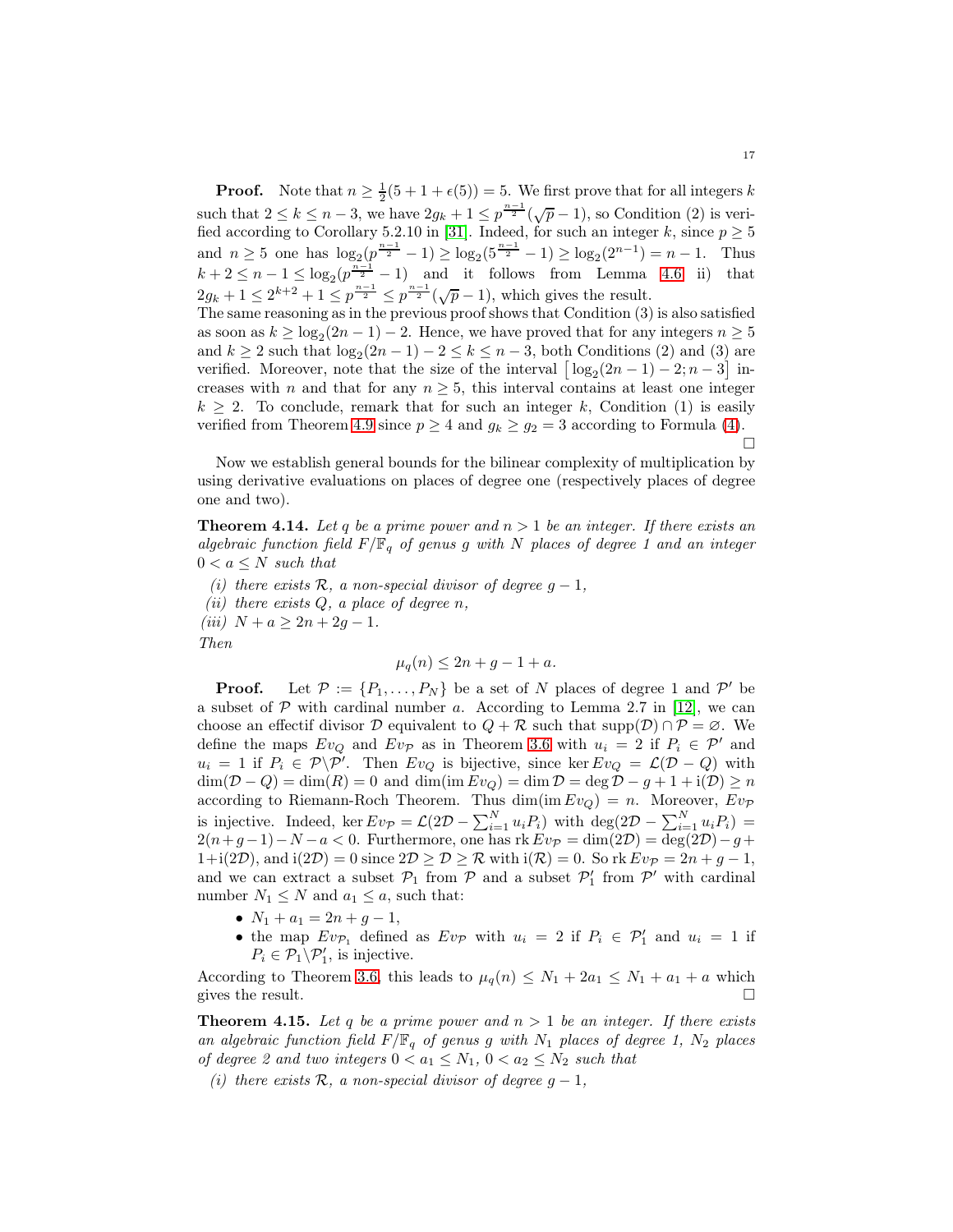(*ii*) there exists  $Q$ , a place of degree n, (iii)  $N_1 + a_1 + 2(N_2 + a_2) \geq 2n + 2g - 1.$ Then

$$
\mu_q(n) \le 2n + g + N_2 + a_1 + 4a_2
$$

and

$$
\mu_q(n) \le 3n + \frac{3}{2}g + \frac{a_1}{2} + 3a_2.
$$

**Proof.** Let  $\mathcal{P}_1 := \{P_1, \ldots, P_{N_1}\}$  be a set of  $N_1$  places of degree 1 and  $\mathcal{P}'_1$  be a subset of  $\mathcal{P}_1$  with cardinal number  $a_1$ . Let  $\mathcal{P}_2 := \{Q_1, \ldots, Q_{N_2}\}\$ be a set of  $N_2$ places of degree 2 and  $\mathcal{P}'_2$  be a subset of  $\mathcal{P}_2$  with cardinal number  $a_2$ . According to Lemma 2.7 in [\[12\]](#page-60-14), we can choose an effect if divisor  $D$  equivalent to  $Q+\mathcal{R}$  such that  $supp(D) \cap (\mathcal{P}_1 \cup \mathcal{P}_2) = \emptyset$ . We define the maps  $Ev_Q$  and  $Ev_{\mathcal{P}}$  as in Theorem [3.6](#page-37-0) with  $u_i = 2$  if  $P_i \in \mathcal{P}_1' \cup \mathcal{P}_2'$  and  $u_i = 1$  if  $P_i \in (\mathcal{P}_1 \backslash \mathcal{P}_1') \cup (\mathcal{P}_2 \backslash \mathcal{P}_2')$ . Then the same raisoning as in the previous proof shows that  $Ev_Q$  is bijective. Moreover,  $Ev_{\mathcal{P}}$ is injective. Indeed, ker  $Ev_{\mathcal{P}} = \mathcal{L}(2\mathcal{D} - \sum_{i=1}^{N} u_i P_i)$  with  $\deg(2\mathcal{D} - \sum_{i=1}^{N} u_i P_i) =$  $2(n + g - 1) - (N_1 + a_1 + 2(N_2 + a_2)) < 0$ . Furthermore, one has rk  $Ev_p =$  $\dim(2\mathcal{D}) = \deg(2\mathcal{D}) - g + 1 + i(2\mathcal{D}), \text{ and } i(2\mathcal{D}) = 0 \text{ since } 2\mathcal{D} \geq \mathcal{D} \geq \mathcal{R} \text{ with }$  $i(\mathcal{R}) = 0$ . So  $rk Ev_{\mathcal{P}} = 2n + g - 1$ , and we can extract a subset  $\tilde{\mathcal{P}}_1$  from  $\mathcal{P}_1$ , a subset  $\tilde{P}_1'$  from  $P_1'$ , a subset  $\tilde{P}_2$  from  $P_2$  and a subset  $\tilde{P}_2'$  from  $P_2'$  with respective cardinal numbers  $\tilde{N}_1 \leq N_1$ ,  $\tilde{a}_1 \leq a_1$ ,  $\tilde{N}_2 \leq N_2$  and  $\tilde{a}_2 \leq a_2$ , such that:

- $2n + g \geq \tilde{N}_1 + \tilde{a}_1 + 2(\tilde{N}_2 + \tilde{a}_2) \geq 2n + g 1$ ,
- the map  $Ev_{\tilde{P}}$  defined as  $Ev_{\tilde{P}}$  with  $u_i = 2$  if  $P_i \in \tilde{P}'_1 \cup \tilde{P}'_2$  and  $u_i = 1$  if  $(\tilde{\mathcal{P}}_1 \backslash \tilde{\mathcal{P}}'_1) \cup (\tilde{\mathcal{P}}_2 \backslash \tilde{\mathcal{P}}'_2)$ , is injective.

According to Theorem [3.6,](#page-37-0) this leads to  $\mu_q(n) \leq \tilde{N}_1 + 2\tilde{a}_1 + 3(\tilde{N}_2 + 2\tilde{a}_2)$  since  $M_k(2) \leq 3$  for all prime power k. Hence, one has the first result since  $\tilde{N}_1 + \tilde{a}_1 + 2(\tilde{N}_2 + \tilde{a}_2) \leq 2n + g$  and the second one since  $\frac{\tilde{a}_1}{2} + \tilde{N}_2 + \tilde{a}_2 \leq \frac{g}{2} + n$ .

4.4. New upper bounds for  $\mu_q(n)$ . Here, we give a detailed proof of Bound (i) of Theorem [3.8](#page-38-1) and we give an improvement of Bound (ii). Moreover, we correct the bound for  $\mu_{p^2}(n)$  given in [\[1\]](#page-59-2) and ameliorate the unproved bound for  $\mu_p(n)$ . Namely, we prove:

**Theorem 4.16.** Let  $q = p^r \ge 4$  be a power of the prime p. Then

(i) If 
$$
q = p^r \ge 4
$$
, then  $\mu_{q^2}(n) \le 2\left(1 + \frac{p}{q-3+(p-1)\left(1-\frac{1}{q+1}\right)}\right)n$ ,  
\n(ii) If  $q = p^r \ge 4$ , then  $\mu_q(n) \le 3\left(1 + \frac{p}{q-3+(p-1)\left(1-\frac{1}{q+1}\right)}\right)n$ .  
\n(iii) If  $p \ge 5$ , then  $\mu_{p^2}(n) \le 2\left(1 + \frac{2}{p-\frac{33}{16}}\right)n$ .  
\n(iv) If  $p \ge 5$ , then  $\mu_p(n) \le 3\left(1 + \frac{2}{p-\frac{33}{16}}\right)n$ .

Proof.

(i) Let  $n \geq \frac{1}{2}(q^2 + 1 + \epsilon(q^2))$ . Otherwise, we already know from Theorems [2.2](#page-32-1) and [3.11](#page-39-1) that  $\mu_{q^2}(n) \leq 2n$ . According to Lemma [4.10,](#page-44-2) there exists a step of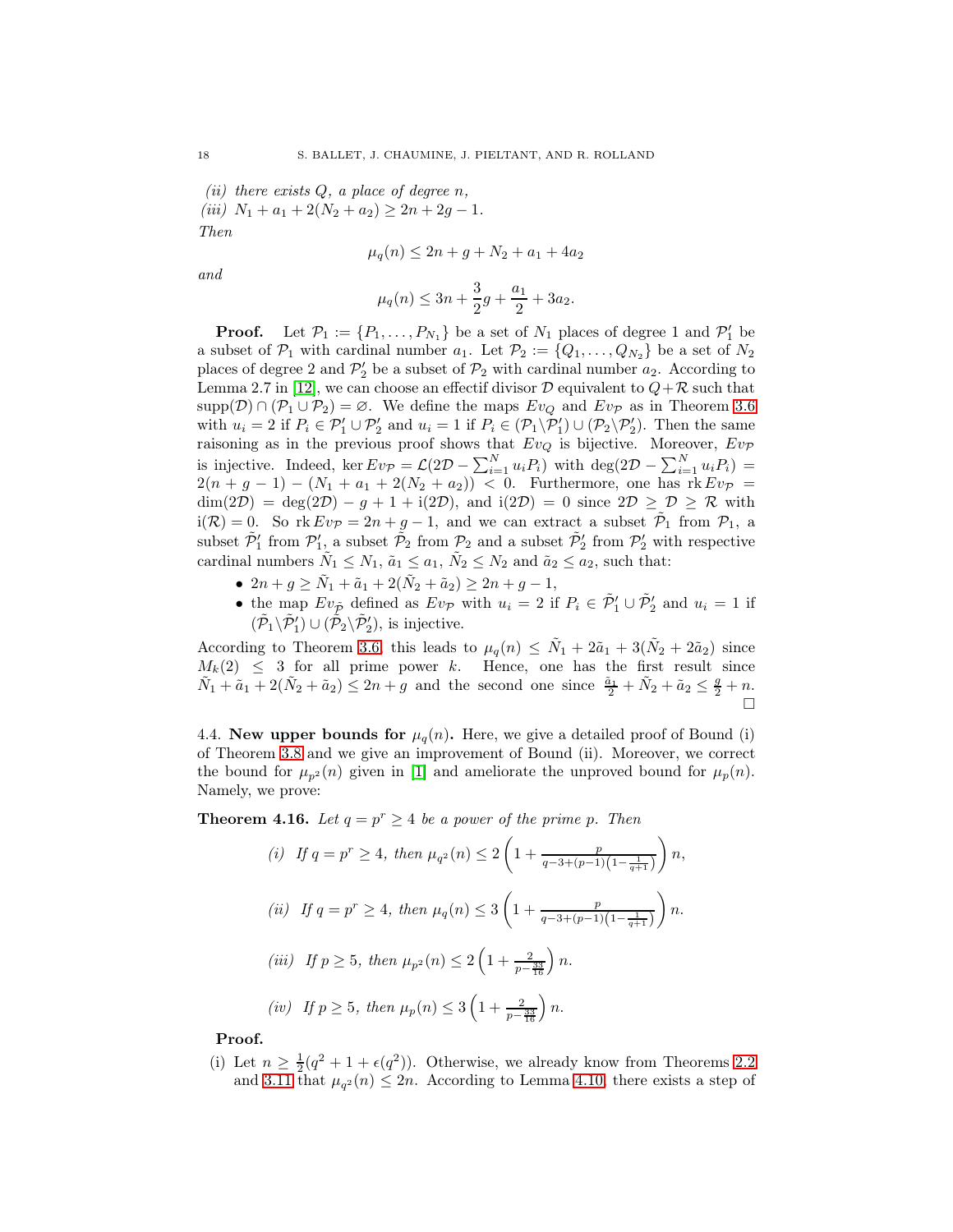the tower  $T_2/\mathbb{F}_{q^2}$  on which we can apply Theorem [4.14](#page-47-0) with  $a = 0$ . We denote by  $F_{k,s+1}/\mathbb{F}_{q^2}$  the first step of the tower that suits the hypothesis of Theorem [4.14](#page-47-0) with  $a = 0$ , i.e. k and s are integers such that  $N_{k,s+1} \geq 2n + 2g_{k,s+1} - 1$ and  $N_{k,s} < 2n + 2g_{k,s} - 1$ , where  $N_{k,s} := N_1(F_{k,s}/\mathbb{F}_{q^2})$  and  $g_k := g(F_{k,s})$ . We denote by  $n_0^{k,s}$  the biggest integer such that  $N_{k,s} \geq 2n_0^{k,s} + 2g_{k,s} - 1$ , i.e.  $n_0^{k,s} = \sup \left\{ n \in \mathbb{N} \, | \, 2n \le N_{k,s} - 2g_{k,s} + 1 \right\}.$  To perform multiplication in  $\mathbb{F}_{q^{2n}}$ , we have the following alternative:

(a) use the algorithm on the step  $F_{k,s+1}$ . In this case, a bound for the bilinear complexity is given by Theorem [4.14](#page-47-0) applied with  $a = 0$ :

$$
\mu_{q^2}(n) \le 2n + g_{k,s+1} - 1 = 2n + g_{k,s} - 1 + \Delta g_{k,s}.
$$

(Recall that  $\Delta g_{k,s} := g_{k,s+1} - g_{k,s}$ )

(b) use the algorithm on the step  $F_{k,s}$  with an appropriate number of derivative evaluations. Let  $a := 2(n - n_0^{k,s})$  and suppose that  $a \leq N_{k,s}$ . Then  $N_{k,s} \ge 2n_0^{k,s} + 2g_{k,s} - 1$  implies that  $N_{k,s} + a \ge 2n + 2g_{k,s} - 1$  so Condi-tion (iii) of Theorem [4.14](#page-47-0) is satisfied. Thus, we can perform  $a$  derivative evaluations in the algorithm using the step  $F_{k,s}$  and we have:

$$
\mu_{q^2}(n) \le 2n + g_{k,s} - 1 + a.
$$

Thus, if  $a \leq N_{k,s}$  Case (b) gives a better bound as soon as  $a < \Delta g_{k,s}$ . Since we have from Lemma [4.4](#page-42-1) both  $N_{k,s} \geq D_{k,s}$  and  $\Delta g_{k,s} \geq D_{k,s}$ , if  $a \leq D_{k,s}$  then we can perform a derivative evaluations on places of degree 1 in the step  $F_{k,s}$ and Case (b) gives a better bound then Case (a).

For  $x \in \mathbb{R}^+$  such that  $N_{k,s+1} \geq 2[x] + 2g_{k,s+1} - 1$  and  $N_{k,s} < 2[x] + 2g_{k,s} - 1$ , we define the function  $\Phi_{k,s}(x)$  as follow:

$$
\Phi_{k,s}(x) = \begin{cases} 2x + g_{k,s} - 1 + 2(x - n_0^{k,s}) & \text{if } 2(x - n_0^{k,s}) < D_{k,s} \\ 2x + g_{k,s+1} - 1 & \text{else.} \end{cases}
$$

We define the function  $\Phi$  for all  $x \geq 0$  as the minimum of the functions  $\Phi_{k,s}$ for which x is in the domain of  $\Phi_{k,s}$ . This function is piecewise linear with two kinds of piece: those which have slope 2 and those which have slope 4. Moreover, since the y-intercept of each piece grows with  $k$  and  $s$ , the graph of the function  $\Phi$  lies below any straight line that lies above all the points  $\left(n_0^{k,s} + \frac{D_{k,s}}{2}\right)$  $\frac{Q_{k,s}}{2},\Phi(n_0^{k,s}+\frac{D_{k,s}}{2})$  $\left(\frac{k,s}{2}\right)$ , since these are the *vertices* of the graph. Let  $X := n_0^{k,s} + \frac{D_{k,s}}{2}$  $\frac{k,s}{2}$ , then

$$
\Phi(X) \le 2X + g_{k,s+1} - 1
$$
  
\n
$$
\le 2X + g_{k,s+1}
$$
  
\n
$$
= 2\left(1 + \frac{g_{k,s+1}}{2X}\right)X.
$$

We want to give a bound for  $\Phi(X)$  which is independent of k and s.

Recall that  $D_{k,s} := (p-1)p^s q^k$ , and

$$
2n_0^{k,s} \ge q^{k-1}p^s(q+1)(q-3)
$$
 by Lemma 4.5

and

$$
g_{k,s+1} \le q^{k-1}(q+1)p^{s+1}
$$
 by Lemma 4.3 (iii).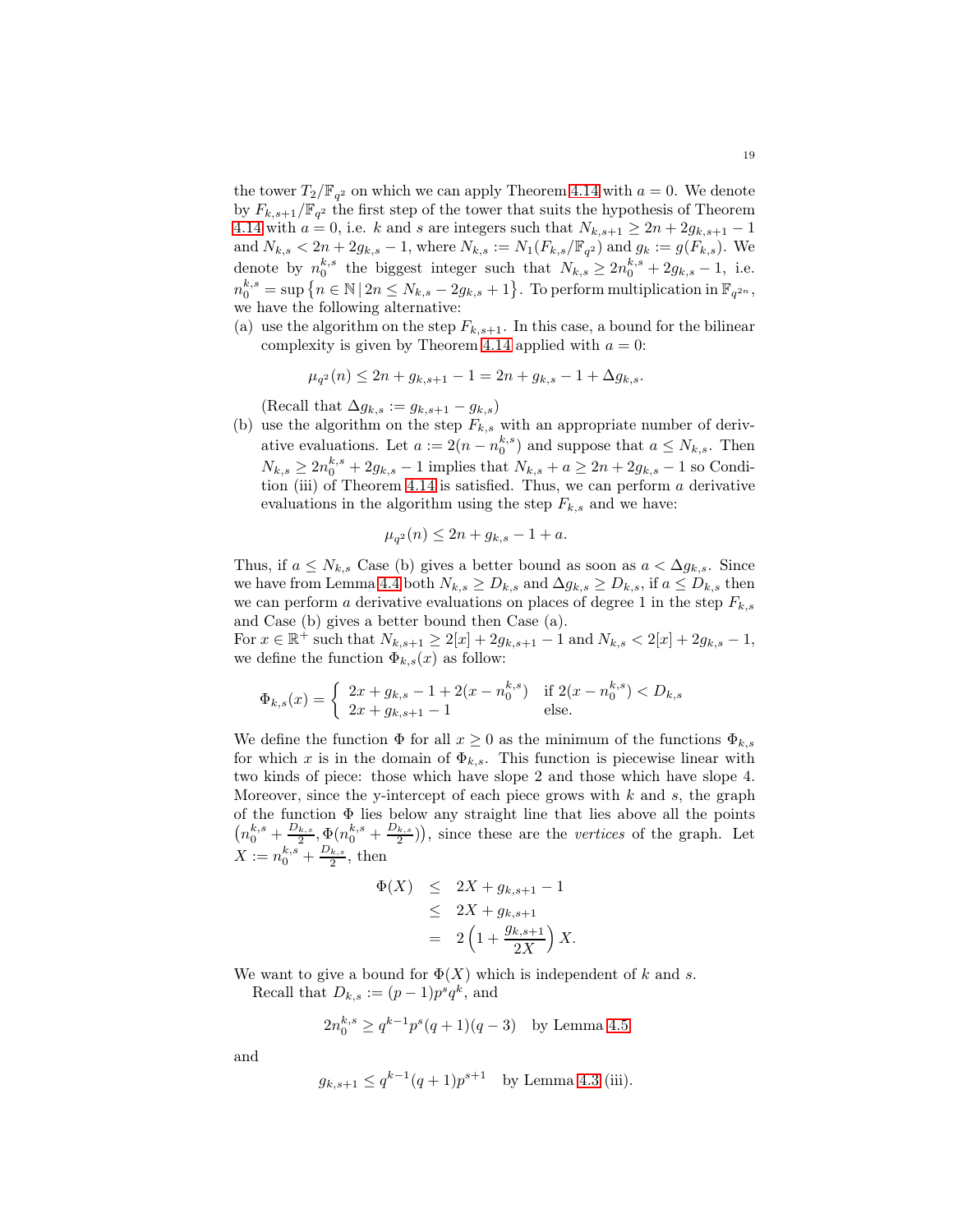So we have

$$
\frac{g_{k,s+1}}{2X} = \frac{g_{k,s+1}}{2n_0^{k,s} + D_{k,s}}
$$
\n
$$
\leq \frac{q^{k-1}(q+1)p^{s+1}}{q^{k-1}p^s(q+1)(q-3) + (p-1)p^s q^k}
$$
\n
$$
= \frac{q^{k-1}(q+1)p^s p}{q^{k-1}(q+1)p^s (q-3+(p-1)\frac{q}{q+1})}
$$
\n
$$
= \frac{p}{(q-3)+(p-1)\frac{q}{q+1}}
$$

Thus, the graph of the function  $\Phi$  lies below the line  $y = 2\left(1 + \frac{p}{(q-3)+(p-1)\frac{q}{q+1}}\right)x$ . In particular, we get

$$
\Phi(n)\leq 2\left(1+\frac{p}{(q-3)+(p-1)\frac{q}{q+1}}\right)n.
$$

- (ii) Let  $n \geq \frac{1}{2}(q+1+\epsilon(q))$ . Otherwise, we already know from Theorems [2.2](#page-32-1) and [3.11](#page-39-1) that  $\mu_q(n) \leq 2n$ . According to Lemma [4.11,](#page-45-0) there exists a step of the tower  $T_3/\mathbb{F}_q$  on which we can apply Theorem [4.15](#page-48-1) with  $a_1 = a_2 = 0$ . We denote by  $G_{k,s+1}/\mathbb{F}_q$  the first step of the tower that suits the hypoth-esis of Theorem [4.15](#page-48-1) with  $a_1 = a_2 = 0$ , i.e. k and s are integers such that  $N_{k,s+1} \geq 2n + 2g_{k,s+1} - 1$  and  $N_{k,s} < 2n + 2g_{k,s} - 1$ , where  $N_{k,s} := N_1(G_{k,s}/\mathbb{F}_q) + 2N_2(G_{k,s}/\mathbb{F}_q)$  and  $g_{k,s} := g(G_{k,s})$ . We denote by  $n_0^{k,s}$ the biggest integer such that  $N_{k,s} \geq 2n_0^{k,s} + 2g_{k,s} - 1$ , i.e.  $n_0^{k,s} = \sup \{ n \in \mathbb{N} \mid 2n \le N_{k,s} - 2g_{k,s} + 1 \}.$  To perform multiplication in  $\mathbb{F}_{q^n}$ , we have the following alternative:
	- (a) use the algorithm on the step  $G_{k,s+1}$ . In this case, a bound for the bilinear complexity is given by Theorem [4.15](#page-48-1) applied with  $a_1 = a_2 = 0$ :

$$
\mu_q(n) \le 3n + \frac{3}{2}g_{k,s+1} = 3n_0^{k,s} + \frac{3}{2}g_{k,s} + 3(n - n_0^{k,s}) + \frac{3}{2}\Delta g_{k,s}.
$$

(b) use the algorithm on the step  $G_{k,s}$  with an appropriate number of derivative evaluations. Let  $a_1 + 2a_2 := 2(n - n_0^{k,s})$  and suppose that  $a_1 + 2a_2 \le N_{k,s}$ . Then  $N_{k,s} \ge 2n_0^{k,s} + 2g_{k,s} - 1$  implies that  $N_{k,s} + a_1 + 2a_2 \ge 2n + 2g_{k,s} - 1$ . Thus we can perform  $a_1 + a_2$  derivative evaluations in the algorithm using the step  $G_{k,s}$  and we have:

$$
\mu_q(n) \le 3n + \frac{3}{2}g_{k,s} + \frac{3}{2}(a_1 + 2a_2) = 3n_0^{k,s} + \frac{3}{2}g_{k,s} + 6(n - n_0^{k,s}).
$$

Thus, if  $a_1+2a_2 \leq N_{k,s}$  Case (b) gives a better bound as soon as  $n - n_0^{k,s} < \frac{1}{2} \Delta g_{k,s}$ . Since we have from Lemma [4.4](#page-42-1) both  $N_{k,s} \geq D_{k,s}$  and  $\frac{1}{2} \Delta g_{k,s} \geq \frac{1}{2} D_{k,s}$ , if  $a_1 + 2a_2 \leq D_{k,s}$ , i.e.  $n - n_0^{k,s} \leq \frac{1}{2}D_{k,s}$ , then we can perform  $a_1$  derivative evaluations on places of degree 1 and  $a_2$  derivative evaluations on places of degree 2 in the step  $G_{k,s}$  and Case (b) gives a better bound then Case (a). For  $x \in \mathbb{R}^+$  such that  $N_{k,s+1} \ge 2[x] + 2g_{k,s+1} - 1$  and  $N_{k,s} < 2[x] + 2g_{k,s} - 1$ ,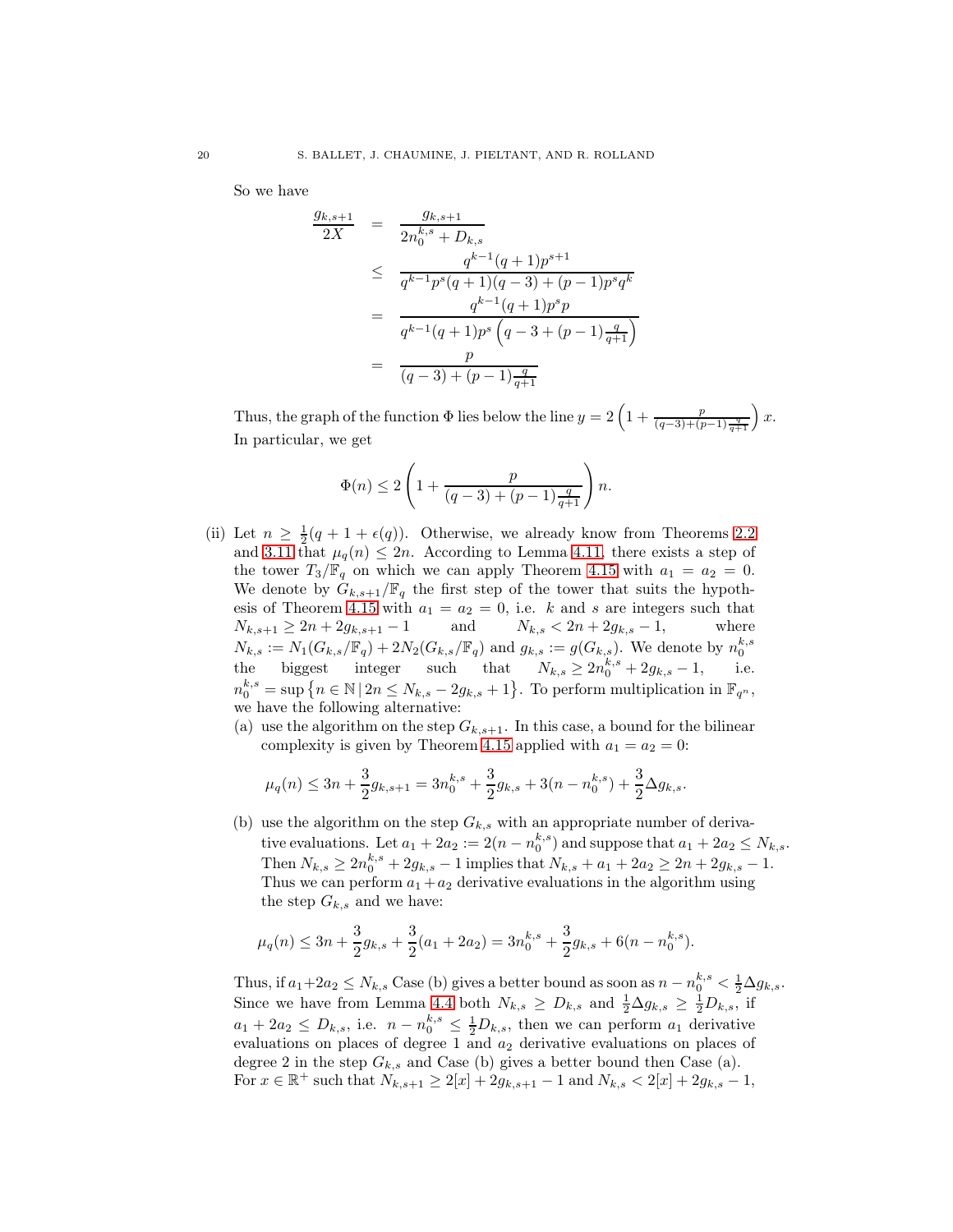we define the function  $\Phi_{k,s}(x)$  as follow:

$$
\Phi_{k,s}(x) = \begin{cases} 3x + \frac{3}{2}g_{k,s} + 3(x - n_0^{k,s}) & \text{if } x - n_0^{k,s} < \frac{D_{k,s}}{2} \\ 3x + \frac{3}{2}g_{k,s+1} & \text{else.} \end{cases}
$$

We define the function  $\Phi$  for all  $x \geq 0$  as the minimum of the functions  $\Phi_{k,s}$ for which x is in the domain of  $\Phi_{k,s}$ . This function is piecewise linear with two kinds of piece: those which have slope 3 and those which have slope 6. Moreover, since the y-intercept of each piece grows with  $k$  and  $s$ , the graph of the function Φ lies below any straight line that lies above all the points  $\left(n_0^{k,s} + \frac{D_{k,s}}{2}\right)$  $\frac{Q_{k,s}}{2},\Phi(n_0^{k,s}+\frac{D_{k,s}}{2})$  $\left(\frac{k,s}{2}\right)$ , since these are the *vertices* of the graph. Let  $X := n_0^{k,s} + \frac{D_{k,s}}{2}$  $\frac{k,s}{2}$ , then

$$
\begin{array}{rcl} \Phi(X) & \leq & 3X + \frac{3}{2}g_{k,s+1} \\ & = & 3\left(1 + \frac{g_{k,s+1}}{2X}\right)X. \end{array}
$$

We want to give a bound for  $\Phi(X)$  which is independent of k and s.

Recall that  $D_{k,s} := (p-1)p^s q^k$ , and

$$
n_0^{k,s} \ge \frac{1}{2} q^{k-1} p^s (q+1)(q-3)
$$
 by Lemma 4.5

and

$$
g_{k,s+1} \le q^{k-1}(q+1)p^{s+1}
$$
 by Lemma 4.3 (iii).

So we have

$$
\frac{g_{k,s+1}}{2X} = \frac{g_{k,s+1}}{2(n_0^{k,s} + \frac{D_{k,s}}{2})}
$$
\n
$$
\leq \frac{q^{k-1}(q+1)p^{s+1}}{2(\frac{1}{2}q^{k-1}p^s(q+1)(q-3) + \frac{1}{2}(p-1)p^s q^k)}
$$
\n
$$
= \frac{q^{k-1}(q+1)p^s p}{q^{k-1}(q+1)p^s (q-3+(p-1)\frac{q}{q+1})}
$$
\n
$$
= \frac{p}{(q-3)+(p-1)\frac{q}{q+1}}
$$

Thus, the graph of the function  $\Phi$  lies below the line  $y = 3\left(1 + \frac{p}{(q-3)+(p-1)\frac{q}{q+1}}\right)x$ . In particular, we get

$$
\Phi(n) \le 3\left(1 + \frac{p}{(q-3) + (p-1)\frac{q}{q+1}}\right)n.
$$

(iii) Let  $n \geq \frac{1}{2}(p^2 + 1 + \epsilon(p^2))$ . Otherwise, we already know from Theorems [2.2](#page-32-1) and [3.11](#page-39-1) that  $\mu_{p^2}(n) \leq 2n$ . According to Lemma [4.12,](#page-46-0) there exists a step of the tower  $T/\mathbb{F}_{p^2}$  on which we can apply Theorem [4.14](#page-47-0) with  $a = 0$ . We denote by  $H_{k+1}/\mathbb{F}_{p^2}$  the first step of the tower that suits the hypothesis of Theo-rem [4.14](#page-47-0) with  $a = 0$ , i.e. k is an integer such that  $N_{k+1} \geq 2n + 2g_{k+1} - 1$  and  $N_k < 2n + 2g_k - 1$ , where  $N_k := N_1(H_k/\mathbb{F}_{p^2})$  and  $g_k := g(H_k)$ . We denote by  $n_0^k$  the biggest integer such that  $N_k \ge 2n_0^k + 2g_k - 1$ , i.e.  $n_0^k$  the biggest integer such that  $N_k \ge 2n_0^k + 2g_k - 1$ , i.e.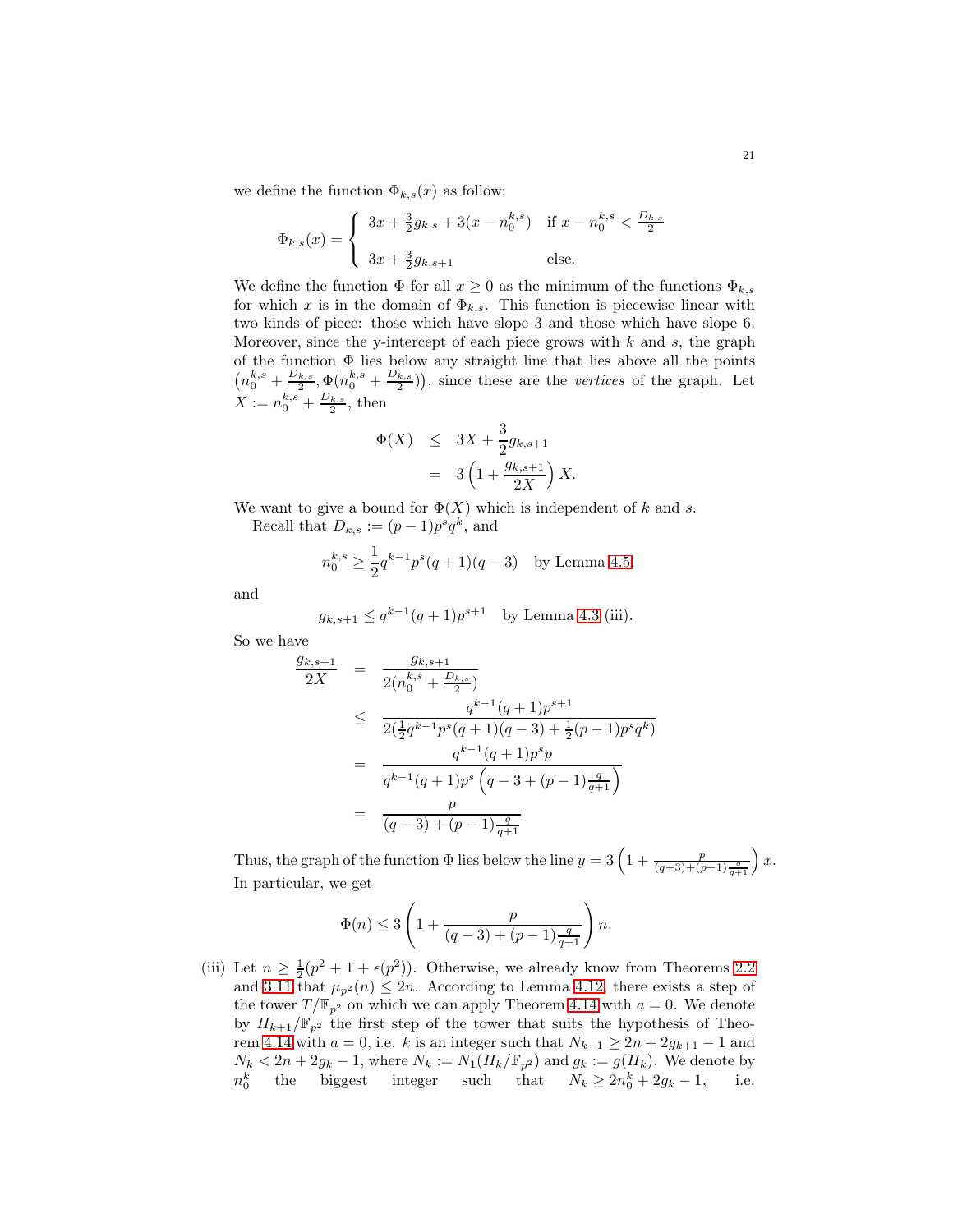$n_0^k = \sup \{ n \in \mathbb{N} \mid 2n \le N_k - 2g_k + 1 \}.$  To perform multiplication in  $\mathbb{F}_{p^{2n}}$ , we have the following alternative:

(a) use the algorithm on the step  $H_{k+1}$ . In this case, a bound for the bilinear complexity is given by Theorem [4.14](#page-47-0) applied with  $a = 0$ :

$$
\mu_{p^2}(n) \le 2n + g_{k+1} - 1 = 2n + g_k - 1 + \Delta g_{k,s}.
$$

(Recall that  $\Delta g_k := g_{k+1} - g_k$ )

(b) use the algorithm on the step  $H_k$  with an appropriate number of derivative evaluations. Let  $a := 2(n - n_0^k)$  and suppose that  $a \leq N_k$ . Then  $N_k \ge 2n_0^k + 2g_k - 1$  implies that  $N_k + a \ge 2n + 2g_k - 1$  so Condition (3) of Theorem [4.14](#page-47-0) is satisfied. Thus, we can perform  $a$  derivative evaluations in the algorithm using the step  $H_k$  and we have:

$$
\mu_{p^2}(n) \le 2n + g_k - 1 + a.
$$

Thus, if  $a \leq N_k$  Case (b) gives a better bound as soon as  $a < \Delta g_k$ . For  $x \in \mathbb{R}^+$  such that  $N_{k+1} \ge 2[x] + 2g_{k+1} - 1$  and  $N_k < 2[x] + 2g_k - 1$ , we define the function  $\Phi_k(x)$  as follow:

$$
\Phi_k(x) = \begin{cases} 2x + g_k - 1 + 2(x - n_0^k) & \text{if } 2(x - n_0^k) < \Delta g_k \\ 2x + g_{k+1} - 1 & \text{else.} \end{cases}
$$

Note that when Case (b) gives a better bound, that is to say when  $2(x - n_0^k) < \Delta g_k$ , then according to Lemma [4.7](#page-43-2) we have also

$$
2(x - n_0^k) < N_k
$$

so we can proceed as in Case (b) since there are enough rational places to use  $a = 2(x - n_0^k)$  derivative evaluations on.

We define the function  $\Phi$  for all  $x \geq 0$  as the minimum of the functions  $\Phi_k$  for which x is in the domain of  $\Phi_k$ . This function is piecewise linear with two kinds of piece: those which have slope 2 and those which have slope 4. Moreover, since the y-intercept of each piece grows with  $k$ , the graph of the function  $\Phi$  lies below any straight line that lies above all the points  $\left(n_0^k + \frac{\Delta g_k}{2}, \Phi(n_0^k + \frac{\Delta g_k}{2})\right)$ , since these are the vertices of the graph. Let  $X := n_0^k + \frac{\Delta g_k}{2}$ , then

$$
\Phi(X) \le 2X + g_{k+1} - 1 \le 2\left(1 + \frac{g_{k+1}}{2X}\right)X.
$$

We want to give a bound for  $\Phi(X)$  which is independent of k. Lemmas  $4.6$  ii),  $4.7$  and  $4.8$  give

$$
\frac{g_{k+1}}{2X} \leq \frac{2^{k+2}}{2^{k+1}(p-3) + 4 + 2^{k+1} - 2^{\frac{k+1}{2}}}
$$
\n
$$
= \frac{2^{k+2}}{2^{k+1}((p-3) + 1 + 2^{-k+1} - 2^{-\frac{k+1}{2}})}
$$
\n
$$
= \frac{2}{p-2 + 2^{-k+1} - 2^{-\frac{k+1}{2}}}
$$
\n
$$
\leq \frac{2}{p-\frac{33}{16}}
$$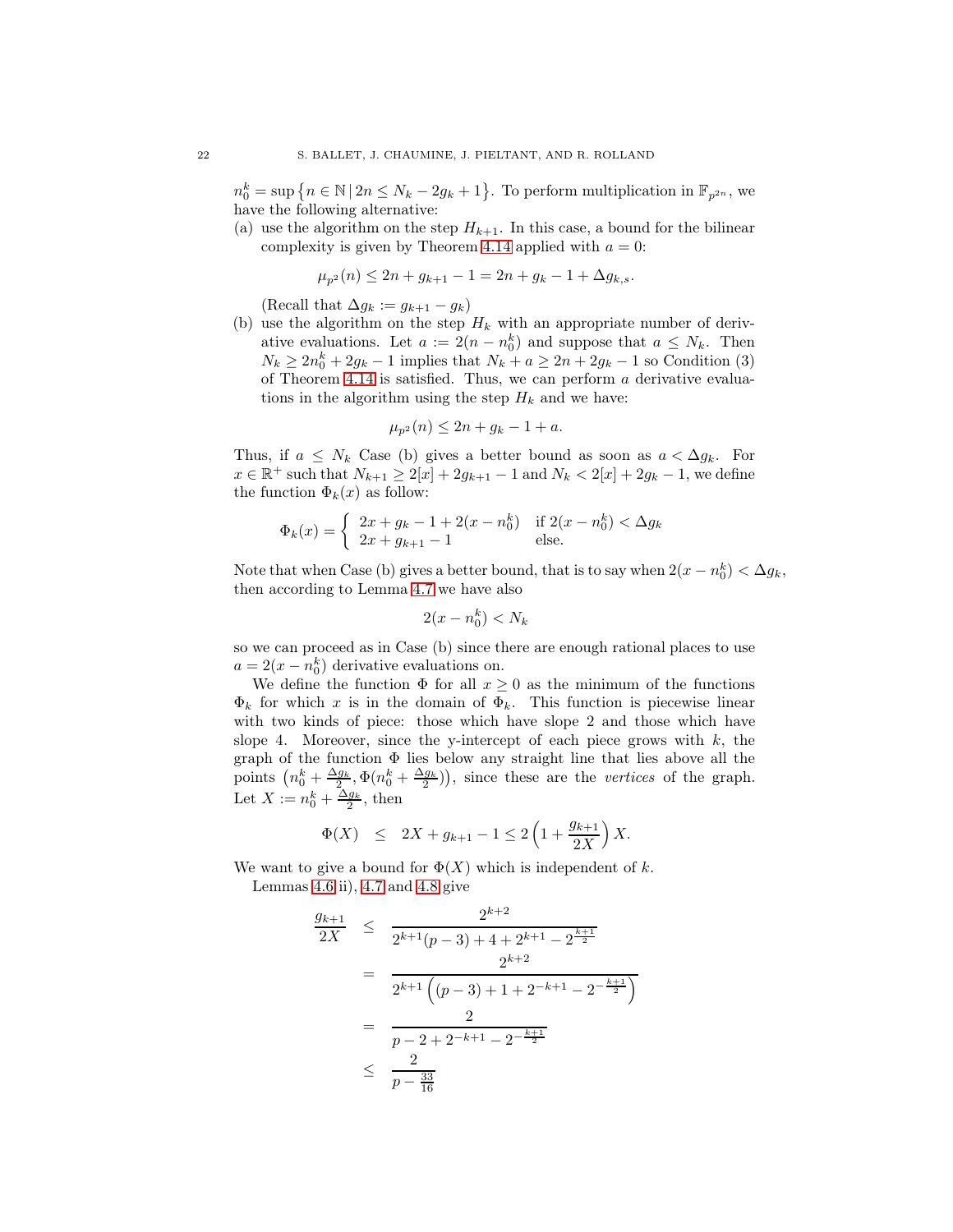since  $-\frac{1}{16}$  is the minimum of the function  $k \mapsto 2^{-k+1} - 2^{-\frac{k+1}{2}}$ . Thus, the graph of the function  $\Phi$  lies below the line  $y = 2\left(1 + \frac{2}{p - \frac{33}{16}}\right)x$ . In particular, we get

$$
\Phi(n)\leq 2\left(1+\frac{2}{p-\frac{33}{16}}\right)n.
$$

- (iv) Let  $n \geq \frac{1}{2}(p+1+\epsilon(p))$ . Otherwise, we already know from Theorems [2.2](#page-32-1) and [3.11](#page-39-1) that  $\mu_p(n) \leq 2n$ . According to Lemma [4.13,](#page-47-1) there exists a step of the tower  $T/\mathbb{F}_p$  on which we can apply Theorem [4.15](#page-48-1) with  $a_1 = a_2 = 0$ . We denote by  $H_{k+1}/\mathbb{F}_p$  the first step of the tower that suits the hypothesis of Theorem [4.15](#page-48-1) with  $a_1 = a_2 = 0$ , i.e. k is an integer such that  $N_{k+1} \ge 2n + 2g_{k+1} - 1$ and  $N_k < 2n + 2g_k - 1$ , where  $N_k := N_1(H_k/\mathbb{F}_p) + 2N_2(H_k/\mathbb{F}_p)$  and  $g_k := g(H_k)$ . We denote by  $n_0^k$  the biggest integer such that  $N_k \geq 2n_0^k + 2g_k - 1$ , i.e.  $n_0^k = \sup \left\{ n \in \mathbb{N} \, | \, 2n \le N_k - 2g_k + 1 \right\}.$  To perform multiplication in  $\mathbb{F}_{p^n}$ , we have the following alternative:
	- (a) use the algorithm on the step  $H_{k+1}$ . In this case, a bound for the bilinear complexity is given by Theorem [4.15](#page-48-1) applied with  $a_1 = a_2 = 0$ :

$$
\mu_q(n) \le 3n + \frac{3}{2}g_{k+1} = 3n_0^k + \frac{3}{2}g_k + 3(n - n_0^k) + \frac{3}{2}\Delta g_k.
$$

(b) use the algorithm on the step  $H_k$  with an appropriate number of derivative evaluations. Let  $a_1 + 2a_2 := 2(n - n_0^k)$  and suppose that  $a_1 + 2a_2 \leq N_k$ . Then  $N_k \ge 2n_0^k + 2g_k - 1$  implies that  $N_k + a_1 + 2a_2 \ge 2n + 2g_k - 1$ . Thus we can perform  $a_1 + a_2$  derivative evaluations in the algorithm using the step  $H_k$  and we have:

$$
\mu_p(n) \le 3n + \frac{3}{2}g_k + \frac{3}{2}(a_1 + 2a_2) = 3n_0^k + \frac{3}{2}g_k + 6(n - n_0^k).
$$

Thus, if  $a_1+2a_2 \leq N_{k,s}$  Case (b) gives a better bound as soon as  $n - n_0^{k,s} < \frac{1}{2} \Delta g_{k,s}$ . For  $x \in \mathbb{R}^+$  such that  $N_{k+1} \ge 2[x] + 2g_{k+1} - 1$  and  $N_k < 2[x] + 2g_k - 1$ , we define the function  $\Phi_k(x)$  as follow:

$$
\Phi_k(x) = \begin{cases} 3x + \frac{3}{2}g_k + 3(x - n_0^k) & \text{if } x - n_0^k < \frac{\Delta g_k}{2} \\ 3x + \frac{3}{2}g_{k+1} & \text{else.} \end{cases}
$$

Note that when Case (b) gives a better bound, that is to say when  $2(x - n_0^k) < \Delta g_k$ , then according to Lemma [4.7](#page-43-2) we have also

$$
2(x - n_0^k) < N_k
$$

so we can proceed as in Case (b) since there are enough places of degree 1 and 2 to use  $a_1 + a_2 = 2(x - n_0^k)$  derivative evaluations on.

We define the function  $\Phi$  for all  $x \geq 0$  as the minimum of the functions  $\Phi_k$  for which x is in the domain of  $\Phi_k$ . This function is piecewise linear with two kinds of piece: those which have slope 3 and those which have slope 6. Moreover, since the y-intercept of each piece grows with  $k$ , the graph of the function  $\Phi$  lies below any straight line that lies above all the points  $\left(n_0^k + \frac{\Delta g_k}{2}, \Phi(n_0^k + \frac{\Delta g_k}{2})\right)$ , since these are the vertices of the graph. Let  $X := n_0^k + \frac{\Delta g_k}{2}$ , then

$$
\Phi(X) \ \leq \ 3X + \frac{3}{2} g_{k+1} = 3 \left( 1 + \frac{g_{k+1}}{2X} \right) X.
$$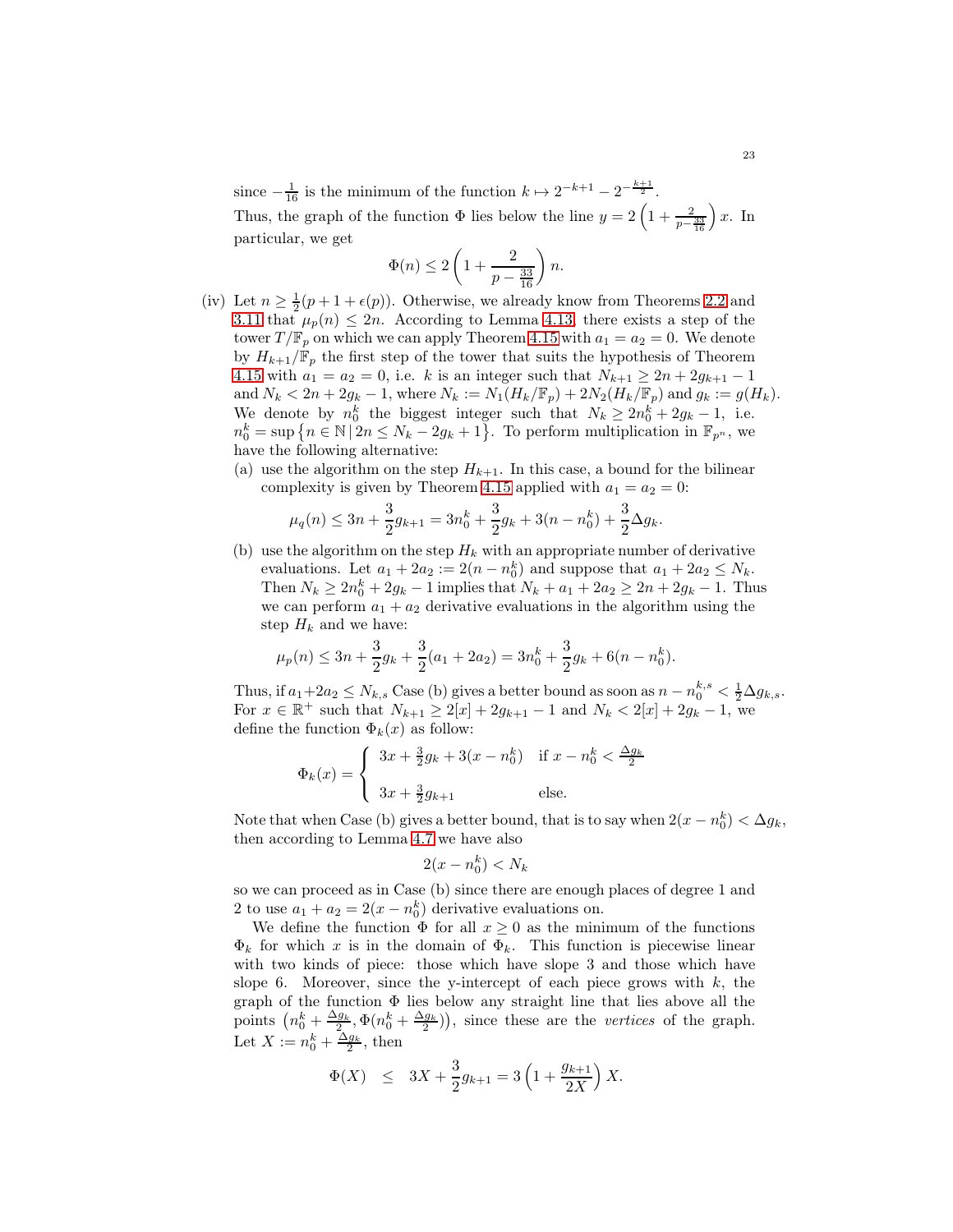We want to give a bound for  $\Phi(X)$  which is independent of k.

The same reasoning as in (iii) gives

$$
\frac{g_{k+1}}{2X} \le \frac{2}{p - \frac{33}{16}}
$$

Thus, the graph of the function  $\Phi$  lies below the line  $y = 3\left(1 + \frac{2}{p - \frac{33}{16}}\right)$  $\int x$ . In particular, we get

$$
\Phi(n) \le 3\left(1 + \frac{2}{p - \frac{33}{16}}\right)n.
$$

.

4.5. New asymptotical upper bounds for  $\mu_q(n)$ . In this section, we give upper bounds for the asymptotical quantities  $m_q$  and  $M_q$  which are defined above in Section [3.1.2.](#page-34-0) First, let us repair the two main mistaken statements (as well as their corollaries) due to I. Shparlinsky, M. Tsfasman and S. Vladut (Theorem 3.1 and Theorem 3.9 in [\[29\]](#page-60-1)) in the two following propositions.

**Proposition 4.17.** Let q be a prime power such that  $A(q) > 2$ . Then

$$
m_q \leq 2\left(1 + \frac{1}{A(q) - 2}\right).
$$

**Proof.** Let  $(F_s/\mathbb{F}_q)$ <sub>s</sub> be a sequence of algebraic function fields defined over  $\mathbb{F}_q$ . Let us denote by  $g_s$  the genus of  $F_s/\mathbb{F}_q$  and by  $N_1(s)$  the number of places of degree 1 of  $F_s/\mathbb{F}_q$ . Suppose that the sequence  $(F_s/\mathbb{F}_q)_s$  was chosen such that:

(1)  $\lim_{s\to+\infty} g_s = +\infty;$ 

$$
(2) \ \lim_{s \to +\infty} \frac{N_1(s)}{g_s} = A(q).
$$

Let  $\epsilon$  be any real number such that  $0 < \epsilon < \frac{A(q)}{2} - 1$ . Let us define the following integer

$$
n_s = \left\lfloor \frac{N_1(s) - 2g_s(1 + \epsilon)}{2} \right\rfloor
$$

Let us remark that

$$
N_1(s) = g_s A(q) + o(g_s),
$$
  
so  $N_1(s) - 2(1 + \epsilon)g_s = g_s (A(q) - 2(1 + \epsilon)) + o(g_s).$ 

Then the following holds

- (1) there exists an integer  $s_0$  such that for any  $s \geq s_0$  the integer  $n_s$  is strictly positive;
- (2) for any real number c such that  $0 < c < A(q) 2(1 + \epsilon)$  there exists an integer  $s_1$  such that for any integer  $s \geq s_1$  the following hols:  $n_s \geq \frac{c}{2}g_s$ , hence  $n_s$  tends to  $+\infty$ ;
- (3) there exists an integer  $s_2$  such that for any integer  $s \geq s_2$  the following holds:  $2g_s + 1 \leq q^{\frac{n_s-1}{2}} \left( q^{\frac{1}{2}} - 1 \right)$  and consequently there exists a place of degree  $n_s$  (cf. [\[30,](#page-60-21) Corollary 5.2.10 (c) p. 207]).
- (4) the following inequality holds:  $N_1(s) > 2n_s + 2g_s 2$  and consequently, using Theorem [3.9](#page-38-0) we conclude that  $\mu_q(n_s) \leq 2n_s + g_s - 1$ .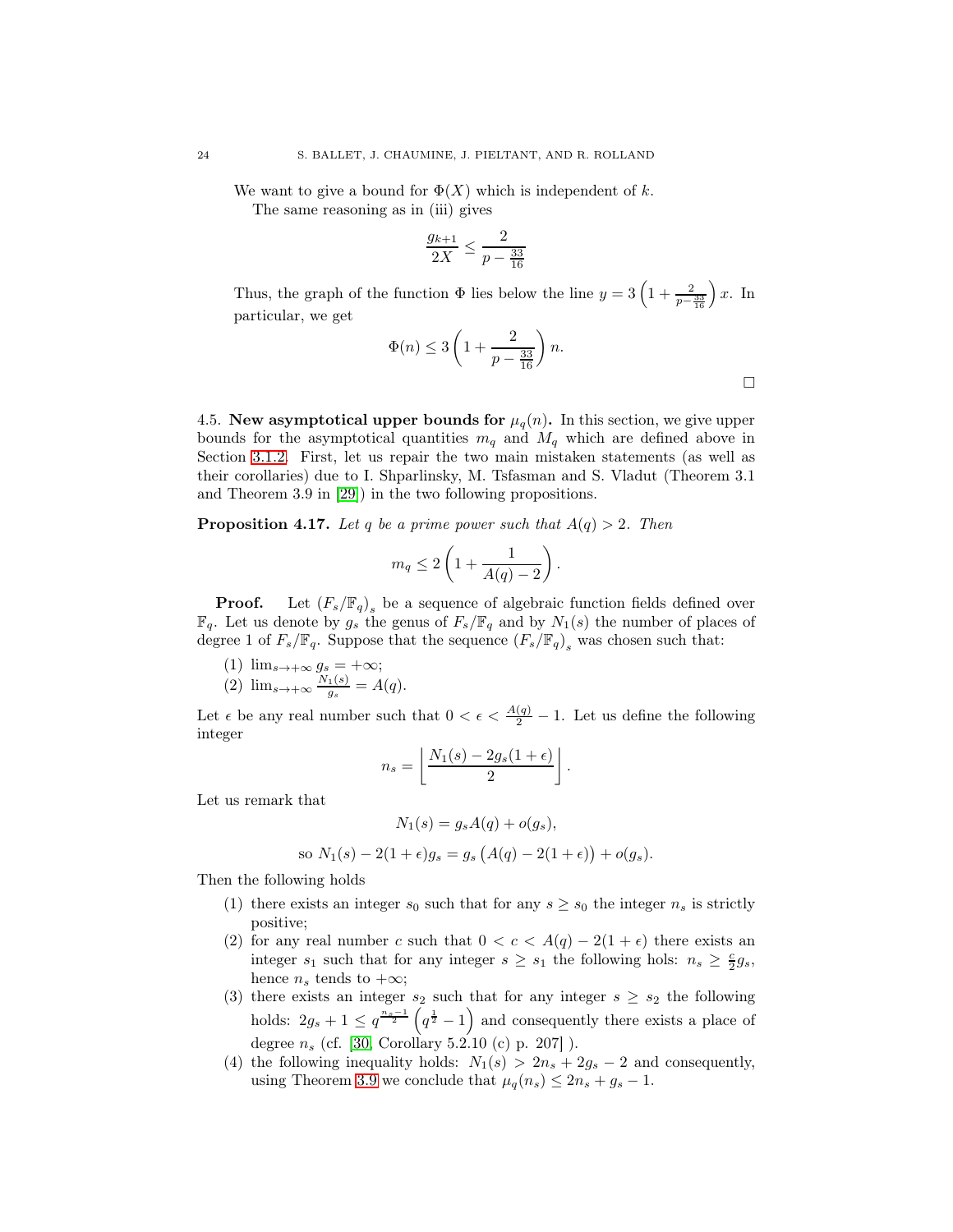Consequently,

$$
\frac{\mu_q(n_s)}{n_s} \le 2 + \frac{g_s - 1}{n_s},
$$
\n
$$
m_q \le 2 + \lim_{s \to +\infty} \frac{2g_s - 2}{N_1(s) - 2(1 + \epsilon)g_s - 2} \le 2\left(1 + \frac{1}{A(q) - 2(1 + \epsilon)}\right).
$$
\nis a true for any  $\epsilon > 0$  sufficiently small. Then we obtain the

This inequality is true for any  $\epsilon > 0$  sufficiently small. Then we obtain the result.  $\Box$ 

**Corollary 4.18.** Let  $q = p^m$  be a prime power such that  $q \ge 4$ . Then

$$
m_{q^2}\leq 2\left(1+\frac{1}{q-3}\right).
$$

Note that this corollary lightly improves Theorem [3.2.](#page-34-1) Now in the case of arbitrary  $q$ , we obtain:

Corollary 4.19. For any  $q = p^m > 3$ ,

$$
m_q \leq 3\left(1 + \frac{1}{q-3}\right).
$$

**Proof.** For any  $q = p^m > 3$ , we have  $q^2 = p^{2m} \ge 16$  and thus Corollary [4.18](#page-55-0) gives  $m_{q^2} \leq 2\left(1 + \frac{1}{q-3}\right)$ ). Then, by Lemma [3.3,](#page-35-1) we have

$$
m_q \leq m_{q^2} \cdot \mu_q(2)/2
$$

which gives the result since  $\mu_q(2) = 3$  for any q.

Now, we are going to show that for  $M_a$  the same upper bound as for  $m_a$  can be proved though only in the case of  $q$  being an even power of a prime. However, we are going to prove that in the case of  $q$  being an odd power of a prime, the difference between the two bounds is very slight.

**Proposition 4.20.** Let  $q = p^m$  be a prime power such that  $q \ge 4$ . Then

$$
M_{q^2}\leq 2\left(1+\frac{1}{q-3}\right).
$$

**Proof.** Let  $q = p^m$  be a prime power such that  $q \ge 4$ . Let us consider two cases. First, we suppose  $q = p$ . We know that for any real number  $\epsilon > 0$  and for any sufficiently large real number  $x$ , there exists a prime number  $l_k$  such that  $x < l_k < (1 + \epsilon)x$ . Now, without less of generality let us consider the characteristic p such that  $p \neq 11$ . Then it is known ([\[33\]](#page-61-3) and [\[29\]](#page-60-1)) that the curve  $X_k = X_0(11l_k)$ , where  $l_k$  is the k-th prime number, has a genus  $g_k = l_k$  and satisfies  $N_1(X_k(\mathbb{F}_{q^2})) \geq$  $(q-1)(g_k+1)$  where  $N_1(X_k(\mathbb{F}_{q^2}))$  denotes the number of rational points over  $\mathbb{F}_{q^2}$ of the curve  $X_k$ . Let us consider a sufficiently large n. There exist two consecutive prime numbers  $l_k$  and  $l_{k+1}$  such that  $(p-1)(l_{k+1}+1) > 2n + 2l_{k+1} - 2$  and  $(p-1)(l_k+1) \leq 2n+2l_k-2$ . Let us consider the algebraic function field  $F_{k+1}/\mathbb{F}_{p^2}$ associated to the curve  $X_{k+1}$  of genus  $l_{k+1}$  defined over  $\mathbb{F}_{p^2}$ . Let  $N_i(F_k/\mathbb{F}_{p^2})$  be the number of places of degree i of  $F_k/\mathbb{F}_{p^2}$ . Then  $N_1(F_{k+1}/\mathbb{F}_{p^2}) \ge (p-1)(l_{k+1}+1)$  $2n + 2l_{k+1} - 2$ . Moreover, it is known that  $N_n(F_{k+1}/\mathbb{F}_{p^2}) > 0$  for any integer n sufficiently large. We also know that  $l_{k+1} - l_k \leq l_k^{0.535}$  for any integer  $k \geq k_0$  where  $k_0$  can be effectively determined by [\[2\]](#page-59-5). Then there exists a real number  $\epsilon > 0$  such that  $l_{k+1} - l_k = \epsilon l_k \leq l_k^{0.535}$  namely  $l_{k+1} \leq (1+\epsilon)l_k$ . It is sufficient to choose  $\epsilon$  such

$$
\Box
$$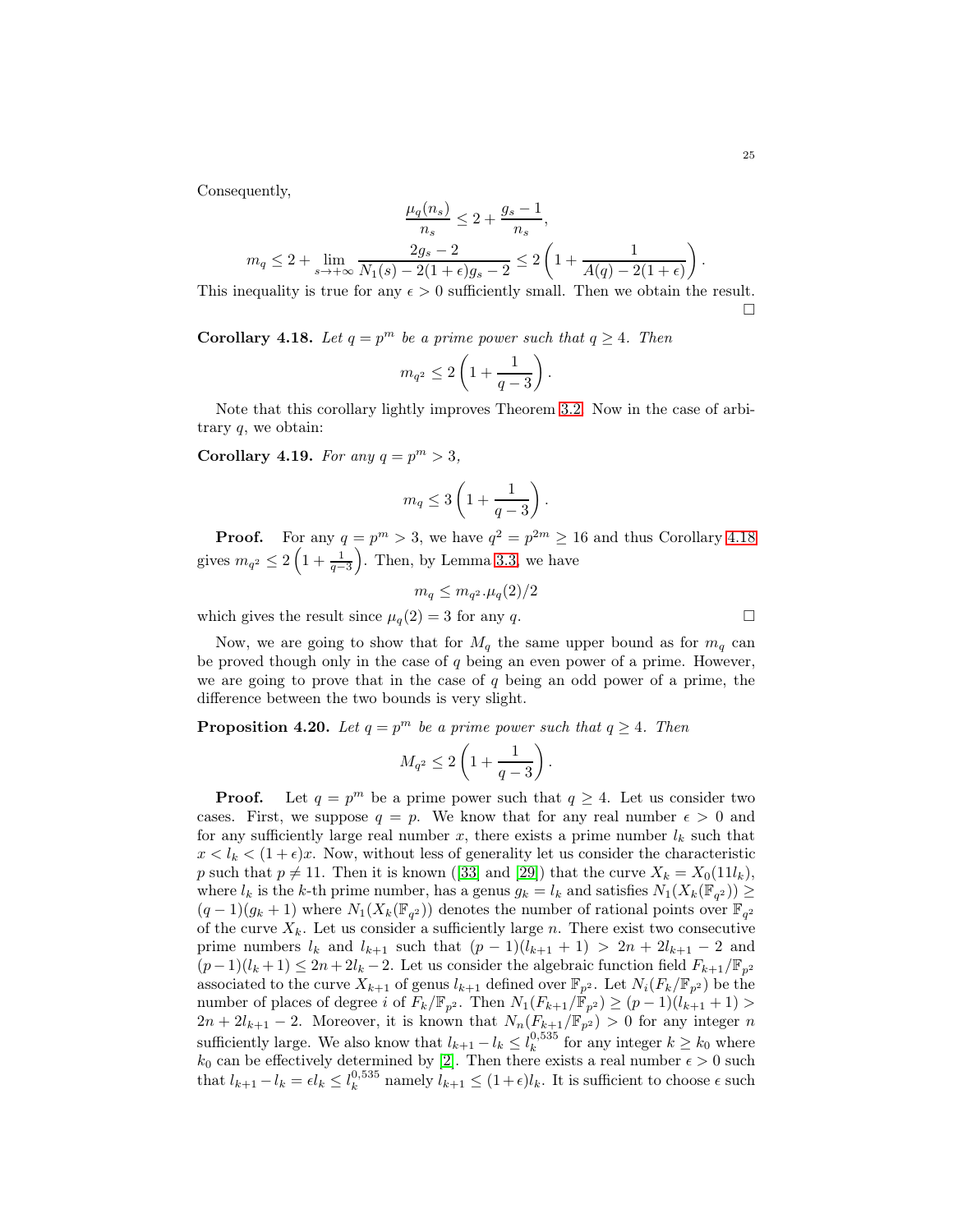that  $\epsilon l_k^{0,465} \leq 1$ . Consequently, for any integer *n* sufficiently large, this algebraic function field  $F_{k+1}/\mathbb{F}_{p^2}$  satisfies Theorem [3.9,](#page-38-0) and so  $\mu_{p^2}(n) \leq 2n + l_{k+1} - 1 \leq$  $2n + (1 + \epsilon)l_k - 1$  with  $l_k \leq \frac{2n}{p-3} - \frac{p+1}{p-3}$ . Thus, as  $n \longrightarrow +\infty$  then  $l_k \longrightarrow +\infty$  and  $\epsilon \longrightarrow 0$ , so we obtain  $M_{p^2} \leq 2\left(1 + \frac{1}{p-3}\right)$ ). Note that for  $p = 11$ , Proposition 4.1.20 in [\[33\]](#page-61-3) enables us to obtain  $g_k = l_k + O(1)$ .

Now, let us study the more difficult case where  $q = p^m$  with  $m > 1$ . We use the Shimura curves as in [\[29\]](#page-60-1). Recall the construction of this good family. Let L be a totally real abelian over  $\mathbb Q$  number field of degree m in which p is inert, thus the residue class field  $\mathcal{O}_L/(p)$  of p, where  $\mathcal{O}_L$  denotes the ring of integers of L, is isomorphic to the finite field  $\mathbb{F}_q$ . Let  $\wp$  be a prime ideal of L which does not divide  $p$  and let  $B$  be a quaternion algebra for which

$$
B\otimes_{\mathbb{Q}}\mathbb{R}=M_2(\mathbb{R})\otimes\mathbb{H}\otimes...\otimes\mathbb{H}
$$

where  $\mathbb H$  is the skew field of Hamilton quaternions. Let B be also unramified at any finite place if  $(m-1)$  is even; let B be also unramified outside infinity and  $\wp$ if  $(m-1)$  is odd. Then, over L one can define the Shimura curve by its complex points  $X_{\Gamma}(\mathbb{C}) = \Gamma \setminus \mathfrak{h}$ , where  $\mathfrak{h}$  is the Poincaré upper half-plane and  $\Gamma$  is the group of units of a maximal order  $\mathcal O$  of  $B$  with totally positive norm modulo its center. Hence, the considered Shimura curve admits an integral model over L and it is well known that its reduction  $X_{\Gamma,p}(\mathbb{F}_{p^{2m}})$  modulo p is good and is defined over the residue class field  $\mathcal{O}_L/(p)$  of p, which is isomorphic to  $\mathbb{F}_q$  since p is inert in L. Moreover, by [\[26\]](#page-60-24), the number  $N_1(X_{\Gamma,p}(\mathbb{F}_{q^2}))$  of  $\mathbb{F}_{q^2}$ -points of  $X_{\Gamma,p}$  is such that  $N_1(X_{\Gamma,p}(\mathbb{F}_{q^2})) \ge (q-1)(g+1)$ , where g denotes the genus of  $X_{\Gamma,p}(\mathbb{F}_{q^2})$ . Let now l be a prime which is greater than the maximum order of stabilizers  $\Gamma_z$ , where  $z \in \mathfrak{h}$ is a fixed point of  $\Gamma$  and let  $\wp \nmid l$ . Let  $\Gamma_0(l)_l$  be the following subgroup of  $GL_2(\mathbb{Z}_l)$ :

$$
\Gamma_0(l)_l = \{ \begin{pmatrix} a & b \\ c & d \end{pmatrix} \in GL_2(\mathbb{Z}_l), c \equiv 0 \ (mod \ l) \}.
$$

Suppose that l splits completely in L. Then there exists an embedding  $F \longrightarrow \mathbb{Q}_l$ where  $\mathbb{Q}_l$  denotes the usual *l*-adic field, and since  $B \otimes_{\mathbb{Q}} \mathbb{Q}_l = M_2(\mathbb{Q}_l)$ , we have a natural map:

$$
\phi_l: \Gamma \to GL_2(\mathbb{Z}_l).
$$

Let  $\Gamma_l$  be the inverse map of  $\Gamma_0(l)_l$  in  $\Gamma$  under  $\phi_l$ . Then  $\Gamma_l$  is a subgroup of  $\Gamma$  of index l. We consider the Shimura curve  $X_l$  with

$$
X_l(\mathbb{C})=\Gamma_l\setminus\mathfrak{h}.
$$

It admits an integral model over  $L$  and so can be defined over  $L$ . Hence, its reduction  $X_{l,p}$  modulo p is good and it is defined over the residue class field  $\mathcal{O}_L/(p)$ of p, which is isomorphic to  $\mathbb{F}_q$  since p is inert in L. Moreover the supersingular  $\mathbb{F}_p$ -points of  $X_{\Gamma,p}$  split completely in the natural projection

$$
\pi_l: X_{l,p} \to X_{\Gamma,p}.
$$

Thus, the number of the rational points of  $X_{l,p}(\mathbb{F}_{q^2})$  is:

$$
N_1(X_{l,p}(\mathbb{F}_{q^2})) \ge l(q-1)(g+1).
$$

Moreover, since l is greater than the maximum order of a fixed point of  $\Gamma$  on  $\mathfrak{h}$ , the projection  $\pi_l$  is unramified and thus by Hurwitz formula,

$$
g_l = 1 + l(g - 1)
$$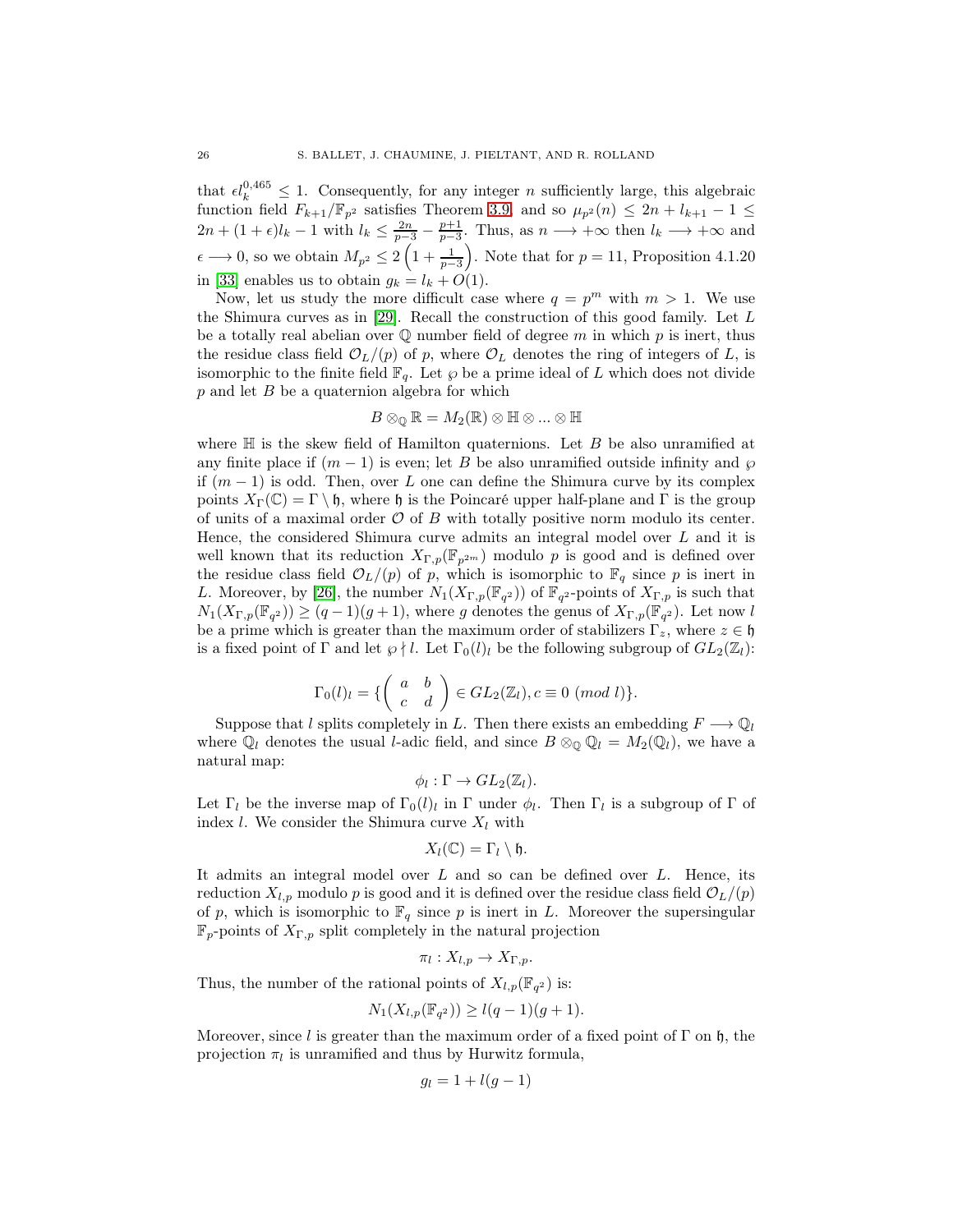where  $g_l$  is the genus of  $X_l$  (and also of  $X_{l,p}$ ).

Note that since the field  $L$  is abelian over  $\mathbb Q$ , there exists an integer  $N$  such that field L is contained in a cyclotomic extension  $\mathbb{Q}(\zeta_N)$  where  $\zeta_N$  denotes a primitive root of unity with minimal polynomial  $\Phi_N$ . Let us consider the reduction  $\Phi_{N,l_k}$  of  $\Phi_N$  modulo the prime  $l_k$ . Then, the prime  $l_k$  is totally split in the integer ring of L if and only if the polynomial  $\Phi_{N,l_k}$  is totally split in  $\mathbb{F}_{l_k} = \mathbb{Z}/l_k\mathbb{Z}$  i.e if and only if  $\mathbb{F}_{l_k}$  contains the Nth roots of unity which is equivalent to  $N \mid l_k - 1$ . Hence, any prime  $l_k$  such that  $l_k \equiv 1 \mod N$  is totally split in  $\mathbb{Q}(\zeta_N)$  and then in L. Since  $l_k$ runs over primes in an arithmetical progression, the ratio of two consecutive prime numbers  $l_k \equiv 1 \mod N$  tends to one.

Then for any real number  $\epsilon > 0$ , there exists an integer  $k_0$  such that for any integer  $k \geq k_0, l_{k+1} \leq (1+\epsilon)l_k$  where  $l_k$  and  $l_{k+1}$  are two consecutive prime numbers congruent to one modulo N. Then there exists an integer  $n_{\epsilon}$  such that for any integer  $n \geq n_{\epsilon}$ , the integer k, such that the two following inequalities hold

$$
l_{k+1}(q-1)(g+1) > 2n + 2g_{l_{k+1}} - 2
$$

and

$$
l_k(q-1)(g+1) \le 2n + 2g_{l_k} - 2,
$$

satisfies  $k \geq k_0$  where  $g_{l_i} = 1 + l_i(q-1)$  for any integer i. Let us consider the algebraic function field  $F_k/\mathbb{F}_{q^2}$  defined over the finite field  $\mathbb{F}_{q^2}$  associated to the Shimura curve  $X_{l_k}$  of genus  $g_{l_k}$ . Let  $N_i(F_k/\mathbb{F}_{q^2})$  be the number of places of degree *i* of  $F_k/\mathbb{F}_{q^2}$ . Then  $N_1(F_{k+1})/\mathbb{F}_{q^2}$   $\geq l_{k+1}(q-1)(g+1) > 2n+2g_{l_{k+1}}-2$  where g is the genus of the Shimura curve  $X_{\Gamma,p}(\mathbb{F}_{q^2})$ . Moreover, it is known that there exists an integer  $n_0$  such that for any integer  $n \ge n_0$ ,  $N_n(F_{k+1}/\mathbb{F}_{q^2}) > 0$ . Consequently, for any integer  $n \ge \max(n_\epsilon, n_0)$  this algebraic function field  $F_{k+1}/\mathbb{F}_{q^2}$  satisfies Theorem [3.9](#page-38-0) and so  $\mu_{q^2}(n) \leq 2n + g_{l_{k+1}} - 1 \leq 2n + l_{k+1}(g-1) \leq 2n + (1+\epsilon)l_k(g-1)$  with  $l_k < \frac{2n}{(q-1)(g+1)-2(g-1)}$ . Thus, for any real number  $\epsilon > 0$  and for any  $n \geq \max(n_{\epsilon}, n_0)$ , we obtain  $\mu_{q^2}(n) \leq 2n + \frac{2n(1+\epsilon)(g-1)}{(q-1)(g+1)-2(g-1)}$  which gives  $M_{q^2} \leq 2\left(1+\frac{1}{q-3}\right)$  $\overline{)}.$   $\Box$ 

**Proposition 4.21.** Let  $q = p^m$  be a prime power with odd m such that  $q \ge 5$ . Then

$$
M_q \leq 3\left(1 + \frac{2}{q-3}\right).
$$

Proof. It is sufficient to consider the same families of curves that in Proposition [4.20.](#page-55-1) These families of curves  $X_k$  are defined over the residue class field of p which is isomorphic to  $\mathbb{F}_q$ . Hence, we can consider the associated algebraic function fields  $F_k/\mathbb{F}_q$  defined over  $\mathbb{F}_q$ . If  $q = p$ , we have  $N_1(F_{k+1}/\mathbb{F}_p) = N_1(F_{k+1}/\mathbb{F}_p)$  +  $2N_2(F_{k+1}/\mathbb{F}_p) \ge (p-1)(l_{k+1}+1) > 2n+2l_{k+1}-2$  since  $F_{k+1}/\mathbb{F}_{p^2} = F_{k+1}/\mathbb{F}_p \otimes_{\mathbb{F}_p} \mathbb{F}_p^2$ . Then, for any real number  $\epsilon > 0$  and for any integer n sufficiently large, we have  $\mu_p(n) \leq 3n + 3g_{l_{k+1}} \leq 3n + 3(1+\epsilon)l_k$  by Theorem [3.9](#page-38-0) since  $N_n(F_{k+1}/\mathbb{F}_{q^2}) > 0$ . Then, by using the condition  $l_k \leq \frac{2n}{p-3} - \frac{p+1}{p-3}$ , we obtain  $M_p \leq 3\left(1 + \frac{2}{p-3}\right)$  $\big)$ . If  $q = p^m$  with odd m, we have  $N_1(F_{k+1}/\mathbb{F}_{q^2}) = N_1(F_{k+1}/\mathbb{F}_{q}) + 2N_2(F_{k+1}/\mathbb{F}_{q}) \ge$  $l_{k+1}(q-1)(g+1) > 2n+2g_{l_{k+1}}-2$  since  $F_{k+1}/\mathbb{F}_{q^2} = F_{k+1}/\mathbb{F}_{q} \otimes_{\mathbb{F}_{q}} \mathbb{F}_{q^2}$ . Then, for any real number  $\epsilon > 0$  and for any integer n sufficiently large as in Proof [4.20,](#page-55-1) we have  $\mu_q(n) \leq 3n + 3g_{l_{k+1}} \leq 3n + 3(1+\epsilon)l_k$  by Theorem [3.9](#page-38-0) since  $N_n(F_{k+1}/\mathbb{F}_{q^2}) > 0$ . Then, by using the condition  $l_k < \frac{2n}{(q-1)(g+1)-2(g-1)}$  we obtain  $M_q \leq 3\left(1+\frac{2}{q-3}\right)$  $\setminus$  $\Box$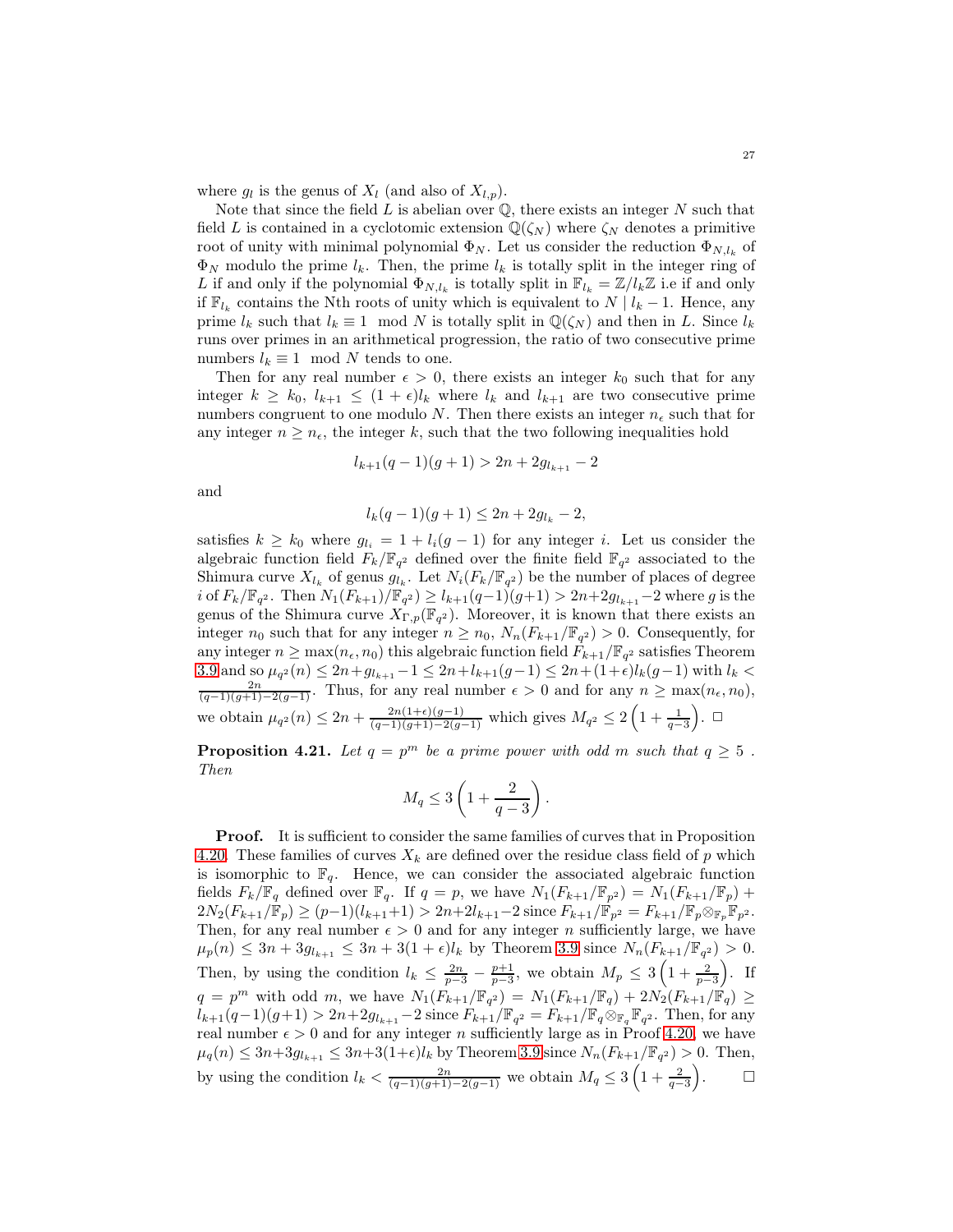#### Proposition 4.22.

$$
M_2 \le 13.5.
$$

**Proof.** Let  $q = p^m = 4$ . We also use the Shimura curves. Let  $L = \mathbb{Q}(\sqrt{d})$  be a totally real quadratic number field such that  $d \equiv 1 \mod 8$ . Then the prime  $p = 2$ is totally split in L and so the residue class field  $\mathcal{O}_L/(p)$  of p, where  $\mathcal{O}_L$  denotes the ring of integers of L, is isomorphic to the finite field  $\mathbb{F}_2$ . Then, let  $\varphi$  be a prime of  $L$  which does not divide  $p$  and let  $B$  be a quaternion algebra for which

$$
B\otimes_{\mathbb{Q}}\mathbb{R}=M_2(\mathbb{R})\otimes \mathbb{H}
$$

where  $\mathbb H$  is the skew field of Hamilton quaternions. Let B be also unramified outside infinity and  $\wp$ . Then, over L one can define the Shimura curve by its complex points  $X_{\Gamma}(\mathbb{C}) = \Gamma \backslash \mathfrak{h}$ , where  $\mathfrak{h}$  is the Poincaré upper half-plane and  $\Gamma$  is the group of units of a maximal order  $\mathcal O$  of B with totally positive norm modulo its center. Hence, the considered Shimura curve admits an integral model over L and it is well known that its reduction  $X_{\Gamma,p}(\mathbb{F}_{p^{2m}})$  modulo p is good and is defined over the residue class field  $\mathcal{O}_L/(p)$  of  $p = 2$ , which is isomorphic to  $\mathbb{F}_2$  since  $p = 2$  is totally split in L. Moreover, by [\[26\]](#page-60-24), the number  $N_1(X_{\Gamma,p}(\mathbb{F}_{q^2})$  of  $\mathbb{F}_{q^2}$ -points of  $X_{\Gamma,p}$  is such that  $N_1(X_{\Gamma,p}(\mathbb{F}_{q^2})) \ge (q-1)(g+1)$ , where g denotes the genus of  $X_{\Gamma,p}(\mathbb{F}_{q^2})$ . Let now l be a prime which is greater than the maximum order of stabilizers  $\Gamma_z$ , where  $z \in \mathfrak{h}$ is a fixed point of  $\Gamma$  and let  $\wp \nmid l$ . Let  $\Gamma_0(l)_l$  be the following subgroup of  $GL_2(\mathbb{Z}_l)$ :

$$
\Gamma_0(l)_l = \{ \begin{pmatrix} a & b \\ c & d \end{pmatrix} \in GL_2(\mathbb{Z}_l), c \equiv 0 \ (mod \ l) \}.
$$

Suppose that l splits completely in L. Then there exists an embedding  $F \longrightarrow \mathbb{Q}_l$ where  $\mathbb{Q}_l$  denotes the usual *l*-adic field, and since  $B \otimes_{\mathbb{Q}} \mathbb{Q}_l = M_2(\mathbb{Q}_l)$ , we have a natural map:

$$
\phi_l : \Gamma \to GL_2(\mathbb{Z}_l).
$$

Let  $\Gamma_l$  be the inverse map of  $\Gamma_0(l)_l$  in  $\Gamma$  under  $\phi_l$ . Then  $\Gamma_l$  is a subgroup of  $\Gamma$  of index *l*. We consider the Shimura curve  $X_l$  with

$$
X_l(\mathbb{C})=\Gamma_l\setminus\mathfrak{h}.
$$

It admits an integral model over L and so can be defined over L. Hence, its reduction  $X_{l,p}$  modulo  $p = 2$  is good and it is defined over the residue class field  $\mathcal{O}_L/(p)$  of  $p = 2$ , which is isomorphic to  $\mathbb{F}_2$  since  $p = 2$  is totally split in L. Moreover the supersingular  $\mathbb{F}_p$ -points of  $X_{\Gamma,p}$  split completely in the natural projection

$$
\pi_l: X_{l,p} \to X_{\Gamma,p}.
$$

Thus, the number of the rational points of  $X_{l,p}(\mathbb{F}_{q^2})$  is:

$$
N_1(X_{l,p}(\mathbb{F}_{q^2})) \ge l(q-1)(g+1).
$$

Moreover, since l is greater than the maximum order of a fixed point of  $\Gamma$  on h, the projection  $\pi_l$  is unramified and thus by Hurwitz formula,

$$
g_l = 1 + l(g - 1)
$$

where  $g_l$  is the genus of  $X_l$  (and also of  $X_{l,p}$ ). Note that since the field L is abelian over  $\mathbb{Q}$ , there exists an integer N such that field L is contained in a cyclotomic extension  $\mathbb{Q}(\zeta_N)$  where  $\zeta_N$  denotes a primitive root of the unity with minimal polynomial  $\Phi_N$ . Let us consider the reduction  $\Phi_{N,l_k}$  of  $\Phi_N$  modulo the prime  $l_k$ . Then, the prime  $l_k$  is totally split in the integer ring of L if and only if the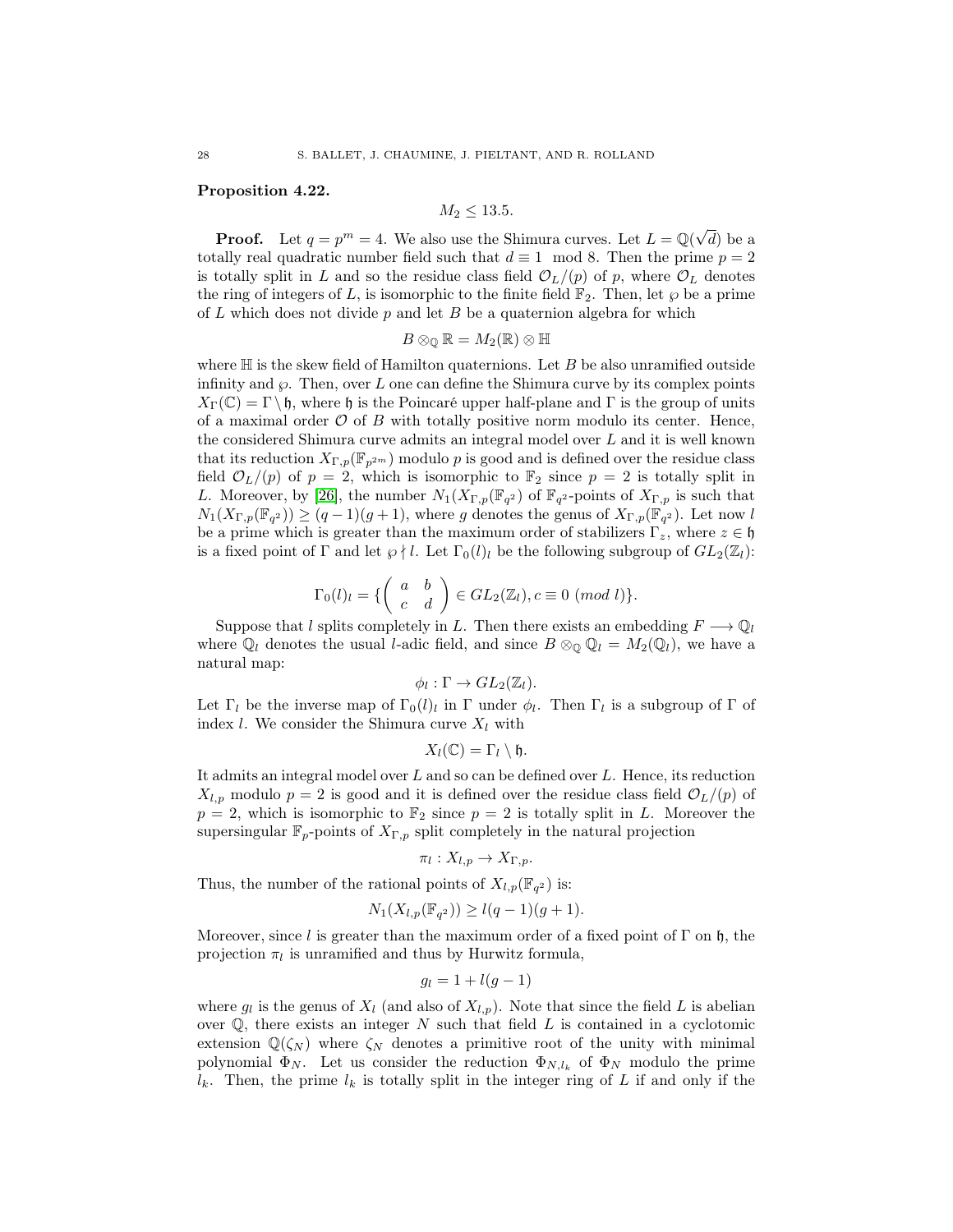polynomial  $\Phi_{N,l_k}$  is totally split in  $\mathbb{F}_{l_k} = \mathbb{Z}/l_k\mathbb{Z}$  i.e if and only if  $\mathbb{F}_{l_k}$  contains the Nth roots of the unity which is equivalent to  $N | l_k - 1$ . Hence, any prime  $l_k$  such that  $l_k \equiv 1 \mod N$  is totally split in  $\mathbb{Q}(\zeta_N)$  and then in L. Since  $l_k$  runs over primes in an arithmetical progression, the ratio of two consecutive prime numbers  $l_k \equiv 1 \mod N$  tends to one. Then for any real number  $\epsilon > 0$ , there exists an integer  $k_0$  such that for any integer  $k \geq k_0$ ,  $l_{k+1} \leq (1+\epsilon)l_k$  where  $l_k$  and  $l_{k+1}$ are two consecutive prime numbers congruent to one modulo  $N$ . Then there exists an integer  $n_{\epsilon}$  such that for any integer  $n \geq n_{\epsilon}$ , the integer k, such that the two following inequalities hold

$$
l_{k+1}(q-1)(g+1) > 2n + 2g_{l_{k+1}} + 6
$$

and

$$
l_k(q-1)(g+1) \le 2n + 2g_{l_k} + 6,
$$

satisfies  $k_{\geq} k_0$  where  $g_{l_i} = 1 + l_i(g-1)$  for any integer *i*.

Let us consider the algebraic function field  $F_k/\mathbb{F}_2$  defined over the finite field  $\mathbb{F}_2$ associated to the Shimura curve  $X_{l_k}$  of genus  $g_{l_k}$ . Let  $N_i(F_k/\mathbb{F}_t)$  be the number of places of degree i of  $F_k/\mathbb{F}_t$  where t is a prime power. Then, since  $F_{k+1}/\mathbb{F}_{q^2} =$  $F_{k+1}/\mathbb{F}_2 \otimes_{\mathbb{F}_2} \mathbb{F}_{q^2}$  for  $q = 4$ , we have  $N_1(F_{k+1}/\mathbb{F}_{q^2}) = N_1(F_{k+1}/\mathbb{F}_2) + 2N_2(F_{k+1}/\mathbb{F}_2) +$  $4N_4(F_{k+1}/\mathbb{F}_2) \geq l_{k+1}(q-1)(g+1) > 2n + 2g_{l_{k+1}} + 6$  where g is the genus of the Shimura curve  $X_{\Gamma,p}(\mathbb{F}_{q^2})$ . Moreover, it is known that there exists an integer  $n_0$ such that for any integer  $n \geq n_0$ ,  $N_n(F_{k+1}/\mathbb{F}_{q^2}) > 0$ . Consequently, for any integer  $n \geq \max(n_{\epsilon}, n_0)$  this algebraic function field  $F_{k+1}/\mathbb{F}_2$  satisfies Theorem 3.2 in [\[12\]](#page-60-14) and so  $\mu_2(n) \leq \frac{9}{2}(n+g_{l_{k+1}}+5) \leq \frac{9}{2}(n+l_{k+1}(g-1)+6) \leq \frac{9}{2}(n+(1+\epsilon)l_k(g-1))+27$ with  $l_k < \frac{2n+8}{(q-1)(g+1)-2(g-1)}$ . Thus, for any real number  $\epsilon > 0$  and for any  $n \geq$  $\max(n_{\epsilon}, n_0)$ , we obtain  $\mu_2(n) \leq \frac{9}{2}(n + 2n\frac{(1+\epsilon)}{q-3} + \frac{8}{q-3}) + 27 \leq \frac{9}{2}(1+2(1+\epsilon))n + 63$ which gives  $M_2 \le 13, 5$ .

#### **REFERENCES**

- [1] Nicolas Arnaud. Evaluations Dérivés, multiplication dans les corps finis et codes correcteurs. PhD thesis, Université de la Méditerranée, Institut de Mathématiques de Luminy, 2006.
- [2] Roger Baker and Glyn Harman. The difference between consecutive primes. Proceedings of the London Mathematical Society, 72(3):261–280, 1996.
- [3] Stéphane Ballet. Curves with many points and multiplication complexity in any extension of  $\mathbb{F}_q$ . Finite Fields and Their Applications, 5:364-377, 1999.
- [4] Stéphane Ballet. Quasi-optimal algorithms for multiplication in the extensions of  $\mathbb{F}_{16}$  of degree 13, 14, and 15. Journal of Pure and Applied Algebra, 171:149–164, 2002.
- [5] Stéphane Ballet. Low increasing tower of algebraic function fields and bilinear complexity of multiplication in any extension of  $\mathbb{F}_q$ . Finite Fields and Their Applications, 9:472-478, 2003.
- [6] Stéphane Ballet. An improvement of the construction of the d.v. and g.v. chudnovsky algorithm for multiplication in finite fields. Theoretical Computer Science, 352:293–305, 2006.
- [7] Stéphane Ballet. A note on the tensor rank of the multiplication in certain finite fields. In James Hirschfeld, Jean Chaumine, and Robert Rolland, editors, Algebraic geometry and its applications, volume 5 of Number Theory and Its Applications, pages 332–342. World Scientific, 2008. Proceedings of the first SAGA conference, 7-11 May 2007, Papeete.
- [8] Stéphane Ballet. On the tensor rank of the multiplication in the finite fields. Journal of Number Theory, 128:1795–1806, 2008.
- [9] Stéphane Ballet and Jean Chaumine. On the bounds of the bilinear complexity of multiplication in some finite fields. Applicable Algebra in Engineering Communication and Computing, 15:205–211, 2004.
- [10] Stéphane Ballet and Dominique Le Brigand. On the existence of non-special divisors of degree g and g − 1 in algebraic function fields over  $\mathbb{F}_q$ . Journal on Number Theory, 116:293–310, 2006.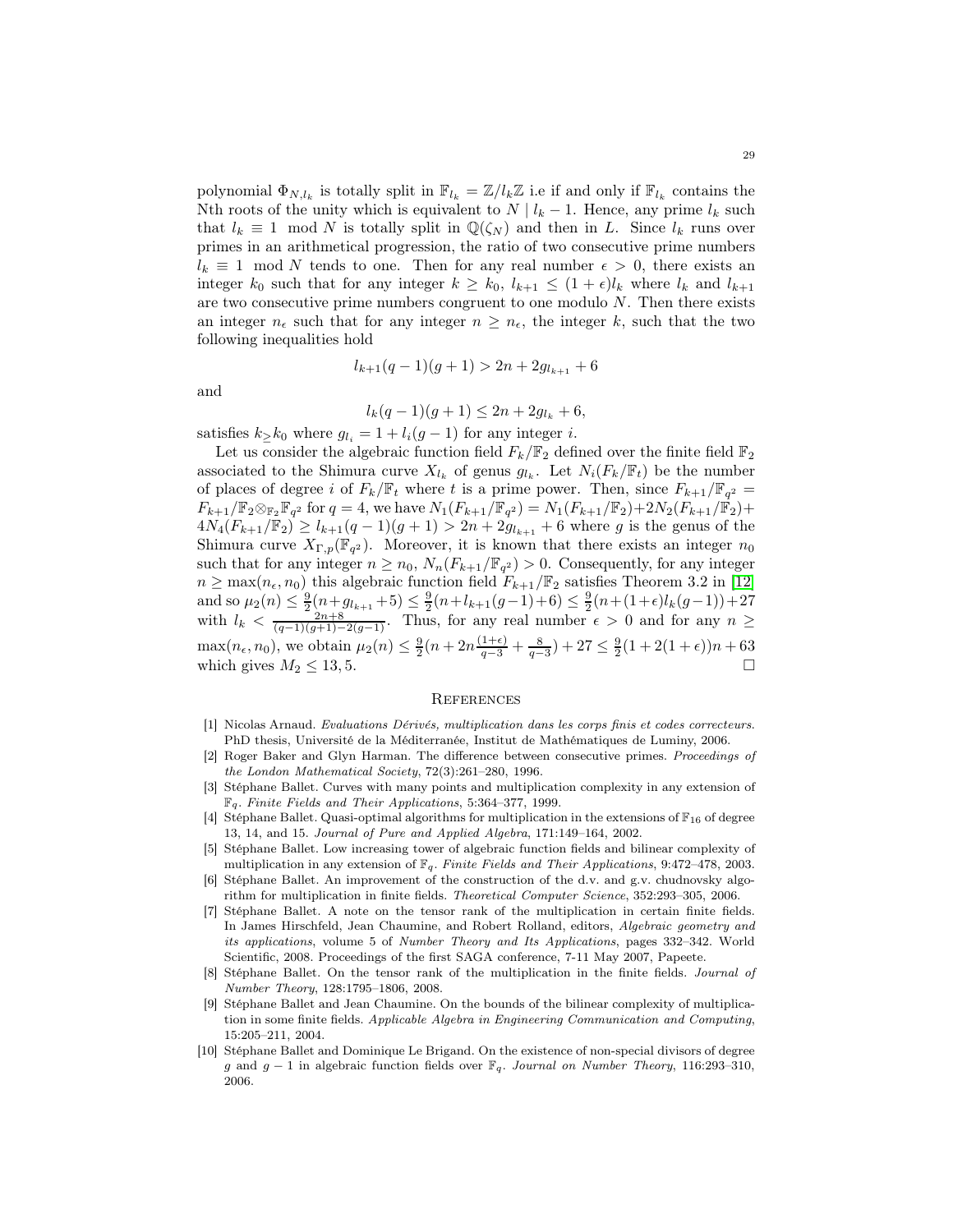- [11] Stéphane Ballet, Dominique Le Brigand, and Robert Rolland. On an application of the definition field descent of a tower of function fields. In Proceedings of the Conference Arithmetic, Geometry and Coding Theory (AGCT 2005), volume 21, pages 187–203. Société Mathématique de France, sér. Séminaires et Congrès, 2009.
- [12] Stéphane Ballet and Julia Pieltant. On the tensor rank of multiplication in any extension of  $\mathbb{F}_2$ . Journal of Complexity, 27:230-245, 2011.
- [13] Stéphane Ballet and Robert Rolland. Multiplication algorithm in a finite field and tensor rank of the multiplication. Journal of Algebra, 272(1):173–185, 2004.
- [14] Roger Brockett and David Dobkin. On the optimal evaluation of a set of bilinear forms. Linear Algebra and Its Applications, 19:207–235, 1978.
- [15] M R Brown and D P Dobkin. An improved lower bound on polynomial multiplication. Computers IEEE Transactions on, C-29(5):337–340, 1980.
- [16] Nader Bshouty and Michaël Kaminski. Multiplication of polynomials over finite fields. SIAM Journal on Computing, 19(3):452–456, 1990.
- [17] Peter Burgisser, Michael Clausen, and Amin Shokrollahi. Algebraic Complexity Theory. Springer, 1997.
- [18] Murat Cenk and Ferruh Özbudak. Efficient multiplication in  $\mathbb{F}_{3^l}$ ,  $m \geq 1$  and  $5 \leq l \leq 18$ . In AFRICACRYPT'08, pages 406–414, 2008.
- [19] Murat Cenk and Ferruh Özbudak. On multiplication in finite fields. Journal of Complexity, pages 172–186, 2010.
- [20] David Chudnovsky and Gregory Chudnovsky. Algebraic complexities and algebraic curves over finite fields. Journal of Complexity, 4:285–316, 1988.
- [21] Mario Daberkow, Claus Fieker, Jürgen Klüners, Michael Pohst, Katherine Roegner, and Klaus Wildanger. KANT V4. Journal of Symbolic Computation, 24:267–283, 1997.
- [22] Charles Fiduccia and Yechezkel Zalcstein. Algebras having linear multiplicative complexities. Journal of the ACM, 24:311–331, 1977.
- [23] Arnaldo Garcia and Henning Stitchtenoth. A tower of artin-schreier extensions of function fields attaining the drinfeld-vladut bound. Inventiones Mathematicae, 121:211–222, 1995.
- [24] Arnaldo Garcia, Henning Stitchtenoth, and Hans-Georg Ruck. On tame towers over finite fields. Journal fur die reine und angewandte Mathematik, 557:53–80, 2003.
- [25] Hans De Groote. Characterization of division algebras of minimal rank and the structure of their algorithm varieties. SIAM Journal on Computing, 12(1):101–117, 1983.
- [26] Yasutaka Ihara. Some remarks on the number of rational points of algebraic curves over finite fields. Journal of the Faculty of Science, University of Tokyo, 28:721–724, 1981.
- [27] Abraham Lempel, Gadiel Seroussi, and Shmuel Winograd. On the complexity of multiplication in finite fields. Theoretical Computer Science, 22:285–296, 1983.
- [28] Amin Shokhrollahi. Optimal algorithms for multiplication in certain finite fields using algebraic curves. SIAM Journal on Computing, 21(6):1193–1198, 1992.
- [29] Igor Shparlinski, Michael Tsfasman, and Serguei Vladut. Curves with many points and multiplication in finite fields. In H. Stichtenoth and M.A. Tsfasman, editors, *Coding Theory and* Algebraic Geometry, number 1518 in Lectures Notes in Mathematics, pages 145–169, Berlin, 1992. Springer-Verlag. Proceedings of AGCT-3 conference, June 17-21, 1991, Luminy.
- [30] Henning Stichtenoth. Algebraic Function Fields and Codes. Number 314 in Lectures Notes in Mathematics. Springer-Verlag, 1993.
- [31] Henning Stichtenoth. Algebraic Function Fields and Codes. Number 254 in Graduate Texts in Mathematics. Springer-Verlag, second edition, 2008.
- [32] André Toom. The complexity of schemes of functional elements realizing the multiplication of integers. Soviet Mathematics (Translations of Doklady Akademie Nauk S.S.S.R.), 4:714–716, 1963.
- [33] Michael Tsfasman and Serguei Vladut. Asymptotic properties of zeta-functions. Journal of Mathematical Sciences, 84(5):1445–1467, 1997.
- [34] Shmuel Winograd. Some bilinear forms whose multiplicative complexity depends on the field of constants. Mathematical Systems Theory, 10:169–180, 1977.
- [35] Shmuel Winograd. On multiplication in algebraic extension fields. Theoretical Computer Science, 8:359–377, 1979.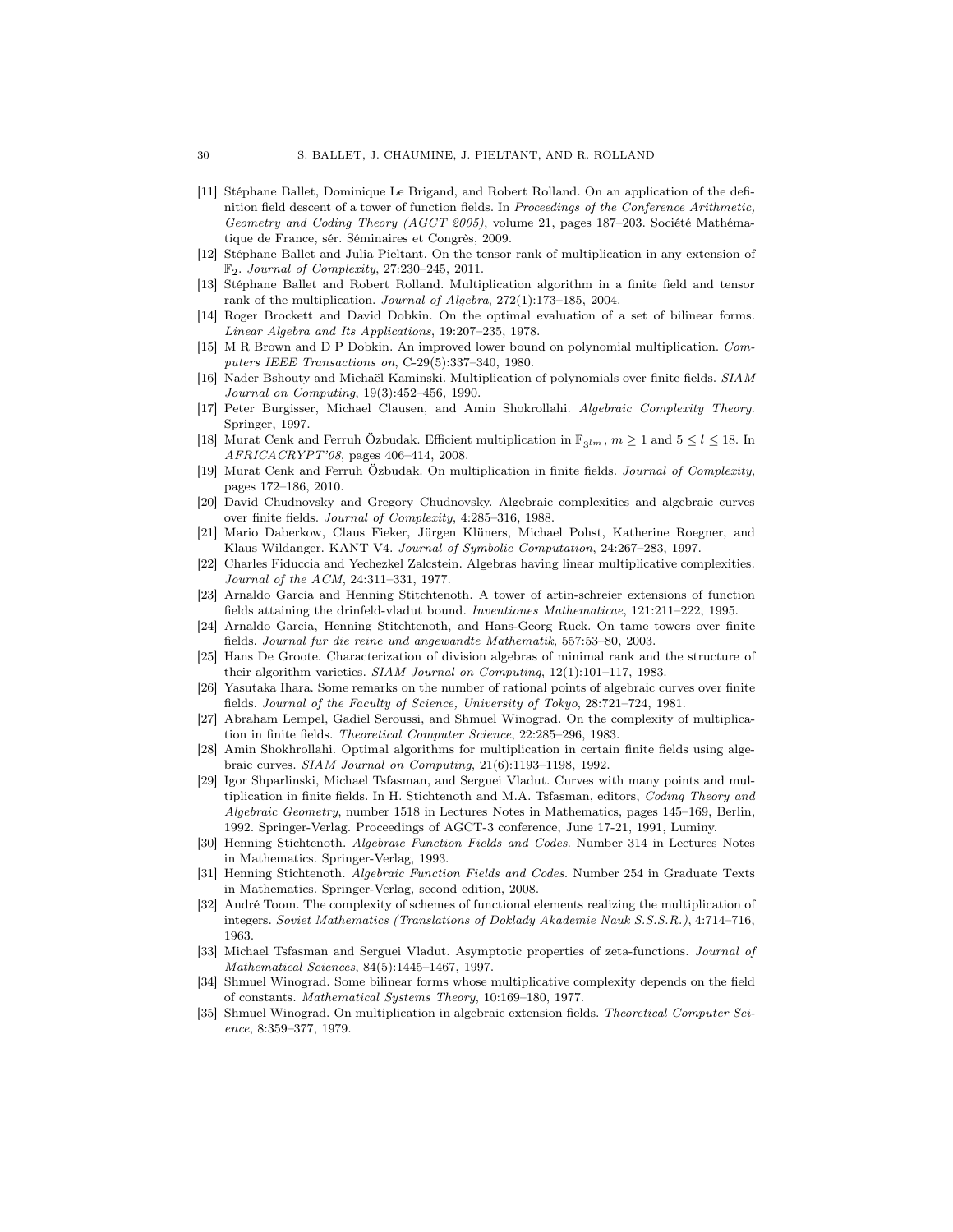Institut de Mathématiques de Luminy, case 930, F13288 Marseille cedex 9, France E-mail address: stephane.ballet@univmed.fr

Laboratoire Géométrie Algébrique et Applications à la Théorie de l'Information, Université de la Polynésie Française,, B.P. 6570, 98702 Faa'a, Tahiti, France E-mail address: jean.chaumine@upf.pf

Institut de Mathématiques de Luminy, case 930, F13288 Marseille cedex 9, France  $\it E\mbox{-}mail\;address:$  julia.pieltant@univmed.fr

Institut de Mathématiques de Luminy, case 930, F13288 Marseille cedex 9, France E-mail address: robert.rolland@acrypta.fr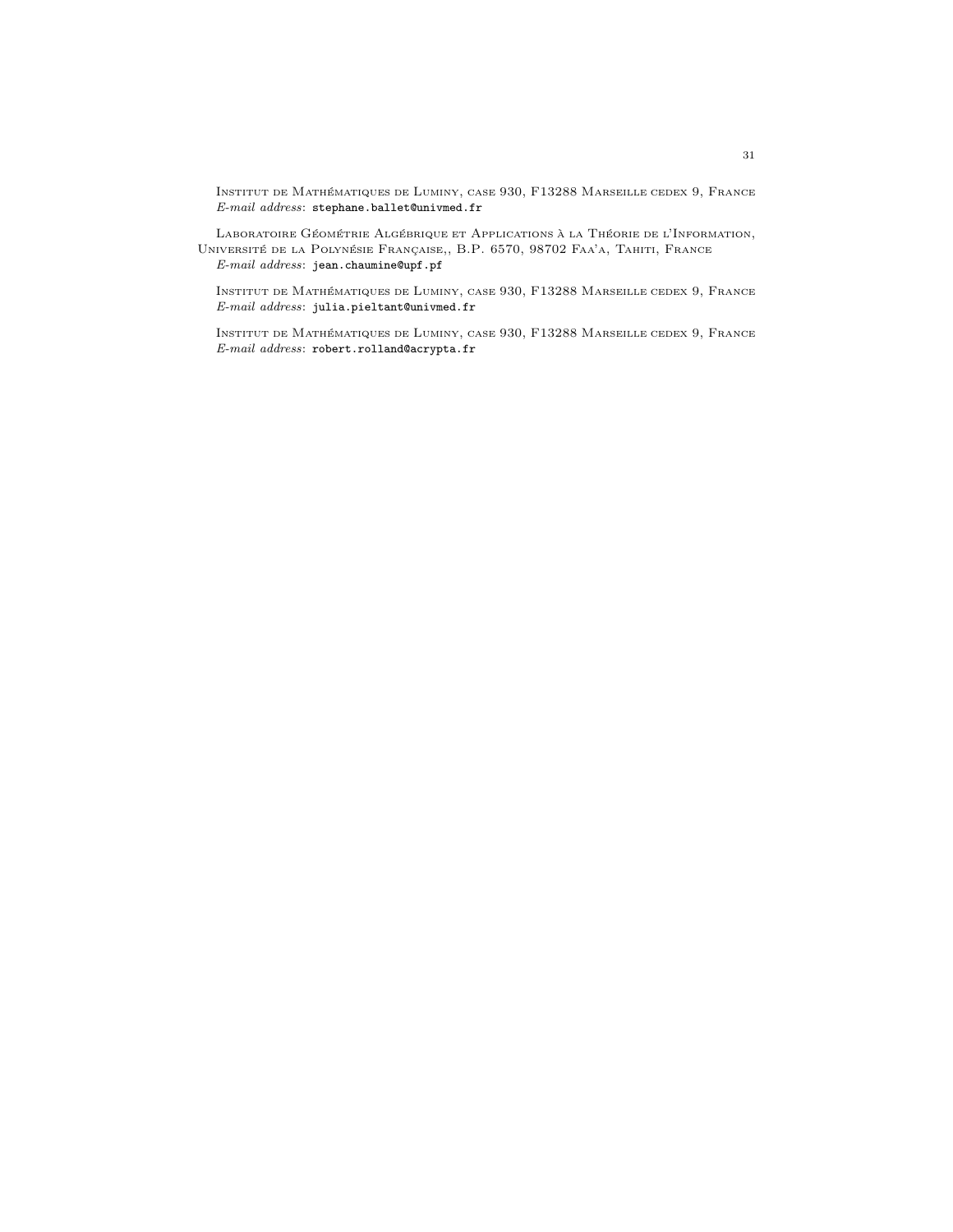# ON THE TENSOR RANK OF MULTIPLICATION IN FINITE EXTENSIONS OF FINITE FIELDS

S. BALLET, J. CHAUMINE, J. PIELTANT, AND R. ROLLAND

ABSTRACT. In this paper, we give a survey of the known results concerning the tensor rank of the multiplication in finite fields and we establish new asymptotical and not asymptotical upper bounds about it.

## 1. INTRODUCTION

Several objects constitute the aim of this paper. First, it is a question of introducing the problem of the tensor rank of the multiplication in finite fields and of giving a statement of the results obtained in this part of algebraic complexity theory for which the best general reference is [\[17\]](#page-60-0). In particular, one of the aims of this paper is to list exhaustively the few published mistaken statements and to explain them. In the second part, we repair and clarify certain of these statements. Last but not least, we improve several known results. In this section we introduce the problem, we set up notation and terminology and we present the organization of this paper as well as the new obtained results.

1.1. The bilinear complexity of the multiplication. Let  $\mathbb{F}_q$  be a finite field with  $q = p^r$  elements where p is a prime number. Let  $\mathbb{F}_{q^n}$  be a degree n extension of  $\mathbb{F}_q$ . The multiplication m in the finite field  $\mathbb{F}_{q^n}$  is a bilinear map from  $\mathbb{F}_{q^n} \times \mathbb{F}_{q^n}$ into  $\mathbb{F}_{q^n}$ , thus it corresponds to a linear map M from the tensor product  $\mathbb{F}_{q^n} \otimes \mathbb{F}_{q^n}$ into  $\mathbb{F}_{q^n}$ . One can also represent M by a tensor  $t_M \in \mathbb{F}_{q^n}^* \otimes \mathbb{F}_{q^n} \otimes \mathbb{F}_{q^n}$  where  $\mathbb{F}_{q^n}^*$ denotes the algebraic dual of  $\mathbb{F}_{q^n}.$  Each decomposition

(1) 
$$
t_M = \sum_{i=1}^k a_i^* \otimes b_i^* \otimes c_i
$$

of the tensor  $t_M$ , where  $a_i^*, b_i^* \in \mathbb{F}_{q^n}^*$  and  $c_i \in \mathbb{F}_{q^n}$ , brings forth a multiplication algorithm

<span id="page-31-0"></span>
$$
x.y = t_M(x \otimes y) = \sum_{i=1}^k a_i^*(x) \otimes b_i^*(x) \otimes c_i.
$$

The bilinear complexity of the multiplication in  $\mathbb{F}_{q^n}$  over  $\mathbb{F}_q$ , denoted by  $\mu_q(n)$ , is the minimum number of summands in the decomposition [\(1\)](#page-31-0). Alternatively, we can say that the bilinear complexity of the multiplication is the rank of the tensor  $t_M$  (cf. [\[29\]](#page-60-1), [\[4\]](#page-59-0)).

Date: January 14, 2022.

<sup>2010</sup> Mathematics Subject Classification. Primary 14H05; Secondary 12E20.

Key words and phrases. finite field, tensor rank of the multiplication, function field.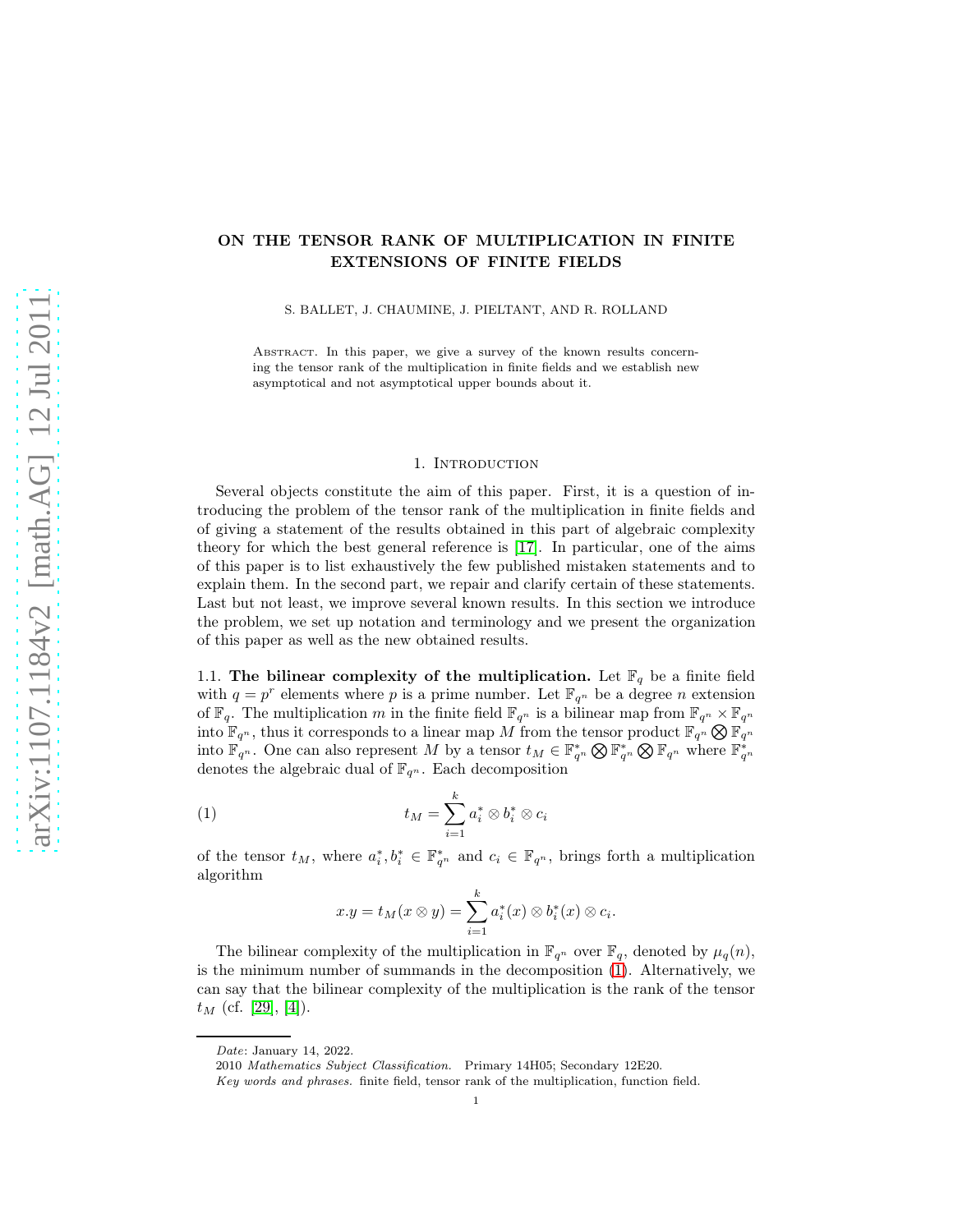1.2. Organization of the paper. In Section 2, we present the classical results via the approach using the multiplication by polynomial interpolation. In section 3, we give an historical record of results resulting from the pioneer works due to D.V. and G.V. Chudnovky [\[20\]](#page-60-2) and later Shparlinski, Tsfasman and Vladut in [\[29\]](#page-60-1). In particular in Subsection 3.1, we present the original algorithm as well as the most successful version of the algorithm of Chudnovsky type at the present time. This modern approach uses the interpolation over algebraic curves defined over finite fields. This approach, which we recount the first success as well as the rocks on which the pionners came to grief, enables to end at a first complete proof of the linearity of the bilinear complexity of multiplication [\[3\]](#page-59-1). Then, in Subsection 3.2, we recall the known results about the bilinear complexity  $\mu_q(n)$ . Finally, in Section 4, we give new results for  $\mu_q(n)$ . More precisely, we obtain new upper bounds for  $\mu_q(n)$  as well as new asymptotical upper bounds.

### 2. Old classical results

Let

$$
P(u) = \sum_{i=0}^{n} a_i u^i
$$

be a monic irreducible polynomial of degree  $n$  with coefficients in a field  $F$ . Let

$$
R(u) = \sum_{i=0}^{n-1} x_i u^i
$$

and

$$
S(u) = \sum_{i=0}^{n-1} y_i u^i
$$

be two polynomials of degree  $\leq n-1$  where the coefficients  $x_i$  and  $y_i$  are indeterminates.

Fiduccia and Zalcstein (cf. [\[22\]](#page-60-3), [\[17\]](#page-60-0) p.367 prop. 14.47) have studied the general problem of computing the coefficients of the product  $R(u) \times S(u)$  and they have shown that at least  $2n-1$  multiplications are needed. When the field F is infinite, an algorithm reaching exactly this bound was previously given by Toom in [\[32\]](#page-61-0). Winograd described in [\[34\]](#page-61-1) all the algorithms reaching the bound  $2n - 1$ . Moreover, Winograd proved in [\[35\]](#page-61-2) that up to some transformations every algorithm for computing the coefficients of  $R(u) \times S(u) \mod P(u)$  which is of bilinear complexity  $2n-1$ , necessarily computes the coefficients of  $R(u) \times S(u)$ , and consequently uses one of the algorithms described in [\[34\]](#page-61-1). These algorithms use interpolation technics and cannot be performed if the cardinality of the field  $F$  is  $\lt 2n-2$ . In conclusion we have the following result:

<span id="page-32-0"></span>**Theorem 2.1.** If the cardinality of F is  $\lt 2n-2$ , every algorithm computing the coefficients of  $R(u) \times S(u) \mod P(u)$  has a bilinear complexity  $> 2n - 1$ .

Applying the results of Winograd and De Groote [\[25\]](#page-60-4) and Theorem [2.1](#page-32-0) to the multiplication in a finite extension  $\mathbb{F}_{q^n}$  of a finite field  $\mathbb{F}_q$  we obtain:

<span id="page-32-1"></span>**Theorem 2.2.** The bilinear complexity  $\mu_q(n)$  of the multiplication in the finite field  $\mathbb{F}_{q^n}$  over  $\mathbb{F}_q$  verifies

$$
\mu_q(n) \ge 2n - 1,
$$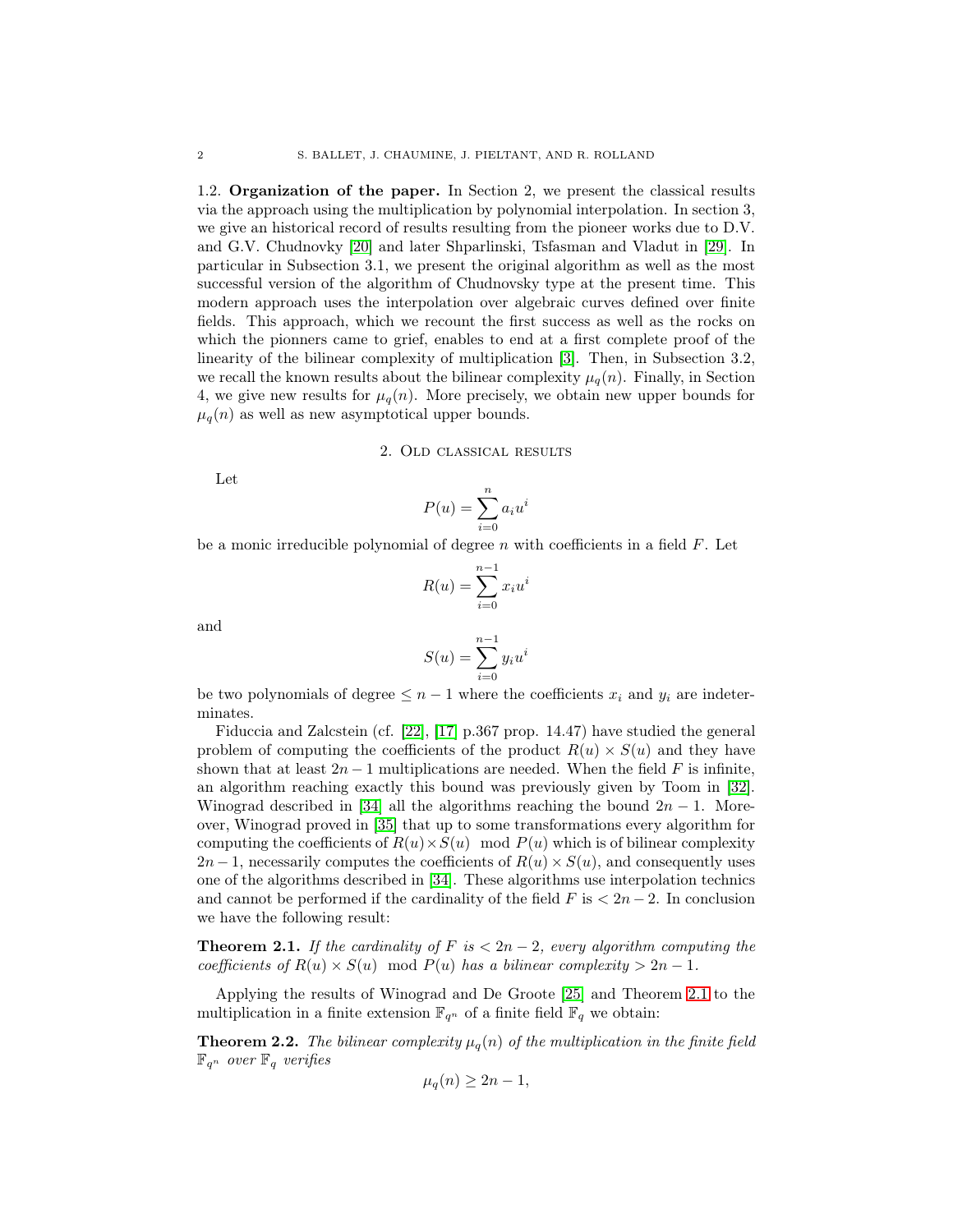with equality holding if and only if

$$
n\leq \frac{q}{2}+1.
$$

This result does not give any estimate of an upper bound for  $\mu_q(n)$ , when n is large. In [\[27\]](#page-60-5), Lempel, Seroussi and Winograd proved that  $\mu_q(n)$  has a quasi-linear upper bound. More precisely:

**Theorem 2.3.** The bilinear complexity of the multiplication in the finite field  $\mathbb{F}_{q^n}$ over  $\mathbb{F}_q$  verifies:

$$
\mu_q(n) \le f_q(n)n,
$$

where  $f_q(n)$  is a very slowly growing function, namely

$$
f_q(n) = O(\underbrace{\log_q \log_q \cdots \log_q}_{k \ times}(n))
$$

for any  $k \geq 1$ .

Furthermore, extending and using more efficiently the technique developed in [\[16\]](#page-60-6), Bshouty and Kaminski showed that

$$
\mu_q(n) \ge 3n - o(n)
$$

for  $q \geq 3$ . The proof of the above lower bound on the complexity of straight-line algorithms for polynomial multiplication is based on the analysis of Hankel matrices representing bilinear forms defined by linear combinations of the coefficients of the polynomial product.

#### 3. The modern approach via algebraic curves

We have seen in the previous section that if the number of points of the ground field is too low, we cannot perform the multiplication by the Winograd interpolation method. D.V. and G.V. Chudnowsky have designed in [\[20\]](#page-60-2) an algorithm where the interpolation is done on points of an algebraic curve over the groundfield with a sufficient number of rational points. Using this algorithm, D.V. and G.V. Chudnovsky claimed that the bilinear complexity of the multiplication in finite extensions of a finite field is asymptotically linear but later Shparlinski, Tsfasman and Vladut in [\[29\]](#page-60-1) noted that they only proved that the quantity  $m_q = \liminf_{k \to \infty} \frac{\mu_q(k)}{k}$  is bounded which do not enable to prove the linearity. To prove the linearity, it is also necessary to prove that  $M_q = \limsup_{k \to \infty} \frac{\mu_q(k)}{k}$  $\frac{f(k)}{k}$  is bounded which is the main aim of their paper. However, I. Cascudo, R. Cramer and C. Xing recently detected a mistake in the proof of Shparlinski, Tsfasman and Vladut. Unfortunately, this mistake that we will explain in details in this section, also had an effect on their improved estimations of  $m_q$ . After the above pioneer research, S. Ballet obtained in [\[3\]](#page-59-1) the first upper bounds uniformly with respect to q for  $\mu_q(n)$ . These bounds not being affected by the same mistake enable at the same time to prove the linearity of the bilinear complexity of the multiplication in finite extensions of a finite field. Then, S. Ballet and al. obtained several improvements which will be recalled at the end of this section. These different improvements are based on the following main ideas: the use of towers of algebraic functions fields [\[3\]](#page-59-1) [\[5\]](#page-59-3), the descent of their definition field [\[13\]](#page-60-9) [\[11\]](#page-60-12), the use of places of higher degree [\[13\]](#page-60-9) [\[19\]](#page-60-10) as well as the use of local expansion [\[1\]](#page-59-2) [\[19\]](#page-60-10).

## 3.1. Linearity of the bilinear complexity of the multiplication.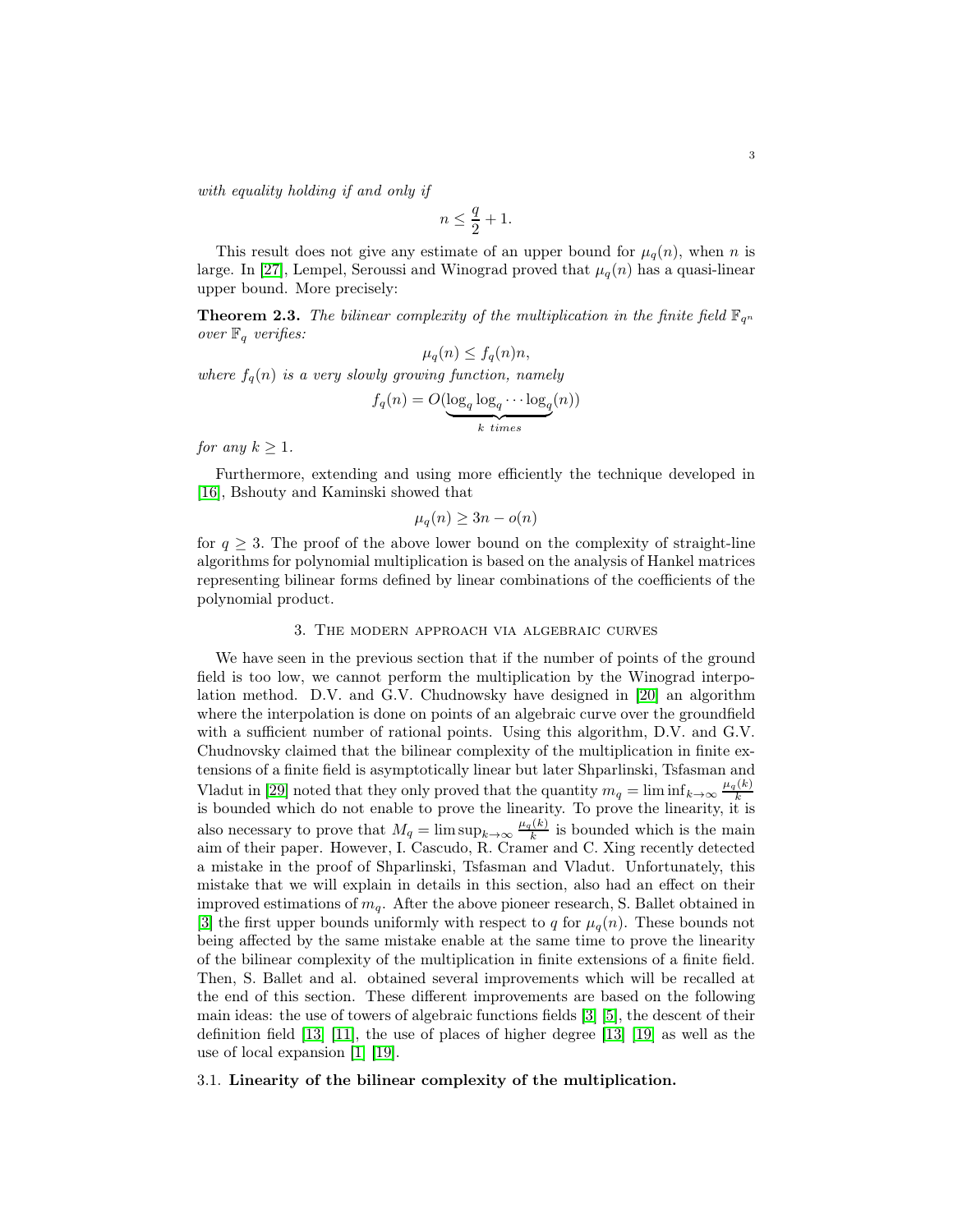3.1.1. The D.V. Chudnovsky and G.V. Chudnovsky algorithm. In this section, we recall the brilliant idea of D.V. Chudnovsky and G.V. Chudnovsky and give their main result. First, we present the original algorithm of D.V. Chudnovsky and G.V. Chudnovsky, which was established in 1987 in [\[20\]](#page-60-2).

### Theorem 3.1. Let

- $F/\mathbb{F}_q$  be an algebraic function field,
- *Q* be a degree n place of  $F/\mathbb{F}_q$ ,
- D be a divisor of  $F/\mathbb{F}_q$ ,
- $\bullet \mathcal{P} = \{P_1, ..., P_N\}$  be a set of places of degree 1.
- We suppose that Q,  $P_1, \cdots, P_N$  are not in the support of  $D$  and that:
- a) The evaluation map

$$
Ev_Q: \mathcal{L}(\mathcal{D}) \to \mathbb{F}_{q^n} \simeq F_Q
$$

is onto (where  $F_Q$  is the residue class field of  $Q$ ),

b) the application

$$
Ev_{\mathcal{P}}: \left\{ \begin{array}{ccc} \mathcal{L}(2\mathcal{D}) & \to & \mathbb{F}_q^N \\ f & \mapsto & (f(P_1), ..., f(P_N)) \end{array} \right.
$$

is injective.

Then

 $\mu_q(n) \leq N$ .

As pointed in [\[29\]](#page-60-1), using this algorithm with a suitable sequence of algebraic curves defined over a finite field  $\mathbb{F}_q$ , D.V. Chudnovsky and G.V. Chudnovsky only proved the following result:

<span id="page-34-1"></span>**Theorem 3.2.** Let q be a square  $\geq 25$ . Then

$$
\liminf \frac{\mu_q(n)}{n} \le 2\left(1 + \frac{1}{\sqrt{q} - 3}\right)
$$

.

<span id="page-34-0"></span>3.1.2. Asymptotic bounds. As seen previously, Shparlinski, Tsfasman, Vladut have given in [\[29\]](#page-60-1) many interesting remarks on the algorithm of D.V. and G.V. Chudnovsky and the bilinear complexity. In particular, they have considered asymptotic bounds for the bilinear complexity in order to prove the asymptotic linearity of this complexity from the algorithm of D.V. and G.V. Chudnovsky. Following these authors, let us define

$$
M_q = \limsup_{k \to \infty} \frac{\mu_q(k)}{k}
$$

and

$$
m_q = \liminf_{k \to \infty} \frac{\mu_q(k)}{k}.
$$

It is not at all obvious that either of these values is finite but anyway the bilinear complexity of multiplication can be considered as asymptotically linear in the degree of extension if and only if the quantity  $M_q$  is finite. First, let us recall a very useful Lemma due to D.V. and G.V. Chudnovsky [\[20\]](#page-60-2) and Shparlinski, Tsfasman, Vladut [\[29,](#page-60-1) Lemma 1.2 and Corollary 1.3].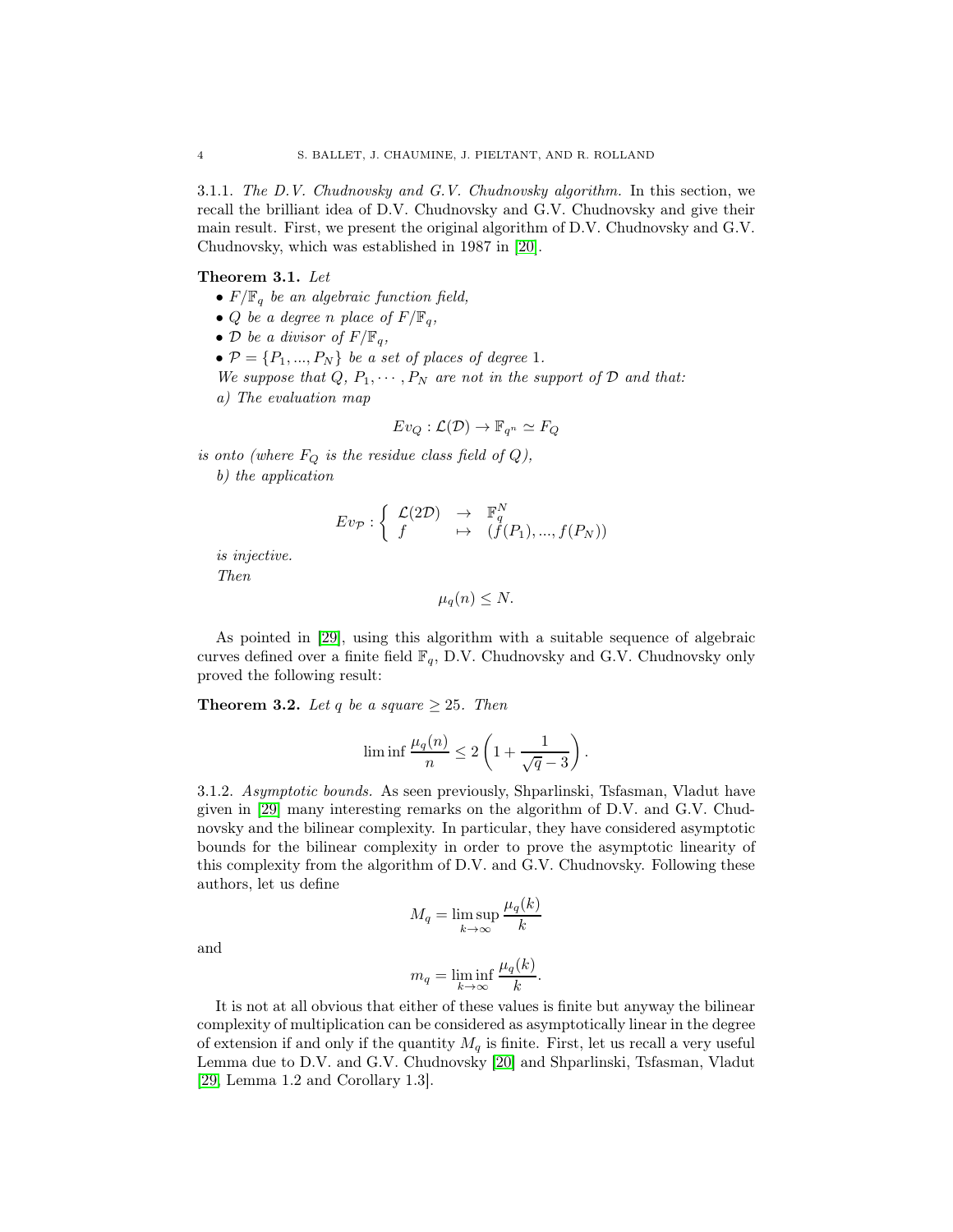<span id="page-35-1"></span>**Lemma 3.3.** For any prime power q and for all the positive integers n and  $m$ , we have  $y \rightarrow z$   $(y \rightarrow z)$ 

$$
\mu_q(m) \le \mu_q(mn) \le \mu_q(n) \cdot \mu_{q^n}(m)
$$
  
\n
$$
m_q \le m_{q^n} \cdot \mu_q(n)/n
$$
  
\n
$$
M_q \le M_{q^n} \cdot \mu_q(n).
$$

Now, let us summarize the known estimates concerning these quantities, namely the lower bound of  $m_2$  obtained by R. Brockett, M. Brown and D. Dobkin in [\[14\]](#page-60-7) [\[15\]](#page-60-8) and the lower bound of  $m_q$  for  $q > 2$  given by Shparlinski, Tsfasman and Vladut in [\[29\]](#page-60-1).

## Proposition 3.4.

and

$$
m_q \ge 2\left(1 + \frac{1}{q-1}\right) \text{ for any } q > 2.
$$

 $m_2 > 3.52$ 

Note that all the upper bounds of  $M_q$  and  $m_q$  for any q given by Shparlinski, Tsfasman and Vladut in [\[29\]](#page-60-1) are not proved. Indeed, in [\[29\]](#page-60-1), they claim that for any q (in particular for  $q = 2$ ),  $m_q$  and overall  $M_q$  are finite but I. Cascudo, R. Cramer and C. Xing recently communicated us the existence of a gap in the proof established by I. Shparlinsky, M. Tsfasman and S. Vladut: "the mistake in [\[29\]](#page-60-1) from 1992 is in the proof of their Lemma 3.3, page 161, the paragraph following formulas about the degrees of the divisor. It reads: "Thus the number of linear equivalence classes of degree a for which either Condition  $\alpha$  or Condition  $\beta$  fails is at most  $D_{b'} + D_b$ ." This is incorrect;  $D_b$  should be multiplied by the torsion. Hence the proof of their asympotic bound is incorrect." Let us explain this gap in next section.

<span id="page-35-0"></span>3.1.3. Gap in the proof of the asymptotic linearity. We settle the following elements

(1) a place of degree *n* denoted by  $Q$ ;

(2)  $2n + g - 1$  places of degree  $1 : P_1, \cdots, P_{2n+q-1}$ .

We look for a divisor  $D$  such that:

- (1)  $deg(D) = n + q 1;$
- (2) dim $(\mathcal{L}(D-Q))=0;$
- (3) dim $(\mathcal{L}(2D (P_1 + P_2 + \cdots + P_{2n+q-1}))) = 0.$

The results concerning  $M_q$  et  $m_q$  obtained in the paper [\[33\]](#page-61-3) depend on the existence of such a divisor D.

Let us remark that these conditions only depend on the class of a divisor (the dimension of a divisor, the degree of a divisor are invariant in a same class). Consequently, we can work on classes and show the existence of a class  $[D]$  which answers the question.

Let  $J_{n+g-1}$  be the set of classes of degree  $n+g-1$  divisors. We know from F. K. Schmidt Theorem that there exists a divisor  $D_0$  of degree  $n + g - 1$ . The application  $\psi_{n+g-1}$  from  $J_{n+g-1}$  into the Jacobian  $J_0$  defined by

$$
\psi_{n+g-1}([D]) = [D - D_0]
$$

is a bijection from  $J_{n+g-1}$  into  $J_0$ . All the sets  $J_k$  have the same number h of elements (h is called the number of classes).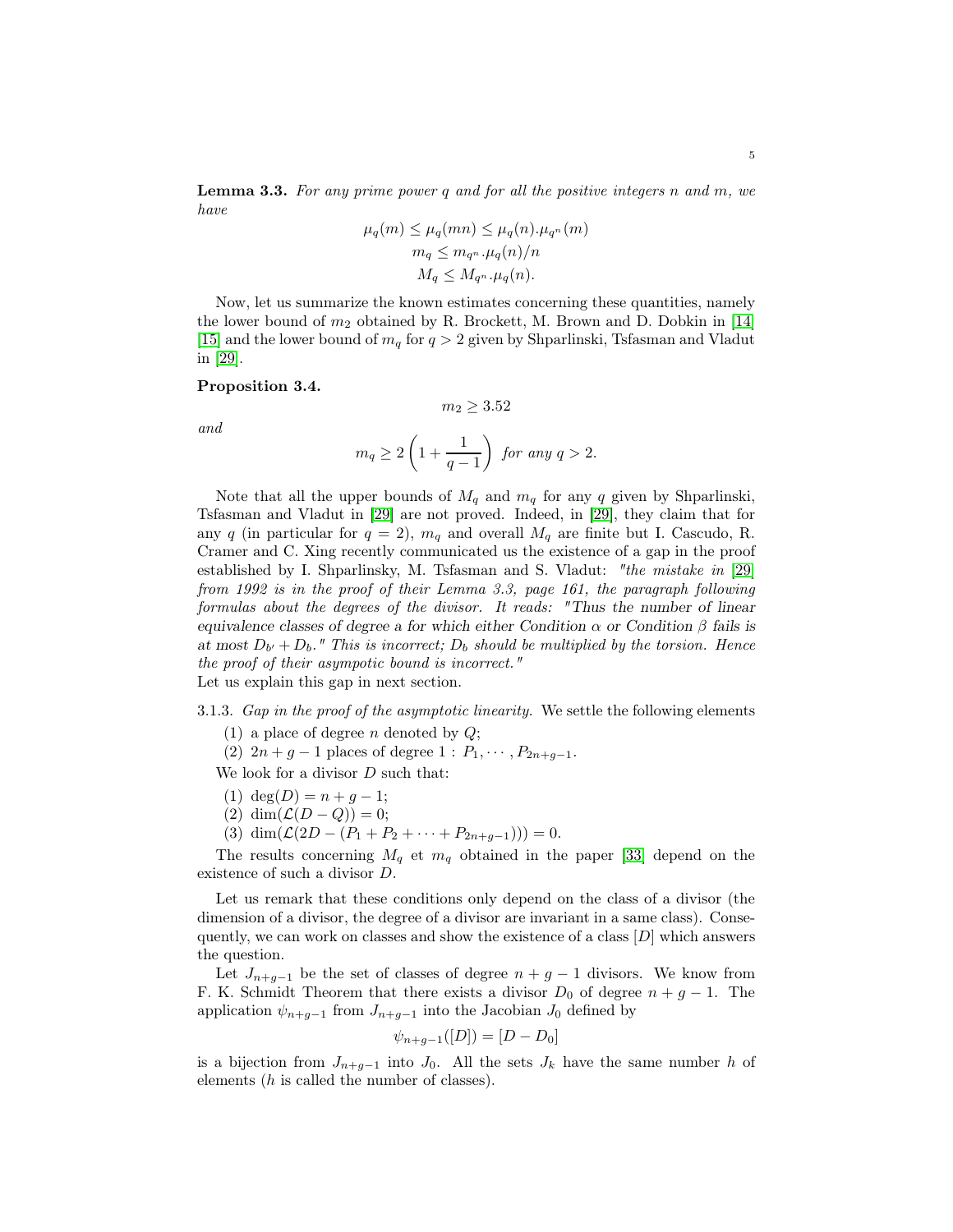Let u be the application from  $J_{n+g-1}$  into  $J_{g-1}$  defined by  $u([D]) = [D - Q]$ . This application is bijective. Thus if we set

$$
H_{n+g-1} = \{ [D] \in J_{n+g-1} \mid \dim([D-Q]) = 0 \},\
$$

and

$$
K_{g-1} = \{ [\Delta] \in J_{g-1} \mid \dim([\Delta]) = 0 \}
$$

we have

$$
K_{g-1} = u(H_{n+g-1}),
$$

and then

#H<sup>n</sup>+g−<sup>1</sup> = #K<sup>g</sup>−<sup>1</sup>.

Let us note that if  $[\Delta]$  is an element of  $J_{q-1}$  which is in the complementary of  $K_{g-1}$  namely dim([ $\Delta$ ]) > 0, then there exists in the class [ $\Delta$ ] at least an effective divisor (there exists a x such that  $\Delta + (x) \ge 0$ ). Moreover effective divisors in different classes are different. So the complementary of  $K_{g-1}$  in  $J_{g-1}$  has a cardinality  $\leq A_{g-1}$  where  $A_{g-1}$  is the number of effective divisors of degree  $g-1$ . Then the cardinality of  $K_{g-1}$  verifies the inequality

#H<sup>n</sup>+g−<sup>1</sup> = #K<sup>g</sup>−<sup>1</sup> ≥ h − A<sup>g</sup>−<sup>1</sup>.

Let us remark that classes which belong to  $H_{n+g-1}$  are the only ones which can solve our problem. But they also have to verify the additional condition

$$
\dim(\mathcal{L}(2D - (P_1 + P_2 + \cdots + P_{2n+g-1}))) = 0.
$$

We would like to use a combinatorial proof as for the first condition.

So we have to consider the application v from  $H_{n+g-1}$  to  $J_{g-1}$  defined by

$$
v([D]) = [2D - (P_1 + P_2 + \cdots + P_{2n+g-1})].
$$

Unfortunately the application  $[D] \mapsto [2D]$  is not necessarily injective. This is related to 2-torsion points of the Jacobian. The fact that the application  $v$  is not injective does not allow us to conclude that there exists an image "big" enough and use a combinatorial argument like in the first part.

### 3.2. Known results about the bilinear complexity  $\mu_q(n)$ .

3.2.1. Extensions of the Chudnovsky algorithm. In order to obtain good estimates for the bilinear complexity, S. Ballet has given in [\[3\]](#page-59-1) some easy to verify conditions allowing the use of the D.V. and G.V. Chudnovsky algorithm. Then S. Ballet and R. Rolland have generalized in [\[13\]](#page-60-9) the algorithm using places of degree 1 and 2.

Let us present the last version of this algorithm, which is a generalization of the algorithm of type Chudnovsky introduced by N. Arnaud in [\[1\]](#page-59-2) and M. Cenk and F. Özbudak in [\[19\]](#page-60-10). This generalization uses several coefficients in the local expansion at each place  $P_i$  instead of just the first one. Due to the way to obtain the local expansion of a product from the local expansion of each term, the bound for the bilinear complexity involves the complexity notion  $\widehat{M}_q(u)$  introduced by M. Cenk and F. Özbudak in [\[19\]](#page-60-10) and defined as follows:

**Definition 3.5.** We denote by  $\widehat{M_q}(u)$  the minimum number of multiplications needed in  $\mathbb{F}_q$  in order to obtain coefficients of the product of two arbitrary u-term polynomials modulo  $x^u$  in  $\mathbb{F}_q[x]$ .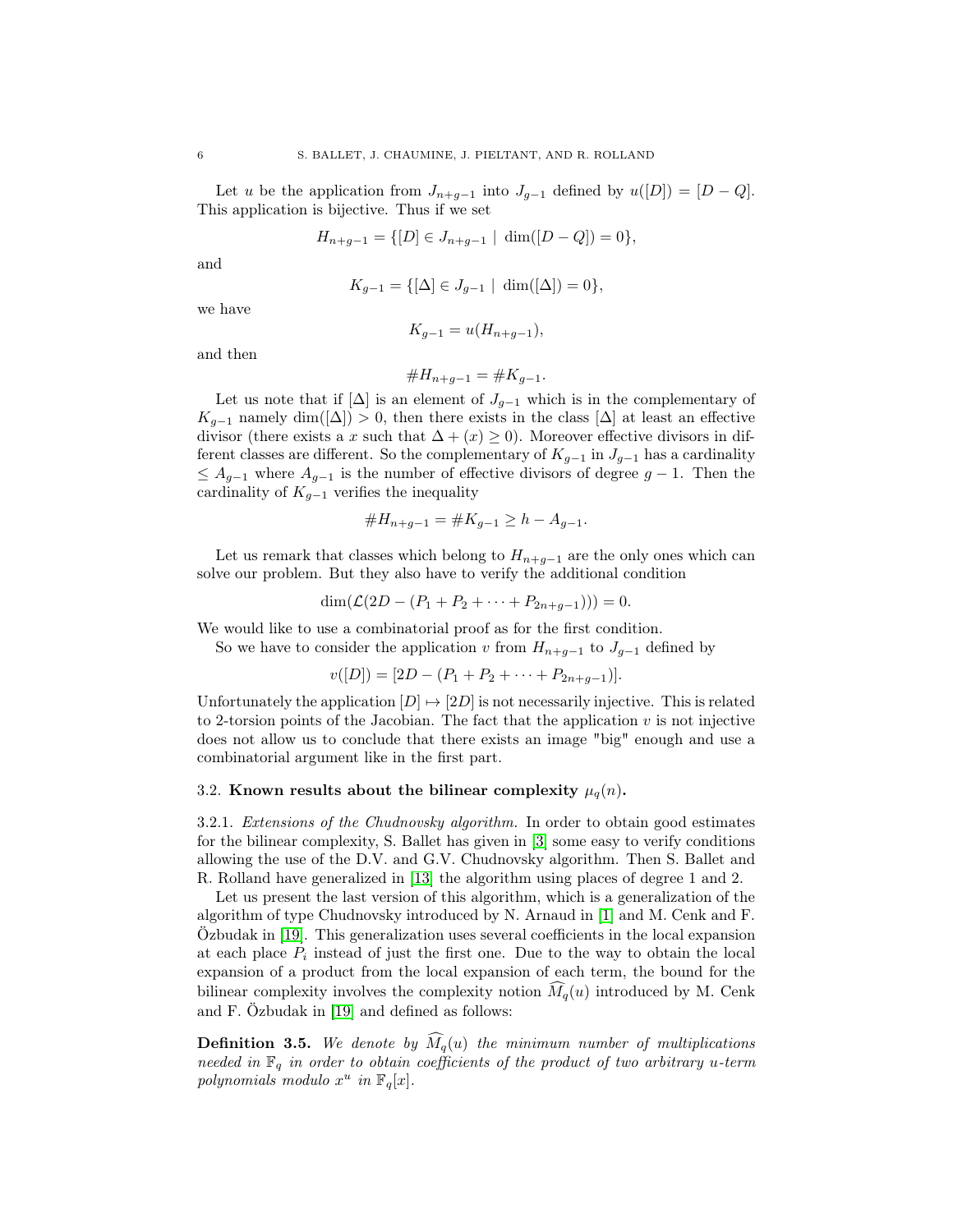For instance, we know that for all prime powers q, we have  $\widehat{M}_q(2) \leq 3$  by [\[18\]](#page-60-11).

Now we introduce the generalized algorithm of type Chudnovsky described in [\[19\]](#page-60-10).

<span id="page-37-0"></span>Theorem 3.6. Let

- $\bullet$  q be a prime power,
- $F/\mathbb{F}_q$  be an algebraic function field,
- Q be a degree n place of  $F/\mathbb{F}_q$ ,
- D be a divisor of  $F/\mathbb{F}_q$ ,
- $\bullet \mathcal{P} = \{P_1, \ldots, P_N\}$  be a set of N places of arbitrary degree,
- $u_1, \ldots, u_N$  be positive integers.

We suppose that  $Q$  and all the places in  $P$  are not in the support of  $D$  and that: a) the map

$$
Ev_Q: \left\{ \begin{array}{ccc} \mathcal{L}(\mathcal{D}) & \to & \mathbb{F}_{q^n} \simeq F_Q \\ f & \longmapsto & f(Q) \end{array} \right.
$$

is onto,

b) the map  
\n
$$
Ev_{\mathcal{P}}: \left\{ \begin{array}{ccc} \mathcal{L}(2\mathcal{D}) & \longrightarrow & \left(\mathbb{F}_{q^{\deg P_1}}\right)^{u_1} \times \left(\mathbb{F}_{q^{\deg P_2}}\right)^{u_2} \times \cdots \times \left(\mathbb{F}_{q^{\deg P_N}}\right)^{u_N} \\ f & \longmapsto & \left(\varphi_1(f), \varphi_2(f), \dots, \varphi_N(f)\right) \end{array} \right\}
$$

is injective, where the application  $\varphi_i$  is defined by

$$
\varphi_i : \left\{ \begin{array}{ccc} \mathcal{L}(2\mathcal{D}) & \longrightarrow & \left( \mathbb{F}_{q^{\deg P_i}} \right)^{u_i} \\ f & \longmapsto & \left( f(P_i), f'(P_i), \dots, f^{(u_i-1)}(P_i) \right) \end{array} \right.
$$

with  $f = f(P_i) + f'(P_i)t_i + f''(P_i)t_i^2 + ... + f^{(k)}(P_i)t_i^k + ...$ , the local expansion at  $P_i$  of f in  $\mathcal{L}(2\mathcal{D})$ , with respect to the local parameter  $t_i$ . Note that we set  $f^{(0)} = f.$ 

Then

$$
\mu_q(n) \leq \sum_{i=1}^N \mu_q(\deg P_i) \widehat{M}_{q^{\deg P_i}}(u_i).
$$

Let us remark that the algorithm given in [\[20\]](#page-60-2) by D.V. and G.V. Chudnovsky is the case deg  $P_i = 1$  and  $u_i = 1$  for  $i = 1, ..., N$ . The first generalization introduced by S.Ballet and R. Rolland in [\[13\]](#page-60-9) concerns the case deg  $P_i = 1$  or 2 and  $u_i = 1$  for  $i = 1, \ldots, N$ . Next, the generalization introduced by N. Arnaud in [\[1\]](#page-59-2) concerns the case deg  $P_i = 1$  or 2 and  $u_i = 1$  or 2 for  $i = 1, \ldots, N$ . However, note that the work of N. Arnaud has never been published and contains few mistakes (mentioned below) which will be repared in this paper. Finally, the last generalization introduced by M. Cenk and F. Özbudak in [\[19\]](#page-60-10) is useful: it allows us to use certain places of arbitrary degree many times, thus less places of fixed degree are necessary to get the injectivity of  $Ev_{\mathcal{P}}$ .

In particular, we have the following result, obtained by N. Arnaud in [\[1\]](#page-59-2).

#### Corollary 3.7. Let

- $\bullet$  q be a prime power,
- $F/\mathbb{F}_q$  be an algebraic function field,
- Q be a degree n place of  $F/\mathbb{F}_q$ ,
- D be a divisor of  $F/\mathbb{F}_q$ ,
- $\bullet \ \mathcal{P} = \{P_1, \ldots, P_{N_1}, P_{N_1+1}, \ldots, P_{N_1+N_2}\}$  be a set of  $N_1$  places of degree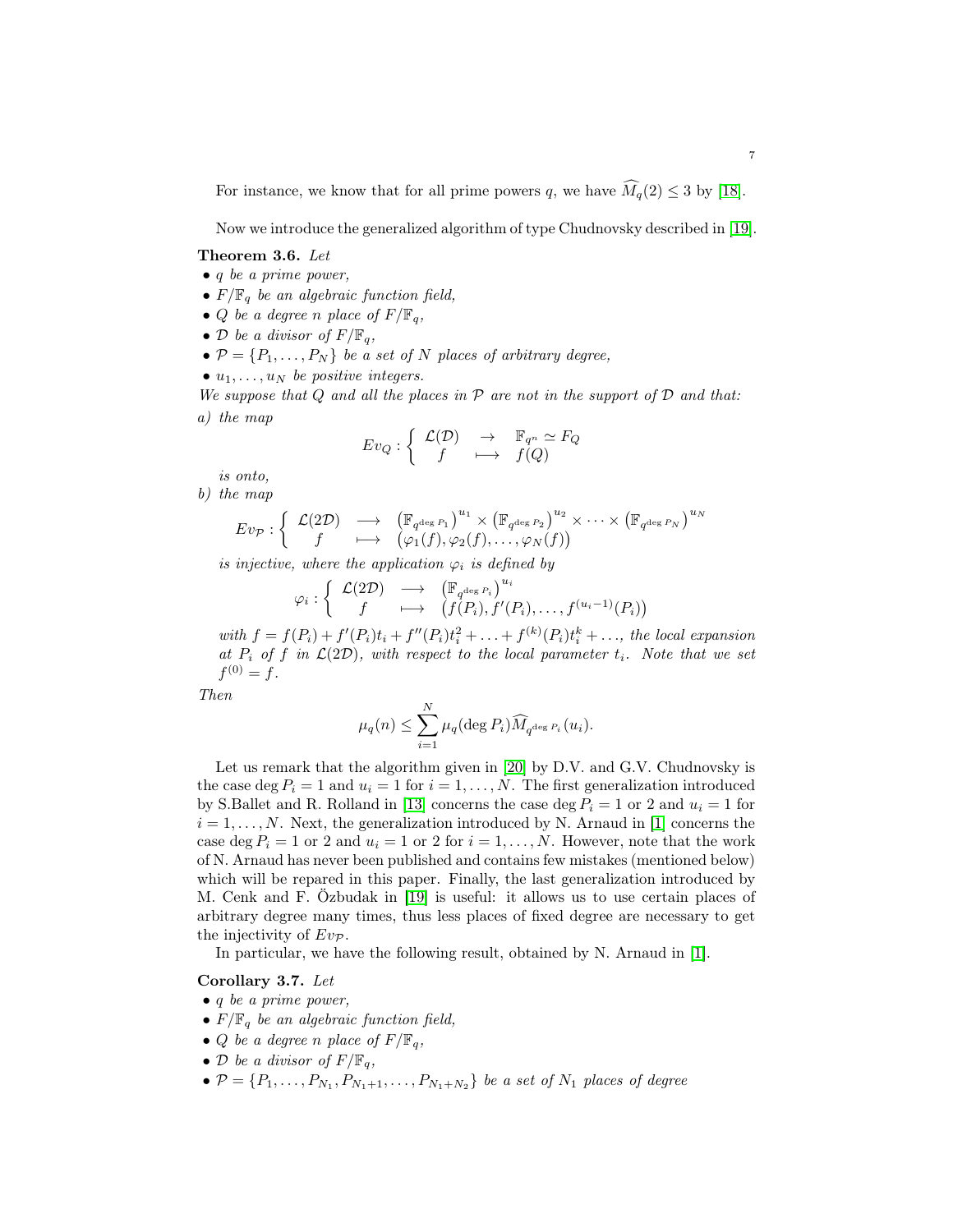one and  $N_2$  places of degree two,

•  $0 \leq l_1 \leq N_1$  and  $0 \leq l_2 \leq N_2$  be two integers.

We suppose that  $Q$  and all the places in  $P$  are not in the support of  $D$  and that: a) the map

$$
Ev_Q : \mathcal{L}(\mathcal{D}) \to \mathbb{F}_{q^n} \simeq F_Q
$$

is onto,

$$
b)\ \ the\ map
$$

$$
Ev_{\mathcal{P}}: \left\{ \begin{array}{ccc} \mathcal{L}(2\mathcal{D}) & \to & \mathbb{F}_q^{N_1} \times \mathbb{F}_q^{l_1} \times \mathbb{F}_{q^2}^{N_2} \times \mathbb{F}_{q^2}^{l_2} \\ f & \mapsto & \left(f(P_1), \dots, f(P_{N_1}), f'(P_1), \dots, f'(P_{l_1}), \dots, f'(P_{N_1+l_2}), f'(P_{N_1+l_2}), \dots, f'(P_{N_l+l_2})\right) \end{array} \right.
$$

is injective.

Then

$$
\mu_q(n) \le N_1 + 2l_1 + 3N_2 + 6l_2.
$$

Moreover, from the last corollary applied on Garcia-Stichtenoth towers, N. Arnaud obtained in [\[1\]](#page-59-2) the two following bounds:

## <span id="page-38-1"></span>**Theorem 3.8.** Let  $q = p^r$  be a prime power.

(i) If 
$$
q \ge 4
$$
, then  $\mu_{q^2}(n) \le 2\left(1 + \frac{p}{q-3+(p-1)\left(1-\frac{1}{q+1}\right)}\right)n$ ,  
\n(ii) If  $q \ge 16$ , then  $\mu_q(n) \le 3\left(1 + \frac{2p}{q-3+2(p-1)\left(1-\frac{1}{q+1}\right)}\right)n$ .

We will give a proof of Bound (i) together with an improvement of Bound (ii) in Section [4.4.](#page-48-0) In that section, we will also prove two revised bounds for  $\mu_{n^2}(n)$  and  $\mu_p(n)$  given by Arnaud in [\[1\]](#page-59-2). Indeed, Arnaud gives the two following bounds with no detailed calculation:

(iii) If 
$$
p \ge 5
$$
 is a prime, then  $\mu_{p^2}(n) \le 2\left(1 + \frac{2}{p-2}\right)n$ ,

(iv) If 
$$
p \ge 5
$$
 is a prime, then  $\mu_p(n) \le 3\left(1 + \frac{4}{p-1}\right)n$ .

In fact, one can check that the denominators  $p-1$  and  $p-2$  are slightly overestimated under Arnaud's hypotheses.

From the results of [\[3\]](#page-59-1) and the previous algorithm, we obtain (cf. [\[3\]](#page-59-1), [\[13\]](#page-60-9)):

<span id="page-38-0"></span>**Theorem 3.9.** Let q be a prime power and let n be an integer  $> 1$ . Let  $F/\mathbb{F}_q$  be an algebraic function field of genus g and  $N_k$  the number of places of degree k in  $F/\mathbb{F}_q$ . If  $F/\mathbb{F}_q$  is such that  $2g+1 \leq q^{\frac{n-1}{2}}(q^{\frac{1}{2}}-1)$  then:

1) if  $N_1 > 2n + 2g - 2$ , then

$$
\mu_q(n) \le 2n + g - 1,
$$

2) if there exists a non-special divisor of degree  $g - 1$  and  $N_1 + 2N_2 > 2n + 2g - 2$ , then

$$
\mu_q(n) \le 3n + 3g,
$$

3) if  $N_1 + 2N_2 > 2n + 4g - 2$ , then

 $\mu_q(n) \leq 3n + 6g.$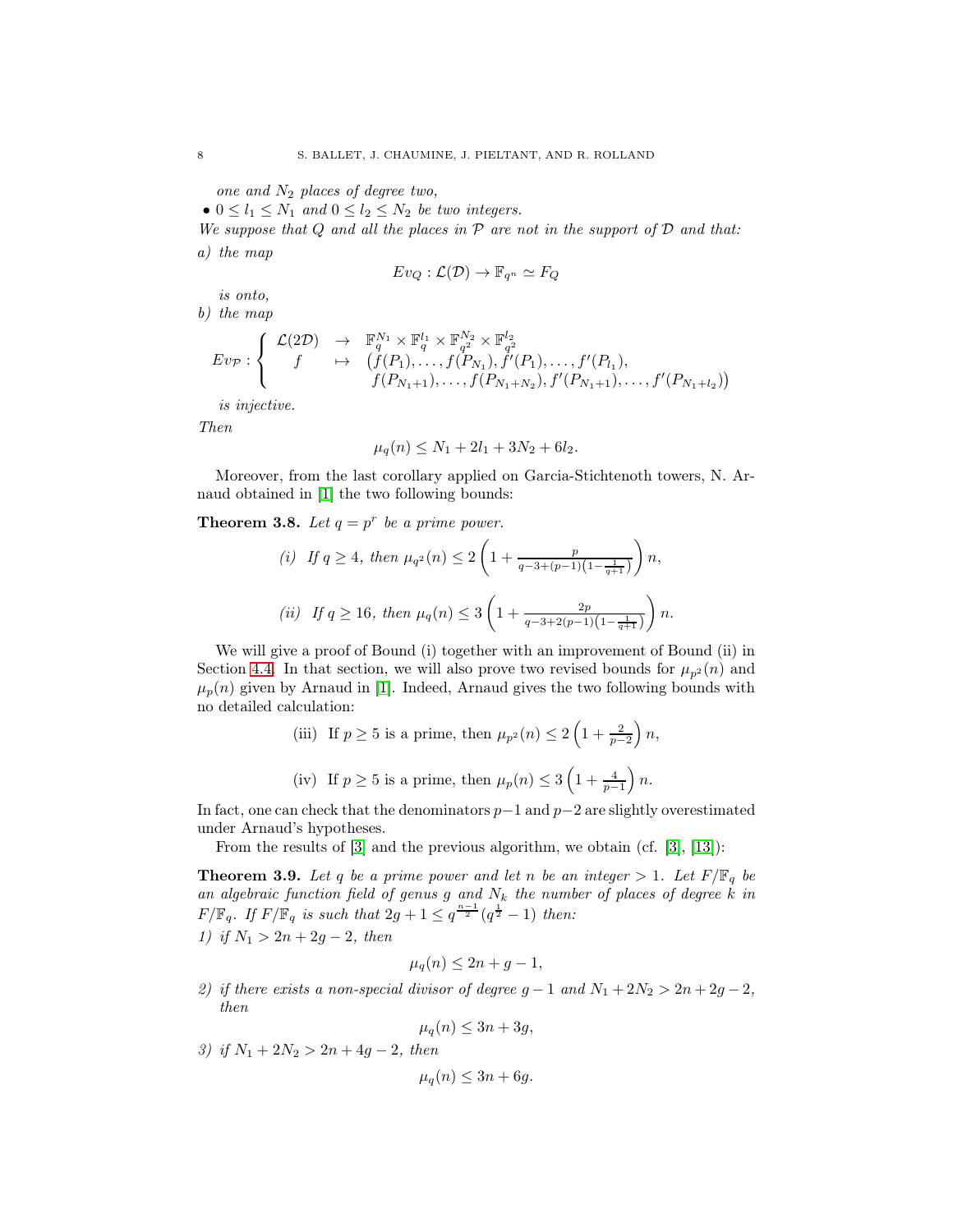3.2.2. Known upper bounds for  $\mu_q(n)$ . From good towers of algebraic functions fields satisfying Theorem [3.9,](#page-38-0) it was proved in  $[3]$ ,  $[5]$ ,  $[13]$ ,  $[11]$ ,  $[6]$  and  $[9]$ :

**Theorem 3.10.** Let  $q = p^r$  a power of the prime p. The bilinear complexity  $\mu_q(n)$ of multiplication in any finite field  $\mathbb{F}_{q^n}$  is linear with respect to the extension degree, more precisely:

$$
\mu_q(n) \le C_q n
$$

where  $C_q$  is the constant defined by:

$$
\begin{cases}\n \text{if } q = 2 & \text{then } 22 & [12] \text{ and } [19] \\
\text{else if } q = 3 & \text{then } 27 & [3] \\
\text{else if } q = p \ge 5 & \text{then } 3\left(1 + \frac{4}{q - 3}\right) & [9] \\
\text{else if } q = p^2 \ge 25 & \text{then } 2\left(1 + \frac{2}{p - 3}\right) & [9]\n \end{cases}
$$

$$
else if q = p \ge 5 \qquad then \quad 3\left(1 + \frac{4}{q - 3}\right) \tag{9}
$$

$$
C_q = \begin{cases} \text{else if } q = p^2 \ge 25 & \text{then} \quad 2\left(1 + \frac{2}{p-3}\right) \end{cases} \tag{9}
$$

else if 
$$
q = p^{2k} \ge 16
$$
 then  $2\left(1 + \frac{p}{q-3+(p-1)\left(1-\frac{1}{q+1}\right)}\right)$  [1]

$$
else if q \ge 4 \qquad \qquad then \quad 6\left(1 + \frac{p}{q-3}\right) \tag{5}
$$

else if 
$$
q \ge 16
$$
 then  $3\left(1 + \frac{2p}{q-3+2(p-1)\left(1 - \frac{1}{q+1}\right)}\right)$  [1].

Note that the new estimate for the constant  $C_2$  comes from two recent improve-ments. First, one knows from Table 1 in [\[19\]](#page-60-10) that  $\mu_2(n) \leq 22n$  for  $2 \leq n \leq 7$  since  $\mu_2(n) \leq 22$  for such integers *n*. Moreover, applying the bound  $\mu_2(n) \leq \frac{477}{26}n + \frac{45}{2}$ obtained in [\[12\]](#page-60-14), one gets  $\mu_2(n) \leq \left(\frac{477}{26} + \frac{45}{2 \times 8}\right)$  $n \leq 22n$  for  $n \geq 8$ . Note also that the upper bounds obtained in [\[8\]](#page-60-15) and [\[7\]](#page-60-16) are obtained by using the mistaken statements of I. Shparlinsky, M. Tsfasman and S. Vladut [\[29\]](#page-60-1) mentioned in the above section [3.1.3.](#page-35-0) Consequently, these bounds are not proved and unfortunatly they can not be repaired easily. However, certain not yet published results recently due to H. Randriambololona concerning the geometry of Riemann-Roch spaces might enable to repair them in certain cases.

3.2.3. Some exact values for the bilinear complexity. Applying the D.V. and G.V. Chudnovsky algorithm with well fitted elliptic curves, Shokrollahi has shown in [\[28\]](#page-60-17) that:

<span id="page-39-1"></span>**Theorem 3.11.** The bilinear complexity  $\mu_q(n)$  of the multiplication in the finite extention  $\mathbb{F}_{q^n}$  of the finite field  $\mathbb{F}_q$  is equal to  $2n$  for

(2) 
$$
\frac{1}{2}q + 1 < n < \frac{1}{2}(q + 1 + \epsilon(q))
$$

where  $\epsilon$  is the function defined by:

<span id="page-39-0"></span>
$$
\epsilon(q) = \begin{cases} \text{ the greatest integer} \leq 2\sqrt{q} \text{ prime to } q, & \text{if } q \text{ is not a perfect square} \\ 2\sqrt{q}, & \text{if } q \text{ is a perfect square.} \end{cases}
$$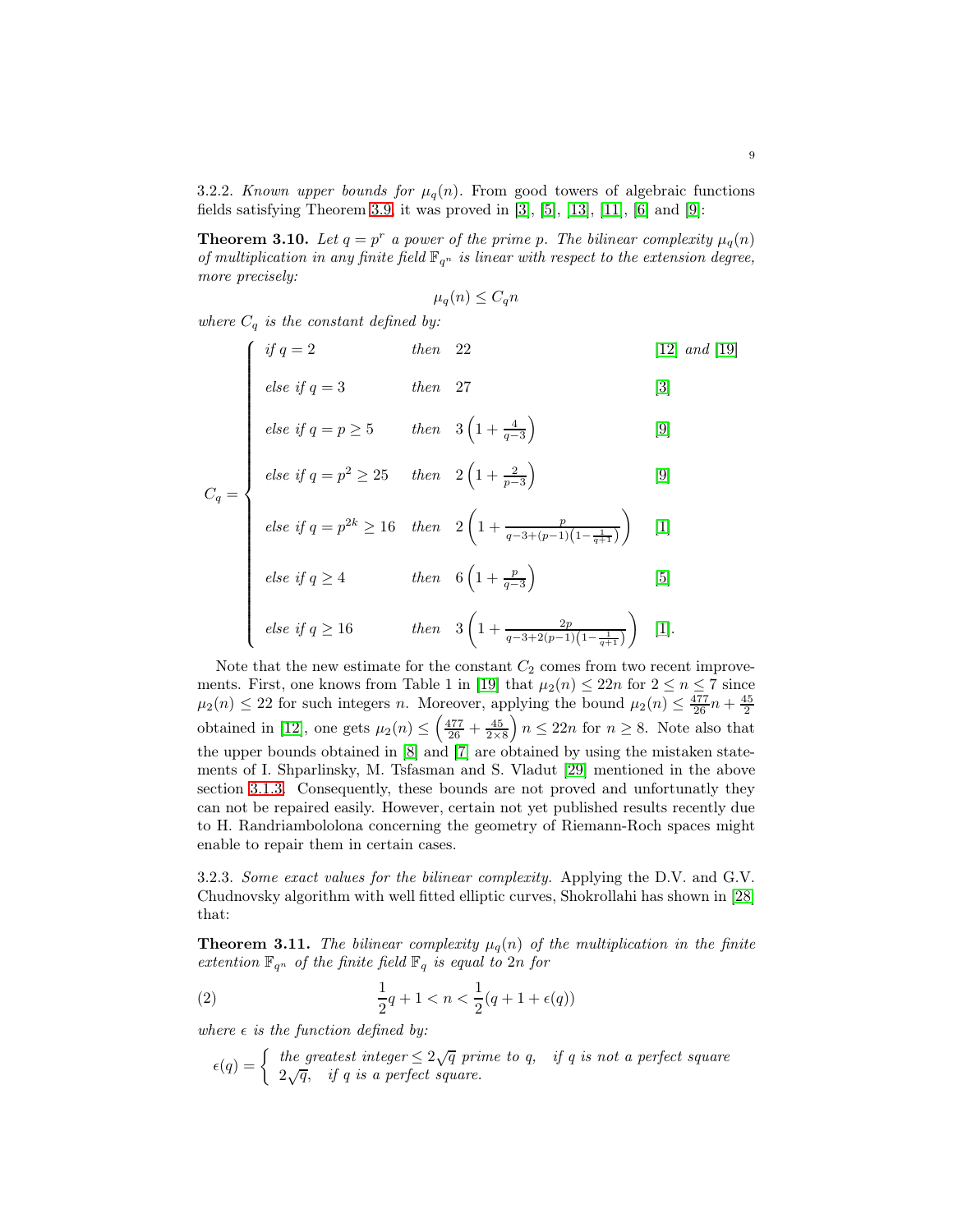We still do not know if the converse is true. More precisely the question is: suppose that  $\mu_q(n) = 2n$ , are the inequalities [\(2\)](#page-39-0) true?

However, for computational use, it is helpful to keep in mind some particular exact values for  $\mu_q(n)$ , such as  $\mu_q(2) = 3$  for any prime power q,  $\mu_2(4) = 9$ ,  $\mu_4(4) = \mu_5(4) = 8$  or  $\mu_2(2^6) = 15$  [\[20\]](#page-60-2).

4. NEW RESULTS FOR 
$$
\mu_q(n)
$$

<span id="page-40-0"></span>4.1. Towers of algebraic function fields. In this section, we introduce some towers of algebraic function fields. Theorem [3.9](#page-38-0) applied to the algebraic function fields of these towers gives us bounds for the bilinear complexity. A given curve cannot permit to multiply in every extension of  $\mathbb{F}_q$ , just for n lower than some value. With a tower of function fields we can adapt the curve to the degree of the extension. The important point to note here is that in order to obtain a well adapted curve it will be desirable to have a tower for which the quotients of two consecutive genus are as small as possible, namely a dense tower.

For any algebraic function field  $F/\mathbb{F}_q$  defined over the finite field  $\mathbb{F}_q$ , we denote by  $g(F/\mathbb{F}_q)$  the genus of  $F/\mathbb{F}_q$  and by  $N_k(F/\mathbb{F}_q)$  the number of places of degree k in  $F/\mathbb{F}_q$ .

4.1.1. Garcia-Stichtenoth tower of Artin-Schreier algebraic function field extensions. We present now a modified Garcia-Stichtenoth's tower (cf. [\[23\]](#page-60-18), [\[5\]](#page-59-3), [\[13\]](#page-60-9)) having good properties. Let us consider a finite field  $\mathbb{F}_{q^2}$  with  $q = p^r > 3$  and r an odd integer. Let us consider the Garcia-Stichtenoth's elementary abelian tower  $T_1$ over  $\mathbb{F}_{q^2}$  constructed in [\[23\]](#page-60-18) and defined by the sequence  $(F_0, F_1, F_2, \ldots)$  where

$$
F_{k+1} := F_k(z_{k+1})
$$

and  $z_{k+1}$  satisfies the equation:

$$
z_{k+1}^q + z_{k+1} = x_k^{q+1}
$$

with

$$
x_k := z_k/x_{k-1} \text{ in } F_k (for \ k \ge 1).
$$

Moreover  $F_0 := \mathbb{F}_{q^2}(x_0)$  is the rational function field over  $\mathbb{F}_{q^2}$  and  $F_1$  the Hermitian function field over  $\mathbb{F}_{q^2}$ . Let us denote by  $g_k$  the genus of  $F_k$ , we recall the following formulae:

<span id="page-40-1"></span>(3) 
$$
g_k = \begin{cases} q^k + q^{k-1} - q^{\frac{k+1}{2}} - 2q^{\frac{k-1}{2}} + 1 & \text{if } k \equiv 1 \mod 2, \\ q^k + q^{k-1} - \frac{1}{2}q^{\frac{k}{2}+1} - \frac{3}{2}q^{\frac{k}{2}} - q^{\frac{k}{2}-1} + 1 & \text{if } k \equiv 0 \mod 2. \end{cases}
$$

Let us consider the completed Garcia-Stichtenoth tower

$$
T_2 = F_{0,0} \subseteq F_{0,1} \subseteq \ldots \subseteq F_{0,r} \subseteq F_{1,0} \subseteq F_{1,1} \subseteq \ldots \subseteq F_{1,r} \ldots
$$

considered in [\[5\]](#page-59-3) such that  $F_k \subseteq F_{k,s} \subseteq F_{k+1}$  for any integer  $s \in \{0, \ldots, r\}$ , with  $F_{k,0} = F_k$  and  $F_{k,r} = F_{k+1}$ . Recall that each extension  $F_{k,s}/F_k$  is Galois of degree  $p<sup>s</sup>$  with full constant field  $\mathbb{F}_{q^2}$ . Now, we consider the tower studied in [\[13\]](#page-60-9)

$$
T_3 = G_{0,0} \subseteq G_{0,1} \subseteq \ldots \subseteq G_{0,r} \subseteq G_{1,0} \subseteq G_{1,1} \subseteq \ldots \subseteq G_{1,r} \ldots
$$

defined over the constant field  $\mathbb{F}_q$  and related to the tower  $T_2$  by

$$
F_{k,s} = \mathbb{F}_{q^2} G_{k,s} \quad \text{for all } k \text{ and } s,
$$

namely  $\mathbb{F}_{k,s}/\mathbb{F}_{q^2}$  is the constant field extension of  $G_{k,s}/\mathbb{F}_{q}$ . Note that the tower  $T_3$ is well defined by [\[13\]](#page-60-9) and [\[11\]](#page-60-12). Moreover, we have the following result: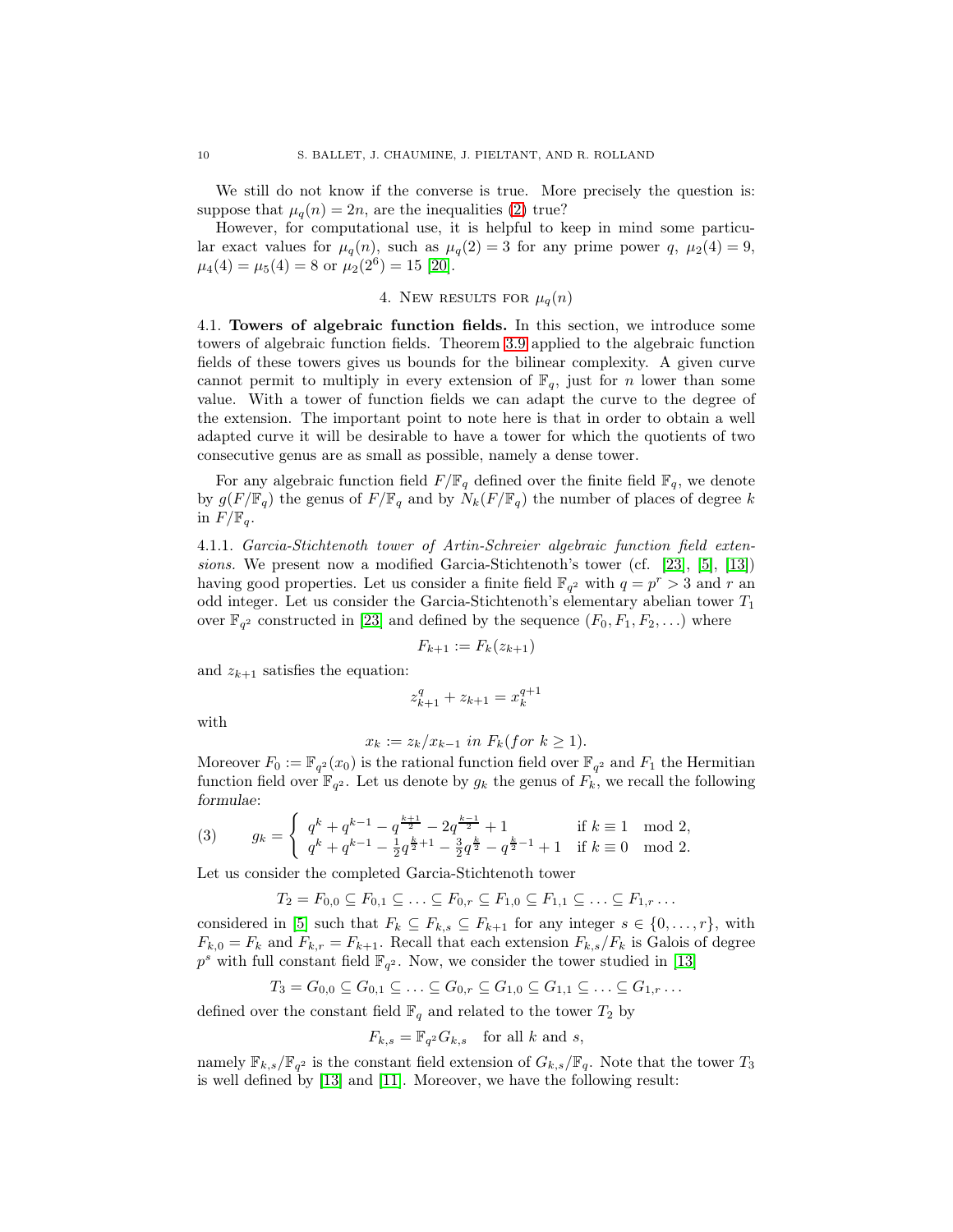<span id="page-41-0"></span>**Proposition 4.1.** Let  $q = p^r \ge 4$  be a prime power. For all integers  $k \ge 1$  and  $s \in \{0, \ldots, r\}$ , there exists a step  $F_{k,s}/\mathbb{F}_{q^2}$  (respectively  $G_{k,s}/\mathbb{F}_q$ ) with genus  $g_{k,s}$ and  $N_{k,s}$  places of degree 1 in  $F_{k,s}/\mathbb{F}_{q^2}$  (respectively  $N_{k,s}$  places of degree 1 and 2 in  $G_{k,s}/\mathbb{F}_q$  with places of degree 2 being counted twice) such that:

- (1)  $F_k \subseteq F_{k,s} \subseteq F_{k+1}$ , where we set  $F_{k,0} = F_k$  and  $F_{k,r} = F_{k+1}$ , (respectively  $G_k \subseteq G_{k,s} \subseteq G_{k+1}$ , where we set  $G_{k,0} = G_k$  and  $G_{k,r} = G_{k+1}$ ),
- (2)  $(g_k 1)p^s + 1 \le g_{k,s} \le \frac{g_{k+1}}{p^{r-s}} + 1,$
- (3)  $N_{k,s} \geq (q^2 1)q^{k-1}p^s$ .

4.1.2. Garcia-Stichtenoth tower of Kummer function field extensions. In this section we present a Garcia-Stichtenoth's tower (cf. [\[9\]](#page-60-13)) having good properties. Let  $\mathbb{F}_q$  be a finite field of characteristic  $p \geq 3$ . Let us consider the tower T over  $\mathbb{F}_q$ which is defined recursively by the following equation, studied in [\[24\]](#page-60-19):

$$
y^2 = \frac{x^2 + 1}{2x}.
$$

The tower  $T/\mathbb{F}_q$  is represented by the sequence of function fields  $(H_0, H_1, H_2, ...)$ where  $H_n = \mathbb{F}_q(x_0, x_1, ..., x_n)$  and  $x_{i+1}^2 = (x_i^2 + 1)/2x_i$  holds for each  $i \ge 0$ . Note that  $H_0$  is the rational function field. For any prime number  $p \geq 3$ , the tower  $T/\mathbb{F}_{p^2}$  is asymptotically optimal over the field  $\mathbb{F}_{p^2}$ , i.e.  $T/\mathbb{F}_{p^2}$  reaches the Drinfeld-Vladut bound. Moreover, for any integer k,  $H_k/\mathbb{F}_{p^2}$  is the constant field extension of  $H_k/\mathbb{F}_p$ .

<span id="page-41-1"></span>From [\[9\]](#page-60-13), we know that the genus  $g(H_k)$  of the step  $H_k$  is given by:

(4) 
$$
g(H_k) = \begin{cases} 2^{k+1} - 3 \cdot 2^{\frac{k}{2}} + 1 & \text{if } k \equiv 0 \mod 2, \\ 2^{k+1} - 2 \cdot 2^{\frac{k+1}{2}} + 1 & \text{if } k \equiv 1 \mod 2. \end{cases}
$$

and that the following bounds hold for the number of rational places in  $H_k$  over  $\mathbb{F}_{p^2}$  and for the number of places of degree 1 and 2 over  $\mathbb{F}_p$ :

<span id="page-41-3"></span>(5) 
$$
N_1(H_k/\mathbb{F}_{p^2}) \ge 2^{k+1}(p-1)
$$

and

(6) 
$$
N_1(H_k/\mathbb{F}_p) + 2N_2(H_k/\mathbb{F}_p) \geq 2^{k+1}(p-1).
$$

<span id="page-41-2"></span>From the existence of this tower, we can obtain the following proposition [\[9\]](#page-60-13):

**Proposition 4.2.** Let p be a prime number  $\geq$  5. Then for any integer  $n \geq$  $\frac{1}{2}(p+1+\epsilon(p))$  where  $\epsilon(p)$  is defined as in Theorem [3.11,](#page-39-1)

- 1) there exists an algebraic function field  $H_k/\mathbb{F}_{p^2}$  of genus  $g(H_k/\mathbb{F}_{p^2})$  such that  $2g(H_k/\mathbb{F}_{p^2})+1 \leq p^{n-1}(p-1)$  and  $N_1(H_k/\mathbb{F}_{p^2}) > 2n + 2g(H_k/\mathbb{F}_{p^2})-2$ ,
- 2) there exists an algebraic function field  $H_k/\mathbb{F}_p$  of genus  $g(H_k/\mathbb{F}_p)$  such that  $2g(H_k/\mathbb{F}_p)+1 \leq p^{\frac{n-1}{2}}(p^{\frac{1}{2}}-1)$  and  $N_1(H_k/\mathbb{F}_p)+2N_2(H_k/\mathbb{F}_p) > 2n+2g(H_k/\mathbb{F}_p)-$ 2 and containing a non-special divisor of degree  $g(H_k/\mathbb{F}_p) - 1$ .

4.2. Some preliminary results. Here we establish some technical results about genus and number of places of each step of the towers  $T_2/\mathbb{F}_{q^2}$ ,  $T_3/\mathbb{F}_{q}$ ,  $T/\mathbb{F}_{p^2}$  and  $T/\mathbb{F}_p$  defined in Section [4.1.](#page-40-0) These results will allow us to determine a suitable step of the tower to apply the algorithm on.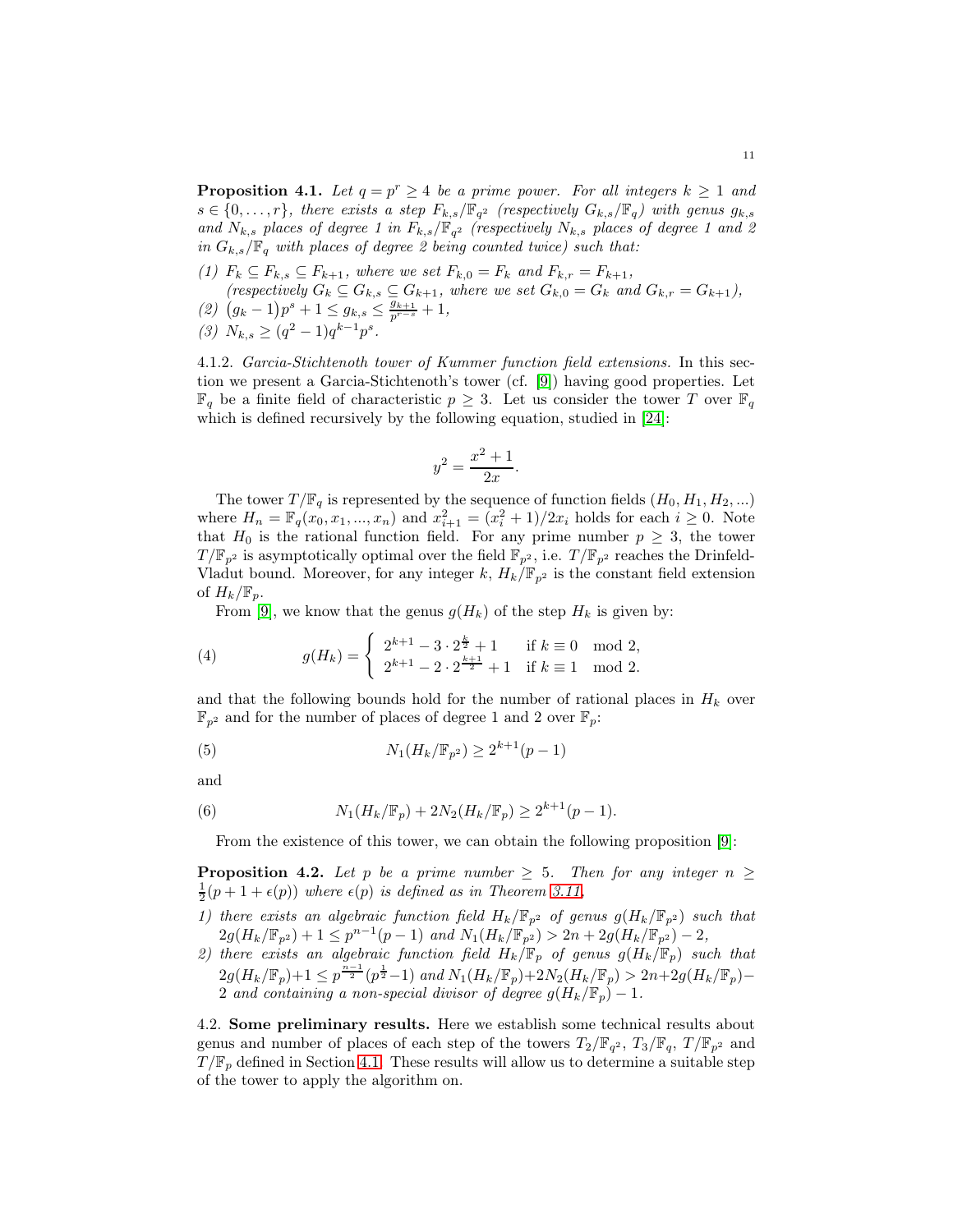4.2.1. About the Garcia-Stichtenoth's tower. In this section,  $q := p^r$  is a power of the prime p.

<span id="page-42-0"></span>**Lemma 4.3.** Let  $q > 3$ . We have the following bounds for the genus of each step of the towers  $T_2/\mathbb{F}_{q^2}$  and  $T_3/\mathbb{F}_{q}$ :

i)  $g_k > q^k$  for all  $k \geq 4$ , ii)  $g_k \leq q^{k-1}(q+1) - \sqrt{q}q^{\frac{k}{2}},$ iii)  $g_{k,s} \leq q^{k-1}(q+1)p^s$  for all  $k \geq 0$  and  $s = 0, \ldots, r$ , iv)  $g_{k,s} \leq \frac{q^k(q+1)-q^{\frac{k}{2}}(q-1)}{p^{r-s}}$  for all  $k \geq 2$  and  $s = 0, \ldots, r$ .

**Proof.** *i*) According to Formula [\(3\)](#page-40-1), we know that if  $k \equiv 1 \mod 2$ , then

$$
g_k = q^k + q^{k-1} - q^{\frac{k+1}{2}} - 2q^{\frac{k-1}{2}} + 1 = q^k + q^{\frac{k-1}{2}}(q^{\frac{k-1}{2}} - q - 2) + 1.
$$

Since  $q > 3$  and  $k \ge 4$ , we have  $q^{\frac{k-1}{2}} - q - 2 > 0$ , thus  $g_k > q^k$ . Else if  $k \equiv 0 \mod 2$ , then

$$
g_k = q^k + q^{k-1} - \frac{1}{2}q^{\frac{k}{2}+1} - \frac{3}{2}q^{\frac{k}{2}} - q^{\frac{k}{2}-1} + 1 = q^k + q^{\frac{k}{2}-1}(q^{\frac{k}{2}} - \frac{1}{2}q^2 - \frac{3}{2}q - 1) + 1.
$$

Since  $q > 3$  and  $k \ge 4$ , we have  $q^{\frac{k}{2}} - \frac{1}{2}q^2 - \frac{3}{2}q - 1 > 0$ , thus  $g_k > q^k$ .

ii) It follows from Formula [\(3\)](#page-40-1) since for all  $k \geq 1$  we have  $2q^{\frac{k-1}{2}} \geq 1$  which works out for odd k cases and  $\frac{3}{2}q^{\frac{k}{2}} + q^{\frac{k}{2}-1} \ge 1$  which works out for even k cases, since  $\frac{1}{2}q \geq \sqrt{q}.$ 

*iii*) If  $s = r$ , then according to Formula [\(3\)](#page-40-1), we have

$$
g_{k,s} = g_{k+1} \le q^{k+1} + q^k = q^{k-1}(q+1)p^s
$$

.

Else,  $s < r$  and Proposition [4.1](#page-41-0) says that  $g_{k,s} \leq \frac{g_{k+1}}{p^{r-s}} + 1$ . Moreover, since  $q^{\frac{k+2}{2}} \geq q$ and  $\frac{1}{2}q^{\frac{k+1}{2}+1} \ge q$ , we obtain  $g_{k+1} \le q^{k+1} + q^k - q + 1$  from Formula [\(3\)](#page-40-1). Thus, we get

$$
g_{k,s} \leq \frac{q^{k+1} + q^k - q + 1}{p^{r-s}} + 1
$$
  
=  $q^{k-1}(q+1)p^s - p^s + p^{s-r} + 1$   
 $\leq q^{k-1}(q+1)p^s + p^{s-r}$   
 $\leq q^{k-1}(q+1)p^s$  since  $0 \leq p^{s-r} < 1$  and  $g_{k,s} \in \mathbb{N}$ .

iv) It follows from ii) since Proposition [4.1](#page-41-0) gives  $g_{k,s} \leq \frac{g_{k+1}}{p^{r-s}} + 1$ , so  $g_{k,s} \leq \frac{q^k(q+1)-\sqrt{q}q^{\frac{k+1}{2}}}{p^{r-s}}+1$  which gives the result since  $p^{r-s} \leq q^{\frac{k}{2}}$  for all  $k \geq 2$ .  $\Box$ 

<span id="page-42-1"></span>**Lemma 4.4.** Let  $q > 3$  and  $k \ge 4$ . We set  $\Delta g_{k,s} := g_{k,s+1} - g_{k,s}$  and  $D_{k,s} := (p-1)p^s q^k$ and denote  $M_{k,s} := N_1(F_{k,s}/\mathbb{F}_{q^2}) = N_1(G_{k,s}/\mathbb{F}_{q}) + 2N_2(G_{k,s}/\mathbb{F}_{q})$ . One has: (i)  $\Delta g_{k,s} \geq D_{k,s}$ , (ii)  $M_{k,s} \geq D_{k,s}$ .

**Proof.** (i) From Hurwitz Genus Formula, one has  $g_{k,s+1} - 1 \geq p(g_{k,s} - 1)$ , so  $g_{k,s+1} - g_{k,s} \ge (p-1)(g_{k,s}-1)$ . Applying s more times Hurwitz Genus Formula, we get  $g_{k,s+1} - g_{k,s} \ge (p-1)p^s(g(G_k) - 1)$ . Thus  $g_{k,s+1} - g_{k,s} \ge (p-1)p^s q^k$ , from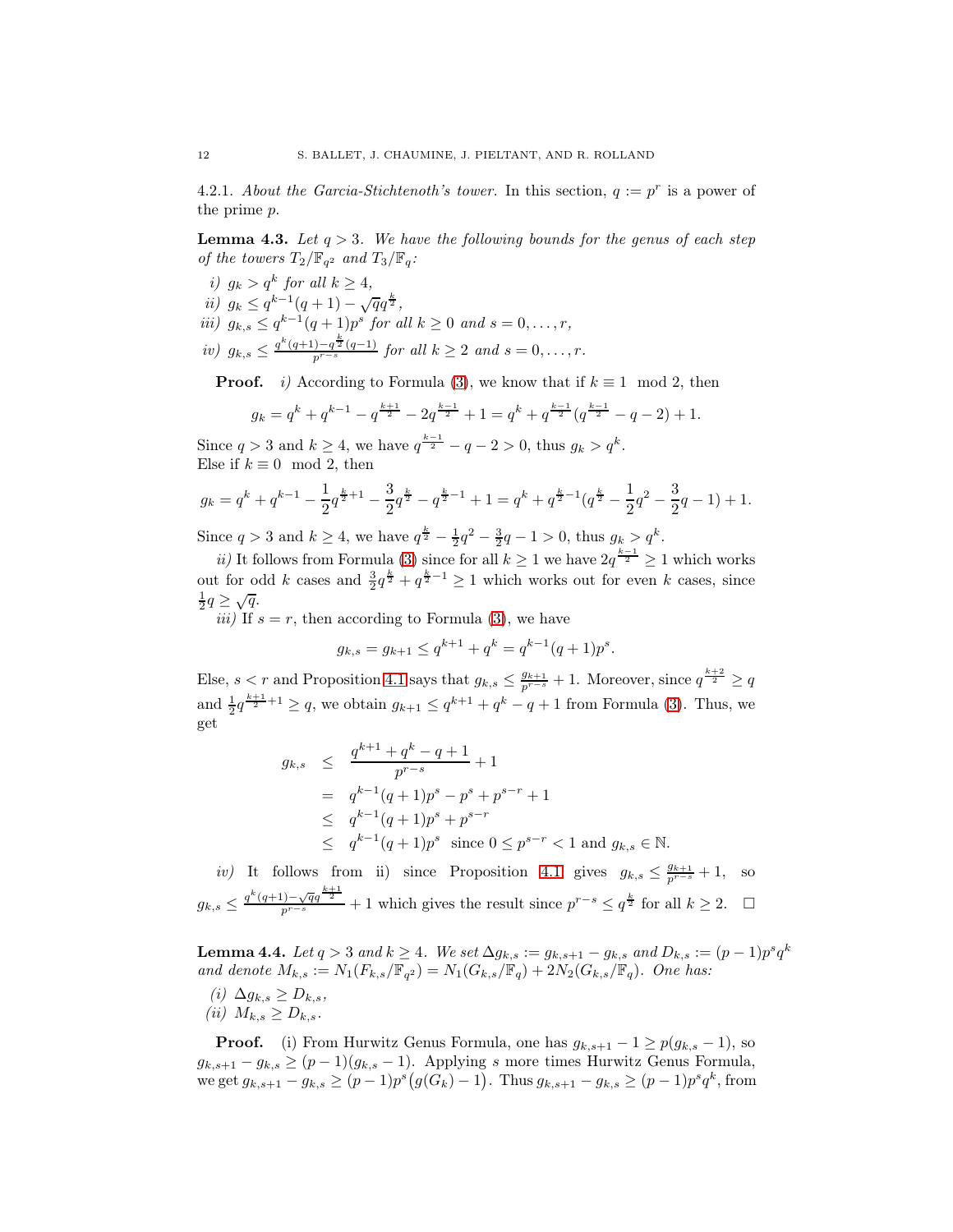Lemma [4.3](#page-42-0) i) since  $q > 3$  and  $k \geq 4$ .

(ii) According to Proposition [4.1,](#page-41-0) one has

$$
M_{k,s} \geq (q^2 - 1)q^{k-1}p^s
$$
  
=  $(q+1)(q-1)q^{k-1}p^s$   
 $\geq (q-1)q^k p^s$   
 $\geq (p-1)q^k p^s$ .

<span id="page-43-1"></span>**Lemma 4.5.** Let  $M_{k,s} := N_1(F_{k,s}/\mathbb{F}_{q^2}) = N_1(G_{k,s}/\mathbb{F}_{q}) + 2N_2(G_{k,s}/\mathbb{F}_{q})$ . For all  $k \geq 1$  and  $s = 0, \ldots, r$ , we have

$$
\sup\left\{n \in \mathbb{N} \mid 2n \le M_{k,s} - 2g_{k,s} + 1\right\} \ge \frac{1}{2}(q+1)q^{k-1}p^s(q-3).
$$

Proof. From Proposition [4.1](#page-41-0) and Lemma [4.3](#page-42-0) iii), we get

$$
M_{k,s} - 2g_{k,s} + 1 \ge (q^2 - 1)q^{k-1}p^s - 2q^{k-1}(q+1)p^s + 1
$$
  
=  $(q+1)q^{k-1}p^s((q-1) - 2) + 1$   
 $\ge (q+1)q^{k-1}p^s(q-3)$ 

thus we have  $\sup \{ n \in \mathbb{N} \mid 2n \le M_{k,s} - 2g_{k,s} + 1 \} \ge \frac{1}{2} q^{k-1} p^s (q+1)(q-3).$ 

4.2.2. About the Garcia-Stichtenoth-Rück's tower. In this section, p is an odd prime. We denote by  $g_k$  the genus of the step  $H_k$  and we fix  $N_k := N_1(H_k/\mathbb{F}_{p^2}) =$  $N_1(H_k/\mathbb{F}_p) + 2N_2(H_k/\mathbb{F}_p)$ . The following lemma is straightforward according to Formulae [\(4\)](#page-41-1) and [\(6\)](#page-41-2):

<span id="page-43-0"></span>**Lemma 4.6.** These two bounds hold for the genus of each step of the towers  $T/\mathbb{F}_{p^2}$ and  $T/\mathbb{F}_p$ :

i)  $g_k \leq 2^{k+1} - 2 \cdot 2^{\frac{k+1}{2}} + 1$ , ii)  $g_k \leq 2^{k+1}$ .

<span id="page-43-2"></span>**Lemma 4.7.** For all  $k \geq 0$ , we set  $\Delta g_k := g_{k+1} - g_k$ . Then one has  $N_k \geq \Delta g_k \geq 2^{k+1} - 2^{\frac{k+1}{2}}.$ 

**Proof.** If k is even then  $\Delta g_k = 2^{k+1} - 2^{\frac{k}{2}}$ , else  $\Delta g_k = 2^{k+1} - 2^{\frac{k+1}{2}}$  so the second equality holds trivially. Moreover, since  $p \ge 3$ , the first one follows from Bounds (5) and (6) which gives  $N_k > 2^{k+2}$ . Bounds [\(5\)](#page-41-3) and [\(6\)](#page-41-2) which gives  $N_k \geq 2^{k+2}$ . — Первый процесс в серверності процесс в серверності процесс в серверності процесс в серверності процесс в с<br>Процесс в серверності процесс в серверності процесс в серверності процесс в серверності процесс в серверності

<span id="page-43-3"></span>**Lemma 4.8.** Let  $H_k$  be a step of one of the towers  $T/\mathbb{F}_{p^2}$  or  $T/\mathbb{F}_p$ . One has:

$$
\sup\{n \in \mathbb{N} \mid N_k \ge 2n + 2g_k - 1\} \ge 2^k(p-3) + 2.
$$

**Proof.** From Bounds [\(5\)](#page-41-3) and [\(6\)](#page-41-2) for  $N_k$  and Lemma [4.6](#page-43-0) i), we get

$$
N_k - 2g_k + 1 \ge 2^{k+1}(p-1) - 2(2^{k+1} - 2 \cdot 2^{\frac{k+1}{2}} + 1) + 1
$$
  
=  $2^{k+1}(p-3) + 4 \cdot 2^{\frac{k+1}{2}} - 1$   
 $\ge 2^{k+1}(p-3) + 4$  since  $k \ge 0$ .

 $\Box$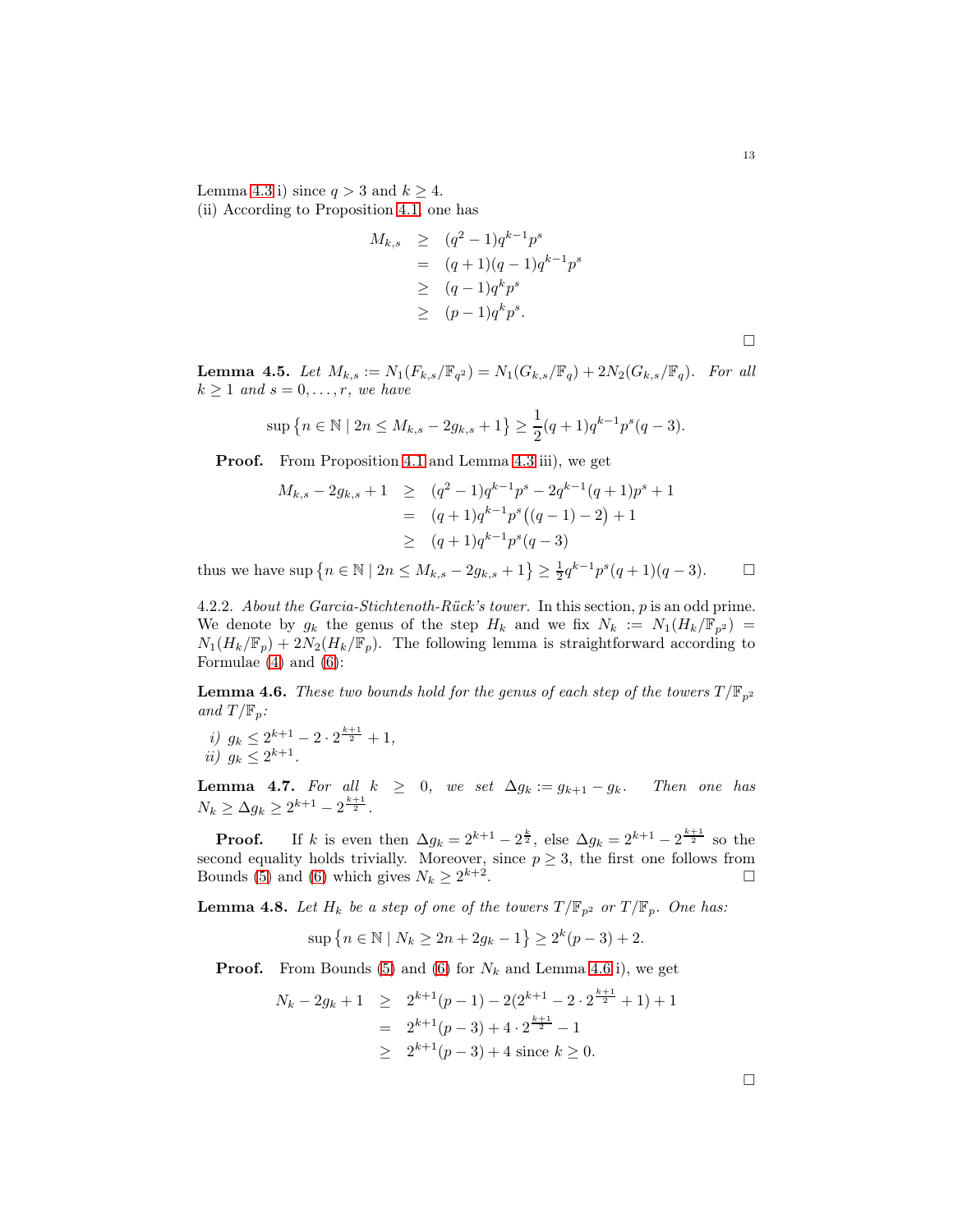4.3. General results for  $\mu_q(n)$ . In [\[10\]](#page-60-20), Ballet and Le Brigand proved the following useful result:

<span id="page-44-1"></span>**Theorem 4.9.** Let  $F/\mathbb{F}_q$  be an algebraic function field of genus  $g \geq 2$ . If  $q \geq 4$ , then there exists a non-special divisor of degree  $g - 1$ .

The four following lemmas prove the existence of a "good" step of the towers defined in Section [4.1,](#page-40-0) that is to say a step that will be optimal for the bilinear complexity of multiplication:

<span id="page-44-2"></span>**Lemma 4.10.** Let  $n \geq \frac{1}{2}(q^2 + 1 + \epsilon(q^2))$  be an integer. If  $q = p^r \geq 4$ , then there exists a step  $F_{k,s}/\mathbb{F}_{q^2}$  of the tower  $T_2/\mathbb{F}_{q^2}$  such that all the three following conditions are verified:

- (1) there exists a non-special divisor of degree  $g_{k,s} 1$  in  $F_{k,s}/\mathbb{F}_{q^2}$ ,
- (2) there exists a place of  $F_{k,s}/\mathbb{F}_{q^2}$  of degree n,

(3)  $N_1(F_{k,s}/\mathbb{F}_{q^2}) \geq 2n + 2g_{k,s} - 1.$ 

Moreover, the first step for which both Conditions (2) and (3) are verified is the first step for which (3) is verified.

**Proof.** Note that  $n \ge 9$  since  $q \ge 4$  and  $n \ge \frac{1}{2}(q^2 + 1) \ge 8.5$ . Fix  $1 \le k \le n-4$ . and  $s \in \{0, \ldots, r\}$ . First, we prove that Condition (2) is verified. Lemma [4.3](#page-42-0) iv) gives:

<span id="page-44-0"></span>
$$
2g_{k,s} + 1 \le 2\frac{q^k(q+1) - q^{\frac{k}{2}}(q-1)}{p^{r-s}} + 1
$$
  
=  $2p^s \left(q^{k-1}(q+1) - q^{\frac{k}{2}}\frac{q-1}{q}\right) + 1$   
 $\le 2q^{k-1}p^s(q+1) \text{ since } 2p^s q^{\frac{k}{2}}\frac{q-1}{q} \ge 1$   
 $\le 2q^k(q^2-1).$ 

On the other hand, one has  $n-1 \geq k+3 > k+\frac{1}{2}+2$  so  $n-1 \geq \log_q(q^k) + \log_q(2) +$  $\log_q(q+1)$ . This gives  $q^{n-1} \geq 2q^k(q+1)$ , hence  $q^{n-1}(q-1) \geq 2q^k(q^2-1)$ . Therefore, one has  $2g_{k,s} + 1 \leq q^{n-1}(q-1)$  which ensure us that Condition (2) is satisfied according to Corollary 5.2.10 in [\[30\]](#page-60-21).

Now suppose also that  $k \geq \log_q \left(\frac{2n}{5}\right) + 1$ . Note that for all  $n \geq 9$  there exists such an integer k since the size of the interval  $\left[\log_q\left(\frac{2n}{5}\right)+1, n-4\right]$  is bigger than 9 − 4 − log<sub>4</sub>  $\left(\frac{2\cdot9}{5}\right)$  − 1 ≥ 3 > 1. Moreover such an integer k verifies  $q^{k-1} \geq \frac{2}{5}n$ , so  $n \leq \frac{1}{2}q^{k-1}(q+1)(q-3)$  since  $q \geq 4$ . Then one has

$$
2n + 2g_{k,s} - 1 \le 2n + 2g_{k,s} + 1
$$
  
\n
$$
\le 2n + 2q^{k-1}p^s(q+1) \text{ according to (7)}
$$
  
\n
$$
\le q^{k-1}(q+1)(q-3) + 2q^{k-1}p^s(q+1)
$$
  
\n
$$
\le q^{k-1}p^s(q+1)(q-1)
$$
  
\n
$$
= (q^2 - 1)q^{k-1}p^s
$$

which gives  $N_1(F_{k,s}/\mathbb{F}_{q^2}) \geq 2n + 2g_{k,s} - 1$  according to Proposition [4.1](#page-41-0) (3). Hence, for any integer  $k \in \left[\log_q\left(\frac{2n}{5}\right) + 1, n - 4\right]$ , Conditions (2) and (3) are satisfied and the smallest integer  $k$  for which they are both satisfied is the smallest integer  $k$  for which Condition (3) is satisfied.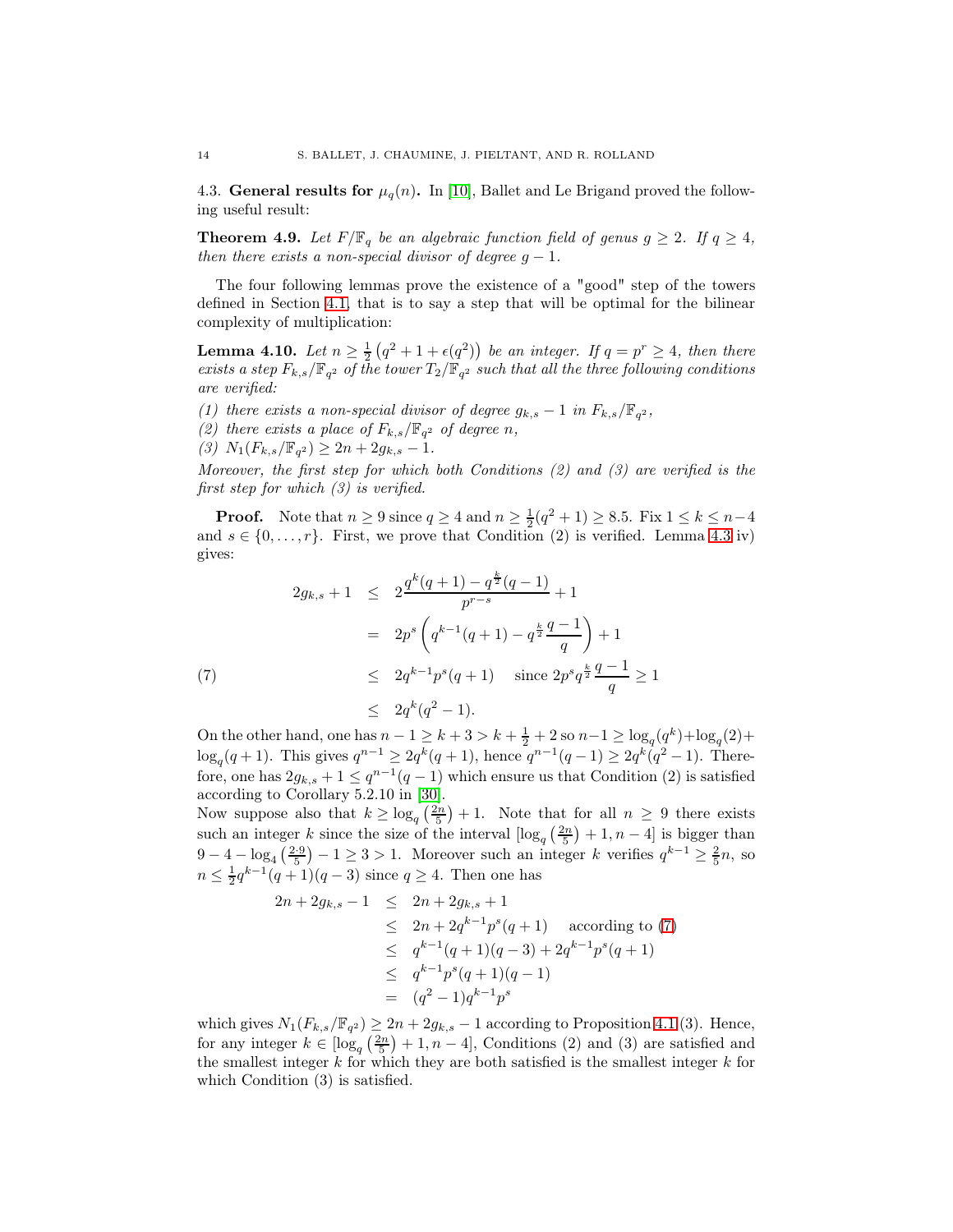To conclude, remark that for such an integer  $k$ , Condition  $(1)$  is easily verified from Theorem [4.9](#page-44-1) since  $q \ge 4$  and  $g_{k,s} \ge g_2 \ge 6$  according to Formula [\(3\)](#page-40-1).

This is a similar result for the tower  $T_3/\mathbb{F}_q$ :

<span id="page-45-0"></span>**Lemma 4.11.** Let  $n \geq \frac{1}{2}(q+1+\epsilon(q))$  be an integer. If  $q = p^r \geq 4$ , then there exists a step  $G_{k,s}/\mathbb{F}_q$  of the tower  $T_3/\mathbb{F}_q$  such that all the three following conditions are verified:

- (1) there exists a non-special divisor of degree  $g_{k,s} 1$  in  $G_{k,s}/\mathbb{F}_q$ ,
- (2) there exists a place of  $G_{k,s}/\mathbb{F}_q$  of degree n,
- (3)  $N_1(G_{k,s}/\mathbb{F}_q) + 2N_2(G_{k,s}/\mathbb{F}_q) \geq 2n + 2g_{k,s} 1.$

Moreover, the first step for which both Conditions (2) and (3) are verified is the first step for which (3) is verified.

**Proof.** Note that  $n \ge 5$  since  $q \ge 4$ ,  $\epsilon(q) \ge \epsilon(4) = 4$  and  $n \ge \frac{1}{2}(q + 1 + \epsilon(q)) \ge 4.5$ . First, we focus on the case  $n \geq 13$ . Fix  $1 \leq k \leq \frac{n-7}{2}$  and  $s \in \{0, \ldots, r\}$ . One has  $2p^sq^k\frac{q+1}{\frac{\sqrt{q}}{2}} \leq q^{\frac{n-1}{2}}$  since

$$
\frac{n-1}{2} \geq k+3 = k - \frac{1}{2} + 1 + 1 + \frac{3}{2} \geq \log_q(q^{k-\frac{1}{2}}) + \log_q(4) + \log_q(p^s) + \log_q(q+1).
$$

Hence  $2p^s q^k(q+1) \leq q^{\frac{n-1}{2}}(\sqrt{q}-1)$  since  $\frac{\sqrt{q}}{2}$  $\sqrt{\frac{q}{2}} \leq \sqrt{q} - 1$  for  $q \geq 4$ . According to [\(7\)](#page-44-0) in the previous proof, this proves that Condition (2) is satisfied.

The same reasoning as in the previous proof shows that Condition (3) is also satisfied as soon as  $k \geq \log_q(\frac{2n}{5}) + 1$ . Moreover, for  $n \geq 13$ , the interval  $\left[\log_q(\frac{2n}{5}) + 1, \frac{n-7}{2}\right]$ contains at least one integer and the smallest integer  $k$  in this interval is the smallest integer k for which Condition (3) is verified. Furthermore, for such an integer  $k$ , Condition (1) is easily verified from Theorem [4.9](#page-44-1) since  $q \geq 4$  and  $g_{k,s} \geq g_2 \geq 6$ according to Formula [\(3\)](#page-40-1).

To complete the proof, we want to focus on the case  $5 \leq n \leq 12$ . For this case, we have to look at the values of  $q = p^r$  and n for which we have both  $n \geq \frac{1}{2}(q+1+\epsilon(q))$  and  $5 \leq n \leq 12$ . For each value of n such that these two inequalities are satisfied, we have to check that Conditions  $(1), (2)$  and  $(3)$  are verified. In this aim, we use the KASH packages [\[21\]](#page-60-22) to compute the genus and number of places of degree 1 and 2 of the first steps of the tower  $T_3/\mathbb{F}_q$ . Thus we determine the first step  $G_{k,s}/\mathbb{F}_q$  that satisfied all the three Conditions (1), (2) and (3). We resume our results in the following table:

| $q=p^r$                                       | $2^2$              | $2^3$            | 3 <sup>2</sup>     |
|-----------------------------------------------|--------------------|------------------|--------------------|
| $\epsilon(q)$                                 |                    | 5                |                    |
| $\frac{1}{2}(q+1+\epsilon(q))$                | 4.5                |                  |                    |
| $n$ to be considered                          | $5 \leq n \leq 12$ | $7\leq n\leq 12$ | $8 \leq n \leq 12$ |
| (k,s)                                         | (1,1)              | (1,1)            | 1, 1,              |
| $N_1(G_{k,s}/\mathbb{F}_q)$                   | 5                  | 9                | 10                 |
| $N_2(G_{k,s}/\mathbb{F}_q)$                   | 14                 | 124              | 117                |
| $\Gamma(G_{k,s}/\mathbb{F}_q)$                | 15                 | 117              | 113                |
| $g_{k,s}$                                     | 2                  | 12               |                    |
| $2g_{k,s}+1$                                  | 5                  | 25               | 19                 |
| $\frac{\frac{n-1}{2}}{\sqrt{q}-1} \geq \dots$ | 16                 | 936              | 4374               |

 $\Box$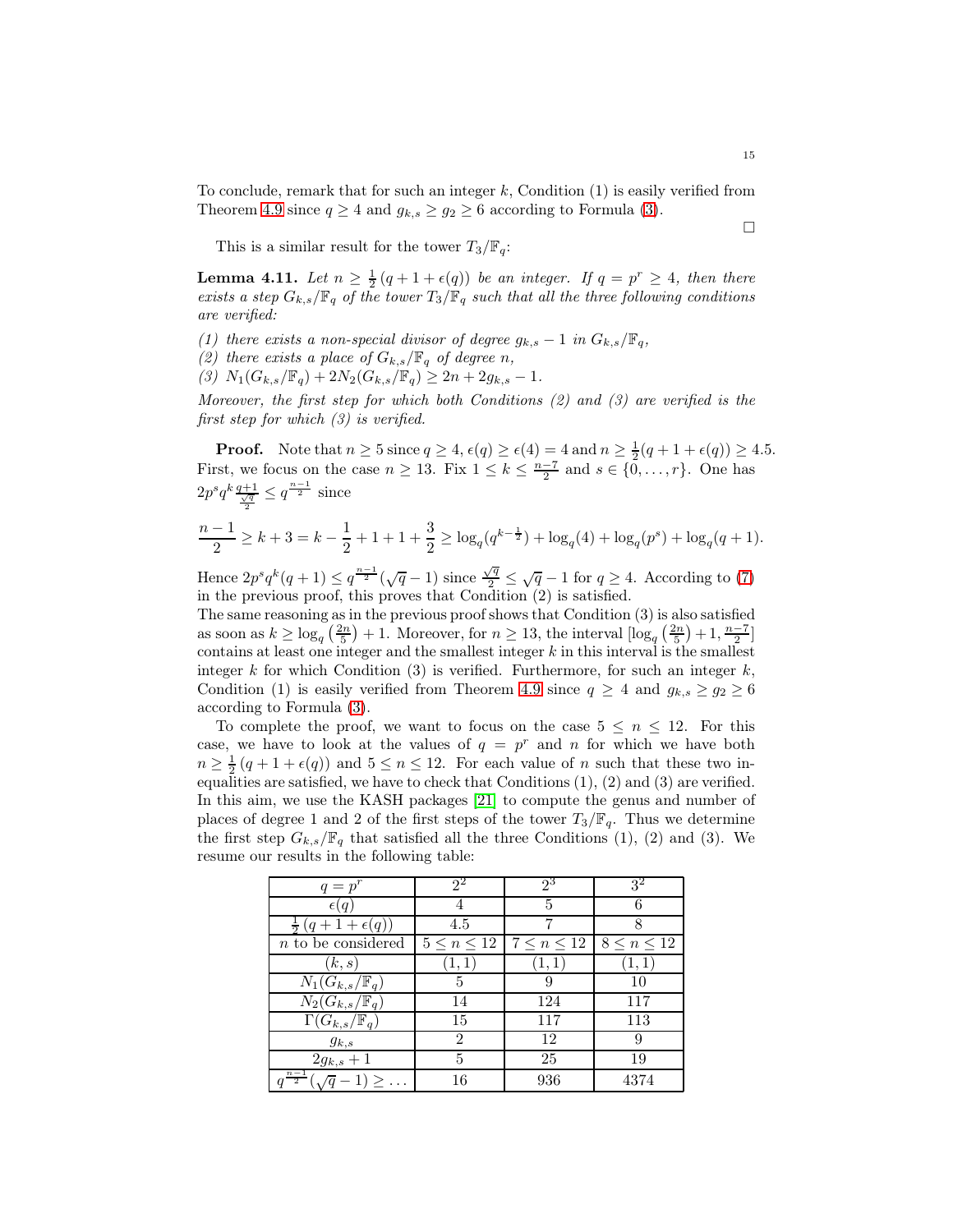| $q=p^r$                                     | 5                  |                  | 11                 | 13                  |
|---------------------------------------------|--------------------|------------------|--------------------|---------------------|
| $\epsilon(q)$                               |                    | 5                | 6                  |                     |
| $(q+1+\epsilon(q))$                         | 5                  | 6.5              | 9                  | 10.5                |
| $n$ to be considered                        | $5 \leq n \leq 12$ | $7\leq n\leq 12$ | $9 \leq n \leq 12$ | $11 \leq n \leq 12$ |
| (k, s)                                      | (2,0)              | (2,0)            | (2,0)              | $\left( 2,0\right)$ |
| $N_1(G_{k,s}/\mathbb{F}_q)$                 | 6                  | 8                | 12                 | 14                  |
| $N_2(G_{k,s}/\mathbb{F}_q)$                 | 60                 | 168              | 660                | 1092                |
| $\Gamma(G_{k,s}/\mathbb{F}_q)$              | 53                 | 151.5            | 611.5              | 1021.5              |
| $g_{k,s}$                                   | 10                 | 21               | 55                 | 78                  |
| $2g_{k,s}+1$                                | 21                 | 43               | 11                 | 157                 |
| $n-1$<br>$1) \geq \ldots$<br>$\overline{2}$ | 30                 | 564              | 33917              | 967422              |

In this table, one can check that for each value of  $q$  and  $n$  to be considered and every corresponding step  $G_{k,s}/\mathbb{F}_q$  one has simultaneously:

- $g_{k,s} \geq 2$  so Condition (1) is verified according to Theorem [4.9,](#page-44-1)
- $2g_{k,s} + 1 \leq q^{\frac{n-1}{2}}(\sqrt{q}-1)$  so Condition (2) is verified.
- $\Gamma(G_{k,s}/\mathbb{F}_{q}) := \frac{1}{2} \left( N_1(G_{k,s}/\mathbb{F}_{q}) + 2N_2(G_{k,s}/\mathbb{F}_{q}) 2g_{k,s} + 1 \right) \geq n$  so Condition (3) is verified.

 $\Box$ 

This is a similar result for the tower  $T/\mathbb{F}_{p^2}$ :

<span id="page-46-0"></span>**Lemma 4.12.** Let  $p \ge 5$  and  $n \ge \frac{1}{2}(p^2 + 1 + \epsilon(p^2))$ . There exists a step  $H_k / \mathbb{F}_{p^2}$ of the tower  $T/\mathbb{F}_{p^2}$  such that the three following conditions are verified:

- (1) there exists a non-special divisor of degree  $g_k 1$  in  $H_k/\mathbb{F}_{p^2}$ ,
- (2) there exists a place of  $H_k/\mathbb{F}_{p^2}$  of degree n,
- (3)  $N_1(H_k/\mathbb{F}_{p^2}) \geq 2n + 2g_k 1.$

Moreover the first step for which all the three conditions are verified is the first step for which  $(3)$  is verified.

**Proof.** Note that  $n \geq \frac{1}{2}(5^2 + 1 + \epsilon(5^2)) = 18$ . We first prove that for all integers k such that  $2 \le k \le n-2$ , we have  $2g_k + 1 \le p^{n-1}(p-1)$ , so Condition (2) is verified according to Corollary 5.2.10 in [\[31\]](#page-60-23). Indeed, for such an integer  $k$ , since  $p \ge 5$  one has  $k \le \log_2(p^{n-2}) \le \log_2(p^{n-1}-1)$ , thus  $k+2 \le \log_2(4(p^{n-1}-1)) \le$  $\log_2(4p^{n-1}-1)$  and it follows that  $2^{k+2}+1 \le 4p^{n-1}$ . Hence  $2 \cdot 2^{k+1}+1 \le p^{n-1}(p-1)$ since  $p \geq 5$ , which gives the result according to Lemma [4.6](#page-43-0) ii).

We prove now that for  $k \geq \log_2(2n-1) - 2$ , Condition (3) is verified. Indeed, for such an integer k, we have  $k + 2 \ge \log_2(2n-1)$ , so  $2^{k+2} \ge 2n-1$ . Hence we get  $2^{k+3} \ge 2n + 2^{k+2} - 1$  and so  $2^{k+1}(p-1) \ge 2^{k+1} \cdot 4 \ge 2n + 2^{k+2} - 1$  since  $p \geq 5$ . Thus we have  $N_1(H_k/\mathbb{F}_{n^2}) \geq 2n + 2g_k - 1$  according to Bound [\(5\)](#page-41-3) and Lemma [4.6](#page-43-0) ii).

Hence, we have proved that for any integers  $n \geq 18$  and  $k \geq 2$  such that  $log_2(2n-1) - 2 \le k \le n-2$ , both Conditions (2) and (3) are verified. Moreover, note that for any  $n \ge 18$ , there exists an integer  $k \ge 2$  in the interval  $\lfloor \log_2(2n-1) - 2; n-2 \rfloor$ . Indeed,  $\log_2(2 \cdot 18 - 1) - 2 \simeq 3.12 > 2$  and the size of this interval increases with n and is greater than 1 for  $n = 18$ . To conclude, remark that for such an integer  $k$ , Condition (1) is easily verified from Theorem [4.9](#page-44-1) since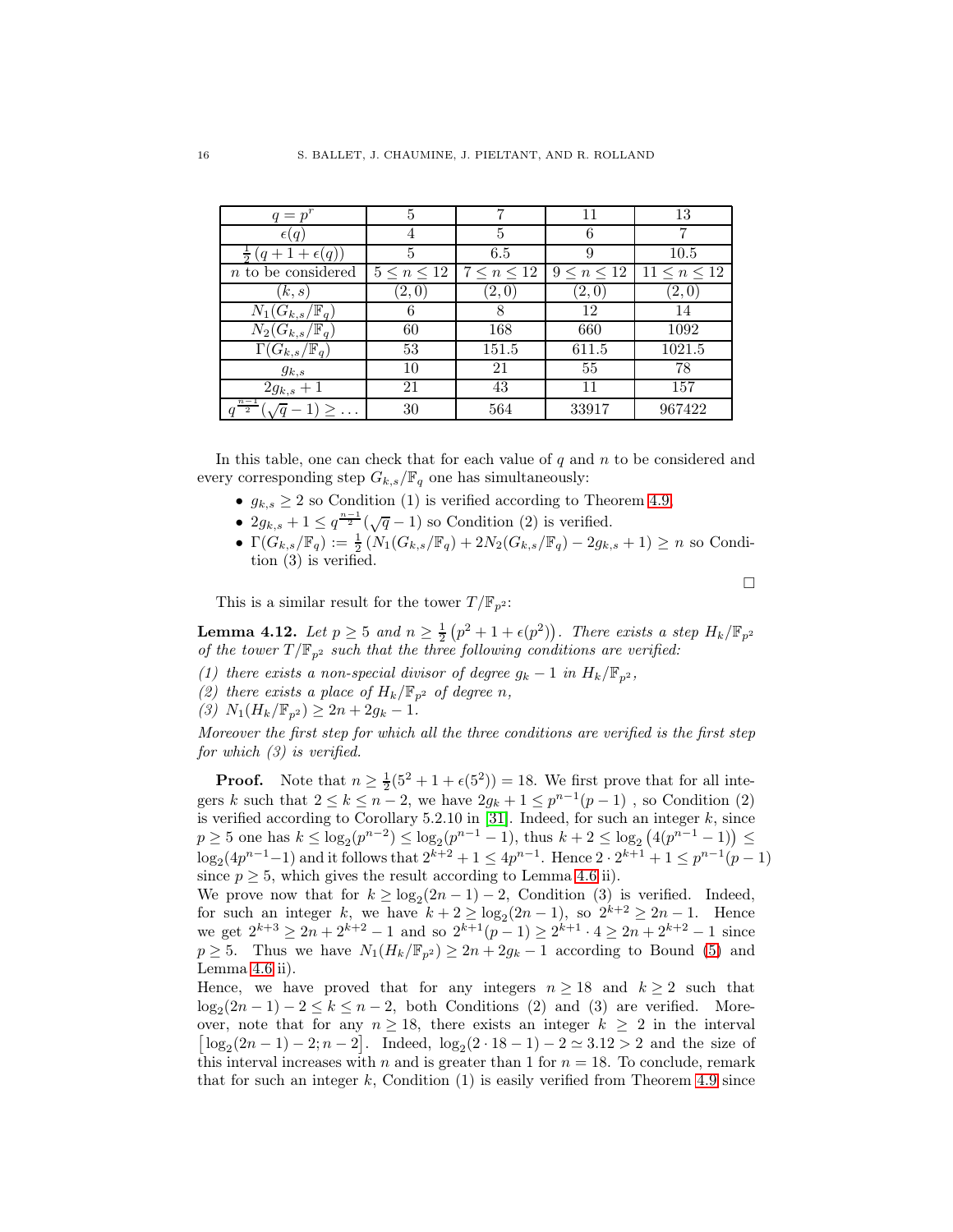$p^2 \ge 4$  and  $g_k \ge g_2 = 3$  according to Formula [\(4\)](#page-41-1).

This is a similar result for the tower  $T/\mathbb{F}_p$ :

<span id="page-47-1"></span>**Lemma 4.13.** Let  $p \ge 5$  and  $n \ge \frac{1}{2}(p+1+\epsilon(p))$ . There exists a step  $H_k/\mathbb{F}_p$  of the tower  $T/\mathbb{F}_p$  such that the three following conditions are verified:

- (1) there exists a non-special divisor of degree  $g_k 1$  in  $H_k/\mathbb{F}_p$ ,
- (2) there exists a place of  $H_k/\mathbb{F}_p$  of degree n,
- (3)  $N_1(H_k/\mathbb{F}_p) + 2N_1(H_k/\mathbb{F}_p) \geq 2n + 2g_k 1.$

Moreover the first step for which all the three conditions are verified is the first step for which  $(3)$  is verified.

**Proof.** Note that  $n \geq \frac{1}{2}(5+1+\epsilon(5))=5$ . We first prove that for all integers k such that  $2 \le k \le n-3$ , we have  $2g_k + 1 \le p^{\frac{n-1}{2}}(\sqrt{p}-1)$ , so Condition (2) is veri-fied according to Corollary 5.2.10 in [\[31\]](#page-60-23). Indeed, for such an integer k, since  $p \geq 5$ and  $n \ge 5$  one has  $\log_2(\frac{p^{n-1}}{2} - 1) \ge \log_2(5^{\frac{n-1}{2}} - 1) \ge \log_2(2^{n-1}) = n - 1$ . Thus  $k+2 \leq n-1 \leq \log_2(p^{\frac{n-1}{2}}-1)$  and it follows from Lemma [4.6](#page-43-0) ii) that  $2g_k + 1 \leq 2^{k+2} + 1 \leq p^{\frac{n-1}{2}} \leq p^{\frac{n-1}{2}}(\sqrt{p}-1)$ , which gives the result.

The same reasoning as in the previous proof shows that Condition (3) is also satisfied as soon as  $k \ge \log_2(2n-1) - 2$ . Hence, we have proved that for any integers  $n \ge 5$ and  $k \ge 2$  such that  $\log_2(2n-1) - 2 \le k \le n-3$ , both Conditions (2) and (3) are verified. Moreover, note that the size of the interval  $\left[\log_2(2n-1)-2; n-3\right]$  increases with n and that for any  $n \geq 5$ , this interval contains at least one integer  $k \geq 2$ . To conclude, remark that for such an integer k, Condition (1) is easily verified from Theorem [4.9](#page-44-1) since  $p \ge 4$  and  $g_k \ge g_2 = 3$  according to Formula [\(4\)](#page-41-1).  $\Box$ 

Now we establish general bounds for the bilinear complexity of multiplication by using derivative evaluations on places of degree one (respectively places of degree one and two).

<span id="page-47-0"></span>**Theorem 4.14.** Let q be a prime power and  $n > 1$  be an integer. If there exists an algebraic function field  $F/\mathbb{F}_q$  of genus g with N places of degree 1 and an integer  $0 < a \leq N$  such that

- (i) there exists  $\mathcal{R}$ , a non-special divisor of degree  $g-1$ ,
- (ii) there exists  $Q$ , a place of degree  $n$ ,
- (iii)  $N + a \geq 2n + 2g 1$ .

Then

$$
\mu_q(n) \le 2n + g - 1 + a.
$$

**Proof.** Let  $P := \{P_1, \ldots, P_N\}$  be a set of N places of degree 1 and P' be a subset of  $\mathcal P$  with cardinal number a. According to Lemma 2.7 in [\[12\]](#page-60-14), we can choose an effectif divisor  $\mathcal D$  equivalent to  $Q + \mathcal R$  such that  $\text{supp}(\mathcal D) \cap \mathcal P = \emptyset$ . We define the maps  $Ev_Q$  and  $Ev_{\mathcal{P}}$  as in Theorem [3.6](#page-37-0) with  $u_i = 2$  if  $P_i \in \mathcal{P}'$  and  $u_i = 1$  if  $P_i \in \mathcal{P} \backslash \mathcal{P}'$ . Then  $Ev_Q$  is bijective, since ker  $Ev_Q = \mathcal{L}(\mathcal{D} - Q)$  with  $\dim(\mathcal{D} - Q) = \dim(R) = 0$  and  $\dim(\text{im} Ev_Q) = \dim \mathcal{D} = \deg \mathcal{D} - g + 1 + i(\mathcal{D}) \ge n$ according to Riemann-Roch Theorem. Thus  $\dim(\mathrm{im} E v_Q) = n$ . Moreover,  $E v_{\mathcal{P}}$ is injective. Indeed, ker  $E v_{\mathcal{P}} = \mathcal{L}(2\mathcal{D} - \sum_{i=1}^{N} u_i P_i)$  with  $\deg(2\mathcal{D} - \sum_{i=1}^{N} u_i P_i) =$  $2(n+g-1)-N-a < 0$ . Furthermore, one has  $\text{rk } Ev_{\mathcal{P}} = \dim(2\mathcal{D}) = \deg(2\mathcal{D}) - g +$  $1+i(2\mathcal{D})$ , and  $i(2\mathcal{D})=0$  since  $2\mathcal{D}\geq \mathcal{D}\geq \mathcal{R}$  with  $i(\mathcal{R})=0$ . So rk  $Ev_{\mathcal{P}}=2n+g-1$ ,

 $\Box$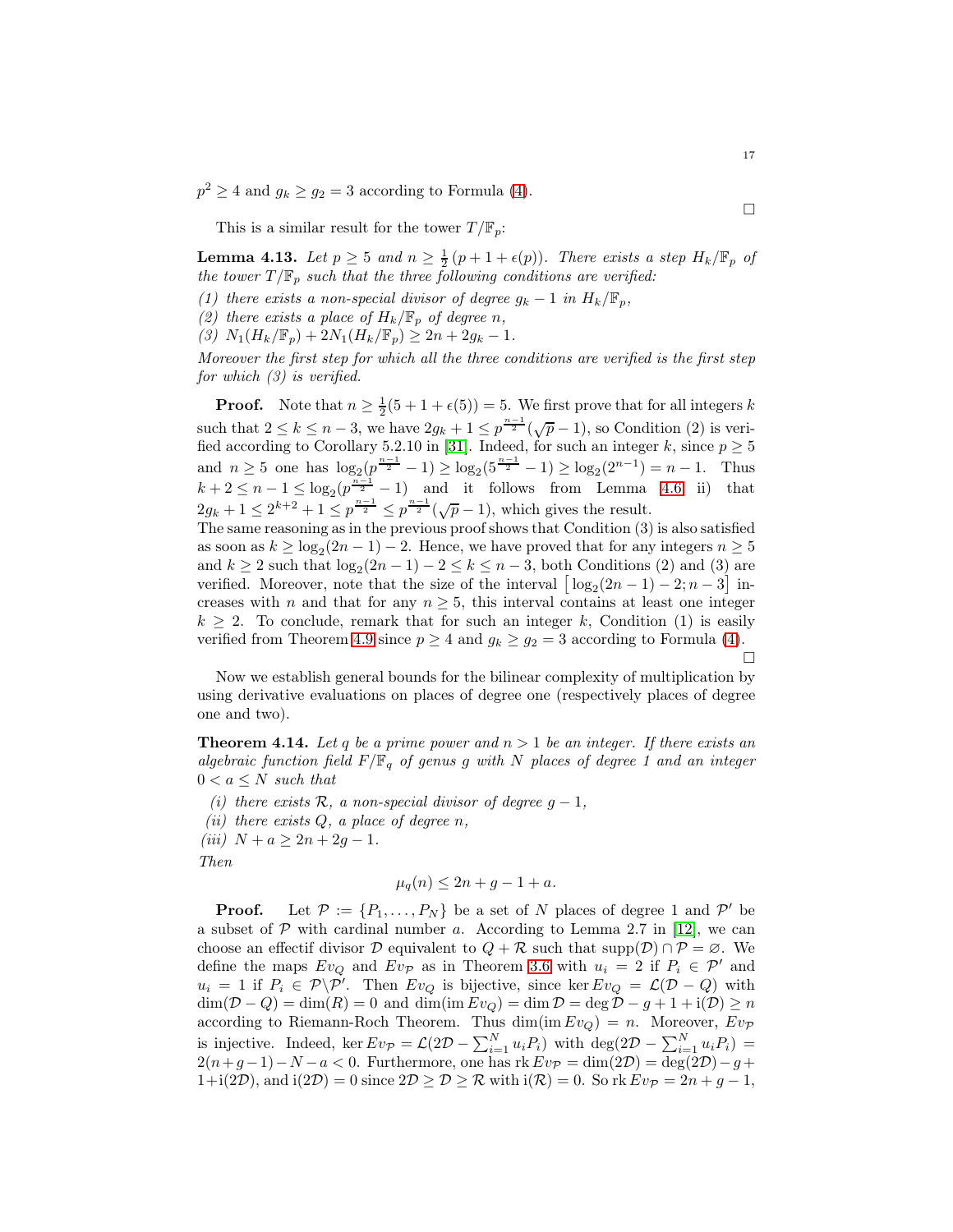and we can extract a subset  $\mathcal{P}_1$  from  $\mathcal{P}$  and a subset  $\mathcal{P}'_1$  from  $\mathcal{P}'$  with cardinal number  $N_1 \leq N$  and  $a_1 \leq a$ , such that:

- $N_1 + a_1 = 2n + g 1$ ,
- the map  $Ev_{\mathcal{P}_1}$  defined as  $Ev_{\mathcal{P}}$  with  $u_i = 2$  if  $P_i \in \mathcal{P}'_1$  and  $u_i = 1$  if  $P_i \in \mathcal{P}_1 \backslash \mathcal{P}'_1$ , is injective.

According to Theorem [3.6,](#page-37-0) this leads to  $\mu_q(n) \leq N_1 + 2a_1 \leq N_1 + a_1 + a$  which gives the result.

<span id="page-48-1"></span>**Theorem 4.15.** Let q be a prime power and  $n > 1$  be an integer. If there exists an algebraic function field  $F/\mathbb{F}_q$  of genus g with  $N_1$  places of degree 1,  $N_2$  places of degree 2 and two integers  $0 < a_1 \leq N_1$ ,  $0 < a_2 \leq N_2$  such that

- (i) there exists  $\mathcal{R}$ , a non-special divisor of degree  $g 1$ ,
- (ii) there exists  $Q$ , a place of degree  $n$ ,

(iii)  $N_1 + a_1 + 2(N_2 + a_2) \geq 2n + 2g - 1$ .

Then

$$
\mu_q(n) \le 2n + g + N_2 + a_1 + 4a_2
$$

and

$$
\mu_q(n) \le 3n + \frac{3}{2}g + \frac{a_1}{2} + 3a_2.
$$

**Proof.** Let  $\mathcal{P}_1 := \{P_1, \ldots, P_{N_1}\}$  be a set of  $N_1$  places of degree 1 and  $\mathcal{P}'_1$  be a subset of  $\mathcal{P}_1$  with cardinal number  $a_1$ . Let  $\mathcal{P}_2 := \{Q_1, \ldots, Q_{N_2}\}\$ be a set of  $N_2$ places of degree 2 and  $\mathcal{P}'_2$  be a subset of  $\mathcal{P}_2$  with cardinal number  $a_2$ . According to Lemma 2.7 in [\[12\]](#page-60-14), we can choose an effect if divisor  $D$  equivalent to  $Q+\mathcal{R}$  such that  $supp(D) \cap (P_1 \cup P_2) = \emptyset$ . We define the maps  $Ev_Q$  and  $Ev_{\mathcal{P}}$  as in Theorem [3.6](#page-37-0) with  $u_i = 2$  if  $P_i \in \mathcal{P}_1' \cup \mathcal{P}_2'$  and  $u_i = 1$  if  $P_i \in (\mathcal{P}_1 \backslash \mathcal{P}_1') \cup (\mathcal{P}_2 \backslash \mathcal{P}_2')$ . Then the same raisoning as in the previous proof shows that  $Ev_Q$  is bijective. Moreover,  $Ev_{\mathcal{P}}$ is injective. Indeed, ker  $Ev_{\mathcal{P}} = \mathcal{L}(2\mathcal{D} - \sum_{i=1}^{N} u_i P_i)$  with  $\deg(2\mathcal{D} - \sum_{i=1}^{N} u_i P_i) =$  $2(n + g - 1) - (N_1 + a_1 + 2(N_2 + a_2)) < 0$ . Furthermore, one has rk  $Ev_{\mathcal{P}} =$  $\dim(2\mathcal{D}) = \deg(2\mathcal{D}) - g + 1 + i(2\mathcal{D}),$  and  $i(2\mathcal{D}) = 0$  since  $2\mathcal{D} \geq \mathcal{D} \geq \mathcal{R}$  with  $i(\mathcal{R}) = 0$ . So  $rk Ev_{\mathcal{P}} = 2n + g - 1$ , and we can extract a subset  $\tilde{\mathcal{P}}_1$  from  $\mathcal{P}_1$ , a subset  $\tilde{P}_1'$  from  $P_1'$ , a subset  $\tilde{P}_2$  from  $P_2$  and a subset  $\tilde{P}_2'$  from  $P_2'$  with respective cardinal numbers  $\tilde{N}_1 \leq N_1$ ,  $\tilde{a}_1 \leq a_1$ ,  $\tilde{N}_2 \leq N_2$  and  $\tilde{a}_2 \leq a_2$ , such that:

- $2n + g \geq \tilde{N}_1 + \tilde{a}_1 + 2(\tilde{N}_2 + \tilde{a}_2) \geq 2n + g 1$ ,
- the map  $Ev_{\tilde{\mathcal{P}}}$  defined as  $Ev_{\mathcal{P}}$  with  $u_i = 2$  if  $P_i \in \tilde{\mathcal{P}}'_1 \cup \tilde{\mathcal{P}}'_2$  and  $u_i = 1$  if  $(\tilde{\mathcal{P}}_1 \backslash \tilde{\mathcal{P}}'_1) \cup (\tilde{\mathcal{P}}_2 \backslash \tilde{\mathcal{P}}'_2)$ , is injective.

According to Theorem [3.6,](#page-37-0) this leads to  $\mu_q(n) \leq \tilde{N}_1 + 2\tilde{a}_1 + 3(\tilde{N}_2 + 2\tilde{a}_2)$  since  $M_k(2) \leq 3$  for all prime power k. Hence, one has the first result since  $\tilde{N}_1 + \tilde{a}_1 + 2(\tilde{N}_2 + \tilde{a}_2) \leq 2n + g$  and the second one since  $\frac{\tilde{a}_1}{2} + \tilde{N}_2 + \tilde{a}_2 \leq \frac{g}{2} + n$ .

<span id="page-48-0"></span>4.4. New upper bounds for  $\mu_q(n)$ . Here, we give a detailed proof of Bound (i) of Theorem [3.8](#page-38-1) and we give an improvement of Bound (ii). Moreover, we correct the bound for  $\mu_{p^2}(n)$  given in [\[1\]](#page-59-2) and ameliorate the unproved bound for  $\mu_p(n)$ . Namely, we prove: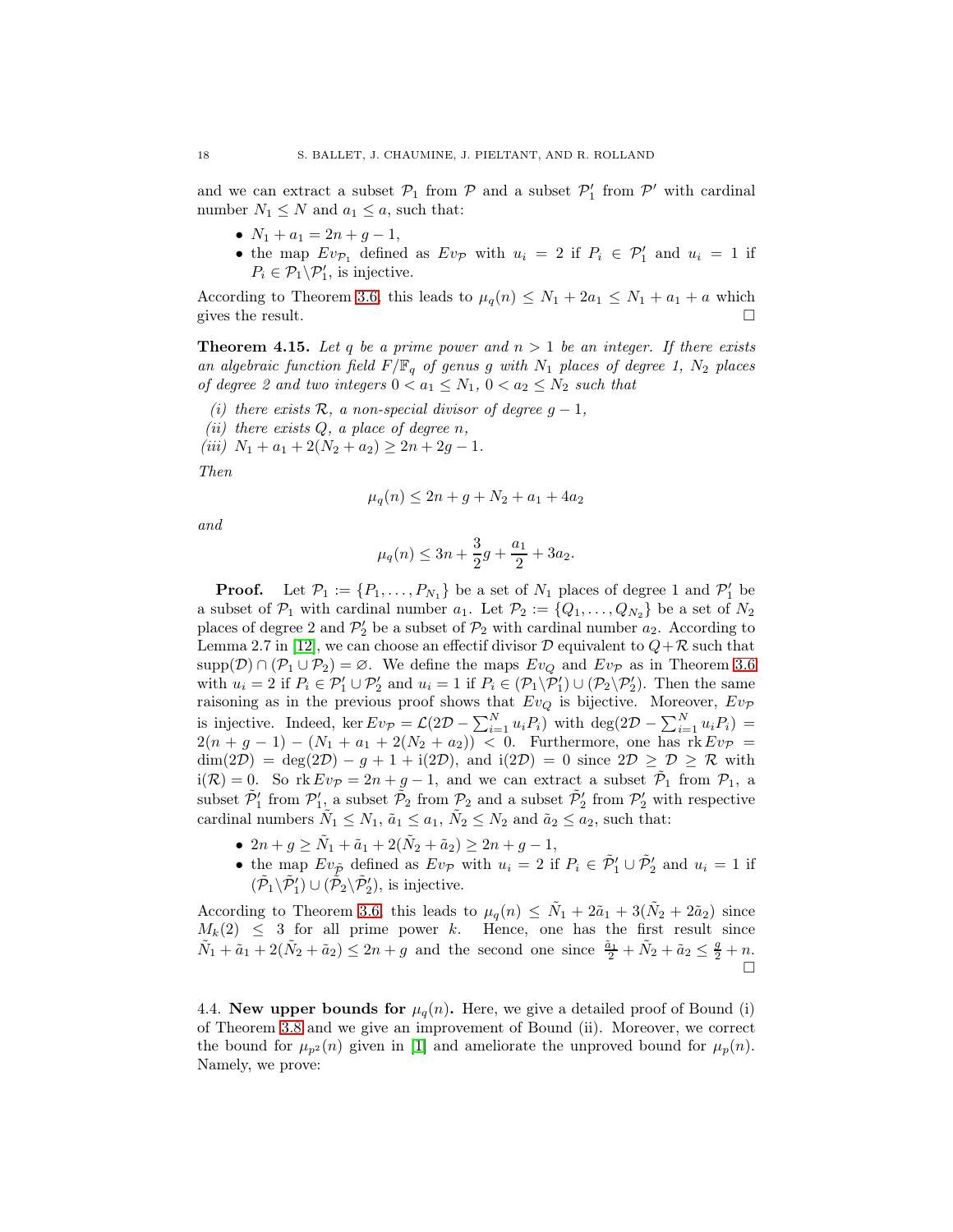**Theorem 4.16.** Let  $q = p^r \ge 4$  be a power of the prime p. Then

(i) If 
$$
q = p^r \ge 4
$$
, then  $\mu_{q^2}(n) \le 2\left(1 + \frac{p}{q-3+(p-1)\left(1-\frac{1}{q+1}\right)}\right)n$ ,  
\n(ii) If  $q = p^r \ge 4$ , then  $\mu_q(n) \le 3\left(1 + \frac{p}{q-3+(p-1)\left(1-\frac{1}{q+1}\right)}\right)n$ .  
\n(iii) If  $p \ge 5$ , then  $\mu_{p^2}(n) \le 2\left(1 + \frac{2}{p-\frac{33}{16}}\right)n$ .

$$
(iv)
$$
 If  $p \ge 5$ , then  $\mu_p(n) \le 3\left(1 + \frac{2}{p - \frac{33}{16}}\right)n$ .

### Proof.

- (i) Let  $n \geq \frac{1}{2}(q^2 + 1 + \epsilon(q^2))$ . Otherwise, we already know from Theorems [2.2](#page-32-1) and [3.11](#page-39-1) that  $\mu_{q^2}(n) \leq 2n$ . According to Lemma [4.10,](#page-44-2) there exists a step of the tower  $T_2/\mathbb{F}_{q^2}$  on which we can apply Theorem [4.14](#page-47-0) with  $a=0$ . We denote by  $F_{k,s+1}/\mathbb{F}_{q^2}$  the first step of the tower that suits the hypothesis of Theorem [4.14](#page-47-0) with  $a = 0$ , i.e. k and s are integers such that  $N_{k,s+1} \geq 2n + 2g_{k,s+1} - 1$ and  $N_{k,s} < 2n + 2g_{k,s} - 1$ , where  $N_{k,s} := N_1(F_{k,s}/\mathbb{F}_{q^2})$  and  $g_k := g(F_{k,s})$ . We denote by  $n_0^{k,s}$  the biggest integer such that  $N_{k,s} \geq 2n_0^{k,s} + 2g_{k,s} - 1$ , i.e.  $n_0^{k,s} = \sup \left\{ n \in \mathbb{N} \, | \, 2n \le N_{k,s} - 2g_{k,s} + 1 \right\}.$  To perform multiplication in  $\mathbb{F}_{q^{2n}},$ we have the following alternative:
	- (a) use the algorithm on the step  $F_{k,s+1}$ . In this case, a bound for the bilinear complexity is given by Theorem [4.14](#page-47-0) applied with  $a = 0$ :

$$
\mu_{q^2}(n) \le 2n + g_{k,s+1} - 1 = 2n + g_{k,s} - 1 + \Delta g_{k,s}.
$$

(Recall that  $\Delta g_{k,s} := g_{k,s+1} - g_{k,s}$ )

(b) use the algorithm on the step  $F_{k,s}$  with an appropriate number of derivative evaluations. Let  $a := 2(n - n_0^{k,s})$  and suppose that  $a \leq N_{k,s}$ . Then  $N_{k,s} \ge 2n_0^{k,s} + 2g_{k,s} - 1$  implies that  $N_{k,s} + a \ge 2n + 2g_{k,s} - 1$  so Condi-tion (iii) of Theorem [4.14](#page-47-0) is satisfied. Thus, we can perform  $a$  derivative evaluations in the algorithm using the step  $F_{k,s}$  and we have:

$$
\mu_{q^2}(n) \le 2n + g_{k,s} - 1 + a.
$$

Thus, if  $a \leq N_{k,s}$  Case (b) gives a better bound as soon as  $a < \Delta g_{k,s}$ . Since we have from Lemma [4.4](#page-42-1) both  $N_{k,s} \geq D_{k,s}$  and  $\Delta g_{k,s} \geq D_{k,s}$ , if  $a \leq D_{k,s}$  then we can perform a derivative evaluations on places of degree 1 in the step  $F_{k,s}$ and Case (b) gives a better bound then Case (a).

For  $x \in \mathbb{R}^+$  such that  $N_{k,s+1} \geq 2[x] + 2g_{k,s+1} - 1$  and  $N_{k,s} < 2[x] + 2g_{k,s} - 1$ , we define the function  $\Phi_{k,s}(x)$  as follow:

$$
\Phi_{k,s}(x) = \begin{cases} 2x + g_{k,s} - 1 + 2(x - n_0^{k,s}) & \text{if } 2(x - n_0^{k,s}) < D_{k,s} \\ 2x + g_{k,s+1} - 1 & \text{else.} \end{cases}
$$

We define the function  $\Phi$  for all  $x \geq 0$  as the minimum of the functions  $\Phi_{k,s}$ for which x is in the domain of  $\Phi_{k,s}$ . This function is piecewise linear with two kinds of piece: those which have slope 2 and those which have slope 4. Moreover, since the y-intercept of each piece grows with  $k$  and  $s$ , the graph of the function  $\Phi$  lies below any straight line that lies above all the points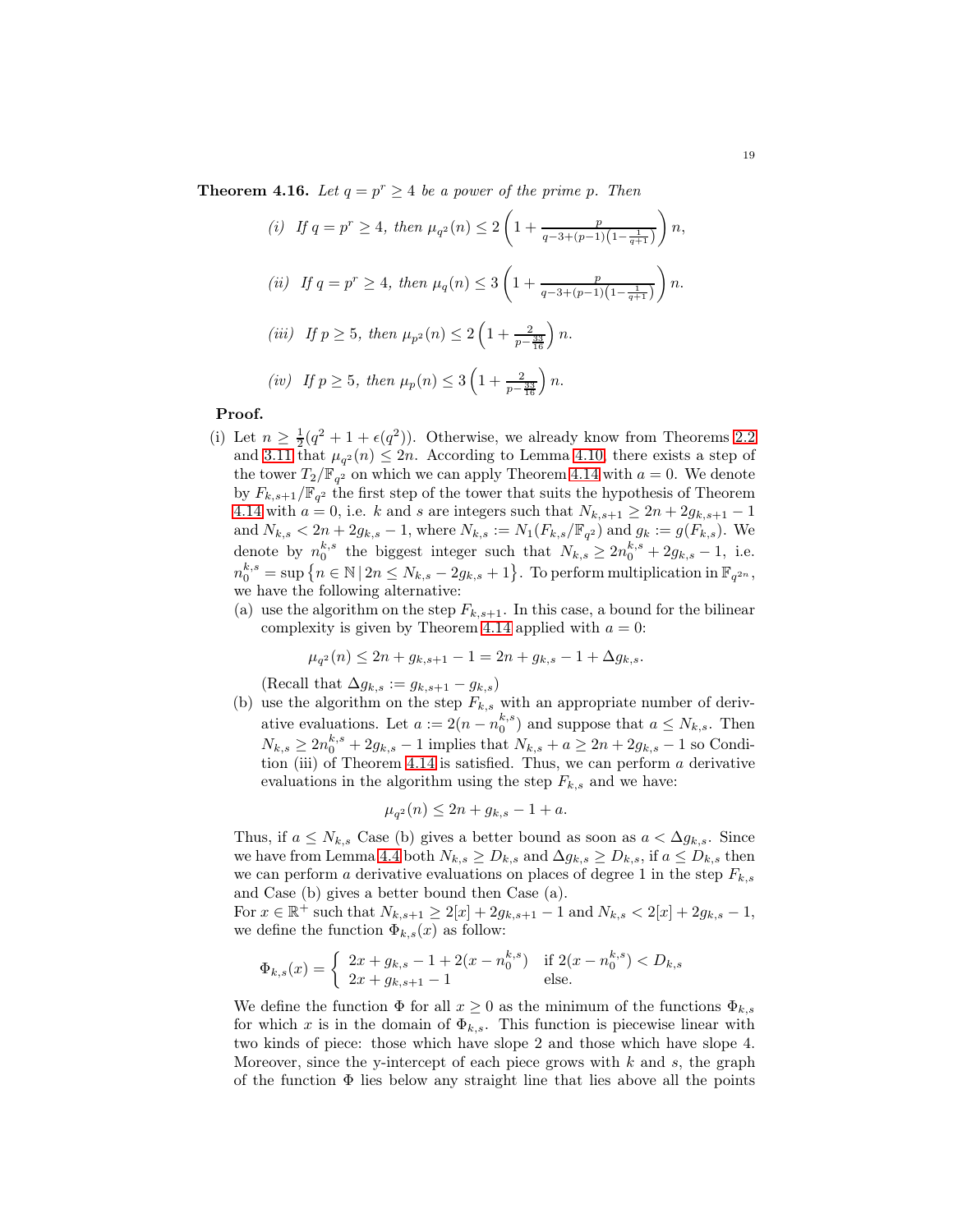$\left(n_0^{k,s} + \frac{D_{k,s}}{2}\right)$  $\frac{q_{k,s}}{2}, \Phi(n_0^{k,s}+\frac{D_{k,s}}{2})$  $\left(\frac{k,s}{2}\right)$ , since these are the *vertices* of the graph. Let  $X := n_0^{k,s} + \frac{D_{k,s}}{2}$  $\frac{k,s}{2}$ , then

$$
\Phi(X) \le 2X + g_{k,s+1} - 1 \n\le 2X + g_{k,s+1} \n= 2\left(1 + \frac{g_{k,s+1}}{2X}\right)X.
$$

We want to give a bound for  $\Phi(X)$  which is independent of k and s.

Recall that  $D_{k,s} := (p-1)p^s q^k$ , and

$$
2n_0^{k,s} \ge q^{k-1}p^s(q+1)(q-3)
$$
 by Lemma 4.5

and

$$
g_{k,s+1} \le q^{k-1}(q+1)p^{s+1}
$$
 by Lemma 4.3 (iii).

So we have

$$
\frac{g_{k,s+1}}{2X} = \frac{g_{k,s+1}}{2n_0^{k,s} + D_{k,s}}
$$
\n
$$
\leq \frac{q^{k-1}(q+1)p^{s+1}}{q^{k-1}p^s(q+1)(q-3) + (p-1)p^s q^k}
$$
\n
$$
= \frac{q^{k-1}(q+1)p^s p}{q^{k-1}(q+1)p^s (q-3+(p-1)\frac{q}{q+1})}
$$
\n
$$
= \frac{p}{(q-3)+(p-1)\frac{q}{q+1}}
$$

Thus, the graph of the function  $\Phi$  lies below the line  $y = 2\left(1 + \frac{p}{(q-3)+(p-1)\frac{q}{q+1}}\right)x$ . In particular, we get

$$
\Phi(n)\leq 2\left(1+\frac{p}{(q-3)+(p-1)\frac{q}{q+1}}\right)n.
$$

- (ii) Let  $n \geq \frac{1}{2}(q + 1 + \epsilon(q))$ . Otherwise, we already know from Theorems [2.2](#page-32-1) and [3.11](#page-39-1) that  $\mu_q(n) \leq 2n$ . According to Lemma [4.11,](#page-45-0) there exists a step of the tower  $T_3/\mathbb{F}_q$  on which we can apply Theorem [4.15](#page-48-1) with  $a_1 = a_2 = 0$ . We denote by  $G_{k,s+1}/\mathbb{F}_q$  the first step of the tower that suits the hypoth-esis of Theorem [4.15](#page-48-1) with  $a_1 = a_2 = 0$ , i.e. k and s are integers such that  $N_{k,s+1} \geq 2n + 2g_{k,s+1} - 1$  and  $N_{k,s} < 2n + 2g_{k,s} - 1$ , where  $N_{k,s} := N_1(G_{k,s}/\mathbb{F}_q) + 2N_2(G_{k,s}/\mathbb{F}_q)$  and  $g_{k,s} := g(G_{k,s})$ . We denote by  $n_0^{k,s}$ the biggest integer such that  $N_{k,s} \geq 2n_0^{k,s} + 2g_{k,s} - 1$ , i.e.  $n_0^{k,s} = \sup \{ n \in \mathbb{N} \, | \, 2n \le N_{k,s} - 2g_{k,s} + 1 \}.$  To perform multiplication in  $\mathbb{F}_{q^n}$ , we have the following alternative:
	- (a) use the algorithm on the step  $G_{k,s+1}$ . In this case, a bound for the bilinear complexity is given by Theorem [4.15](#page-48-1) applied with  $a_1 = a_2 = 0$ :

$$
\mu_q(n) \le 3n + \frac{3}{2}g_{k,s+1} = 3n_0^{k,s} + \frac{3}{2}g_{k,s} + 3(n - n_0^{k,s}) + \frac{3}{2}\Delta g_{k,s}.
$$

(b) use the algorithm on the step  $G_{k,s}$  with an appropriate number of derivative evaluations. Let  $a_1 + 2a_2 := 2(n - n_0^{k,s})$  and suppose that  $a_1 + 2a_2 \le N_{k,s}$ . Then  $N_{k,s} \ge 2n_0^{k,s} + 2g_{k,s} - 1$  implies that  $N_{k,s} + a_1 + 2a_2 \ge 2n + 2g_{k,s} - 1$ .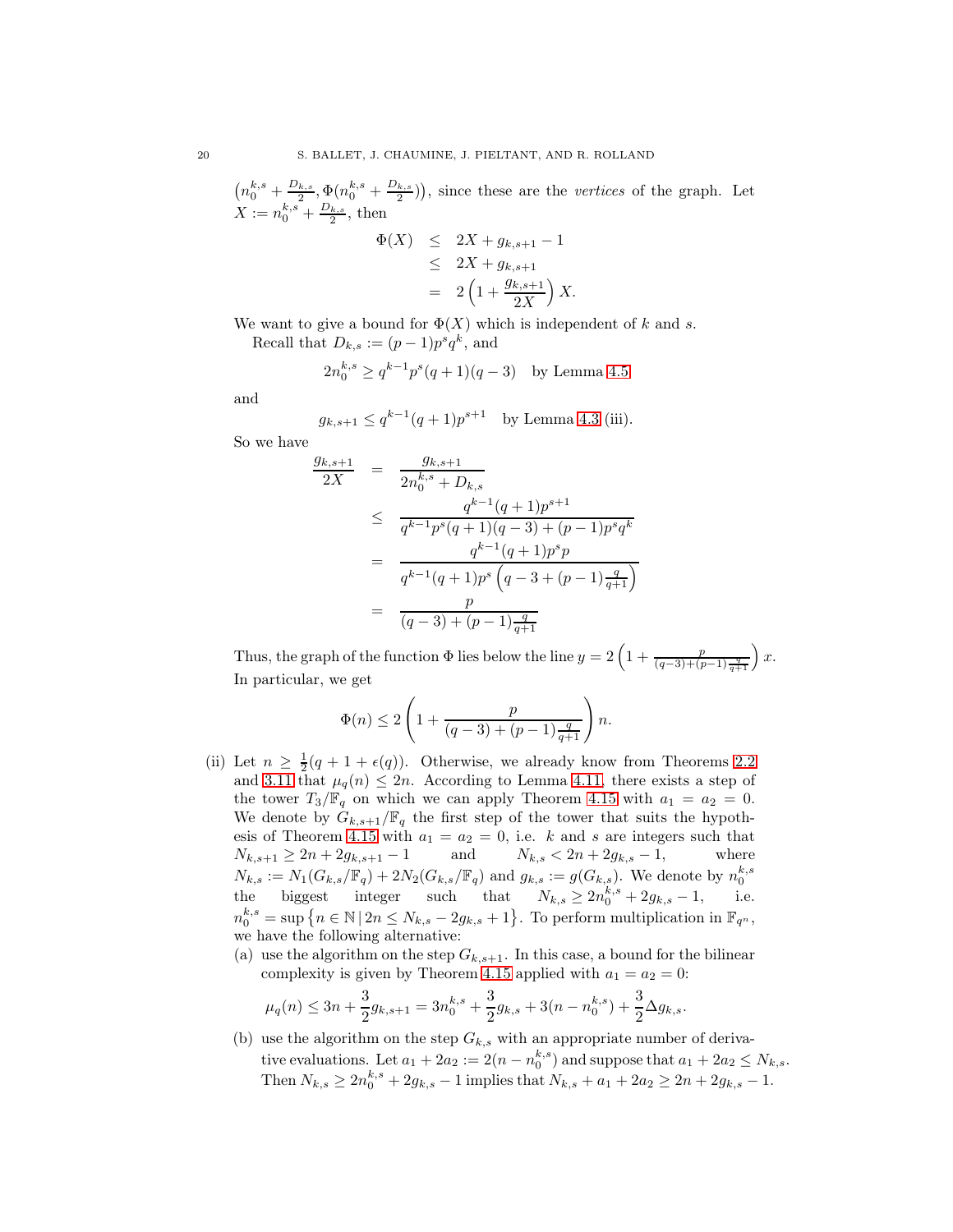Thus we can perform  $a_1 + a_2$  derivative evaluations in the algorithm using the step  $G_{k,s}$  and we have:

$$
\mu_q(n) \le 3n + \frac{3}{2}g_{k,s} + \frac{3}{2}(a_1 + 2a_2) = 3n_0^{k,s} + \frac{3}{2}g_{k,s} + 6(n - n_0^{k,s}).
$$

Thus, if  $a_1+2a_2 \le N_{k,s}$  Case (b) gives a better bound as soon as  $n - n_0^{k,s} < \frac{1}{2} \Delta g_{k,s}$ . Since we have from Lemma [4.4](#page-42-1) both  $N_{k,s} \geq D_{k,s}$  and  $\frac{1}{2} \Delta g_{k,s} \geq \frac{1}{2} D_{k,s}$ , if  $a_1 + 2a_2 \leq D_{k,s}$ , i.e.  $n - n_0^{k,s} \leq \frac{1}{2}D_{k,s}$ , then we can perform  $a_1$  derivative evaluations on places of degree 1 and  $a_2$  derivative evaluations on places of degree 2 in the step  $G_{k,s}$  and Case (b) gives a better bound then Case (a). For  $x \in \mathbb{R}^+$  such that  $N_{k,s+1} \geq 2[x] + 2g_{k,s+1} - 1$  and  $N_{k,s} < 2[x] + 2g_{k,s} - 1$ , we define the function  $\Phi_{k,s}(x)$  as follow:

$$
\Phi_{k,s}(x) = \begin{cases} 3x + \frac{3}{2}g_{k,s} + 3(x - n_0^{k,s}) & \text{if } x - n_0^{k,s} < \frac{D_{k,s}}{2} \\ 3x + \frac{3}{2}g_{k,s+1} & \text{else.} \end{cases}
$$

We define the function  $\Phi$  for all  $x \geq 0$  as the minimum of the functions  $\Phi_{k,s}$ for which x is in the domain of  $\Phi_{k,s}$ . This function is piecewise linear with two kinds of piece: those which have slope 3 and those which have slope 6. Moreover, since the y-intercept of each piece grows with  $k$  and  $s$ , the graph of the function  $\Phi$  lies below any straight line that lies above all the points  $\left(n_0^{k,s} + \frac{D_{k,s}}{2}\right)$  $\frac{Q_{k,s}}{2},\Phi(n_0^{k,s}+\frac{D_{k,s}}{2})$  $\left(\frac{k,s}{2}\right)$ , since these are the vertices of the graph. Let  $X := n_0^{k,s} + \frac{D_{k,s}}{2}$  $\frac{k,s}{2}$ , then

$$
\Phi(X) \leq 3X + \frac{3}{2}g_{k,s+1} \n= 3\left(1 + \frac{g_{k,s+1}}{2X}\right)X.
$$

We want to give a bound for  $\Phi(X)$  which is independent of k and s.

Recall that  $D_{k,s} := (p-1)p^s q^k$ , and

$$
n_0^{k,s} \ge \frac{1}{2} q^{k-1} p^s (q+1)(q-3)
$$
 by Lemma 4.5

and

$$
g_{k,s+1} \le q^{k-1}(q+1)p^{s+1}
$$
 by Lemma 4.3 (iii).

So we have

$$
\frac{g_{k,s+1}}{2X} = \frac{g_{k,s+1}}{2(n_0^{k,s} + \frac{D_{k,s}}{2})}
$$
\n
$$
\leq \frac{q^{k-1}(q+1)p^{s+1}}{2(\frac{1}{2}q^{k-1}p^s(q+1)(q-3) + \frac{1}{2}(p-1)p^s q^k)}
$$
\n
$$
= \frac{q^{k-1}(q+1)p^s p}{q^{k-1}(q+1)p^s (q-3+(p-1)\frac{q}{q+1})}
$$
\n
$$
= \frac{p}{(q-3)+(p-1)\frac{q}{q+1}}
$$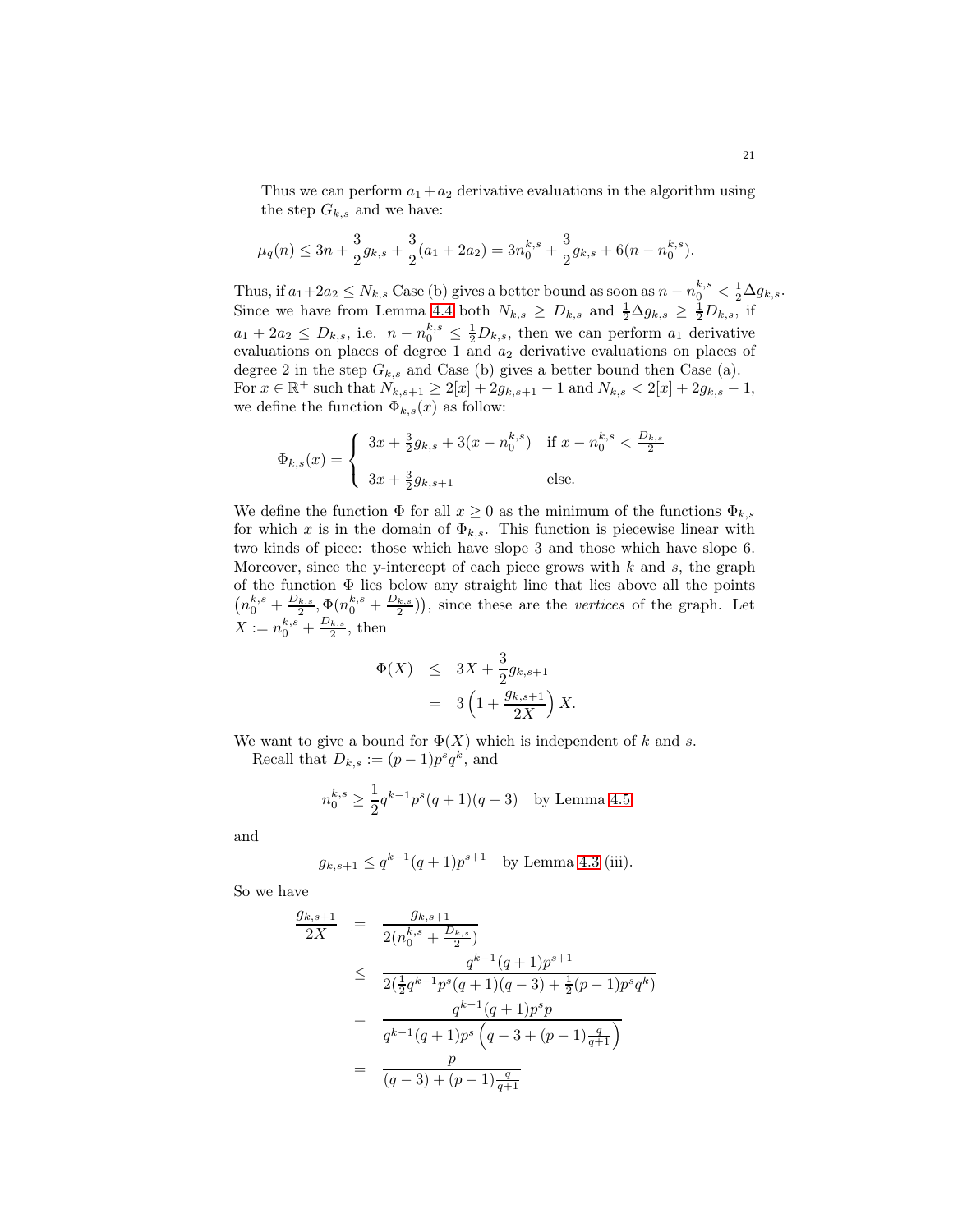Thus, the graph of the function  $\Phi$  lies below the line  $y = 3\left(1 + \frac{p}{(q-3)+(p-1)\frac{q}{q+1}}\right)x$ . In particular, we get

$$
\Phi(n)\leq 3\left(1+\frac{p}{(q-3)+(p-1)\frac{q}{q+1}}\right)n.
$$

- (iii) Let  $n \geq \frac{1}{2}(p^2 + 1 + \epsilon(p^2))$ . Otherwise, we already know from Theorems [2.2](#page-32-1) and [3.11](#page-39-1) that  $\mu_{p^2}(n) \leq 2n$ . According to Lemma [4.12,](#page-46-0) there exists a step of the tower  $T/\mathbb{F}_{p^2}$  on which we can apply Theorem [4.14](#page-47-0) with  $a = 0$ . We denote by  $H_{k+1}/\mathbb{F}_{p^2}$  the first step of the tower that suits the hypothesis of Theo-rem [4.14](#page-47-0) with  $a = 0$ , i.e. k is an integer such that  $N_{k+1} \geq 2n + 2g_{k+1} - 1$  and  $N_k < 2n + 2g_k - 1$ , where  $N_k := N_1(H_k/\mathbb{F}_{p^2})$  and  $g_k := g(H_k)$ . We denote by  $n_0^k$  the biggest integer such that  $N_k \ge 2n_0^k + 2g_k - 1$ , i.e.  $n_0^k$  the biggest integer such that  $N_k \ge 2n_0^k + 2g_k - 1$ , i.e.  $n_0^{\check{k}} = \sup \left\{ n \in \mathbb{N} \, | \, 2n \le N_k - 2g_k + 1 \right\}.$  To perform multiplication in  $\mathbb{F}_{p^{2n}}$ , we have the following alternative:
	- (a) use the algorithm on the step  $H_{k+1}$ . In this case, a bound for the bilinear complexity is given by Theorem [4.14](#page-47-0) applied with  $a = 0$ :

$$
\mu_{p^2}(n) \le 2n + g_{k+1} - 1 = 2n + g_k - 1 + \Delta g_{k,s}.
$$

(Recall that  $\Delta g_k := g_{k+1} - g_k$ )

(b) use the algorithm on the step  $H_k$  with an appropriate number of derivative evaluations. Let  $a := 2(n - n_0^k)$  and suppose that  $a \leq N_k$ . Then  $N_k \ge 2n_0^k + 2g_k - 1$  implies that  $N_k + a \ge 2n + 2g_k - 1$  so Condition (3) of Theorem [4.14](#page-47-0) is satisfied. Thus, we can perform  $\alpha$  derivative evaluations in the algorithm using the step  $H_k$  and we have:

$$
\mu_{p^2}(n) \le 2n + g_k - 1 + a.
$$

Thus, if  $a \leq N_k$  Case (b) gives a better bound as soon as  $a < \Delta g_k$ . For  $x \in \mathbb{R}^+$  such that  $N_{k+1} \ge 2[x] + 2g_{k+1} - 1$  and  $N_k < 2[x] + 2g_k - 1$ , we define the function  $\Phi_k(x)$  as follow:

$$
\Phi_k(x) = \begin{cases} 2x + g_k - 1 + 2(x - n_0^k) & \text{if } 2(x - n_0^k) < \Delta g_k \\ 2x + g_{k+1} - 1 & \text{else.} \end{cases}
$$

Note that when Case (b) gives a better bound, that is to say when  $2(x - n_0^k) < \Delta g_k$ , then according to Lemma [4.7](#page-43-2) we have also

$$
2(x - n_0^k) < N_k
$$

so we can proceed as in Case (b) since there are enough rational places to use  $a = 2(x - n_0^k)$  derivative evaluations on.

We define the function  $\Phi$  for all  $x \geq 0$  as the minimum of the functions  $\Phi_k$  for which x is in the domain of  $\Phi_k$ . This function is piecewise linear with two kinds of piece: those which have slope 2 and those which have slope 4. Moreover, since the y-intercept of each piece grows with  $k$ , the graph of the function  $\Phi$  lies below any straight line that lies above all the points  $\left(n_0^k + \frac{\Delta g_k}{2}, \Phi(n_0^k + \frac{\Delta g_k}{2})\right)$ , since these are the vertices of the graph. Let  $X := n_0^k + \frac{\Delta g_k}{2}$ , then

$$
\Phi(X) \le 2X + g_{k+1} - 1 \le 2\left(1 + \frac{g_{k+1}}{2X}\right)X.
$$

We want to give a bound for  $\Phi(X)$  which is independent of k.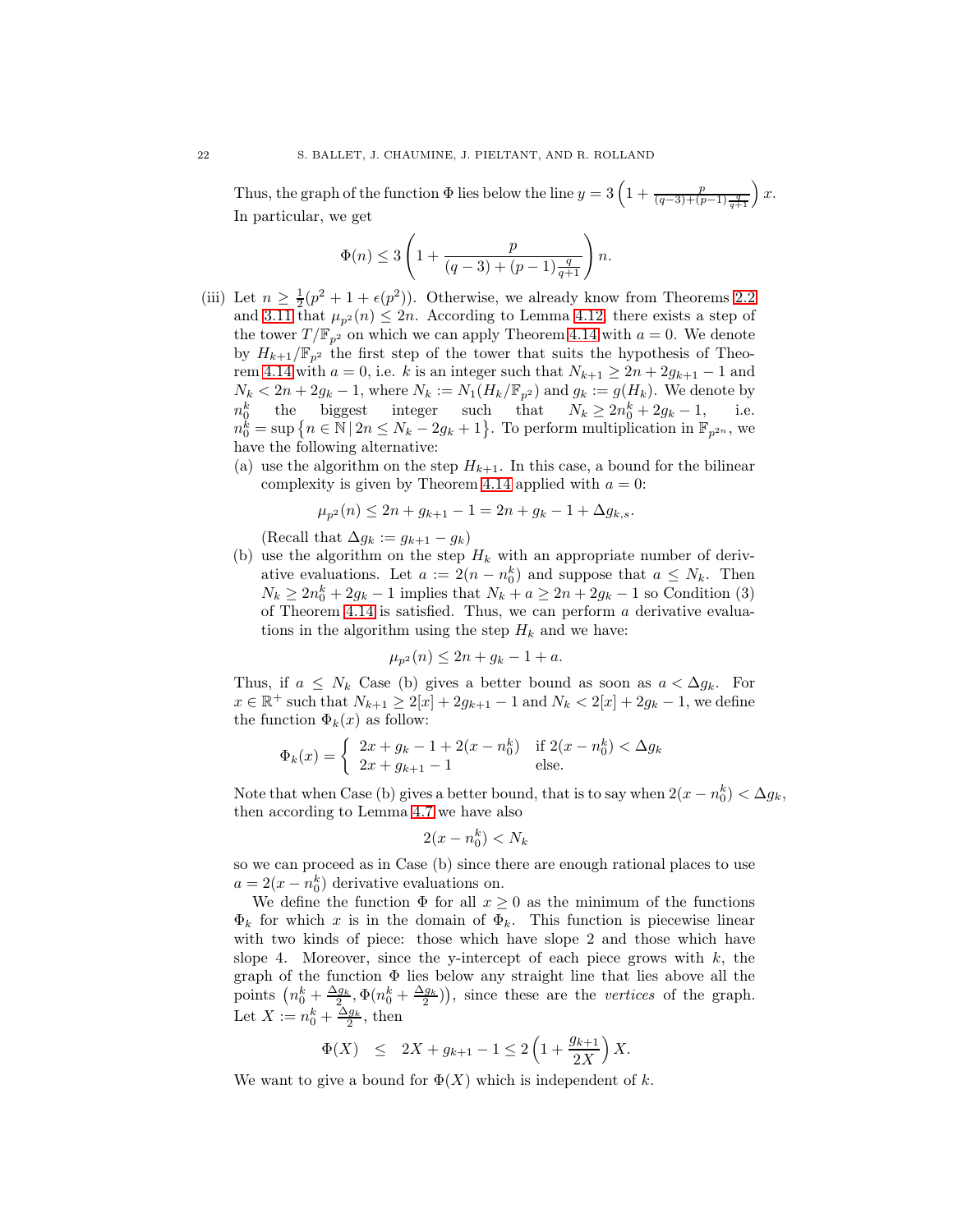Lemmas [4.6](#page-43-0) ii), [4.7](#page-43-2) and [4.8](#page-43-3) give

$$
\frac{g_{k+1}}{2X} \leq \frac{2^{k+2}}{2^{k+1}(p-3) + 4 + 2^{k+1} - 2^{\frac{k+1}{2}}}
$$
\n
$$
= \frac{2^{k+2}}{2^{k+1}((p-3) + 1 + 2^{-k+1} - 2^{-\frac{k+1}{2}})}
$$
\n
$$
= \frac{2}{p-2 + 2^{-k+1} - 2^{-\frac{k+1}{2}}}
$$
\n
$$
\leq \frac{2}{p - \frac{33}{16}}
$$

since  $-\frac{1}{16}$  is the minimum of the function  $k \mapsto 2^{-k+1} - 2^{-\frac{k+1}{2}}$ . Thus, the graph of the function  $\Phi$  lies below the line  $y = 2\left(1 + \frac{2}{p-\frac{33}{16}}\right)x$ . In particular, we get

$$
\Phi(n) \le 2\left(1 + \frac{2}{p - \frac{33}{16}}\right)n.
$$

- (iv) Let  $n \geq \frac{1}{2}(p+1+\epsilon(p))$ . Otherwise, we already know from Theorems [2.2](#page-32-1) and [3.11](#page-39-1) that  $\mu_p(n) \leq 2n$ . According to Lemma [4.13,](#page-47-1) there exists a step of the tower  $T/\mathbb{F}_p$  on which we can apply Theorem [4.15](#page-48-1) with  $a_1 = a_2 = 0$ . We denote by  $H_{k+1}/\mathbb{F}_p$  the first step of the tower that suits the hypothesis of Theorem [4.15](#page-48-1) with  $a_1 = a_2 = 0$ , i.e. k is an integer such that  $N_{k+1} \ge 2n + 2g_{k+1} - 1$ and  $N_k < 2n + 2g_k - 1$ , where  $N_k := N_1(H_k/\mathbb{F}_p) + 2N_2(H_k/\mathbb{F}_p)$  and  $g_k := g(H_k)$ . We denote by  $n_0^k$  the biggest integer such that  $N_k \geq 2n_0^k + 2g_k - 1$ , i.e.  $n_0^k = \sup \left\{ n \in \mathbb{N} \, | \, 2n \le N_k - 2g_k + 1 \right\}.$  To perform multiplication in  $\mathbb{F}_{p^n}$ , we have the following alternative:
	- (a) use the algorithm on the step  $H_{k+1}$ . In this case, a bound for the bilinear complexity is given by Theorem [4.15](#page-48-1) applied with  $a_1 = a_2 = 0$ :

$$
\mu_q(n) \le 3n + \frac{3}{2}g_{k+1} = 3n_0^k + \frac{3}{2}g_k + 3(n - n_0^k) + \frac{3}{2}\Delta g_k.
$$

(b) use the algorithm on the step  $H_k$  with an appropriate number of derivative evaluations. Let  $a_1 + 2a_2 := 2(n - n_0^k)$  and suppose that  $a_1 + 2a_2 \leq N_k$ . Then  $N_k \ge 2n_0^k + 2g_k - 1$  implies that  $N_k + a_1 + 2a_2 \ge 2n + 2g_k - 1$ . Thus we can perform  $a_1 + a_2$  derivative evaluations in the algorithm using the step  $H_k$  and we have:

$$
\mu_p(n) \le 3n + \frac{3}{2}g_k + \frac{3}{2}(a_1 + 2a_2) = 3n_0^k + \frac{3}{2}g_k + 6(n - n_0^k).
$$

Thus, if  $a_1+2a_2 \le N_{k,s}$  Case (b) gives a better bound as soon as  $n - n_0^{k,s} < \frac{1}{2} \Delta g_{k,s}$ . For  $x \in \mathbb{R}^+$  such that  $N_{k+1} \ge 2[x] + 2g_{k+1} - 1$  and  $N_k < 2[x] + 2g_k - 1$ , we define the function  $\Phi_k(x)$  as follow:

$$
\Phi_k(x) = \begin{cases} 3x + \frac{3}{2}g_k + 3(x - n_0^k) & \text{if } x - n_0^k < \frac{\Delta g_k}{2} \\ 3x + \frac{3}{2}g_{k+1} & \text{else.} \end{cases}
$$

Note that when Case (b) gives a better bound, that is to say when  $2(x - n_0^k) < \Delta g_k$ , then according to Lemma [4.7](#page-43-2) we have also

$$
2(x - n_0^k) < N_k
$$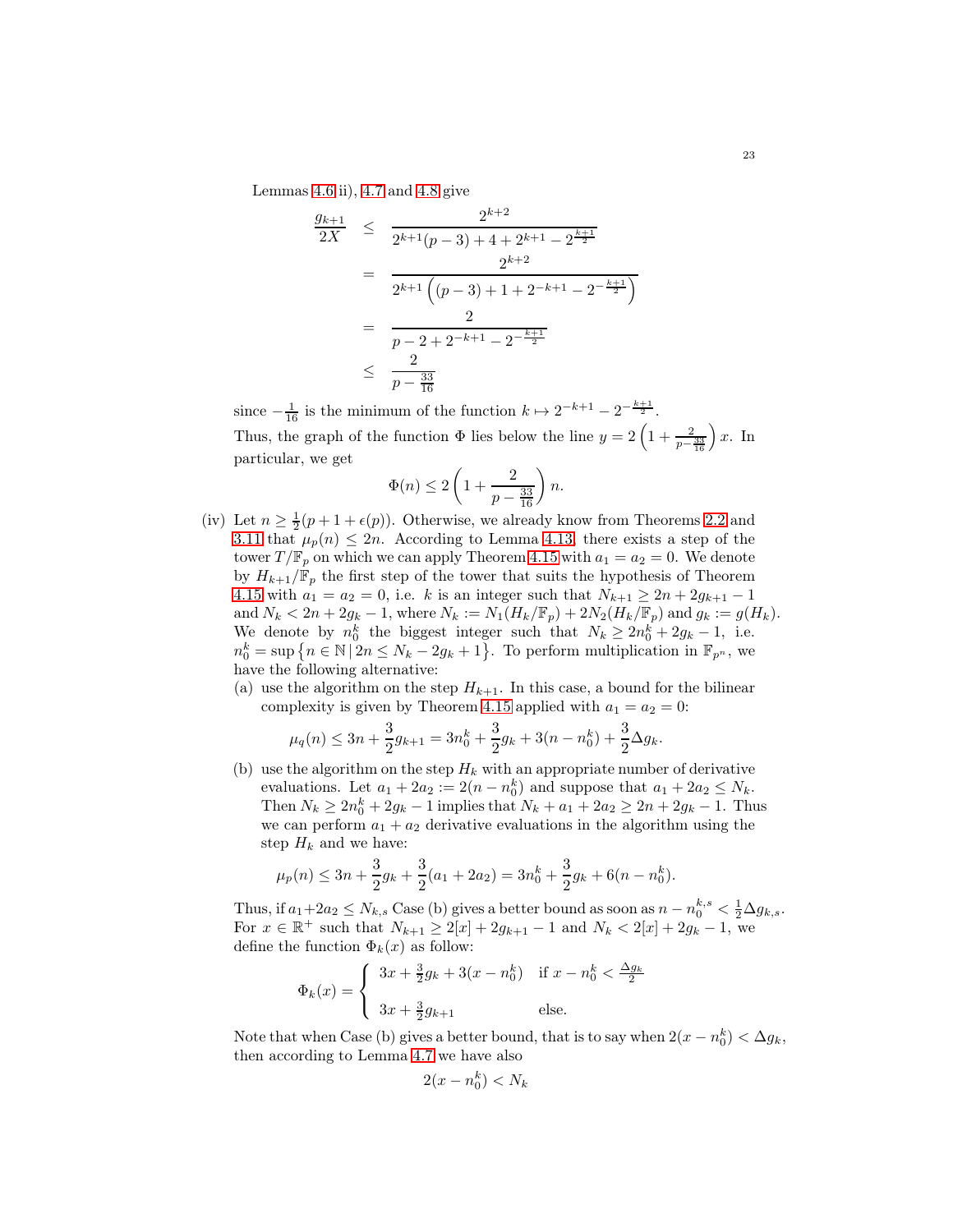so we can proceed as in Case (b) since there are enough places of degree 1 and 2 to use  $a_1 + a_2 = 2(x - n_0^k)$  derivative evaluations on.

We define the function  $\Phi$  for all  $x \geq 0$  as the minimum of the functions  $\Phi_k$  for which x is in the domain of  $\Phi_k$ . This function is piecewise linear with two kinds of piece: those which have slope 3 and those which have slope 6. Moreover, since the y-intercept of each piece grows with  $k$ , the graph of the function  $\Phi$  lies below any straight line that lies above all the points  $\left(n_0^k + \frac{\Delta g_k}{2}, \Phi(n_0^k + \frac{\Delta g_k}{2})\right)$ , since these are the vertices of the graph. Let  $X := n_0^k + \frac{\Delta g_k}{2}$ , then

$$
\Phi(X) \le 3X + \frac{3}{2}g_{k+1} = 3\left(1 + \frac{g_{k+1}}{2X}\right)X.
$$

We want to give a bound for  $\Phi(X)$  which is independent of k.

The same reasoning as in (iii) gives

$$
\frac{g_{k+1}}{2X} \le \frac{2}{p - \frac{33}{16}}
$$

Thus, the graph of the function  $\Phi$  lies below the line  $y = 3\left(1 + \frac{2}{p - \frac{33}{16}}\right)x$ . In particular, we get

$$
\Phi(n) \le 3\left(1 + \frac{2}{p - \frac{33}{16}}\right)n.
$$

.

4.5. New asymptotical upper bounds for  $\mu_q(n)$ . In this section, we give upper bounds for the asymptotical quantities  $m_q$  and  $M_q$  which are defined above in Section [3.1.2.](#page-34-0) First, let us repair the two main mistaken statements (as well as their corollaries) due to I. Shparlinsky, M. Tsfasman and S. Vladut (Theorem 3.1 and Theorem 3.9 in [\[29\]](#page-60-1)) in the two following propositions.

**Proposition 4.17.** Let q be a prime power such that  $A(q) > 2$ . Then

$$
m_q \le 2\left(1 + \frac{1}{A(q) - 2}\right).
$$

**Proof.** Let  $(F_s/\mathbb{F}_q)$ <sub>s</sub> be a sequence of algebraic function fields defined over  $\mathbb{F}_q$ . Let us denote by  $g_s$  the genus of  $F_s/\mathbb{F}_q$  and by  $N_1(s)$  the number of places of degree 1 of  $F_s/\mathbb{F}_q$ . Suppose that the sequence  $(F_s/\mathbb{F}_q)_s$  was chosen such that:

- (1)  $\lim_{s\to+\infty} g_s = +\infty;$
- $(2)$   $\lim_{s\to+\infty}\frac{N_1(s)}{g_s}$  $\frac{1}{g_s} = A(q).$

Let  $\epsilon$  be any real number such that  $0 < \epsilon < \frac{A(q)}{2} - 1$ . Let us define the following integer

$$
n_s = \left\lfloor \frac{N_1(s) - 2g_s(1+\epsilon)}{2} \right\rfloor
$$

Let us remark that

$$
N_1(s) = g_s A(q) + o(g_s),
$$
  
so  $N_1(s) - 2(1 + \epsilon)g_s = g_s (A(q) - 2(1 + \epsilon)) + o(g_s).$ 

Then the following holds

(1) there exists an integer  $s_0$  such that for any  $s \geq s_0$  the integer  $n_s$  is strictly positive;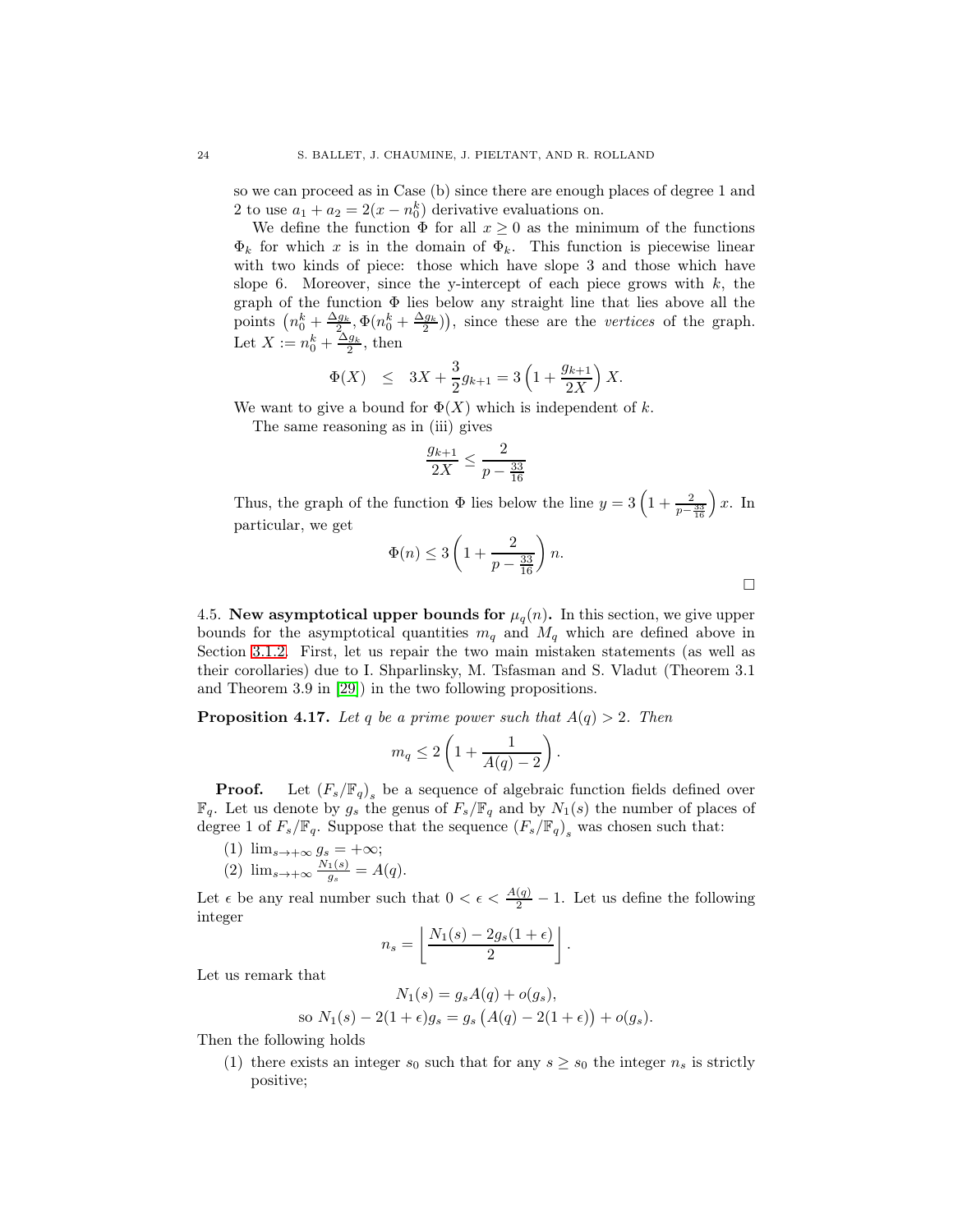- (2) for any real number c such that  $0 < c < A(q) 2(1 + \epsilon)$  there exists an integer  $s_1$  such that for any integer  $s \geq s_1$  the following holds:  $n_s \geq \frac{c}{2}g_s$ , hence  $n_s$  tends to  $+\infty$ ;
- (3) there exists an integer  $s_2$  such that for any integer  $s \geq s_2$  the following holds:  $2g_s + 1 \leq q^{\frac{n_s-1}{2}} \left( q^{\frac{1}{2}} - 1 \right)$  and consequently there exists a place of degree  $n_s$  (cf. [\[30,](#page-60-21) Corollary 5.2.10 (c) p. 207]).
- (4) the following inequality holds:  $N_1(s) > 2n_s + 2g_s 2$  and consequently, using Theorem [3.9](#page-38-0) we conclude that  $\mu_q(n_s) \leq 2n_s + g_s - 1$ .

Consequently,

$$
\frac{\mu_q(n_s)}{n_s} \le 2 + \frac{g_s - 1}{n_s},
$$
  

$$
m_q \le 2 + \lim_{s \to +\infty} \frac{2g_s - 2}{N_1(s) - 2(1 + \epsilon)g_s - 2} \le 2\left(1 + \frac{1}{A(q) - 2(1 + \epsilon)}\right).
$$

This inequality is true for any  $\epsilon > 0$  sufficiently small. Then we obtain the result.  $\Box$ 

<span id="page-55-0"></span>**Corollary 4.18.** Let  $q = p^m$  be a prime power such that  $q \ge 4$ . Then

$$
m_{q^2}\leq 2\left(1+\frac{1}{q-3}\right).
$$

Note that this corollary lightly improves Theorem [3.2.](#page-34-1) Now in the case of arbitrary q, we obtain:

Corollary 4.19. For any  $q = p^m > 3$ ,

$$
m_q \leq 3\left(1 + \frac{1}{q-3}\right).
$$

**Proof.** For any  $q = p^m > 3$ , we have  $q^2 = p^{2m} \ge 16$  and thus Corollary [4.18](#page-55-0) gives  $m_{q^2} \leq 2\left(1 + \frac{1}{q-3}\right)$ ). Then, by Lemma [3.3,](#page-35-1) we have

$$
m_q \leq m_{q^2} \cdot \mu_q(2)/2
$$

which gives the result since  $\mu_q(2) = 3$  for any q.

Now, we are going to show that for  $M_q$  the same upper bound as for  $m_q$  can be proved though only in the case of  $q$  being an even power of a prime. However, we are going to prove that in the case of  $q$  being an odd power of a prime, the difference between the two bounds is very slight.

<span id="page-55-1"></span>**Proposition 4.20.** Let  $q = p^m$  be a prime power such that  $q \ge 4$ . Then

$$
M_{q^2}\leq 2\left(1+\frac{1}{q-3}\right).
$$

**Proof.** Let  $q = p^m$  be a prime power such that  $q \ge 4$ . Let us consider two cases. First, we suppose  $q = p$ . We know that for any real number  $\epsilon > 0$  and for any sufficiently large real number x, there exists a prime number  $l_k$  such that  $x < l_k < (1 + \epsilon)x$ . Now, without less of generality let us consider the characteristic p such that  $p \neq 11$ . Then it is known ([\[33\]](#page-61-3) and [\[29\]](#page-60-1)) that the curve  $X_k = X_0(11l_k)$ , where  $l_k$  is the k-th prime number, has a genus  $g_k = l_k$  and satisfies  $N_1(X_k(\mathbb{F}_{q^2})) \ge$  $(q-1)(g_k+1)$  where  $N_1(X_k(\mathbb{F}_{q^2}))$  denotes the number of rational points over  $\mathbb{F}_{q^2}$ of the curve  $X_k$ . Let us consider a sufficiently large n. There exist two consecutive

$$
\sqcup
$$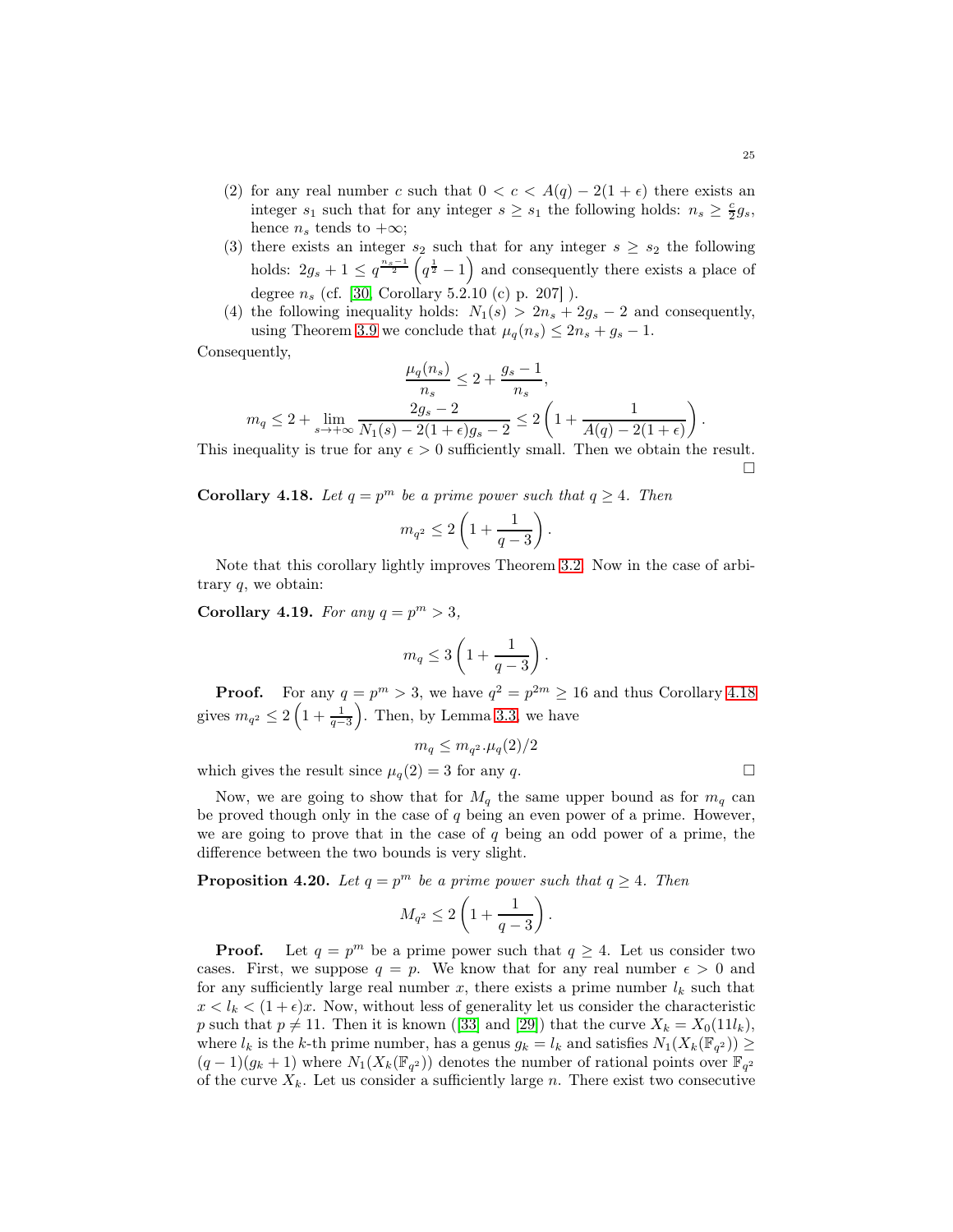prime numbers  $l_k$  and  $l_{k+1}$  such that  $(p-1)(l_{k+1}+1) > 2n + 2l_{k+1} - 2$  and  $(p-1)(l_k+1) \leq 2n+2l_k-2$ . Let us consider the algebraic function field  $F_{k+1}/\mathbb{F}_{p^2}$ associated to the curve  $X_{k+1}$  of genus  $l_{k+1}$  defined over  $\mathbb{F}_{p^2}$ . Let  $N_i(F_k/\mathbb{F}_{p^2})$  be the number of places of degree i of  $F_k/\mathbb{F}_{p^2}$ . Then  $N_1(F_{k+1}/\mathbb{F}_{p^2}) \ge (p-1)(l_{k+1}+1)$  $2n + 2l_{k+1} - 2$ . Moreover, it is known that  $N_n(F_{k+1}/\mathbb{F}_{p^2}) > 0$  for any integer n sufficiently large. We also know that  $l_{k+1} - l_k \leq l_k^{0.535}$  for any integer  $k \geq k_0$  where  $k_0$  can be effectively determined by [\[2\]](#page-59-5). Then there exists a real number  $\epsilon > 0$  such that  $l_{k+1} - l_k = \epsilon l_k \leq l_k^{0.535}$  namely  $l_{k+1} \leq (1+\epsilon)l_k$ . It is sufficient to choose  $\epsilon$  such that  $\epsilon l_k^{0,465} \leq 1$ . Consequently, for any integer *n* sufficiently large, this algebraic function field  $F_{k+1}/\mathbb{F}_{p^2}$  satisfies Theorem [3.9,](#page-38-0) and so  $\mu_{p^2}(n) \leq 2n + l_{k+1} - 1 \leq$  $2n + (1 + \epsilon)l_k - 1$  with  $l_k \leq \frac{2n}{p-3} - \frac{p+1}{p-3}$ . Thus, as  $n \longrightarrow +\infty$  then  $l_k \longrightarrow +\infty$  and  $\epsilon \longrightarrow 0$ , so we obtain  $M_{p^2} \leq 2\left(1 + \frac{1}{p-3}\right)$ ). Note that for  $p = 11$ , Proposition 4.1.20 in [\[33\]](#page-61-3) enables us to obtain  $g_k = l_k + O(1)$ .

Now, let us study the more difficult case where  $q = p^m$  with  $m > 1$ . We use the Shimura curves as in [\[29\]](#page-60-1). Recall the construction of this good family. Let L be a totally real abelian over  $\mathbb Q$  number field of degree m in which p is inert, thus the residue class field  $\mathcal{O}_L/(p)$  of p, where  $\mathcal{O}_L$  denotes the ring of integers of L, is isomorphic to the finite field  $\mathbb{F}_q$ . Let  $\wp$  be a prime of L which does not divide p and let  $B$  be a quaternion algebra for which

$$
B\otimes_{\mathbb{Q}}\mathbb{R}=M_2(\mathbb{R})\otimes\mathbb{H}\otimes...\otimes\mathbb{H}
$$

where  $\mathbb H$  is the skew field of Hamilton quaternions. Let B be also unramified at any finite place if  $(m - 1)$  is even; let B be also unramified outside infinity and  $\wp$ if  $(m-1)$  is odd. Then, over L one can define the Shimura curve by its complex points  $X_{\Gamma}(\mathbb{C}) = \Gamma \setminus \mathfrak{h}$ , where h is the Poincaré upper half-plane and Γ is the group of units of a maximal order  $\mathcal O$  of B with totally positive norm modulo its center. Hence, the considered Shimura curve admits an integral model over  $L$  and it is well known that its reduction  $X_{\Gamma,p}(\mathbb{F}_{p^{2m}})$  modulo p is good and is defined over the residue class field  $\mathcal{O}_L/(p)$  of p, which is isomorphic to  $\mathbb{F}_q$  since p is inert in L. Moreover, by [\[26\]](#page-60-24), the number  $N_1(X_{\Gamma,p}(\mathbb{F}_{q^2}))$  of  $\mathbb{F}_{q^2}$ -points of  $X_{\Gamma,p}$  is such that  $N_1(X_{\Gamma,p}(\mathbb{F}_{q^2})) \ge (q-1)(g+1)$ , where g denotes the genus of  $X_{\Gamma,p}(\mathbb{F}_{q^2})$ . Let now l be a prime which is greater than the maximum order of stabilizers  $\Gamma_z$ , where  $z \in \mathfrak{h}$ is a fixed point of  $\Gamma$  and let  $\wp \nmid l$ . Let  $\Gamma_0(l)_l$  be the following subgroup of  $GL_2(\mathbb{Z}_l)$ :

$$
\Gamma_0(l)_l = \left\{ \left( \begin{array}{cc} a & b \\ c & d \end{array} \right) \in GL_2(\mathbb{Z}_l), c \equiv 0 \ (mod \ l) \right\}.
$$

Suppose that l splits completely in L. Then there exists an embedding  $F \longrightarrow \mathbb{Q}_l$ where  $\mathbb{Q}_l$  denotes the usual *l*-adic field, and since  $B \otimes_{\mathbb{Q}} \mathbb{Q}_l = M_2(\mathbb{Q}_l)$ , we have a natural map:

$$
\phi_l : \Gamma \to GL_2(\mathbb{Z}_l).
$$

Let  $\Gamma_l$  be the inverse map of  $\Gamma_0(l)_l$  in  $\Gamma$  under  $\phi_l$ . Then  $\Gamma_l$  is a subgroup of  $\Gamma$  of index *l*. We consider the Shimura curve  $X_l$  with

$$
X_l(\mathbb{C})=\Gamma_l\setminus\mathfrak{h}.
$$

It admits an integral model over  $L$  and so can be defined over  $L$ . Hence, its reduction  $X_{l,p}$  modulo p is good and it is defined over the residue class field  $\mathcal{O}_L/(p)$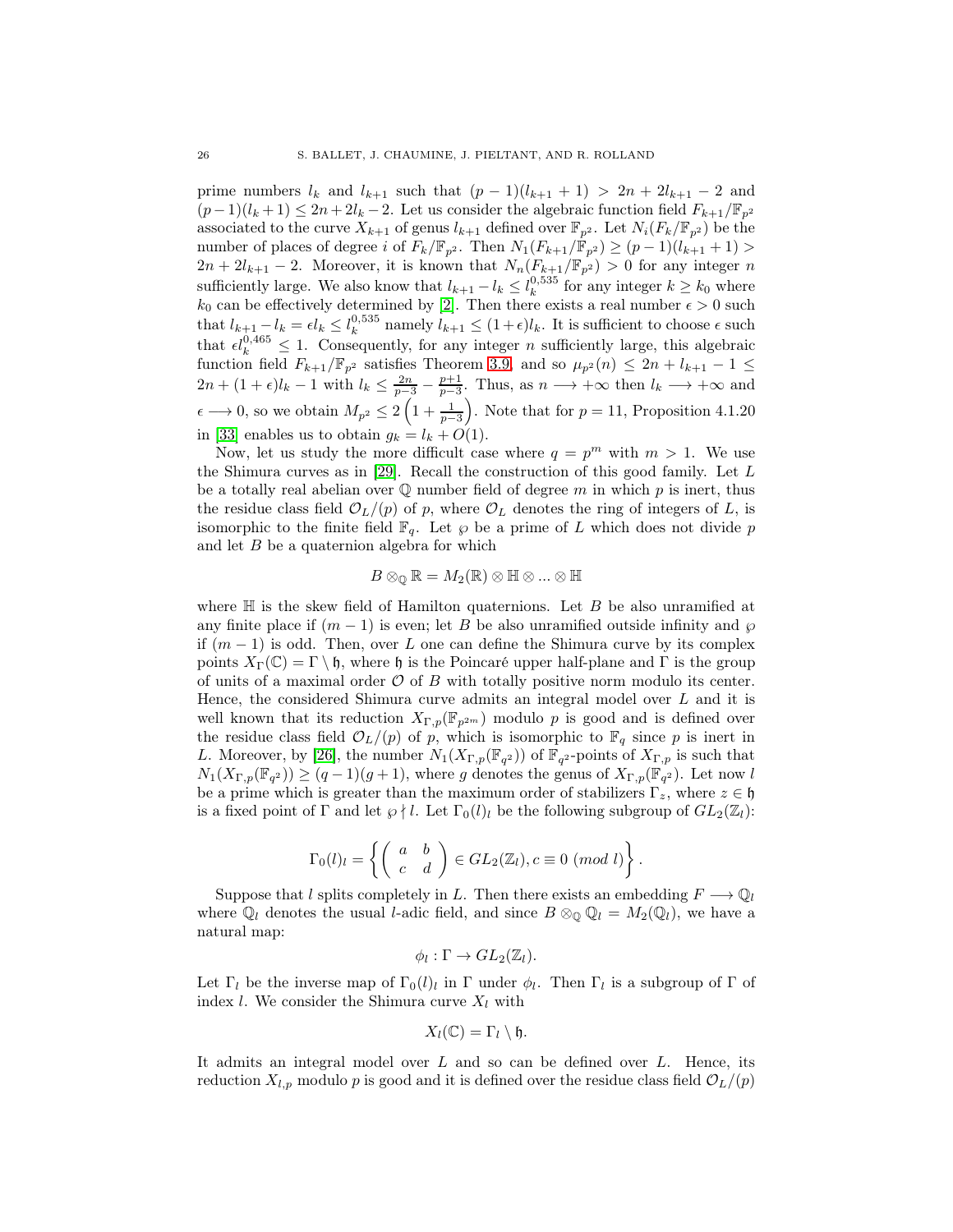of p, which is isomorphic to  $\mathbb{F}_q$  since p is inert in L. Moreover the supersingular  $\mathbb{F}_p$ -points of  $X_{\Gamma,p}$  split completely in the natural projection

$$
\pi_l: X_{l,p} \to X_{\Gamma,p}.
$$

Thus, the number of the rational points of  $X_{l,p}(\mathbb{F}_{q^2})$  is:

$$
N_1(X_{l,p}(\mathbb{F}_{q^2})) \ge l(q-1)(g+1).
$$

Moreover, since l is greater than the maximum order of a fixed point of  $\Gamma$  on  $\mathfrak{h}$ , the projection  $\pi_l$  is unramified and thus by Hurwitz formula,

$$
g_l = 1 + l(g-1)
$$

where  $g_l$  is the genus of  $X_l$  (and also of  $X_{l,p}$ ).

Note that since the field  $L$  is abelian over  $\mathbb{Q}$ , there exists an integer  $N$  such that field L is contained in a cyclotomic extension  $\mathbb{Q}(\zeta_N)$  where  $\zeta_N$  denotes a primitive root of unity with minimal polynomial  $\Phi_N$ . Let us consider the reduction  $\Phi_{N,l_k}$  of  $\Phi_N$  modulo the prime  $l_k$ . Then, the prime  $l_k$  is totally split in the integer ring of L if and only if the polynomial  $\Phi_{N,l_k}$  is totally split in  $\mathbb{F}_{l_k} = \mathbb{Z}/l_k\mathbb{Z}$  i.e if and only if  $\mathbb{F}_{l_k}$  contains the Nth roots of unity which is equivalent to  $N \mid l_k - 1$ . Hence, any prime  $l_k$  such that  $l_k \equiv 1 \mod N$  is totally split in  $\mathbb{Q}(\zeta_N)$  and then in L. Since  $l_k$ runs over primes in an arithmetical progression, the ratio of two consecutive prime numbers  $l_k \equiv 1 \mod N$  tends to one.

Then for any real number  $\epsilon > 0$ , there exists an integer  $k_0$  such that for any integer  $k \geq k_0$ ,  $l_{k+1} \leq (1+\epsilon)l_k$  where  $l_k$  and  $l_{k+1}$  are two consecutive prime numbers congruent to one modulo N. Then there exists an integer  $n_{\epsilon}$  such that for any integer  $n \geq n_{\epsilon}$ , the integer k, such that the two following inequalities hold

$$
l_{k+1}(q-1)(g+1) > 2n + 2g_{l_{k+1}} - 2
$$

and

$$
l_k(q-1)(g+1) \le 2n + 2g_{l_k} - 2,
$$

satisfies  $k \geq k_0$  where  $g_{l_i} = 1 + l_i(g-1)$  for any integer i. Let us consider the algebraic function field  $F_k/\mathbb{F}_{q^2}$  defined over the finite field  $\mathbb{F}_{q^2}$  associated to the Shimura curve  $X_{l_k}$  of genus  $g_{l_k}$ . Let  $N_i(F_k/\mathbb{F}_{q^2})$  be the number of places of degree  $i$  of  $F_k/\mathbb{F}_{q^2}$ . Then  $N_1(F_{k+1})/\mathbb{F}_{q^2}) \geq l_{k+1}(q-1)(g+1) > 2n+2g_{l_{k+1}}-2$  where g is the genus of the Shimura curve  $X_{\Gamma,p}(\mathbb{F}_{q^2})$ . Moreover, it is known that there exists an integer  $n_0$  such that for any integer  $n \ge n_0$ ,  $N_n(F_{k+1}/\mathbb{F}_{q^2}) > 0$ . Consequently, for any integer  $n \ge \max(n_\epsilon, n_0)$  this algebraic function field  $F_{k+1}/\mathbb{F}_{q^2}$  satisfies Theorem [3.9](#page-38-0) and so  $\mu_{q^2}(n) \leq 2n + g_{l_{k+1}} - 1 \leq 2n + l_{k+1}(g-1) \leq 2n + (1+\epsilon)l_k(g-1)$  with  $l_k$  $\frac{2n}{(q-1)(g+1)-2(g-1)}$ . Thus, for any real number  $\epsilon > 0$  and for any  $n \ge \max(n_{\epsilon}, n_0)$ , we obtain  $\mu_{q^2}(n) \leq 2n + \frac{2n(1+\epsilon)(g-1)}{(q-1)(g+1)-2(g-1)}$  which gives  $M_{q^2} \leq 2\left(1+\frac{1}{q-3}\right)$  $\setminus$  $\Box$ 

**Proposition 4.21.** Let  $q = p^m$  be a prime power with odd m such that  $q \ge 5$ . Then

$$
M_q \leq 3\left(1 + \frac{2}{q-3}\right).
$$

Proof. It is sufficient to consider the same families of curves that in Proposition [4.20.](#page-55-1) These families of curves  $X_k$  are defined over the residue class field of p which is isomorphic to  $\mathbb{F}_q$ . Hence, we can consider the associated algebraic function fields  $F_k/\mathbb{F}_q$  defined over  $\mathbb{F}_q$ . If  $q = p$ , we have  $N_1(F_{k+1}/\mathbb{F}_{p^2}) = N_1(F_{k+1}/\mathbb{F}_p)$  +  $2N_2(F_{k+1}/\mathbb{F}_p) \ge (p-1)(l_{k+1}+1) > 2n+2l_{k+1}-2$  since  $F_{k+1}/\mathbb{F}_{p^2} = F_{k+1}/\mathbb{F}_p \otimes_{\mathbb{F}_p} \mathbb{F}_p^2$ .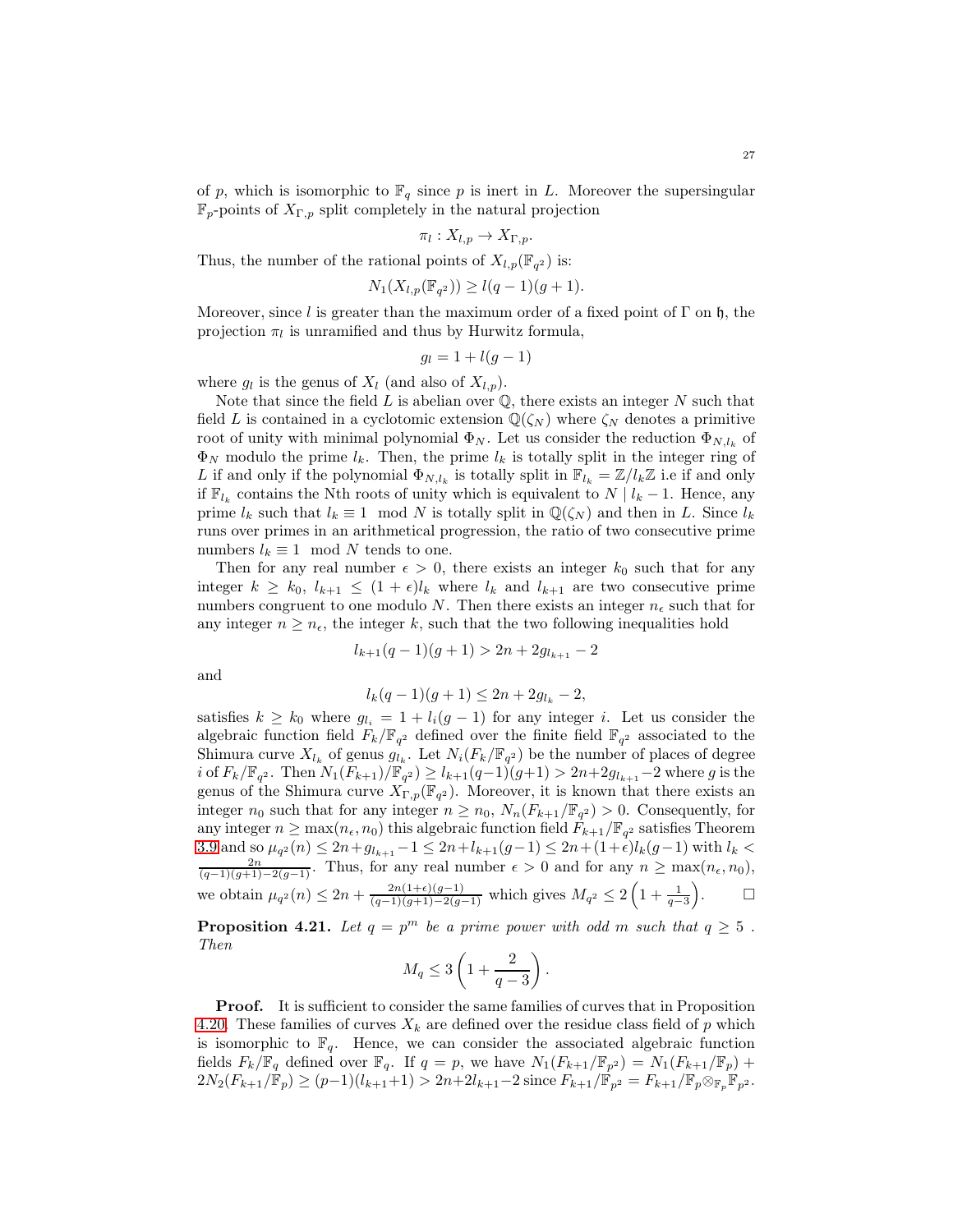Then, for any real number  $\epsilon > 0$  and for any integer n sufficiently large, we have  $\mu_p(n) \leq 3n + 3g_{l_{k+1}} \leq 3n + 3(1+\epsilon)l_k$  by Theorem [3.9](#page-38-0) since  $N_n(F_{k+1}/\mathbb{F}_{q^2}) > 0$ . Then, by using the condition  $l_k \leq \frac{2n}{p-3} - \frac{p+1}{p-3}$ , we obtain  $M_p \leq 3\left(1 + \frac{2}{p-3}\right)$  $\big)$ . If  $q = p^m$  with odd m, we have  $N_1(F_{k+1}/\mathbb{F}_{q^2}) = N_1(F_{k+1}/\mathbb{F}_{q}) + 2N_2(F_{k+1}/\mathbb{F}_{q}) \ge$  $l_{k+1}(q-1)(g+1) > 2n+2g_{l_{k+1}}-2$  since  $F_{k+1}/\mathbb{F}_{q^2} = F_{k+1}/\mathbb{F}_{q} \otimes_{\mathbb{F}_{q}} \mathbb{F}_{q^2}$ . Then, for any real number  $\epsilon > 0$  and for any integer n sufficiently large as in Proof [4.20,](#page-55-1) we have  $\mu_q(n) \leq 3n + 3g_{l_{k+1}} \leq 3n + 3(1+\epsilon)l_k$  by Theorem [3.9](#page-38-0) since  $N_n(F_{k+1}/\mathbb{F}_{q^2}) > 0$ . Then, by using the condition  $l_k < \frac{2n}{(q-1)(g+1)-2(g-1)}$  we obtain  $M_q \leq 3\left(1 + \frac{2}{q-3}\right)$  $\setminus$  $\Box$ 

## Proposition 4.22.

 $M_2 < 13.5$ .

**Proof.** Let  $q = p^m = 4$ . We also use the Shimura curves. Let  $L = \mathbb{Q}(\sqrt{d})$  be a totally real quadratic number field such that  $d \equiv 1 \mod 8$ . Then the prime  $p = 2$ is totally split in L and so the residue class field  $\mathcal{O}_L/(p)$  of p, where  $\mathcal{O}_L$  denotes the ring of integers of L, is isomorphic to the finite field  $\mathbb{F}_2$ . Then, let  $\wp$  be a prime of L which does not divide  $p$  and let B be a quaternion algebra for which

$$
B\otimes_{\mathbb{Q}}\mathbb{R}=M_2(\mathbb{R})\otimes \mathbb{H}
$$

where  $\mathbb H$  is the skew field of Hamilton quaternions. Let B be also unramified outside infinity and  $\wp$ . Then, over L one can define the Shimura curve by its complex points  $X_{\Gamma}(\mathbb{C}) = \Gamma \backslash \mathfrak{h}$ , where  $\mathfrak{h}$  is the Poincaré upper half-plane and  $\Gamma$  is the group of units of a maximal order  $\mathcal O$  of  $B$  with totally positive norm modulo its center. Hence, the considered Shimura curve admits an integral model over L and it is well known that its reduction  $X_{\Gamma,p}(\mathbb{F}_{p^{2m}})$  modulo p is good and is defined over the residue class field  $\mathcal{O}_L(p)$  of  $p = 2$ , which is isomorphic to  $\mathbb{F}_2$  since  $p = 2$  is totally split in L. Moreover, by [\[26\]](#page-60-24), the number  $N_1(X_{\Gamma,p}(\mathbb{F}_{q^2})$  of  $\mathbb{F}_{q^2}$ -points of  $X_{\Gamma,p}$  is such that  $N_1(X_{\Gamma,p}(\mathbb{F}_{q^2})) \ge (q-1)(g+1)$ , where g denotes the genus of  $X_{\Gamma,p}(\mathbb{F}_{q^2})$ . Let now l be a prime which is greater than the maximum order of stabilizers  $\Gamma_z$ , where  $z \in \mathfrak{h}$ is a fixed point of  $\Gamma$  and let  $\wp \nmid l$ . Let  $\Gamma_0(l)_l$  be the following subgroup of  $GL_2(\mathbb{Z}_l)$ :

$$
\Gamma_0(l)_l = \left\{ \left( \begin{array}{cc} a & b \\ c & d \end{array} \right) \in GL_2(\mathbb{Z}_l), c \equiv 0 \ (mod \ l) \right\}.
$$

Suppose that l splits completely in L. Then there exists an embedding  $F \longrightarrow \mathbb{Q}_l$ where  $\mathbb{Q}_l$  denotes the usual *l*-adic field, and since  $B \otimes_{\mathbb{Q}} \mathbb{Q}_l = M_2(\mathbb{Q}_l)$ , we have a natural map:

$$
\phi_l : \Gamma \to GL_2(\mathbb{Z}_l).
$$

Let  $\Gamma_l$  be the inverse map of  $\Gamma_0(l)_l$  in  $\Gamma$  under  $\phi_l$ . Then  $\Gamma_l$  is a subgroup of  $\Gamma$  of index *l*. We consider the Shimura curve  $X_l$  with

$$
X_l(\mathbb{C})=\Gamma_l\setminus\mathfrak{h}.
$$

It admits an integral model over  $L$  and so can be defined over  $L$ . Hence, its reduction  $X_{l,p}$  modulo  $p = 2$  is good and it is defined over the residue class field  $\mathcal{O}_L/(p)$  of  $p = 2$ , which is isomorphic to  $\mathbb{F}_2$  since  $p = 2$  is totally split in L. Moreover the supersingular  $\mathbb{F}_p$ -points of  $X_{\Gamma,p}$  split completely in the natural projection

$$
\pi_l: X_{l,p} \to X_{\Gamma,p}.
$$

Thus, the number of the rational points of  $X_{l,p}(\mathbb{F}_{q^2})$  is:

$$
N_1(X_{l,p}(\mathbb{F}_{q^2})) \ge l(q-1)(g+1).
$$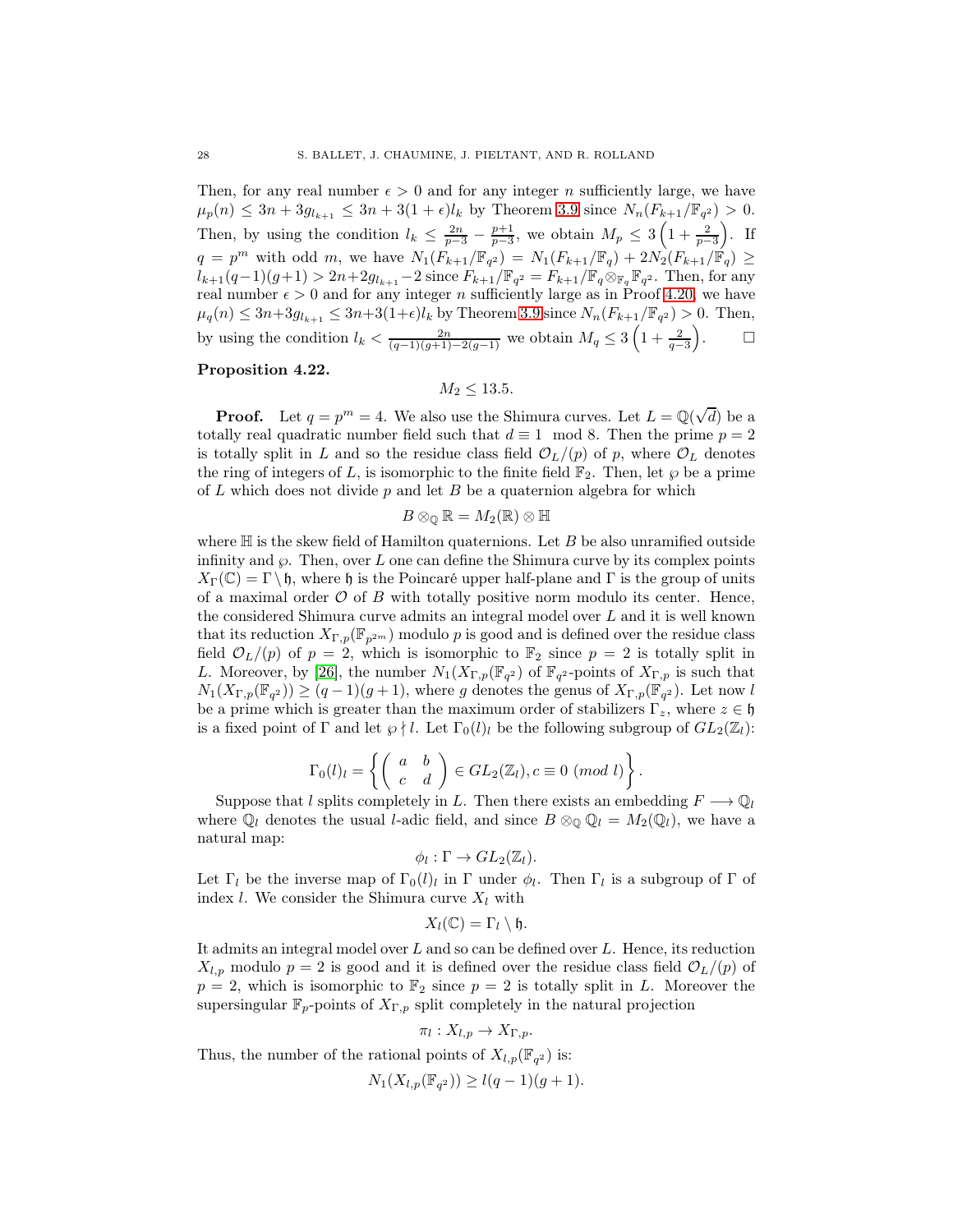Moreover, since l is greater than the maximum order of a fixed point of  $\Gamma$  on h, the projection  $\pi_l$  is unramified and thus by Hurwitz formula,

$$
g_l = 1 + l(g - 1)
$$

where  $g_l$  is the genus of  $X_l$  (and also of  $X_{l,p}$ ). Note that since the field L is abelian over  $\mathbb{Q}$ , there exists an integer N such that field L is contained in a cyclotomic extension  $\mathbb{Q}(\zeta_N)$  where  $\zeta_N$  denotes a primitive root of the unity with minimal polynomial  $\Phi_N$ . Let us consider the reduction  $\Phi_{N,l_k}$  of  $\Phi_N$  modulo the prime  $l_k$ . Then, the prime  $l_k$  is totally split in the integer ring of L if and only if the polynomial  $\Phi_{N,l_k}$  is totally split in  $\mathbb{F}_{l_k} = \mathbb{Z}/l_k\mathbb{Z}$  i.e if and only if  $\mathbb{F}_{l_k}$  contains the Nth roots of the unity which is equivalent to  $N | l_k - 1$ . Hence, any prime  $l_k$  such that  $l_k \equiv 1 \mod N$  is totally split in  $\mathbb{Q}(\zeta_N)$  and then in L. Since  $l_k$  runs over primes in an arithmetical progression, the ratio of two consecutive prime numbers  $l_k \equiv 1 \mod N$  tends to one. Then for any real number  $\epsilon > 0$ , there exists an integer  $k_0$  such that for any integer  $k \geq k_0$ ,  $l_{k+1} \leq (1 + \epsilon)l_k$  where  $l_k$  and  $l_{k+1}$ are two consecutive prime numbers congruent to one modulo  $N$ . Then there exists an integer  $n_{\epsilon}$  such that for any integer  $n \geq n_{\epsilon}$ , the integer k, such that the two following inequalities hold

$$
l_{k+1}(q-1)(g+1) > 2n + 2g_{l_{k+1}} + 6
$$

and

$$
l_k(q-1)(g+1) \le 2n + 2g_{l_k} + 6,
$$

satisfies  $k \geq k_0$  where  $g_{l_i} = 1 + l_i(g-1)$  for any integer i.

Let us consider the algebraic function field  $F_k/\mathbb{F}_2$  defined over the finite field  $\mathbb{F}_2$ associated to the Shimura curve  $X_{l_k}$  of genus  $g_{l_k}$ . Let  $N_i(F_k/\mathbb{F}_t)$  be the number of places of degree i of  $F_k/\mathbb{F}_t$  where t is a prime power. Then, since  $F_{k+1}/\mathbb{F}_{q^2} =$  $F_{k+1}/\mathbb{F}_2 \otimes_{\mathbb{F}_2} \mathbb{F}_{q^2}$  for  $q = 4$ , we have  $N_1(F_{k+1}/\mathbb{F}_{q^2}) = N_1(F_{k+1}/\mathbb{F}_2) + 2N_2(F_{k+1}/\mathbb{F}_2) +$  $4N_4(F_{k+1}/\mathbb{F}_2) \ge l_{k+1}(q-1)(g+1) > 2n + 2g_{l_{k+1}} + 6$  where g is the genus of the Shimura curve  $X_{\Gamma,p}(\mathbb{F}_{q^2})$ . Moreover, it is known that there exists an integer  $n_0$ such that for any integer  $n \geq n_0$ ,  $N_n(F_{k+1}/\mathbb{F}_{q^2}) > 0$ . Consequently, for any integer  $n \geq \max(n_{\epsilon}, n_0)$  this algebraic function field  $F_{k+1}/\mathbb{F}_2$  satisfies Theorem 3.2 in [\[12\]](#page-60-14) and so  $\mu_2(n) \leq \frac{9}{2}(n+g_{k+1}+5) \leq \frac{9}{2}(n+l_{k+1}(g-1)+6) \leq \frac{9}{2}(n+(1+\epsilon)l_k(g-1))+27$ with  $l_k < \frac{2n+8}{(q-1)(g+1)-2(g-1)}$ . Thus, for any real number  $\epsilon > 0$  and for any  $n \geq$  $\max(n_{\epsilon}, n_0)$ , we obtain  $\mu_2(n) \leq \frac{9}{2}(n + 2n\frac{(1+\epsilon)}{q-3} + \frac{8}{q-3}) + 27 \leq \frac{9}{2}(1+2(1+\epsilon))n + 63$ which gives  $M_2 \leq 13, 5$ .

#### **REFERENCES**

- <span id="page-59-2"></span>[1] Nicolas Arnaud. Evaluations Dérivés, multiplication dans les corps finis et codes correcteurs. PhD thesis, Université de la Méditerranée, Institut de Mathématiques de Luminy, 2006.
- <span id="page-59-5"></span>[2] Roger Baker and Glyn Harman. The difference between consecutive primes. Proceedings of the London Mathematical Society, 72(3):261–280, 1996.
- <span id="page-59-1"></span>[3] Stéphane Ballet. Curves with many points and multiplication complexity in any extension of  $\mathbb{F}_q$ . Finite Fields and Their Applications, 5:364-377, 1999.
- <span id="page-59-0"></span>[4] Stéphane Ballet. Quasi-optimal algorithms for multiplication in the extensions of  $\mathbb{F}_{16}$  of degree 13, 14, and 15. Journal of Pure and Applied Algebra, 171:149–164, 2002.
- <span id="page-59-3"></span>[5] Stéphane Ballet. Low increasing tower of algebraic function fields and bilinear complexity of multiplication in any extension of  $\mathbb{F}_q$ . Finite Fields and Their Applications, 9:472–478, 2003.
- <span id="page-59-4"></span>[6] Stéphane Ballet. An improvement of the construction of the d.v. and g.v. chudnovsky algorithm for multiplication in finite fields. Theoretical Computer Science, 352:293–305, 2006.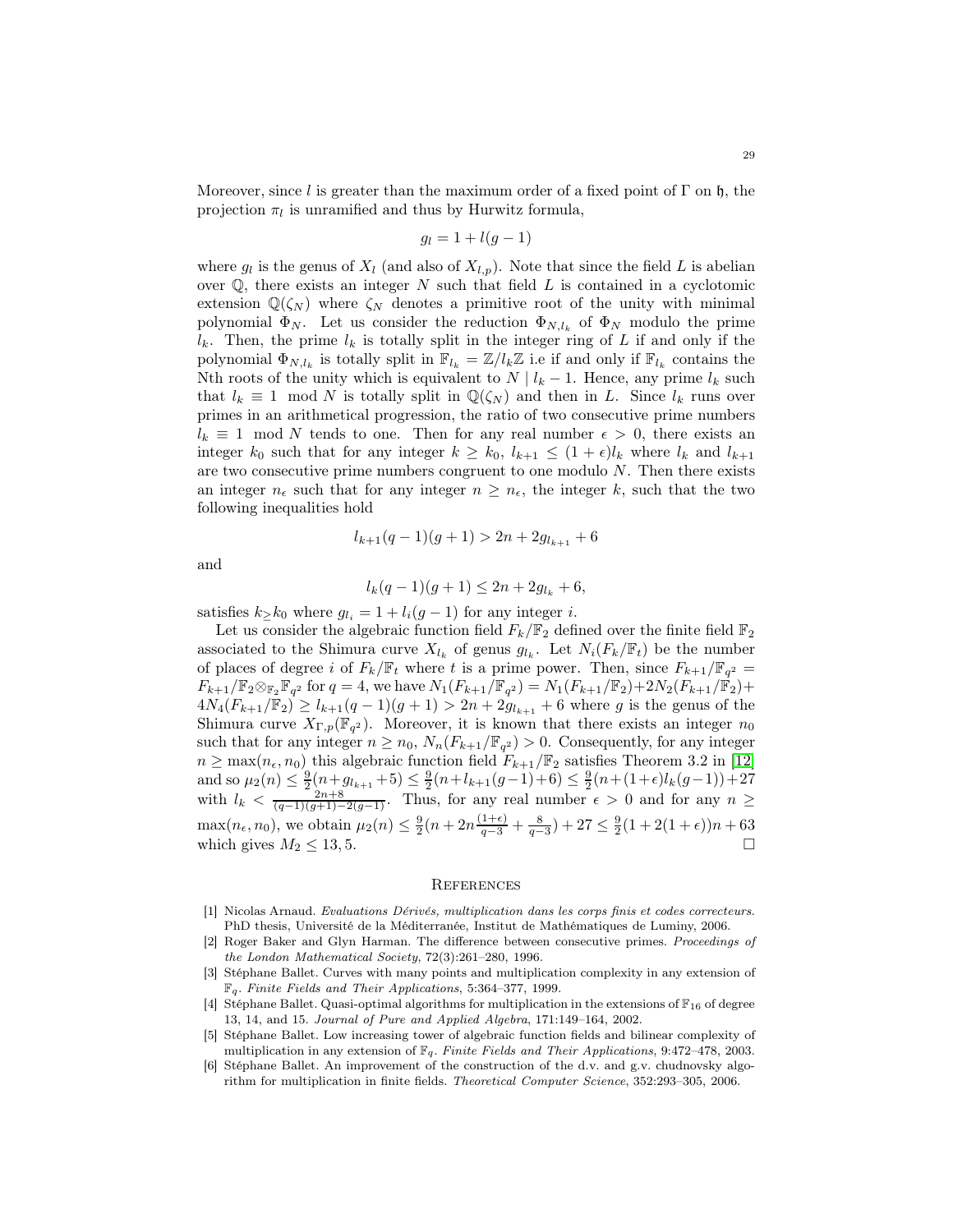- <span id="page-60-16"></span>[7] Stéphane Ballet. A note on the tensor rank of the multiplication in certain finite fields. In James Hirschfeld, Jean Chaumine, and Robert Rolland, editors, Algebraic geometry and its applications, volume 5 of Number Theory and Its Applications, pages 332–342. World Scientific, 2008. Proceedings of the first SAGA conference, 7-11 May 2007, Papeete.
- <span id="page-60-15"></span>Stéphane Ballet. On the tensor rank of the multiplication in the finite fields. Journal of Number Theory, 128:1795–1806, 2008.
- <span id="page-60-13"></span>[9] Stéphane Ballet and Jean Chaumine. On the bounds of the bilinear complexity of multiplication in some finite fields. Applicable Algebra in Engineering Communication and Computing, 15:205–211, 2004.
- <span id="page-60-20"></span>[10] Stéphane Ballet and Dominique Le Brigand. On the existence of non-special divisors of degree g and g − 1 in algebraic function fields over  $\mathbb{F}_q$ . Journal on Number Theory, 116:293–310, 2006.
- <span id="page-60-12"></span>[11] Stéphane Ballet, Dominique Le Brigand, and Robert Rolland. On an application of the definition field descent of a tower of function fields. In Proceedings of the Conference Arithmetic, Geometry and Coding Theory (AGCT 2005), volume 21, pages 187–203. Société Mathématique de France, sér. Séminaires et Congrès, 2009.
- <span id="page-60-14"></span>[12] Stéphane Ballet and Julia Pieltant. On the tensor rank of multiplication in any extension of F2. Journal of Complexity, 27:230–245, 2011.
- <span id="page-60-9"></span>[13] Stéphane Ballet and Robert Rolland. Multiplication algorithm in a finite field and tensor rank of the multiplication. Journal of Algebra, 272(1):173–185, 2004.
- <span id="page-60-7"></span>[14] Roger Brockett and David Dobkin. On the optimal evaluation of a set of bilinear forms. Linear Algebra and Its Applications, 19:207–235, 1978.
- <span id="page-60-8"></span>[15] M R Brown and D P Dobkin. An improved lower bound on polynomial multiplication. Computers IEEE Transactions on, C-29(5):337–340, 1980.
- <span id="page-60-6"></span>[16] Nader Bshouty and Michaël Kaminski. Multiplication of polynomials over finite fields. SIAM Journal on Computing, 19(3):452–456, 1990.
- <span id="page-60-0"></span>[17] Peter Burgisser, Michael Clausen, and Amin Shokrollahi. Algebraic Complexity Theory. Springer, 1997.
- <span id="page-60-11"></span>[18] Murat Cenk and Ferruh Özbudak. Efficient multiplication in  $\mathbb{F}_{3lm}$ ,  $m \geq 1$  and  $5 \leq l \leq 18$ . In AFRICACRYPT'08, pages 406–414, 2008.
- <span id="page-60-10"></span>[19] Murat Cenk and Ferruh Özbudak. On multiplication in finite fields. Journal of Complexity, pages 172–186, 2010.
- <span id="page-60-2"></span>[20] David Chudnovsky and Gregory Chudnovsky. Algebraic complexities and algebraic curves over finite fields. Journal of Complexity, 4:285–316, 1988.
- <span id="page-60-22"></span>[21] Mario Daberkow, Claus Fieker, Jürgen Klüners, Michael Pohst, Katherine Roegner, and Klaus Wildanger. KANT V4. Journal of Symbolic Computation, 24:267–283, 1997.
- <span id="page-60-3"></span>[22] Charles Fiduccia and Yechezkel Zalcstein. Algebras having linear multiplicative complexities. Journal of the ACM, 24:311–331, 1977.
- <span id="page-60-18"></span>[23] Arnaldo Garcia and Henning Stitchtenoth. A tower of artin-schreier extensions of function fields attaining the drinfeld-vladut bound. Inventiones Mathematicae, 121:211-222, 1995.
- <span id="page-60-19"></span>[24] Arnaldo Garcia, Henning Stitchtenoth, and Hans-Georg Ruck. On tame towers over finite fields. Journal fur die reine und angewandte Mathematik, 557:53–80, 2003.
- <span id="page-60-4"></span>[25] Hans De Groote. Characterization of division algebras of minimal rank and the structure of their algorithm varieties. SIAM Journal on Computing, 12(1):101–117, 1983.
- <span id="page-60-24"></span>[26] Yasutaka Ihara. Some remarks on the number of rational points of algebraic curves over finite fields. Journal of the Faculty of Science, University of Tokyo, 28:721–724, 1981.
- <span id="page-60-5"></span>[27] Abraham Lempel, Gadiel Seroussi, and Shmuel Winograd. On the complexity of multiplication in finite fields. Theoretical Computer Science, 22:285–296, 1983.
- <span id="page-60-17"></span>[28] Amin Shokhrollahi. Optimal algorithms for multiplication in certain finite fields using algebraic curves. SIAM Journal on Computing, 21(6):1193–1198, 1992.
- <span id="page-60-1"></span>[29] Igor Shparlinski, Michael Tsfasman, and Serguei Vladut. Curves with many points and multiplication in finite fields. In H. Stichtenoth and M.A. Tsfasman, editors, *Coding Theory and* Algebraic Geometry, number 1518 in Lectures Notes in Mathematics, pages 145–169, Berlin, 1992. Springer-Verlag. Proceedings of AGCT-3 conference, June 17-21, 1991, Luminy.
- <span id="page-60-21"></span>[30] Henning Stichtenoth. Algebraic Function Fields and Codes. Number 314 in Lectures Notes in Mathematics. Springer-Verlag, 1993.
- <span id="page-60-23"></span>[31] Henning Stichtenoth. Algebraic Function Fields and Codes. Number 254 in Graduate Texts in Mathematics. Springer-Verlag, second edition, 2008.